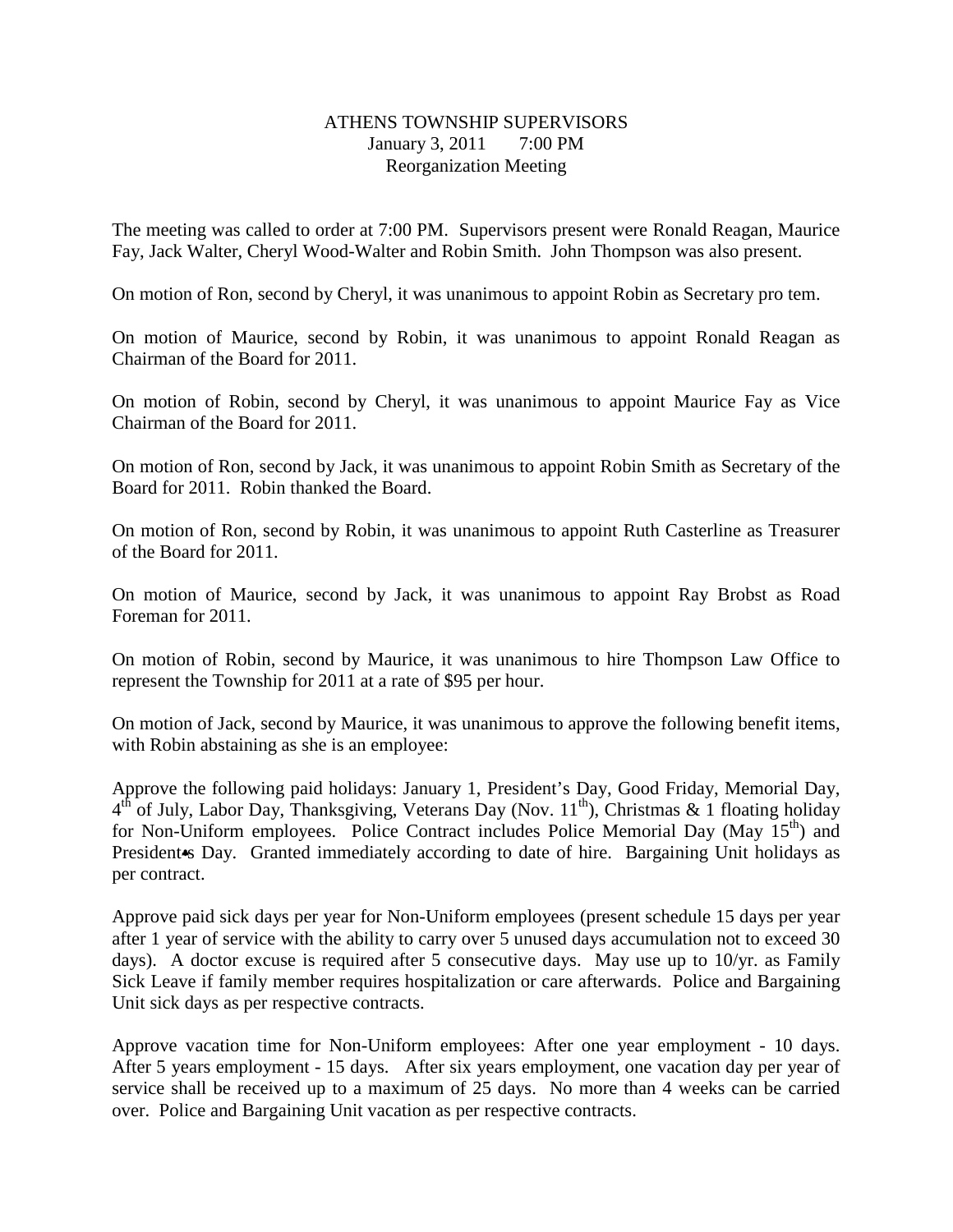Page Two Athens Township Supervisors January 3, 2011

Approve time off with pay for bereavement leave for Non-Uniform employees: for the death of husband, wife or children - 5 working days; mother, father, sister or brother - 5 working days; mother-in-law or father-in-law - 5 working days; aunt, uncle, grandparents, grandchild, niece, nephew, brother-in-law, sister-in-law - 3 working days. This leave time is for employee or spouse family member. Granted immediately after employment. Police and Bargaining Unit bereavement leave as per respective contracts.

Approve to continue to provide a basic dental coverage plan for each full time Police and Non-Uniform employee including the family plan, if applicable, provide individual and family hospitalization benefits under Blue Cross and Blue Shield Traditional or Blue Cross and Blue Shield HMO and short term disability. Provide \$75,000.00 life insurance for police and \$30,000.00 for Non-Uniform employees (as per health and insurance contract). Bargaining Unit employee insurance as per contract.

Approve to continue to provide vision coverage for full time Police and Non-Uniform employees as per vision contract. Bargaining Unit employee vision insurance as per contract.

Approve 4 personal days for full time Police and Non-Uniform employees. Granted immediately and prorated according to date of hire. Bargaining Unit employee personal days as per contracts.

On motion of Ron, second by Jack, it was unanimous to approve and provide the Township Non-Uniform Pension Plan and contribute \$84,973 to it and provide a Police Pension Plan and contribute \$148,561 to it for 2011. The employee will be enrolled immediately upon hiring. Robin abstained as she is an employee.

On motion of Jack, second by Maurice, it was unanimous to approve that any supervisor in office during 2011 shall be authorized to perform any duties pertaining to Township affairs, whether administrative, road work, etc.; to give authority to Chairman of the Board to purchase supplies and small items of equipment without formal approval of the Board; and to approve the other four supervisors to act in the same capacity in the event of emergency when the Chairman is not available.

On motion of Robin, second by Ron, it was unanimous to appoint Richard Bean as a member of the Vacancy Board for 2011.

On motion of Ron, second by Robin, it was unanimous to adopt RESOLUTION 2011-01 designating C & N Bank and M & T Bank as our depositories for 2011.

On motion of Ron, second by Robin, it was unanimous to adopt RESOLUTION 2011-02 reappointing Maurice Fay and Cheryl Wood-Walter to the Bradford County Sanitation Committee Appeals Board as representatives of Athens Township for 2011.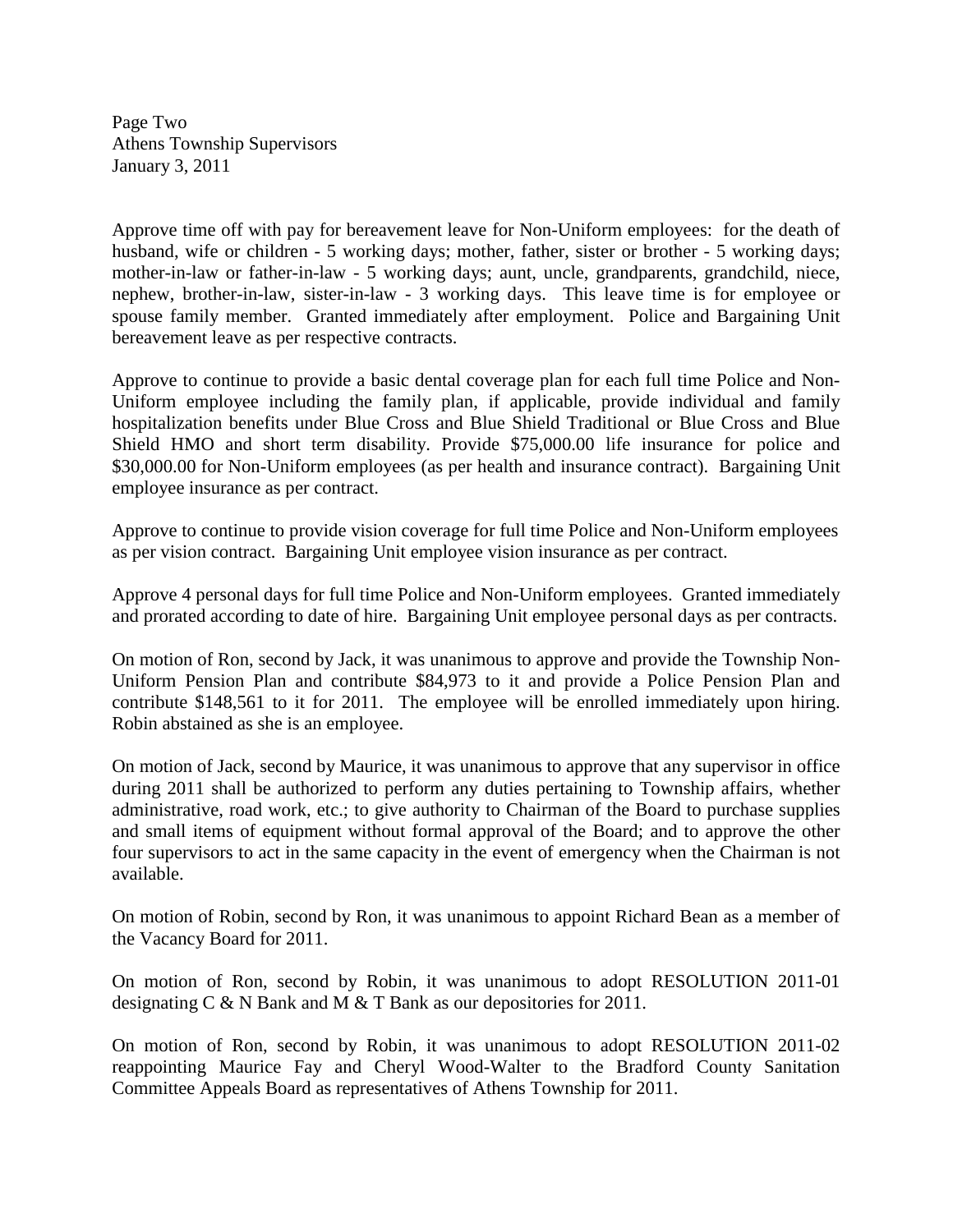Page Three Athens Township Supervisors January 3, 2011

On motion of Jack, second by Maurice, it was unanimous to allow the Treasurer to pay bills during the month that become due or will be discounted before our meeting at the end of the month.

Voice of the Residents – none

On motion of Maurice, second by Jack, it was unanimous to approve the minutes of December 29, 2010 as written. Cheryl abstained as she was out of town.

On motion of Ron, second by Robin, it was unanimous to set the mileage rate for 2011 at the IRS rate. The IRS rate is presently \$.51/mile.

On motion of Robin, second by Maurice, it was unanimous to approve payment of the Treasurer's bond in the amount of \$1,824.00.

Chairman Reagan took the Board into executive session at 7:09 PM for litigation and personnel issues. The regular meeting reconvened at 7:28 PM.

On motion of Robin, second by Maurice, it was unanimous to run an ad for the cleaning position at the township building.

There being no further business, on motion of Ron, second by Robin, it was unanimous to adjourn the meeting at 7:30 PM.

Respectfully submitted,

 Robin L. Smith Secretary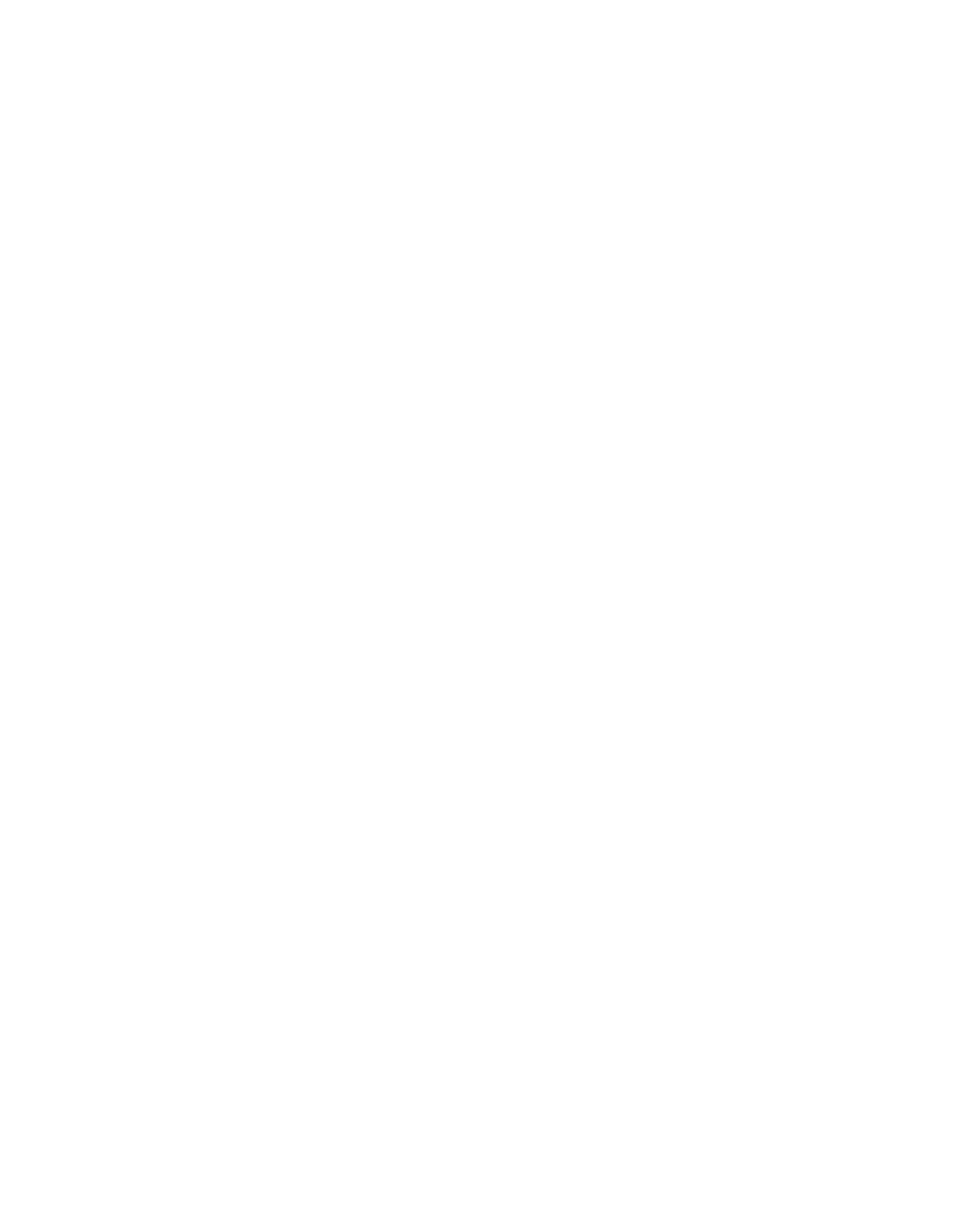## ATHENS TOWNSHIP SUPERVISORS February 23, 2011 6:30 PM Conditional Use Hearing reopened for Chesapeake Arthur Water Impoundment

Chairman Ronald Reagan called the meeting to order at 6:36 PM. Supervisors also present were Jack Walter, Maurice Fay and Robin Smith. Cheryl Wood-Walter was absent.

Chairman Reagan turned the meeting over to Attorney John Thompson to begin the Conditional Use Hearing. The applicant was represented by Michael Narcavage, III. Testimony was taken by Stenographer Myra Ludden. Michael thanked the Board for reopening the hearing and presented Chesapeake's request that the condition requiring them to complete a land development for this project be dropped. Testimony was taken. Chairman Reagan recessed the hearing at 7:12 PM to hold an executive session for deliberation. The hearing reconvened at 7:28 PM. Attorney Thompson explained that there was not an affirmative vote of a majority of the entire board, therefore the previous decision is affirmed, and Chesapeake will need to submit a land development for this project.

Chairman Reagan adjourned the hearing at 7:30 PM and a short break was taken at that time.

# ATHENS TOWNSHIP SUPERVISORS Reconvening of the Regular Meeting

Chairman Reagan reconvened the regular meeting at 7:35 PM. Cheryl Wood-Walter joined us at this time.

Voice of the Residents:

 Terry Cockcroft of Gateway Industrial Park Road asked the two incumbents, Robin Smith and Cheryl Wood-Walter, if they were running for another term, and if so, what they feel are the issues of today and how to handle them. Robin said she is not running for office again. She has served 2 terms for a total of 12 years, and she thinks it's time to give someone else the opportunity to serve the township. She feels you start to get stale after 10 years or so, and she is looking forward to pursuing other interests. She will be happy to talk to anyone who might consider running for this position, to let them know what is involved and answer any questions. She added that anyone interested in running needs to file a petition with the Board of Elections in Towanda by March 8, 2011 in order to be eligible.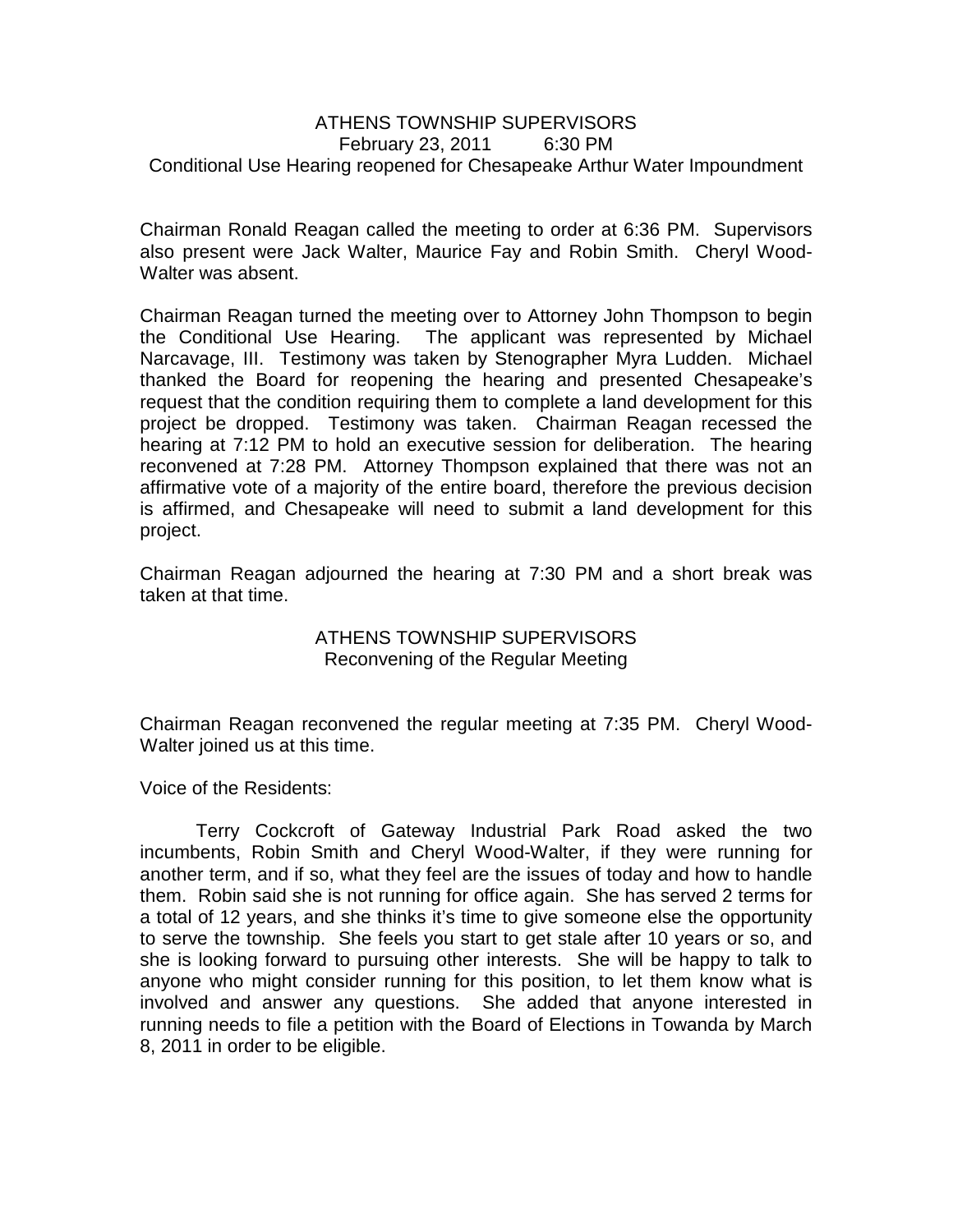Page Two Athens Township Supervisors February 23, 2011

Cheryl is running for a second 6-year term. She feels there are many issues that the township is facing – the effect of natural gas on the township; economic recovery; taking care of everyday township issues like the police department and the roads, trying to make everything balance. She also feels it's important to hold the township 'bottom line' – to keep the expenses and revenues in control. She would also like to see a resolution to the Greens Landing traffic situation. Terry thanked both Robin and Cheryl for their service to the township.

Gunnery Sergeant Jason Reed of Alpine Drive said he was surprised that the gentleman representing Chesapeake at the hearing was so poorly prepared. He said he had no answers for the people here tonight. He stated he may run for township supervisor, because none of us have answers for anyone either.

Dan Stark of Clinton Street thanked the township road crew for the terrific job they've done in the last few storms.

Christine Vough said she likes to fish. Over at Tozer's Landing there's no way to get a boat in with all the Chesapeake trucks in the way. What can be done about this. Robin said if there was anything that could be done, we would have done it by now. It's a public road and a private water company.

Mike Bull of Oak Hill Drive asked if we could post it "No Parking". There were 4 trucks across today. Why can't we do something?

Roman Rosh asked the board if he understood correctly that the board does not want the trucks in there. The entire board agreed. He stated the trucks are parking/standing on the wrong side of the road. Can't they be ticketed? What if they fill their trucks on the right side of the road? Robin said they can't obstruct our road like that. Cheryl said neither Aqua nor Chesapeake will listen to us. Robin suggested we contact Chesapeake and Aqua again and give them a time limit to find another location or we will begin enforcing all these traffic violations. Eddie suggested posting it "No Parking, Stopping or Standing" from the parking lot to the road.

Gunnery Sergeant Jason Reed said when he had a vehicle in the way of the plow, he was approached by a township employee who told him he had to move the vehicle. He pays \$5200 in taxes and he wants to know why the same laws he has to abide by don't apply to Chesapeake?

Ed Reid suggested that we ask Chesapeake to install a hydrant on their property in the business park in the Phase II portion.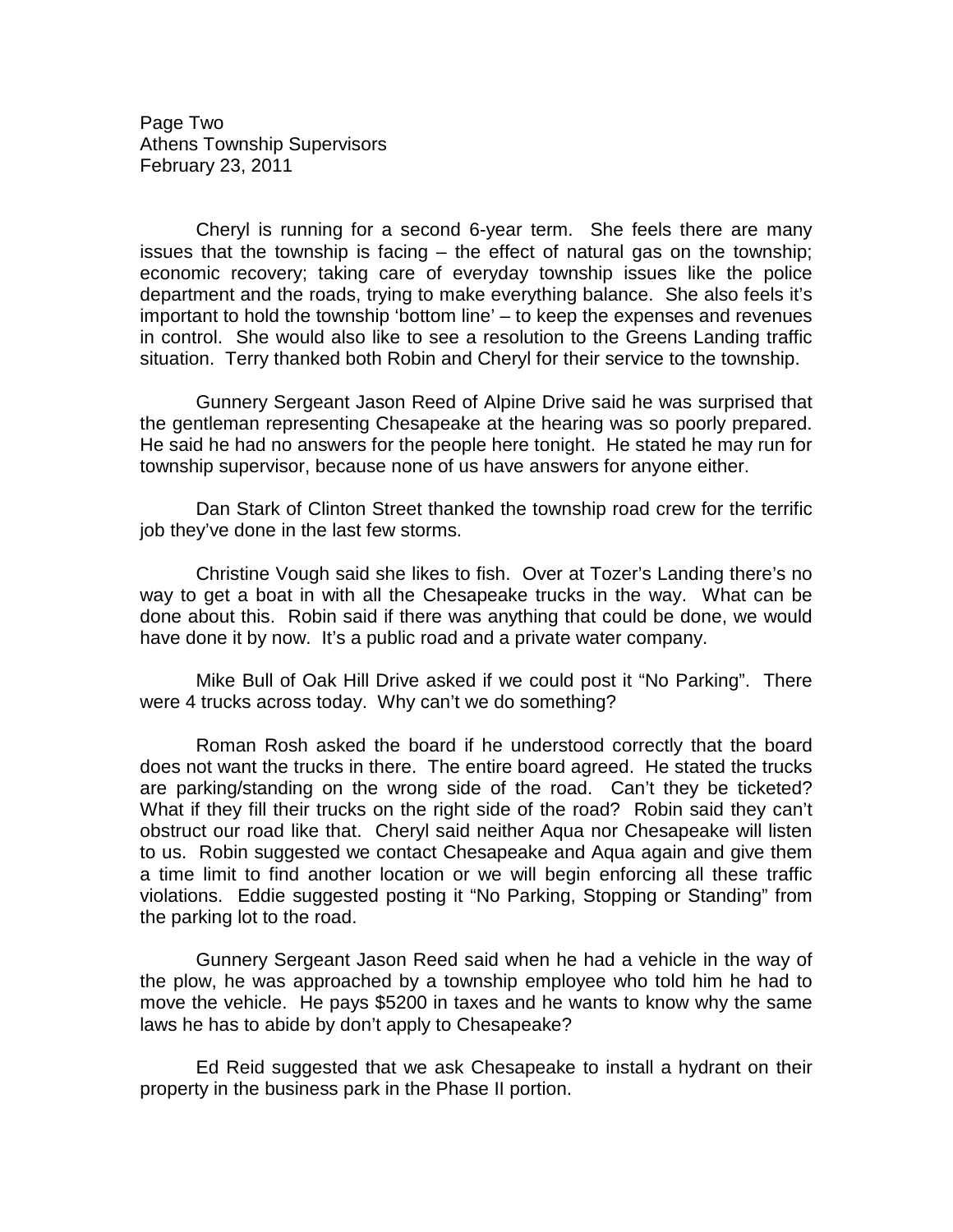Page Three Athens Township Supervisors February 23, 2011

 Michael Murphy asked if any decision had been reached on the easement request from Chesapeake to cross a small portion of Round Top Park property. Robin said that had been referred to the Parks Commission for their recommendation. Mike asked when we would have an answer from them and Robin said in the Park Commission portion of our meeting tonight.

On motion of Jack, second by Maurice, it was unanimous to approve the minutes of January 26 and February 1, 2011 as written.

Robin presented the William/Lori Sutton 2-lot subdivision on Braddock and Beaver Pond Roads for review and approval. Ron read the deficiencies, and all were met with the exception of the driveway permit. Chairman Reagan recessed the regular meeting at 8:03 PM to hold a public hearing on this issue. There being no adverse comment, the regular meeting reconvened at 8:04 PM. On motion of Jack, second by Maurice, it was unanimous to grant preliminary and final plan approval to this 2-lot subdivision and to execute the sewage module. Planning Commission commented that this subdivision will require a NPDES permit if more than 1 acre is disturbed.

Next was the William/Lori Sutton 3-lot subdivision on Mile Lane Road and Highland Drive. None of the deficiencies have been met. On motion of Ron, second by Cheryl, it was unanimous to table this subdivision until the deficiencies have been met. Robin reminded the Suttons that this project will still require the submission of a land development. Gunnery Sergeant Jason Reed interrupted and asked Chris Sutton to ask us why he has to do a land development when we aren't requiring Chesapeake to do one. Robin stated that the result of the hearing prior to this meeting was that Chesapeake DOES have to do a land development.

Robin presented the Stephen/Nancy Moore 1-lot subdivision, Lot 2A to become part and parcel to Lot 2 of Victor/Donna Vough on Wolcott Hollow Road. All deficiencies have been met. Chairman Reagan recessed the regular meeting at 8:12 PM to hold a public hearing on this issue. There being no adverse comment, the regular meeting reconvened at 8:13 PM. On motion of Cheryl, second by Maurice, it was unanimous to grant preliminary and final plan approval to this subdivision and to execute the non-building waiver. Robin will call Jeff Geiss when the plan is ready so that he can take the plan for recording.

Chairman Reagan took the Board in to executive session for personnel at 8:13 PM. The regular meeting reconvened at 8:35 PM. Cheryl made the motion to accept the Memorandum of Understanding with the union for the 5 members of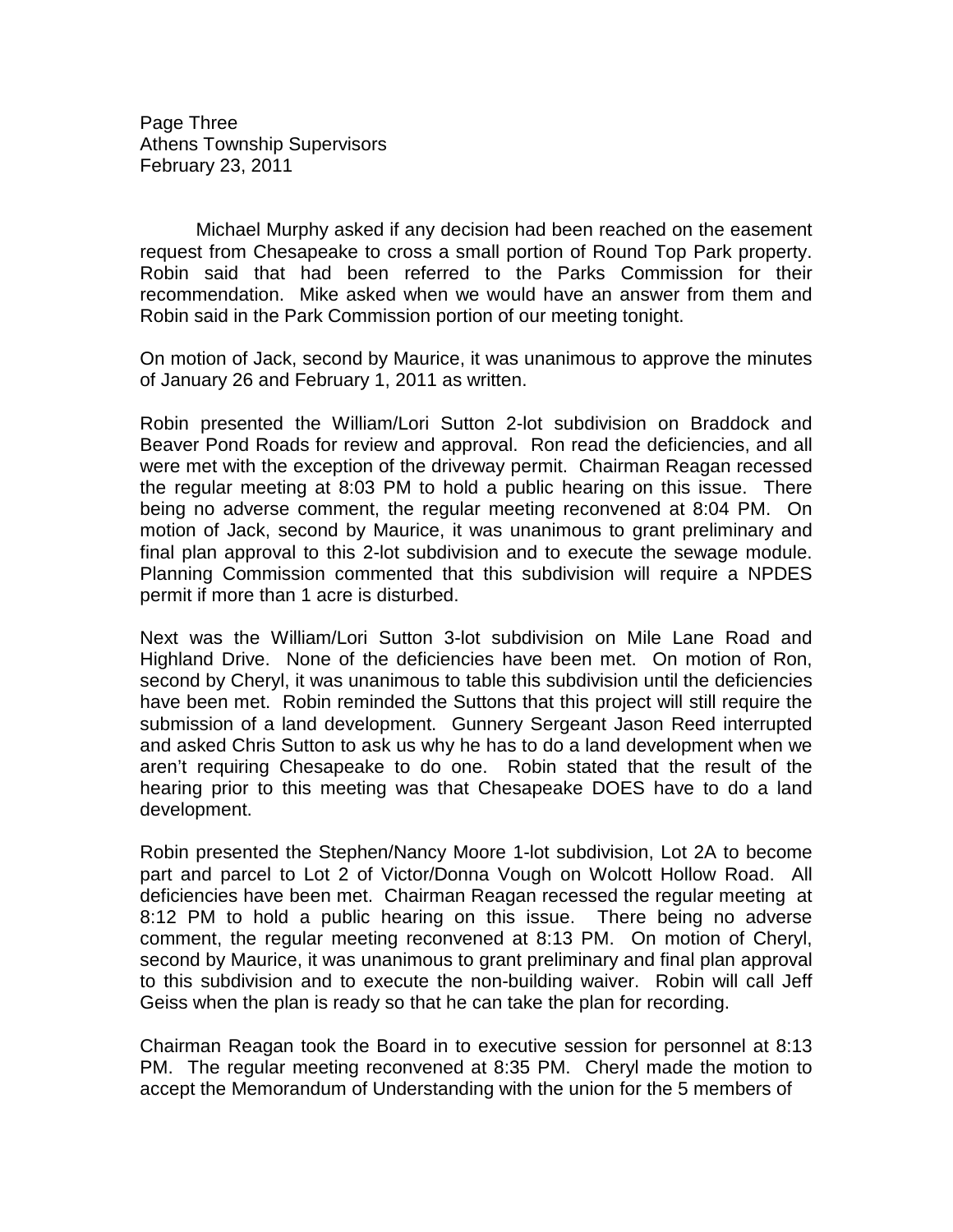Page Four Athens Township Supervisors February 23, 2011

the highway department bargaining unit as follows, and seconded by Maurice:

- 1) Term of the agreement is 1 year (1/1/11 through 12/31/11)
- 2) Three additional personal days for a total of 7 personal days/year
- 3) Maintain Supreme Tier of health insurance and maintain all other existing employee benefits with no contribution from employees
- 4) 1.5% raise for 2011, retroactive to January 1, 2011

Chairman Reagan called for a roll-call vote: Mr. Walter – yes; Mr. Fay – yes; Mrs. Wood-Walter – yes; Mr. Reagan – no; Mrs. Smith – no. The motion passes.

Bob Blauvelt reported for Athens Township Authority. He said they will be upgrading Pump Station 1 and possibly Pump Station 6 (at Camco). The cost will be borne by Chesapeake. They have one sewer account back in litigation because of the refusal to connect. Al Teeter is still off and will probably be off for a while because he needs to be able to lift 200 lbs before he can return.

Mike Bull reported for the Parks and Rec Commission. He said the Commission is in favor of the easement for the Chesapeake water line if the township supervisors are OK with it. John Thompson said he requested the easement state that the pipeline is for fresh water only, and that has not been added to the agreement yet. The composting toilet will be completed at the Jim King Memorial Park in the Spring. They will also be doing the basketball and volleyball courts. They will be marking the trails in Round Top this year. They have nothing back on the pond yet. They discussed the water tankers at Tozer's again. Everyone is upset about it. They will start Barry on April  $4<sup>th</sup>$ . They have changed their March meeting from the  $28<sup>th</sup>$  to the  $21<sup>st</sup>$ . Robin will readvertise.

Mike Murphy said Chesapeake walked away from him yesterday on the pipeline negotiations. He said many organizations are banding together on the leasing – we should consider doing that.

Ray Brobst was present for the Public Works Department. He asked if he can get the raise and the extra days off that the bargaining unit are getting and the answer was no. Ron said none of the other non-uniform employees are getting that either. Ray asked if he could join the union and the answer was no, because he is management.

Ray said Bob Blauvelt helped us out a lot with plowing in the last winter storm.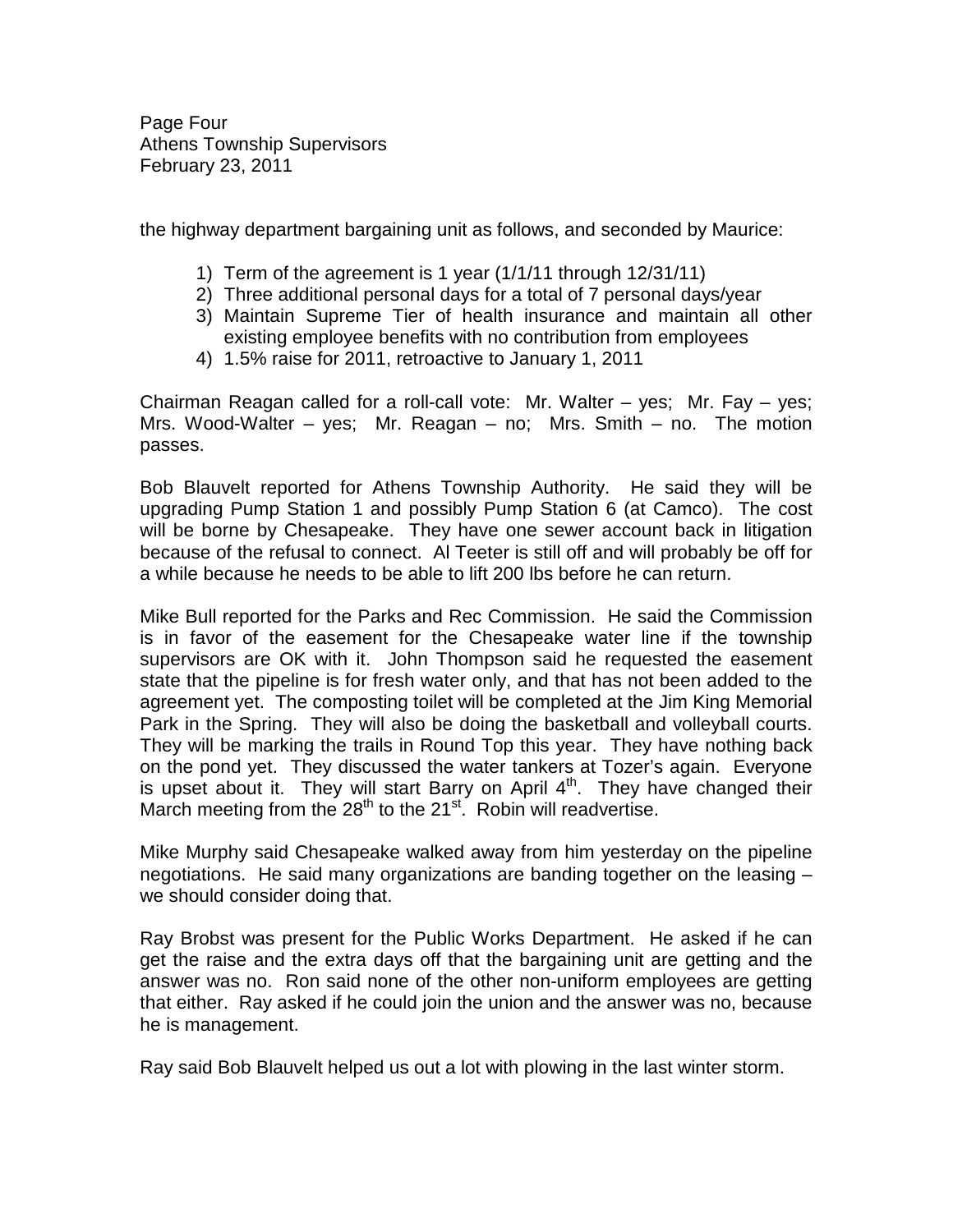Page Five Athens Township Supervisors February 23, 2011

On motion of Robin, second by Cheryl, it was unanimous to send Ray Brobst, Randy Harford and Jack Walter to the Stormwater NPDES class at the Northern Tier Career Center on April 19, 2011 at 6 PM. Robin will register them.

On motion of Robin, second by Cheryl, it was unanimous to send Ray Brobst, Randy Harford and Mike Chilson to the Flagger Training in Richmond Township at 9 AM on March 22, 2011.

On motion of Ron, second by Robin, it was unanimous to approve, sign and execute the proposal for the garage roof in the amount of \$4800.

On motion of Ron, second by Robin, it was unanimous to approve, sign and execute the Supplemental Agreement for engineering on the Road C project.

We received two separate notifications from the Teamsters regarding our health insurance increases. Jim Carroll will contact them to clarify which amount is correct.

On motion of Jack, second by Maurice, it was unanimous to adopt ORDINANCE 2011-02 for the fire company billing. The ordinance will be in effect in 5 days.

On motion of Ron, second by Cheryl, it was unanimous to adopt RESOLUTION 2011-04 for the consultant selection policy for the Thomas Avenue bridge replacement, and authorize Robin to run ad for Statements of Interest.

On motion of Ron, second by Maurice, it was unanimous to approve, sign and execute the Conrad Siegel recommended assumption changes for both the Non-Uniform and the Police pension plans.

On motion of Cheryl, second by Robin, it was unanimous to approve, sign and execute the copier agreement for 2011 with Copy Source, Inc.

On motion of Cheryl, second by Robin, it was unanimous to set the date for the EPSCO Map Amendment Hearing for April 12, 2011 at 7 PM. John Thompson will do the legal notice and will secure the stenographer for the hearing.

Chairman Reagan made no changes in the committee assignments.

Ron read the monthly report totals. On motion of Cheryl, second by Maurice, it was unanimous to accept the monthly reports as presented.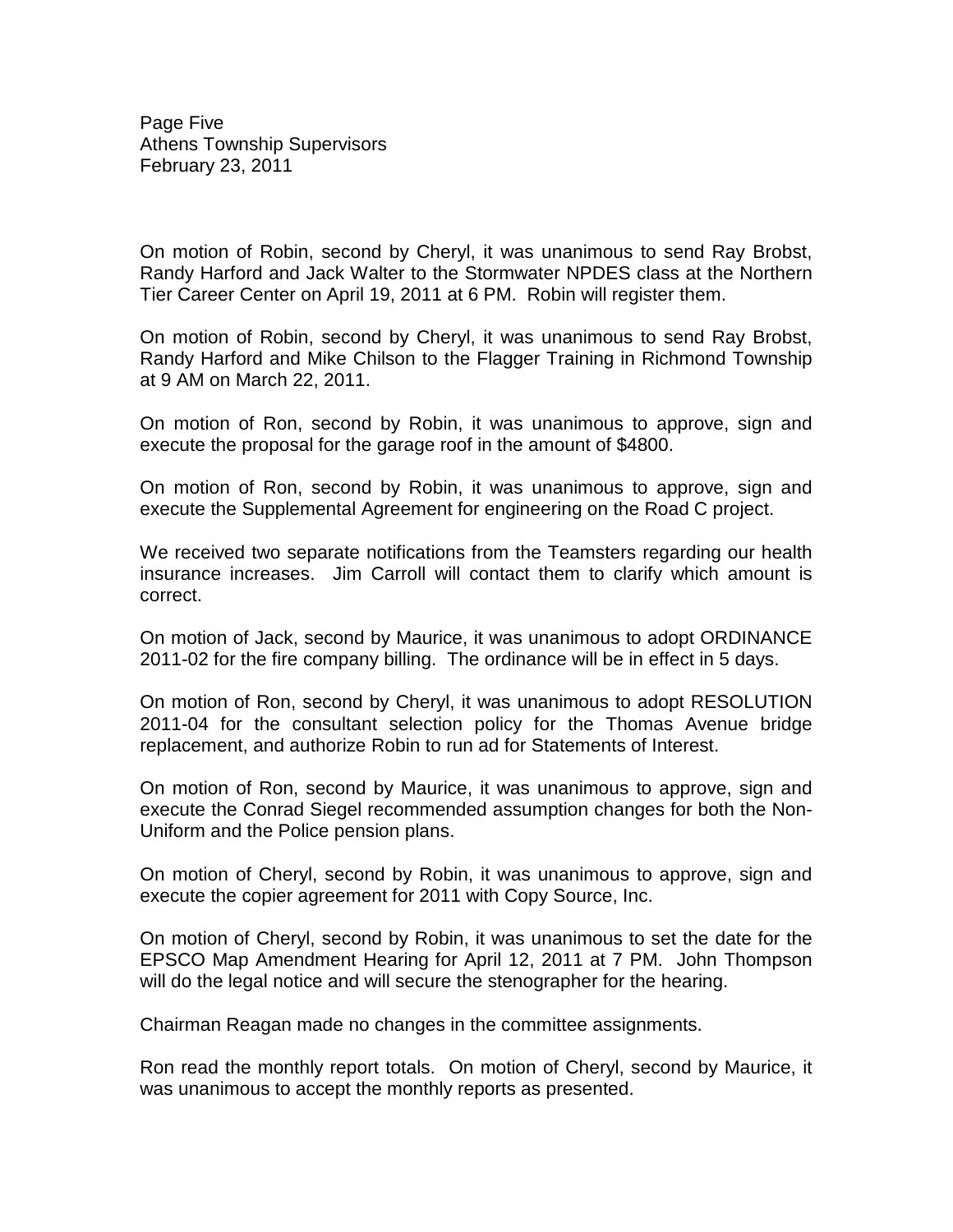Page Six Athens Township Supervisors February 23, 2011

On motion of Cheryl, second by Ron, it was unanimous to approve the payment of the monthly bills as presented. A complete listing of revenues and expenditures is on file in the office of the Treasurer.

Correspondence/Information was as presented in the meeting agenda.

On motion of Ron, second by Cheryl, it was unanimous to approve Robin to speak on gas drilling issues at the Dickinson College seminar at the Keystone Theater on March  $4<sup>th</sup>$  from 1 – 3:30 PM and on April 14<sup>th</sup> at the Leadership Conference at Corning Community College and to pay her salary for the time she would have worked.

On motion of Ron, second by Cheryl, it was unanimous to send Jack Walter and Ruth Casterline to the budget class in Wyalusing on April  $2^{nd}$  and to send Ruth to the Payroll Law 2011 class in Elmira on April  $8^{\text{th}}$ .

On motion of Ron, second by Cheryl, it was unanimous to send Ed Reid and John Northrup to the PA One Call class at the Athens Township Fire Hall on March 3, 2011 at 8 AM.

Robin received an e-mail from the Bulletproof Vest Partnership Program (BVP) stating that in order to remain eligible to receive grant funds for the bulletproof vests, we need to have a mandatory wear policy in effect for the officers. On motion of Ron, second by Robin, it was unanimous to draft a policy for this.

Robin reported that our website is now complete, and can be viewed at www.athenstownship.org. Laurie did a great job on this project.

Chairman Reagan took the Board into executive session at 9:20 PM for personnel issues and pending litigation. The regular meeting reconvened at 9:43 PM.

On motion of Maurice, second by Cheryl, it was unanimous to have Jim Watson take his personal days and floating holiday received in 2011 before he retires as these are not days that can be carried over for cash payment.

On motion of Ron, second by Robin, it was unanimous to have Ed Reid send the Enforcement / Cease and Desist Notice to Tennessee Gas Pipeline and to Masco concerning their proposed pipe yard in the Valley Business Park.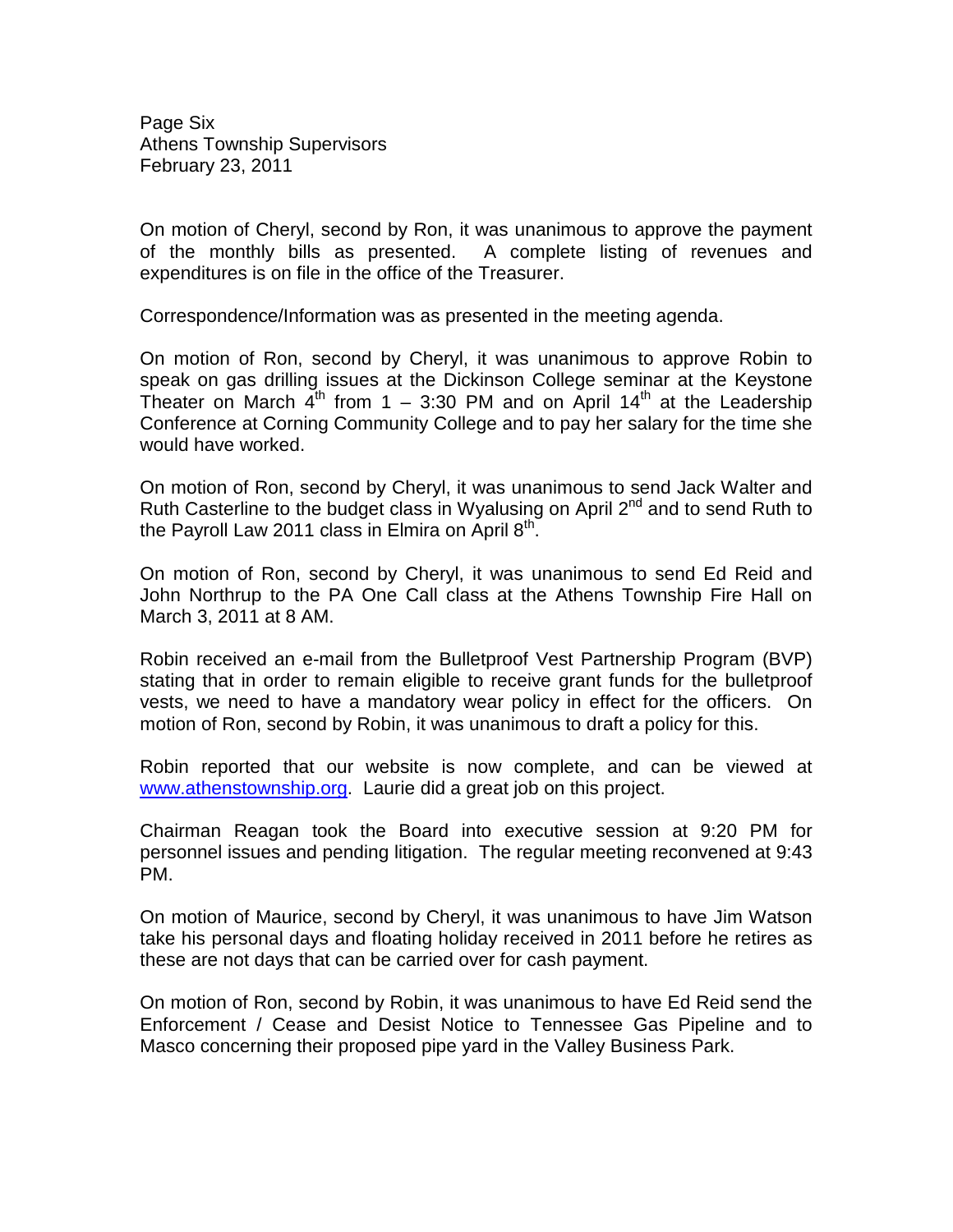Page Seven Athens Township Supervisors February 23, 2011

On motion of Ron, second by Cheryl, it was unanimous to have Robin draft a letter to Ty Reynard.

There being no further business, on motion of Robin, second by Ron, it was unanimous to adjourn the meeting at 9:46 PM.

Respectfully submitted,

 Robin L. Smith **Secretary**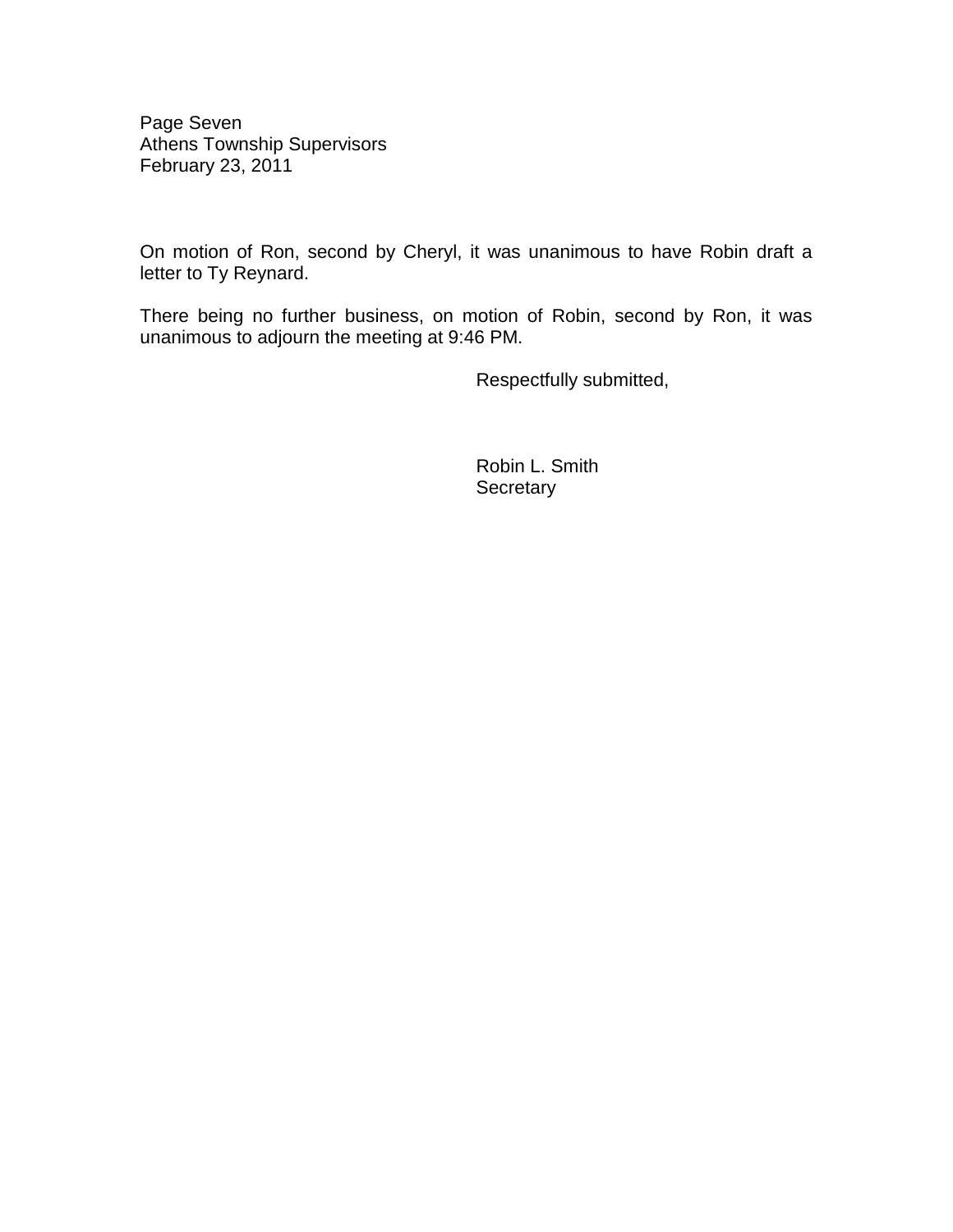#### ATHENS TOWNSHIP SUPERVISORS March 3, 2011 1:00 PM

Chairman Ronald Reagan called the meeting to order at 1:10 PM. Supervisors Jack Walter, Maurice Fay and Robin Smith were in attendance, as was Attorney John Thompson. Cheryl Wood-Walter was unable to attend. Others in attendance were Zoning Officer Edmund Reid, Planning Commission Vice Chairman Clif Cheeks, Tim Hanson and Jamie Ledbetter of Tennessee Gas Pipeline (TGP) and their attorney, Elizabeth Whitmer.

Voice of the Residents: None

Ron turned the meeting over to Attorney John Thompson. John explained that TGP had filed a sketch plan with Planning Commission asking for their input and then filed a land development. The land development was reviewed by Planning Commission and several deficiencies were found. TGP then withdrew their land development, claiming they were regulated by FERC and were exempt from our regulations through the Oil and Gas Act. Ed Reid later received a PA One Call for TGP to begin construction of their pipe yard, after which he issued a Cease and Desist order, which is the reason for this meeting.

Ed Reid explained that there were 2 issues of contention – the fencing of the facility and the paving of the parking area. He said he met with representatives of TGP at the site yesterday and they explained in better detail what they have planned for the site.

Elizabeth thanked the Board for holding this special meeting. She explained the pipe that will be at this location will be used to complete an 111-mile pipeline project. The pipe will be trucked here to the staging area and stacked, then they will put each piece (joint) into forms and enclose them in concrete. The concrete will be delivered and poured into the forms on-site. The following day they will remove the forms and do the next set of joints. They will then be loaded onto off-road trucks to take them where they will be used. The pipes will be setting on earthen berms and will be held together by "clips" to keep them from rolling.

Discussion was held as to the fencing of the property. Elizabeth asked if there was any concern about stealing and they said no. Jack said we are looking to have the facility fenced for safety reasons. Robin said the Valley Youth Soccer fields are very close by and children are curious. Elizabeth said they would be installing a 3-ft. silt fence – it would be obvious that you weren't supposed to be in there. They are supplying the pipe for a project that has to be in service by November, so their active time at this site will be from April/May through November. She said yesterday they had orange safety fence on stakes/"T" posts. They plan to have cable gates at the three entrances. Maurice said he thinks it's far enough away from the soccer fields – if the pipe is still there in August they could consider doing security sweeps. Maurice said we have a lot of nosey people around.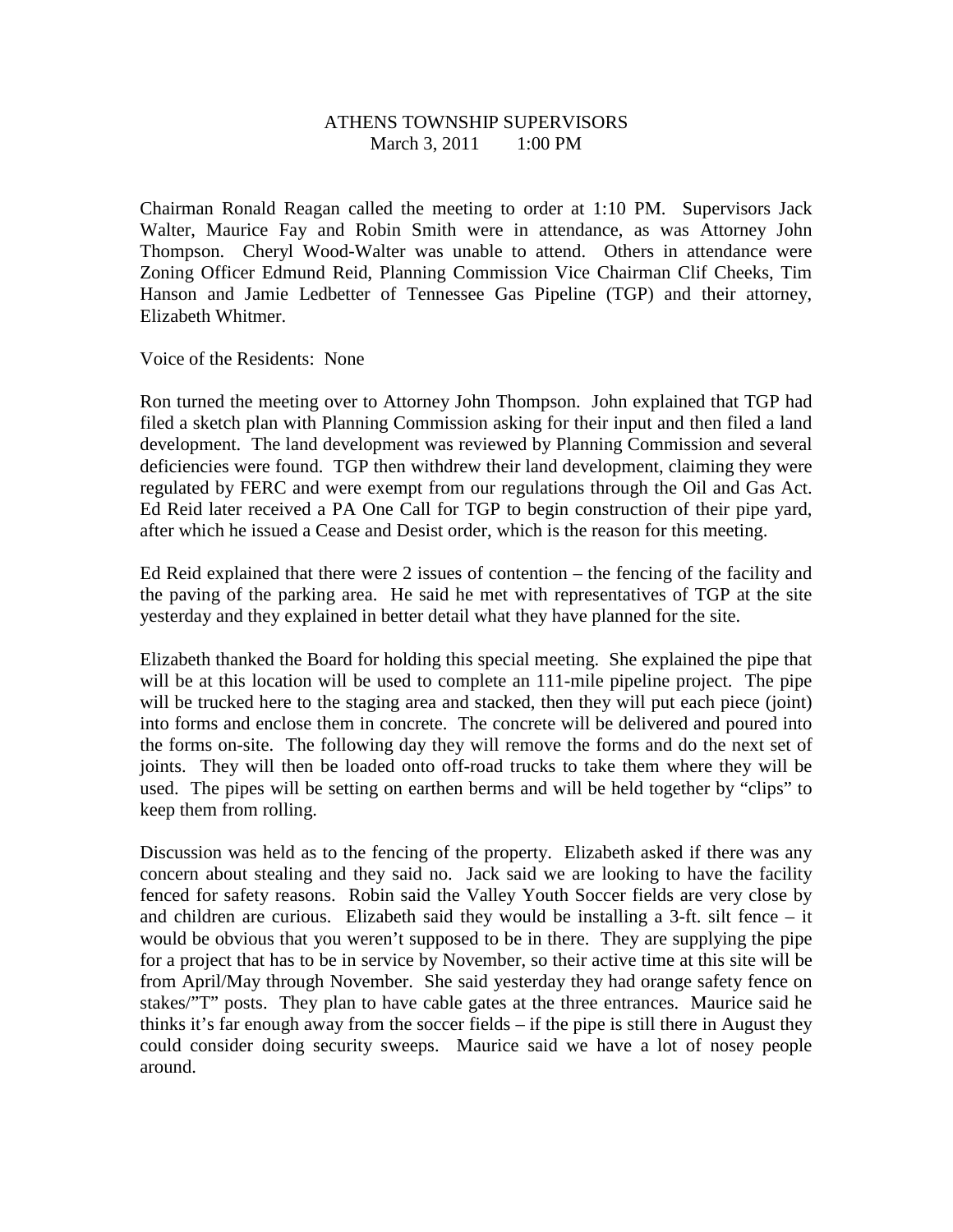Page Two Athens Township Supervisors March 3, 2011

Jamie said they could put a gate up on "Road B" closer to Lamoka Road to help keep people from driving down in there. They would have to work that out with the other landowners. Jack thinks they would cooperate.

Ron asked what their hours will be at the site. They will be from 7 AM to 5:30 PM. They will not allow any drivers to park there overnight.

Elizabeth said this facility will be monitored by FERC and DEP. They have to do weekly inspections and also need to inspect when they have a rain event of  $\frac{1}{2}$ " or more. When there is activity, they will be inspecting every day.

Ron asked how close to the project they are. The project will run just south of Troy and down 220. Ron asked why they decided to locate here. They said it's hard to find a spot. Ron asked how many trucks they expect a day, and they will have between  $6 - 10$  trucks a day. The project will be putting another line next to the existing line (looping).

Tim said their lease runs through May of 2012, but they expect to be done in November and will need the additional time to reclaim the site. They will be scraping the topsoil off and creating the berms with the topsoil.

Ron said the road from Lamoka Road to the pipe yard is not paved. How will you keep the dirt from coming onto the township road, or into the Mill's Pride site. Jamie said they can install a rock entrance pad. Ron asked them to get us a copy of the engineering drawing for that, and Jamie said he will get that to us. Ron asked if Road B will handle their trucks and they said it's a good gravel-base road. Ron said there are utility lines down there that you have to be careful of. Robin said the drainage ditch along either side of Road B drains that entire hillside and field, so that can't be disrupted. Tim said they could put culverts at each entrance if needed.

Ron asked John Thompson if we can issue this as a temporary zoning permit, and he read the definition. Elizabeth asked what the length of a temporary permit is – 14 days?? Ron said such permits are good for up to a year. John asked if the only coating they're doing is concrete and they said yes.

Chairman Reagan took the Board into executive session at 1:43 PM. The regular meeting reconvened at 1:48 PM.

On motion of Ron, second by Jack, it was unanimous to lift the Cease and Desist order; to have Ed issue the temporary permit to Tennessee Gas Pipeline for their pipeyard with the following 3 conditions: 1) Assurance in writing that the pipe will be completely out of there by December 1, 2011 with final restoration by the end of the lease, 2) they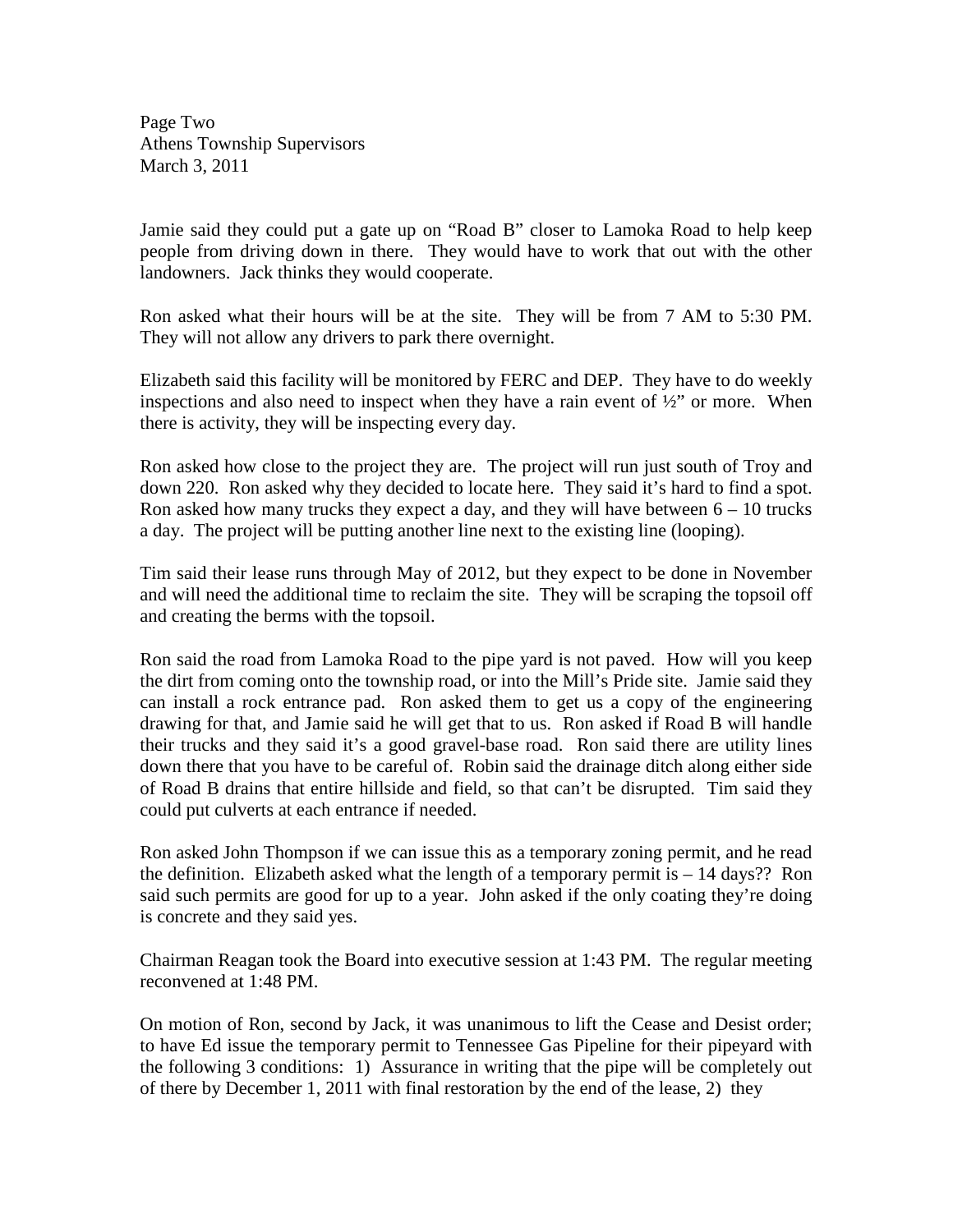Page Three Athens Township Supervisors March 3, 2011

install orange fencing around the pipe area, and 3) we receive a copy of the rock entrance pad drawings and make sure it is working properly at the Lamoka Road intersection. Elizabeth thanked the Board.

Ed Reid said he was approached by Rick Heckman to see if he can burn brush from the cemetery property. He can burn limbs only – no leaves or garbage.

Ron, Ed, and Clif Cheeks and Kathie Hunter have been meeting to update our SALDO ordinance, and in their discussions, Kathie said we are not required to advertise all our subdivisions and land developments or hold a public hearing on each one – the MPC says "may", not "shall". Discussion was held. On motion of Jack, second by Maurice, it was unanimous not to advertise the subdivisions and/or land developments unless they are something Ed Reid feels we need to advertise.

Ron said Ruth brought some credit card issues to him concerning the use of the employee cards. The police department uses their employee credit cards to make purchases from their clothing allowances, and Ruth has a hard time getting a receipt for items. Right now the road crew purchases their items from their clothing allowance and then turn their receipts in for reimbursement. Maybe we should do that with the police department as well. Ron said they also are trying to use up their clothing allowance before the end of the year, and seem to be doing a lot of purchasing between Christmas and New Year's. It was suggested they be required to spend their clothing allowance by November  $1<sup>st</sup>$ , so we will also have some idea of what we need to budget. Discussion was held. On motion of Robin, second by Jack, it was unanimous to require the police department to purchase items from their clothing allowance themselves, and then submit the paid receipt to Ruth for reimbursement; and to have November  $1<sup>st</sup>$  as the last day of the year to use their clothing allowances, except in extenuating circumstances. This will become effective on April 1, 2011.

Chairman Reagan took the Board into executive session at 2:03 PM for personnel issues. The regular meeting reconvened at 2:40 PM.

On motion of Ron, second by Maurice, it was unanimous to accept the resignation of Ty Reynard from the Planning Commission. Ty has resigned because of work commitments.

On motion of Ron, second by Robin, it was unanimous to appoint Marion Carling to fill out the term of Ty Reynard on Planning Commission (term to expire October 30, 2011) contingent upon her resignation as alternate to the Zoning Hearing Board.

On motion of Robin, second by Ron, it was unanimous to appoint Wally Haggerty as alternate to the Zoning Hearing Board.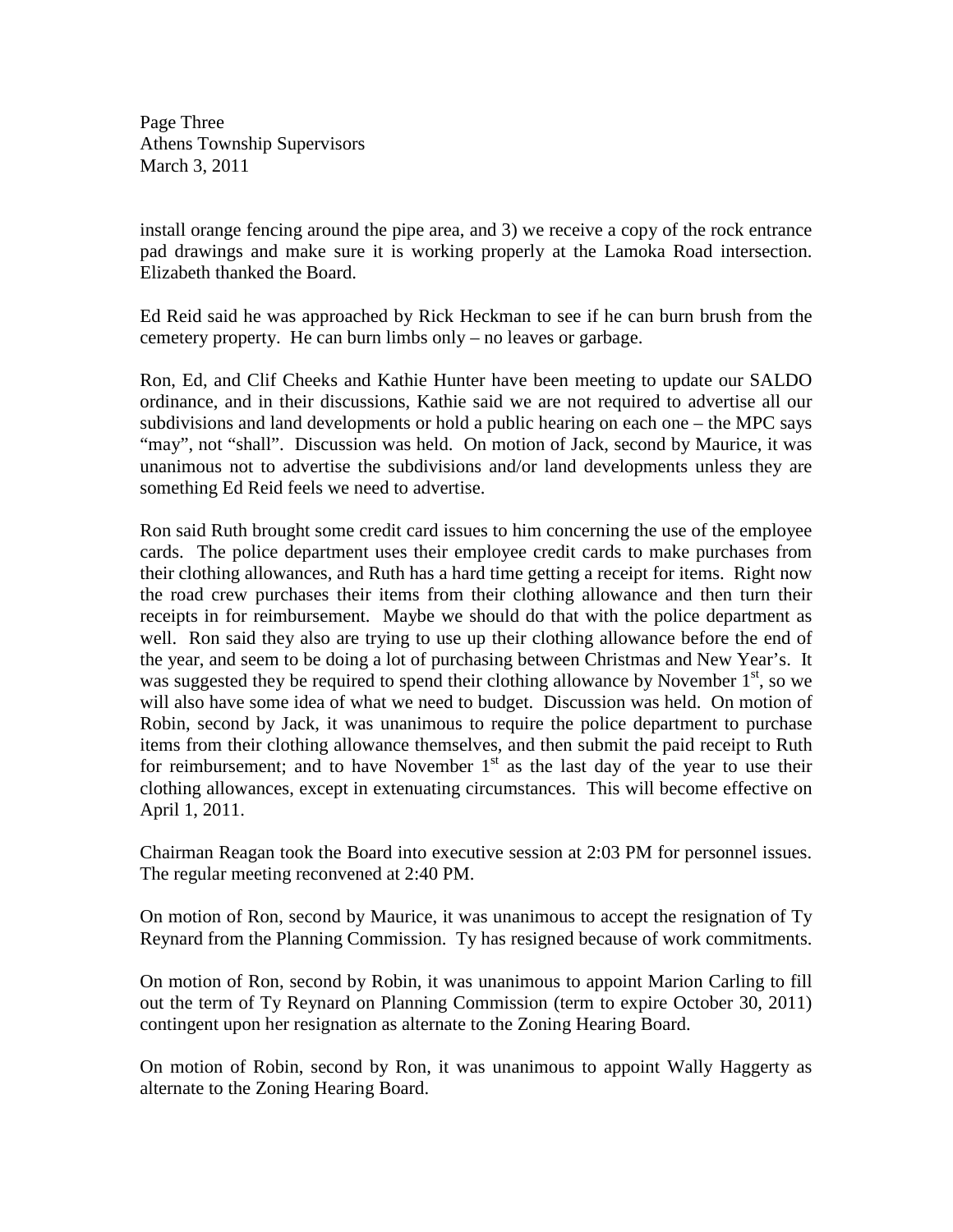Page Four Athens Township Supervisors March 3, 2011

Robin advised the Board that Laurie Bowen has found another position and will not be able to give us 20 hours a week. On motion of Ron, second by Robin, it was unanimous to set Laurie's last day as March 11, 2011, and to advertise for a new Assistant Zoning Officer.

There being no further business, on motion of Robin, second by Maurice, it was unanimous to adjourn the meeting at 2:46 PM.

Respectfully submitted,

 Robin L. Smith Secretary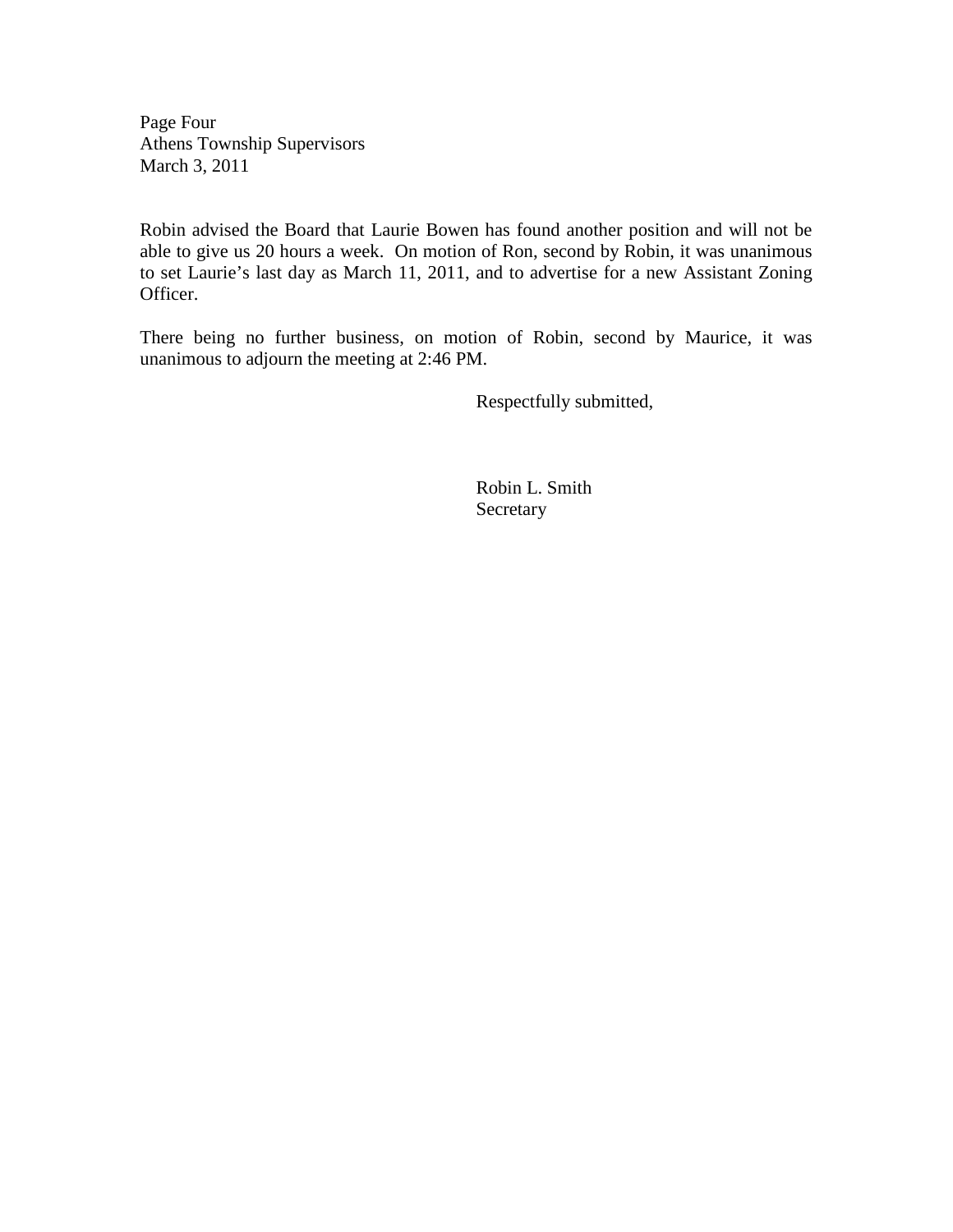## ATHENS TOWNSHIP SUPERVISORS March 14, 2011 7:00 PM

Chairman Ronald Reagan called the meeting to order at 7:07 PM. Supervisors also present were Jack Walter, Maurice Fay, Cheryl Wood-Walter and Robin Smith.

Chairman Reagan turned the meeting over to Attorney John Thompson to conduct the Rivers Edge Housing Development Zoning Map Amendment and Conditional Use Hearing. David Lubin was present as the applicant with his engineer, James Gensel of Fagan Engineering. Attorney Thompson explained that Raven Holding Company was requesting a Zoning Map Amendment to change the Agricultural portion of Lot 4 of the Valley Business Park to Residential Suburban, and to request Conditional Use approval for the construction of multi-family dwellings on this parcel. The portion of Lot 4 on the west side of Wilawana Road is already zoned Residential Suburban. Mr. Lubin stated they are looking to construct upper-income townhouses and apartments on this site. Testimony was taken by Stenographer, Linda Wettlaufer.

Chairman Reagan took the Board into executive session at 8:20 PM for deliberation. The hearing reconvened at 8:42 PM.

Motion was made by Cheryl and seconded by Maurice to grant the zoning map change from Agricultural to Residential Suburban. A roll-call vote was taken and was as follows: Mr. Walter – yes; Mr. Fay – yes; Mrs. Wood-Walter – yes; Mr. Reagan – yes; and Mrs. Smith – yes. The motion passes.

Motion was made by Maurice and seconded by Jack to grant the Conditional Use request to allow multi-family housing units with the following conditions: 1) Applicant must meet all conditions of the Athens Township Zoning Ordinance and the Athens Township Subdivision and Land Development Ordinance for an approved land development; and 2) Applicant must secure all necessary variances from the Zoning Hearing Board. A rollcall vote was taken and was as follows: Mr. Walter – yes; Mr. Fay – yes; Mrs. Wood-Walter – yes; Mr. Reagan – yes; Mrs. Smith – yes. The motion passes.

Ron asked Dave Lubin if he is in discussions for the location of a wastewater treatment facility out behind this proposed development and Dave said yes.

Dr. Patrick Musto of the Athens Township Authority (ATA) asked to speak to the Board about the refinancing of the ATA loans into one new debt. This will save each user about \$75 - \$100/year. He said if the township guarantees the loan, they can save 1 to 1-1/2% on this loan. ATA will incur all expenses involved in the refinancing – including township expenses. The debt will be self-liquidating and their financial advisor, Mark Lindquist, said it shouldn't affect the township's borrowing base. This will allow ATA to pay for the upgrades at the Valley Joint Sewer Authority (VJSA) with no increase in fees to the users.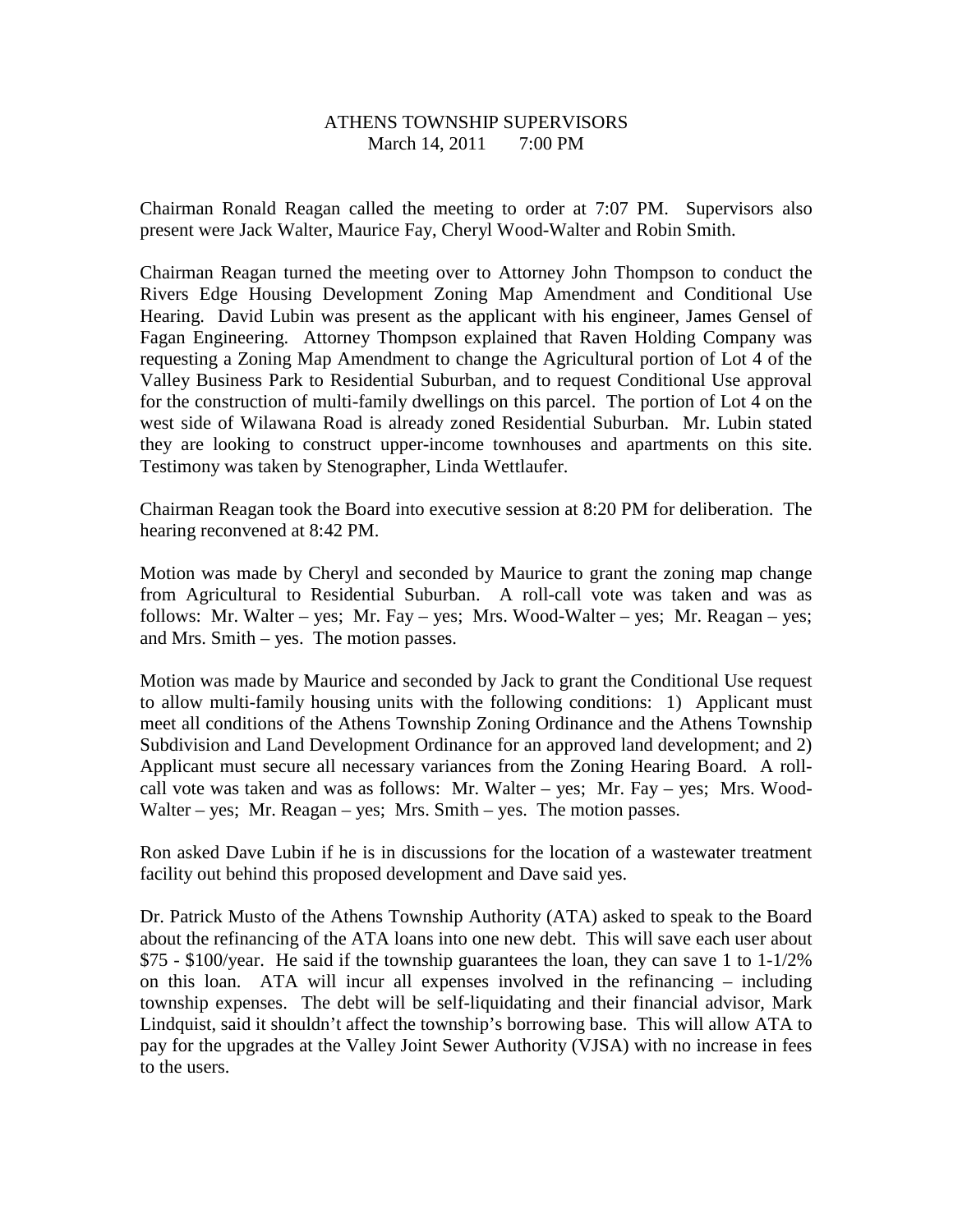Page Two Athens Township Supervisors March 14, 2011

Ron asked Dr. Musto what our share of the cost will be and he said about \$3-million. Ron asked how close VJSA is to bidding out the project. They hope to go to bid in the summer and break ground in the fall.

John Thompson said for ATA's debt not to count against the township borrowing base it has to be approved as self-liquidating by DCED. We would only consider this if they were absolutely certain this would not count against us. Dr. Musto said ATA is financially sound – it costs them \$26-27 to treat at VJSA and the rest of the \$130 fee comes to ATA. He also said it's possible that CVS will add a Phase II and Phase III. He said they also picked up about 100 EDUs at no cost to ATA.

Ron commented about the recreational vehicles (RVs) and travel trailers that are popping up in the trailer courts and asked if ATA is keeping track of those. Dr. Musto said they have someone monitor the trailer courts once per quarter to make sure they have any additional trailers. He added that some connections were decommissioned for \$40 each in the Desisti Trailer Court, and if they want to reconnect, they have to pay the \$1500 tap-in fee again. Dr. Musto said they have an infiltration problem in the Greens Landing area and also at the Queen Esther pump station by the lake. They have purchased a camera to help locate the problems so they can be repaired.

On motion of Jack, second by Ron, it was unanimous to agree to guarantee the loan consolidation for ATA ONLY if DCED determines the loan to be self-liquidating and it doesn't impact our borrowing base; and that ATA pay any costs that the township incurs for this process.

Ron asked what the costs will be for the relocation of utilities for the Road C project since we will be responsible for all the utility relocations. Robin said that is a question for our engineers – it is estimated as part of the project costs.

Dr. Musto said he and Bob Blauvelt will go to Sue Sperrazza's tomorrow and walk the area that ATA allegedly altered when the sewer lines were installed that is causing drainage problems at that location. Dr. Musto will also call Dave Sweetland and followup with him. Maurice suggested a dry well be used to help with the drainage.

Eddies said there are 19 RVs in Crestview Trailer Court presently. Ron said mobile homes are leaving and the gas company workers are moving in with RVs. This is circumventing the building codes. The definition of an RV is different than a mobile home in our ordinance. Ed questioned what permits should be required. Jack said they should pay the wage tax if they live here. Once the EIT collection transfers over, we will get a monthly report that lists the employers that have paid. That may help us keep track a little better. Ron wanted to know what we do with these RVs?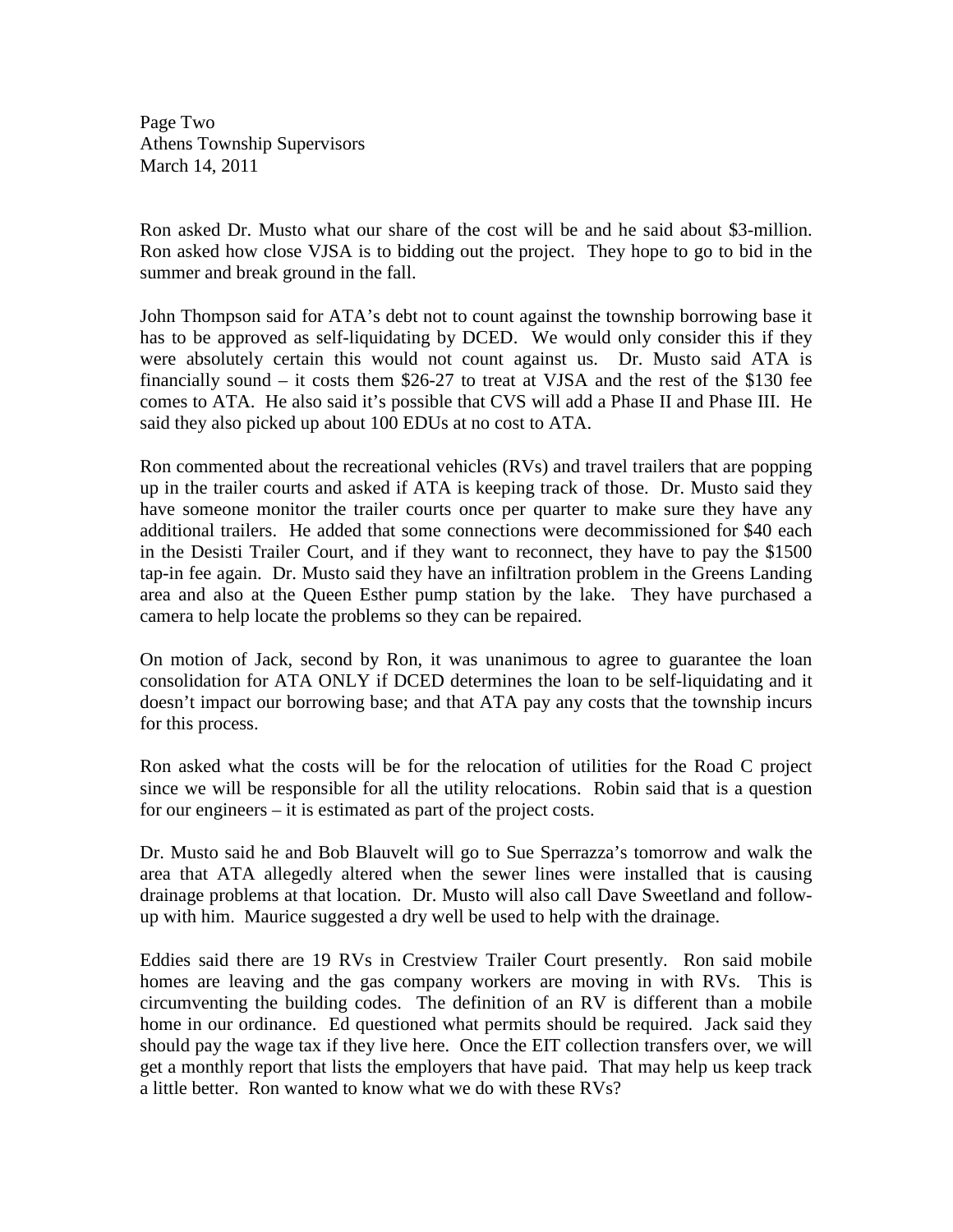Page Three Athens Township Supervisors March 14, 2011

Cheryl said Sayre did a landlord/tenant ordinance. Robin said we've talked about this before but no one wanted to move forward with it. Discussion was held. On motion of Robin, second by Jack, it was unanimous to have John Thompson draft a landlord/tenant ordinance for our review, and also an ordinance to put a hotel/room tax in place. Robin will get samples from PSATS, if there are any.

Ed had more questions on the permitting of the RVs in the trailer parks. Ron and Ed will get with Kathie Hunter at the next SALDO workshop to see what she suggests, and possibly do a curative amendment to the zoning ordinance.

Ron said the Arkoma business located across from Beeman's on Elmira Street is causing a lot of dirt to be carried out onto Elmira Street. This will get into our storm drains and we need to alleviate this. Ron said Chesapeake keeps a street sweeper at the Barrett water withdrawal site to keep the dirt off Route 199. Something needs to be done here. On motion of Ron, second by Maurice, it was unanimous to send a letter to Randy Williams and Arkoma (cc: Kevin Horn and PENNDOT District 3) telling them they need to correct this situation, and that they need to get permits from the Zoning Officer and Code Inspections for the business use and accessory residential use – all permits being secured by April 1, 2011 or we will begin enforcement proceedings.

Robin advised the Board that Senator Yaw's aide, Arnie Kriner, has set up a meeting here at our building for April  $7<sup>th</sup>$  at 10 AM with himself, our board and representatives from PENNDOT to discuss the Route 199/220/Wolcott Hollow traffic situation.

Callear's R & R Barbecue will have a ribbon cutting on March 17, 2011 at 11 AM.

Robin said John Murray of DCED still needs a letter from the township for the IDP grant application stating we guarantee we will be responsible for the \$1,294,705.00 funding shortfall for Road C. On motion of Jack, second by Maurice, it was unanimous to have John Thompson draft the letter and get it to DCED as soon as possible. Robin will get a date from Tony as to when he will be able to meet with us regarding the Road C funding.

Walmart Supercenter will be reviewed by Planning Commission on March  $28<sup>th</sup>$ . This meeting is to review the revisions to the plan that address the review engineer's comments. John Thompson said the only issue he has with the plan is the lighting with the glare and that they shine on the roadway. Martha Brennan was present (she is a member of Planning Commission) and said they could just change their lighting to comply with our ordinance. Roman Rosh said they could request a variance from Zoning Hearing Board as well.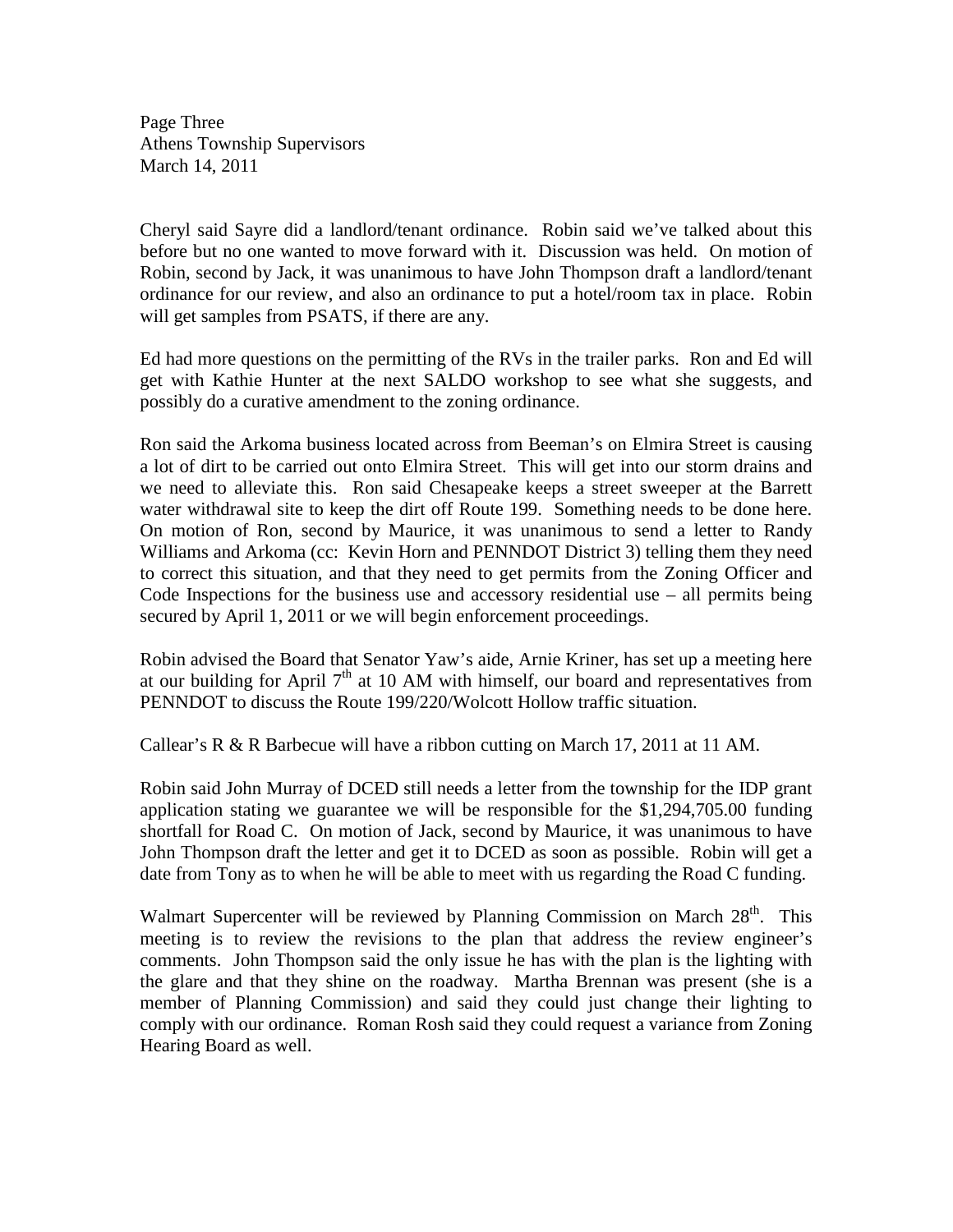Page Four Athens Township Supervisors March 14, 2011

There being no further business, on motion of Ron, second by Cheryl, it was unanimous to adjourn the meeting at 10:04 PM.

Respectfully submitted,

 Robin L. Smith Secretary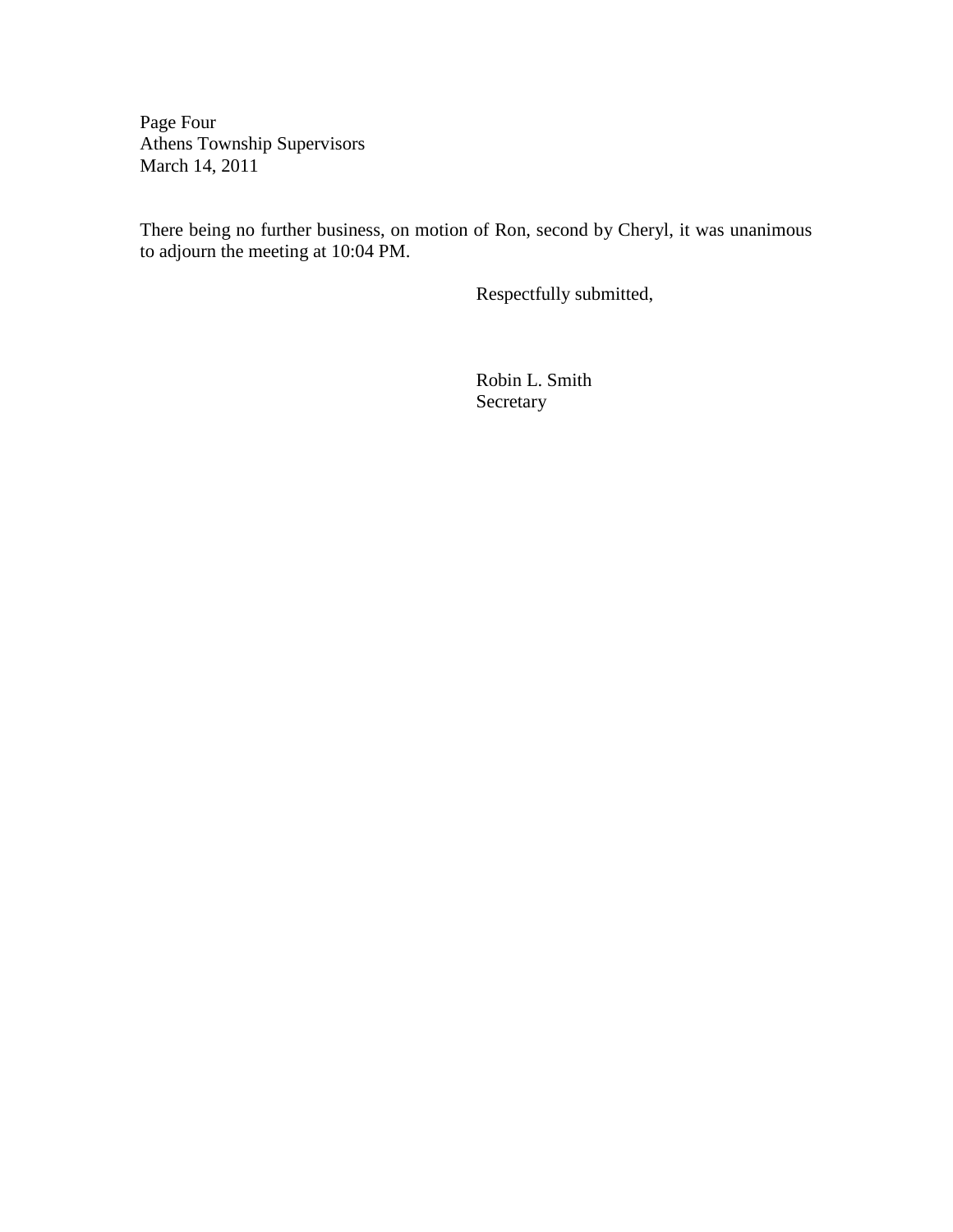## ATHENS TOWNSHIP SUPERVISORS March 30, 2011 7:00 PM

Chairman Ronald Reagan called the meeting to order at 7:02 PM. Supervisors also present were Jack Walter, Cheryl Wood-Walter, Maurice Fay and Robin Smith. Attorney Thompson was out of town.

Ron welcomed Nicholas Hudock of Boy Scout Troop 17 who was present tonight as a requirement of his Citizenship in the Community badge.

Voice of the Residents:

Daryl Miller introduced himself as a candidate for County Commissioner.

 Gary Rosh of Wilawana Road said he had attended the public hearing for Dave Lubin's Rivers Edge housing development proposed for Lot 4 of the Valley Business Park. Gary said Mr. Lubin stated at that hearing that he had permission to fill in the canal. Gary called Brad Cummings at Bradford County Conservation District to ask if he truly did have permission. Brad said that would need a special permit, and he added that he had not received anything on that yet. Gary said he just wanted to make us aware that he did not have permits for that. Robin thanked him and said that will be one of the requirements of the land development, and it would be addressed at that time. Maurice said there is a problem with water over there and it goes into that old canal. They will have to address that.

 Bill Morris, Chairman of the Auditors, was present to give the Board their report on the audit. He handed out copies of the audit along with the condensed balance sheet. He explained the report, and said everything balanced to the penny again this year. He commended Ruth and Robin for doing a great job.

On motion of Maurice, second by Jack, it was unanimous to approve the minutes of February 23, March 3 and March 14, 2011 as written.

On motion of Robin, second by Cheryl, it was unanimous to table the Wm. Christopher/Lori Sutton 3-lot subdivision on Mile Lane Road and Highland Drive, as this plan has been revised and Attorney Thompson was not present to advise us as to how to proceed.

Robin received a request from Chesapeake Energy requesting a 90-day extension for their Arthur Cole Water Impoundment Facility on Murphy Road. This is due to expire on April 9, 2011. On motion of Robin, second by Jack, it was unanimous to grant the extension. This will now expire on July 8, 2011.

Dave Young of Larson Design Group presented the Chesapeake Athens Office Complex – Phase I project for review. He explained the project to those in attendance. He said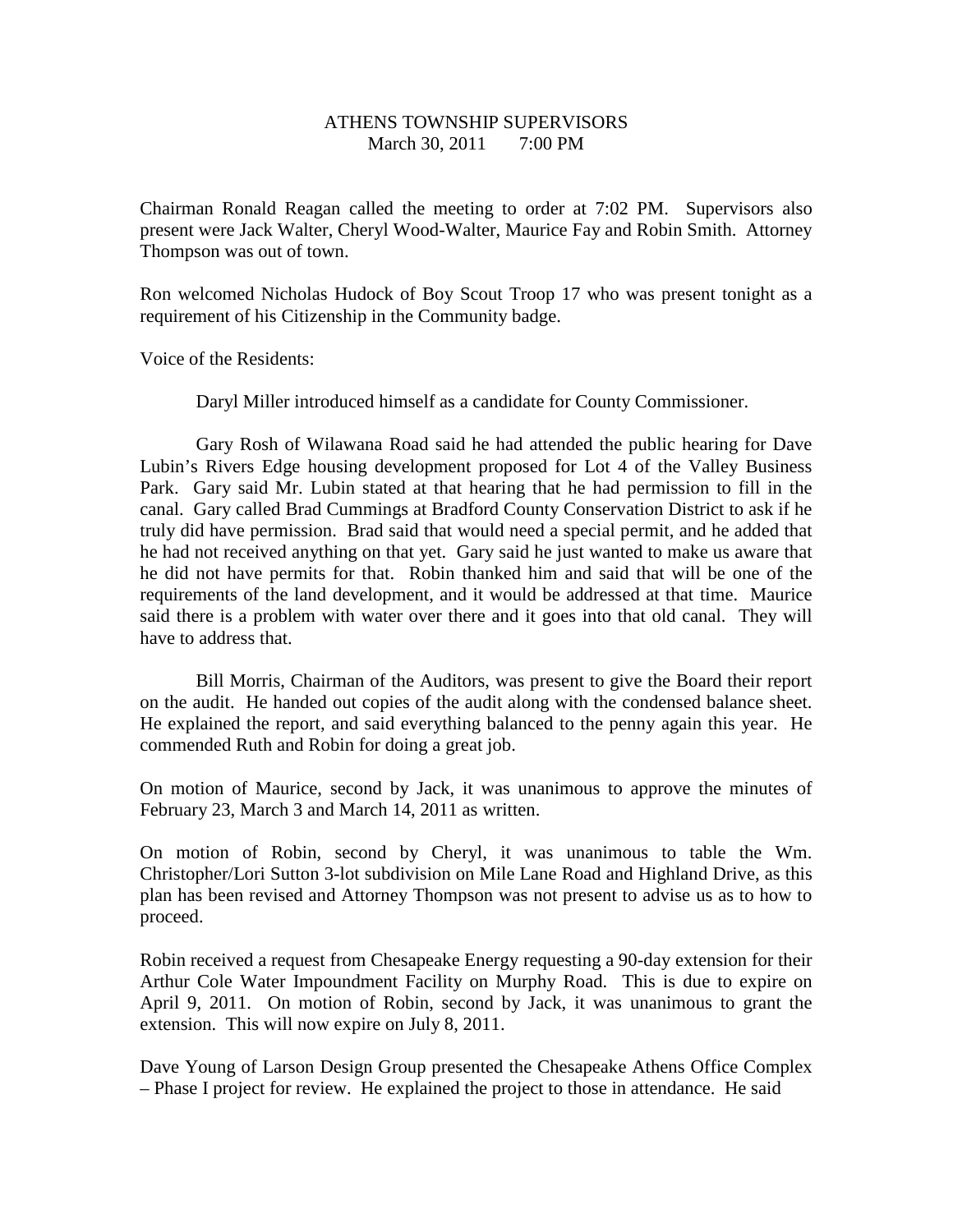Page Two Athens Township Supervisors March 30, 2011

this will include a 14,280 sq. ft. shop and an 11,284 sq. ft. building to house 44 offices. The yard will be gravel and will be used to store pipe and fittings. There will be no trucks stored on this site. It will be enclosed by a chain link fence that will have 2 entrances with electronic gates. All utilities are readily available. They will be able to connect with gravity sewer from Nomac. The water will be supplied by running a 12" main down Mile Lane Road to Lamoka Road, then running an 8" line up Lamoka Road into the site. It is still undetermined as to which electric company will serve this site.

Ron asked why they aren't accessing this site from Mile Lane Road. Dave said PennDOT will only allow them so many driveway cuts. Ron asked how high the office building would be and Dave said 1-story. Ron wanted to know if the stormwater plan will be just for Phase I or will it be for the entire site? Dave said they have been permitted for all 5, but each phase will be done as separate systems. Ron wanted to know if the utilities will tie into the lines off the back of the property. Dave said the electric and gas will be routed that way, but the others will be "private". He said the first three Phases have very good drainage.

Jack Walter asked if the utility easements would be along "Road B" or if they'd be on Chesapeake property. Dave said the area shown is not "Road  $B$ " – it's the northern boundary of the old airport property so it will be Chesapeake property.

Gary Rosh said when Mill's Pride went in, there were big concerns with traffic. Road C has been on the wall for years and hasn't been built yet. Mill's Pride said they would not have the 18-wheelers use Wilawana Road, but they do. It's bad now. Will this shop area be for large trucks or pick-up trucks or what? Dave said it would be the larger trucks, but they should take the straight shot off Route 220. They met with PennDOT on this. Ron said we can't dictate who can use Wilawana Road – it's a state road.

Roman Rosh of Roman Way, South Waverly, PA asked if this had been through Planning. Yes it has. He asked what buildings would be the offices and what would be the shops? Dave delineated these on the plan. Roman asked if this was all Chesapeake and Dave said it was Chesapeake and their subsidiaries. Roman was concerned that Chesapeake could sell some of the middle sections and it's just a subdivision by lease. Dave said if that was to happen, they would come in and do the actual subdivision. Mike Narcavage of Chesapeake Energy said they do not intend to sell. Ron explained that a subdivision by lease still has to meet all the requirements such as setbacks, impervious surface, etc. that a normal subdivision would have to. Roman asked where the subsidiaries would be relocating from and Mike said Corning, Mansfield, Towanda, Ingersoll Rand in Athens Borough, and Mansfield.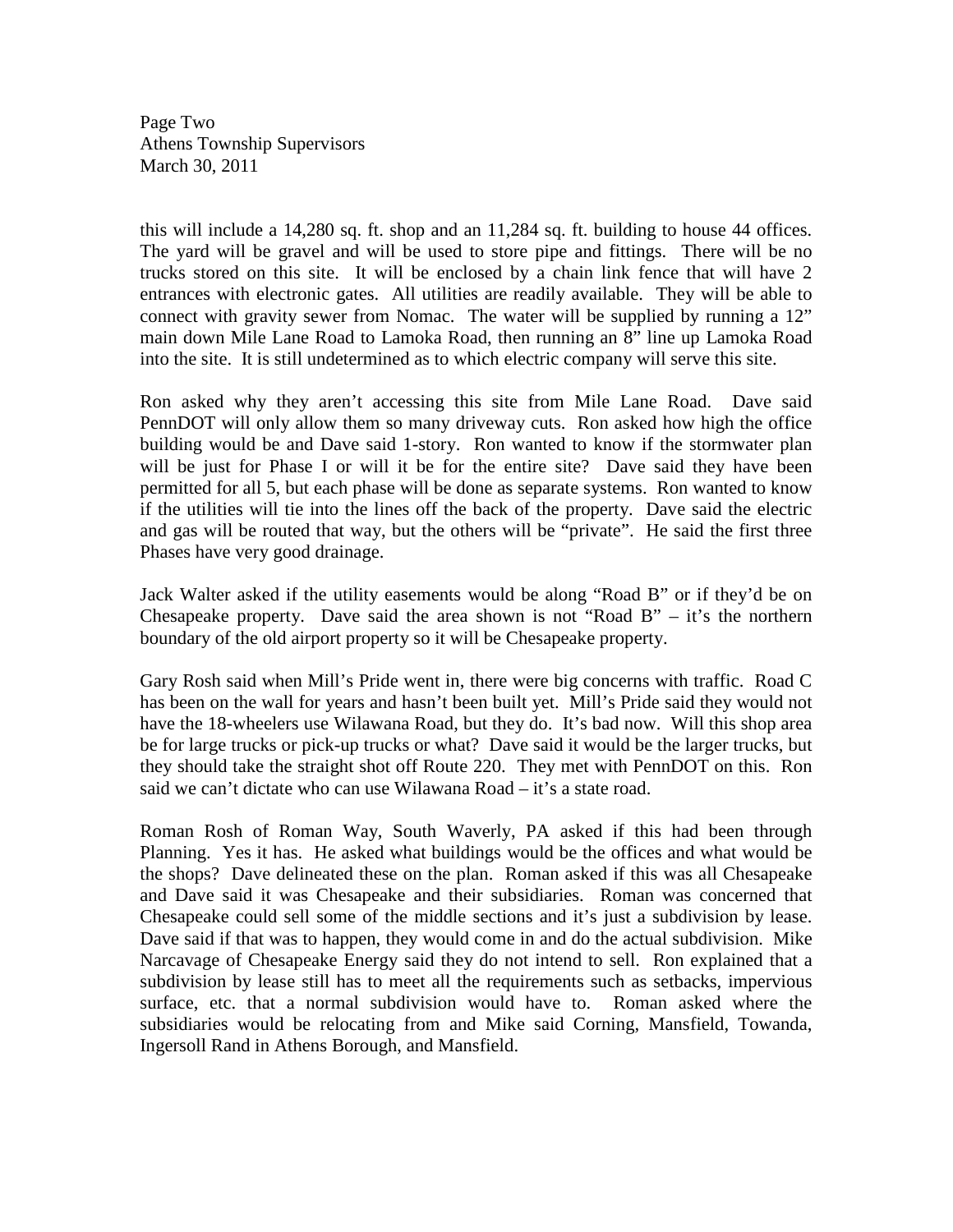Page Three Athens Township Supervisors March 30, 2011

Roman asked if this is in a KOZ, and it is. The Nomac Housing and Training Facility is not in the KOZ. He asked if Chesapeake is going to pay taxes 'in lieu of' and Mike will get an answer on that. Jack Walter said the thrust of the KOZ was to bring jobs in – let's not kick that in the teeth. We will begin to receive real estate taxes in 2017. Roman said it would be nice to have the Mile Lane Road speed limit reduced to 35 from 45 mph.

Ron asked what Phase 5 was to be and Mike said some sort of fueling, but they're not sure what kind yet. Roman said it's a state law in PA that you can't idle your trucks more than 5 minutes. He asked where these signs would be posted. Chesapeake will take care of that. There will be no overnight parking in Phase One. Ron said that is up to DEP to enforce. Roman asked what will be in the storage yard. Mike said there will be things like oil and antifreeze – things used in truck repair – in the shop, but not in the yard. Roman questioned their ability to store things outdoors and was told their storage is covered under the Contractors Shops and Yards section of the ordinance.

Clif Cheeks presented the plans to the Board for this project. There were a few deficiencies, but mostly administrative. They lacked the sewage planning module, but that is in the works. They do not have a water quality permit because it hasn't been determined whether or not they need one yet. They lack their water inspection report from Aqua. They need letters from the utility companies stating they can use their easements. They also need a waiver to install hydrants at 1000 ft. intervals instead of 600 ft. intervals. They have submitted a letter from the Athens Township Fire Chief stating the 1000 ft. intervals are acceptable for this development.

Discussion was held as to the lighting for this project. Clif said these will be spotlights and will shine down, but some of the light will spill over their property lines. Ron said he's concerned with traffic on Mile Lane Road. Jack said he can see the lights from Litchfield at his house – you're never going to put a light in that won't shine off the property. Robin said her concern is that these lights are 45-ft. high and she is concerned that the lights will affect the drivers on Mile Lane Road. Mike Narcavage said if there is a problem with the lights, they will do something about it. Clif continued by saying they are here for preliminary plan approval only, and added that Athens Township Authority has signed the Module 3 for sewage.

On motion of Jack, second by Maurice, it was unanimous to grant preliminary approval only to the Chesapeake Athens Office Complex Phase I, contingent upon the resolution of the following deficiencies: 1) submission of the approved sewage module Component 3; 2) submission of water quality permit, if it is determined that this is necessary; 3) submission of their water inspection report from Aqua (for final); 4) letters from the utility companies stating Chesapeake's location in the easements is OK; and 5) granting of a waiver by the Board of Supervisors for the intervals on the hydrants.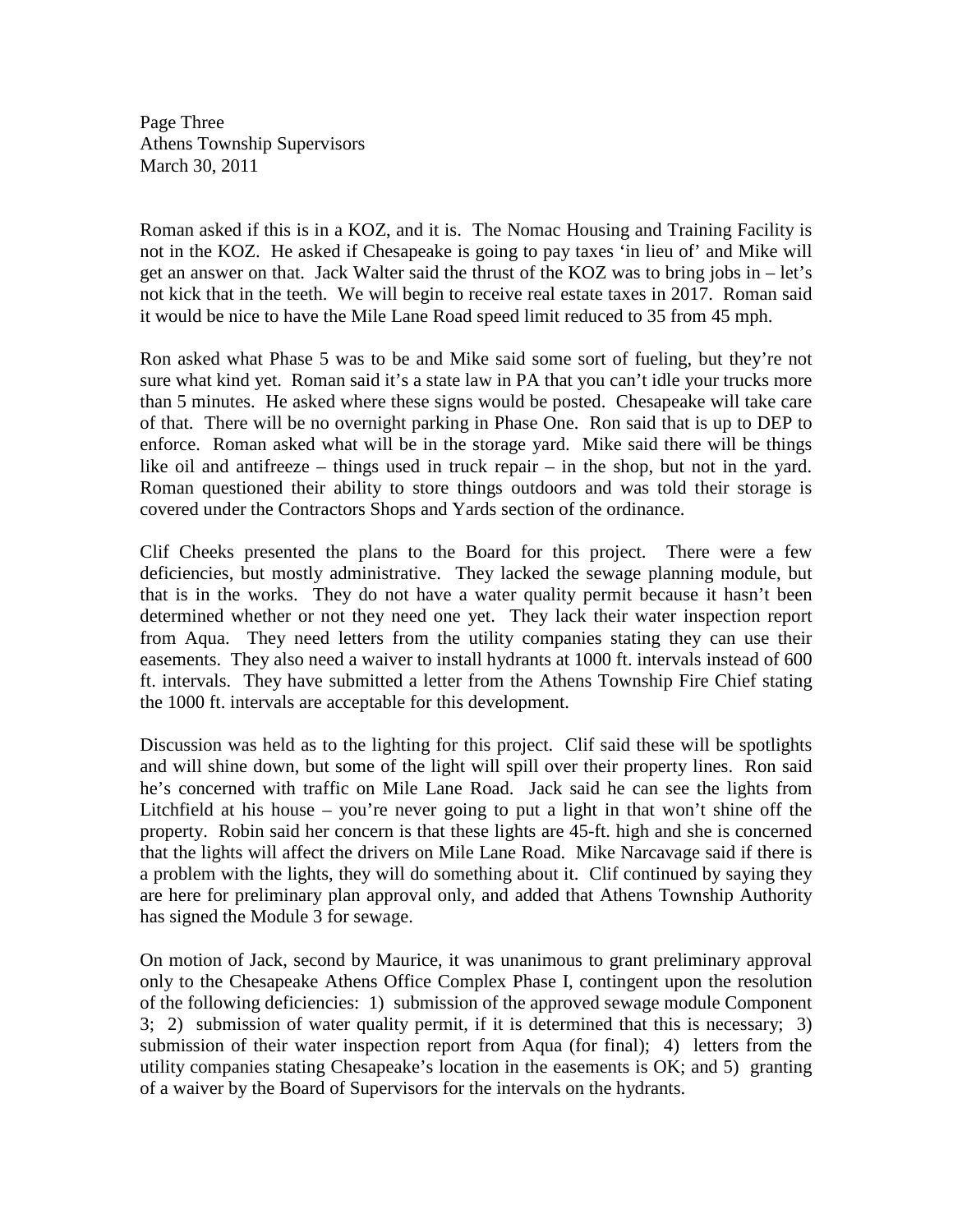Page Four Athens Township Supervisors March 30, 2011

On motion of Jack, second by Maurice, it was unanimous to grant the waiver to allow Chesapeake to install hydrants at 1000 ft. intervals instead of 600 ft. intervals for this project.

Ron Reagan stated that he is no longer abstaining on matters with Chesapeake because his deals have been finalized.

No one was present from Athens Township Authority.

Richard Bean reported for the Parks and Recreation Commission. He said the Greenway will partner with us for an education grant. They would like to provide an interesting and fun way to learn about trees by attaching large numbered tags to common trees along the existing trails at Round Top. The tags will correspond with tree descriptions in a brochure that will be made available at the park. They are also in the talking phase about partnering with the Greenway on some type of nature education program for elementary age children to be held in Round Top Park for a week or two during the summer. Various construction projects were also discussed for the parks. The pond study is attached and on file at the township building. Barry will start April  $4<sup>th</sup>$ . The Commission will be identifying and installing markers on the walking trails on April  $16<sup>th</sup>$  at 9 AM when they do their walkthrough of the parks. They will meet at Tozer's Landing. They are seeing very few water trucks at Tozer's Landing lately. The new East Athens boat launch is on hold until the remediation of the Cohen site is complete.

Ray Brobst was present for the Public Works department. He asked if we will replace Jim Watson when he retires next month. Ron said we haven't talked about that yet. Ray asked if he can get a couple of part timers. We haven't talked about that either. He said he thinks we now have an ordinance on the books that allows us to require homeowners to keep the water from their driveways from coming onto our road. Robin said this only applies to new driveways. Ray said Reagan Road and Sunnyfield Drive are the worst. We have them on almost every road. Robin will check with John Thompson to see if there is anything we can do to require the homeowner to fix these issues. Ray also reported that the sewer smell is back in the shop bathroom. Robin will ask Andy Harding to take a look at it when he's here for the roof. Ray also said the parking lot needs attention.

Robin presented the Athens Township Body Armor Policy for review and adoption. A change has been made in the Bulletproof Vest Partnership (BVP) Program that in order to receive funds from them, we must have a mandatory wear policy in effect. On motion of Ron, second by Robin, it was unanimous to adopt this policy as written, and to have each officer sign that they have read and understood the policy, then returning the signed copy to Robin to place in their files.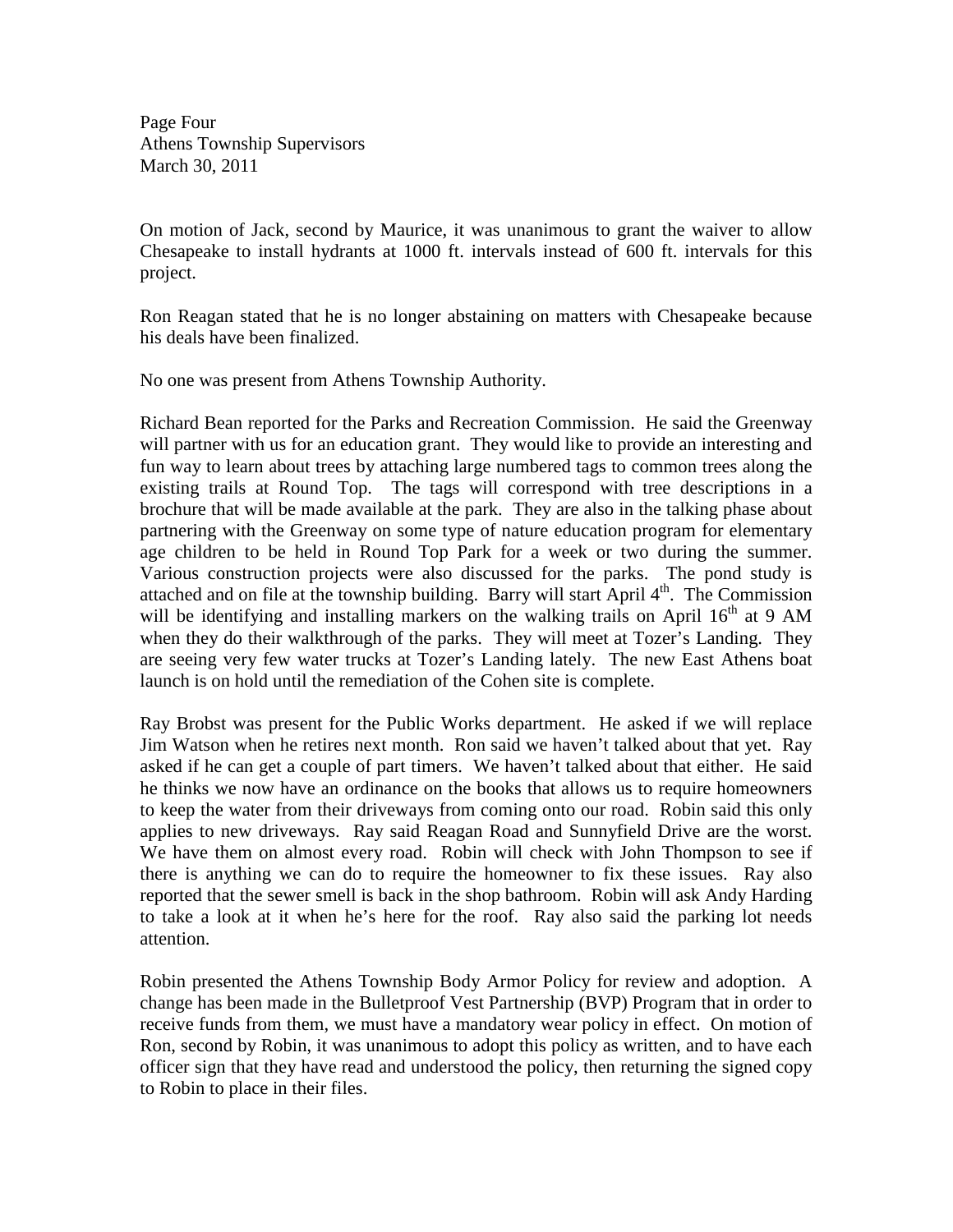Page Five Athens Township Supervisors March 30, 2011

Robin presented the Credit Card/Clothing Allowance Policy for review and approval. Discussion was held. This policy is being proposed because the police department will use their credit cards for purchases, but they don't get the receipts or packing slips to Ruth so that she can pay the bills, which causes our payment to be late. This has been discussed with the police department several times, but the situation does not change. The policy proposes that they use their own credit cards and get reimbursed upon the presentation of the signed receipt and packing slip. Maurice said they told him they don't like this proposed policy because if they're ordering a \$600 coat, that's a lot to put on their personal credit cards. He has talked to them and they will get their paperwork to Ruth. Robin said they have been talked to many times about this and we still have the problem. Further discussion was held. No action was taken on this policy.

Robin advised the Board that our police department is becoming very concerned about the sale and use of synthetic drugs in the township. Because these drugs are synthetic, they are not regulated and are not illegal. They are referred to as "bath salts" and are comparable to an extended "high" like you would get from cocaine and methamphetamine. It causes hallucinations and paranoia and the police are dealing with some very dangerous situations because of it. The hospital is getting patients that have used this and there have been 3 deaths in the county since January where "bath salts" were found in their systems. Robin contacted Tina Pickett and Senator Yaw concerning the regulation of these synthetic drugs. Tina said the House is entertaining a bill on Monday, April  $4<sup>th</sup>$  to ban this. Arnie Kriner from Senator Yaw's office sent Robin a link to an article about Mount Carmel Township, Northumberland County, adopting an ordinance to ban the sale, possession, delivery and/or use of synthetic cannabis and synthetic drugs. Robin called Mount Carmel Township and got a copy of their ordinance. Since our attorney is on vacation, Chief Hurley sent the ordinance down to the District Attorney's office to see if this is something we can do at the local level. On motion of Robin, second by Maurice, it was unanimous to have Robin advertise this ordinance for adoption at our April  $12<sup>th</sup>$  special meeting if it is determined by the District Attorney's office that we can legally adopt this.

Ron read the monthly report totals. He also read from Ed's report that the Planning Commission held a workshop with Walmart on March  $28<sup>th</sup>$ . It was for information only, and allowed the project engineer and the review engineer to go over their issues at the same table. On motion of Cheryl, second by Maurice, it was unanimous to accept the monthly reports as presented.

On motion of Maurice, second by Jack, it was unanimous to approve the monthly bills for payment as presented. A complete listing of revenues and expenditures is on file in the office of the Treasurer.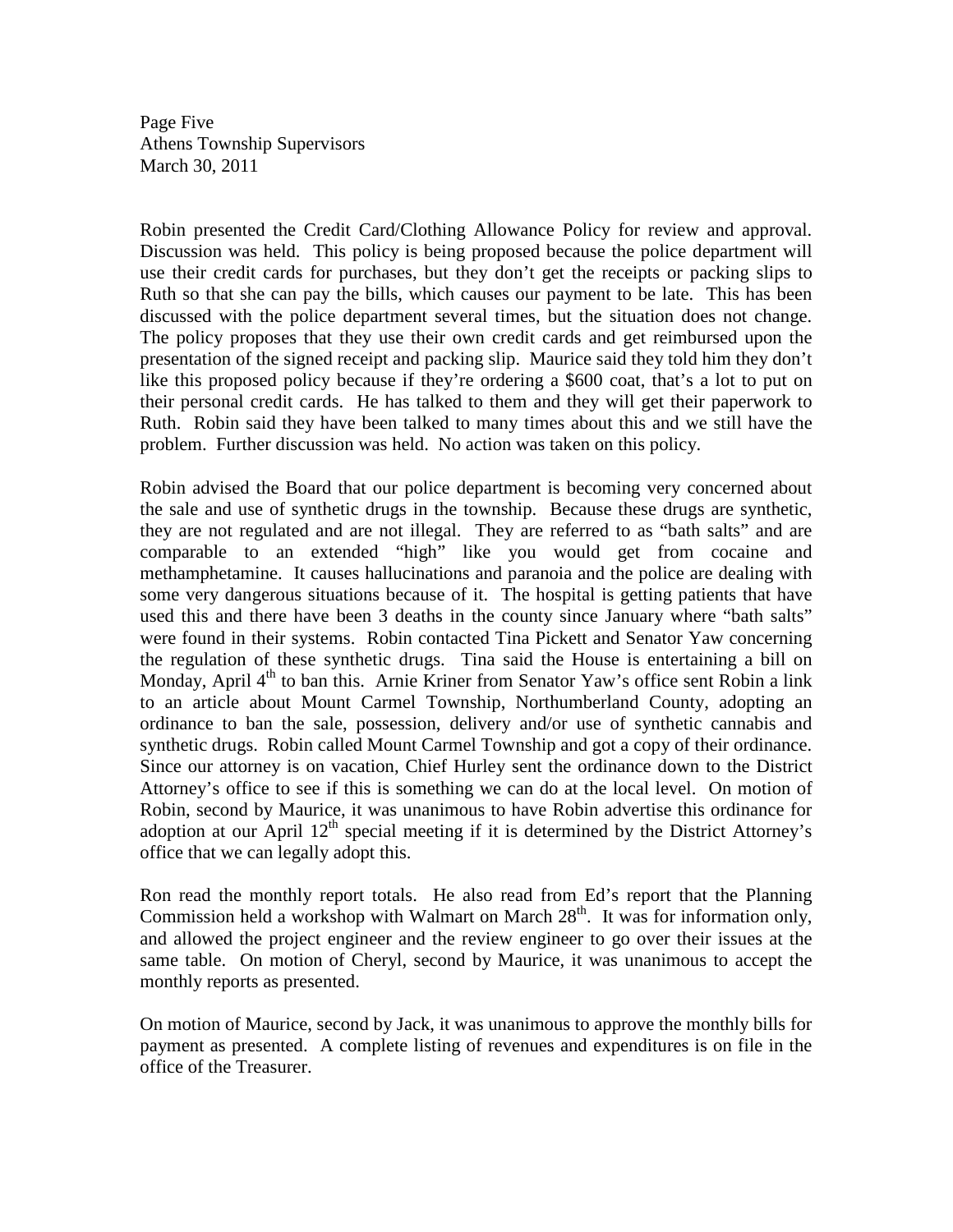Page Six Athens Township Supervisors March 30, 2011

Correspondence/Information was as listed in the meeting agenda. On motion of Ron, second by Maurice, it was unanimous to send Robin and Eddie to the 2011 Municipal Workshop in Towanda on April  $5<sup>th</sup>$  from 8-4, and to pay their salaries for the time they would have worked. Clif Cheeks also would like to attend this workshop.

Rita Jo Swingle asked how the meeting on Greens Landing got scheduled? Cheryl said she called Arnie Kriner and told him something needs to be done about the dangerous traffic situation that involves Routes 199/220 and Wolcott Hollow Road. PennDOT will not listen to us, and their response to us is always that they don't see a problem there. We try and try and they will do nothing about this. Rita asked if this was a public meeting and it is. Cheryl said send letters or emails to your legislators and let them know what the impact is to you, and ask why this is not being pushed. Cheryl wants to hear PennDOT tell her why they think this is OK.

John Wilkinson commented that the water from driveways in the road really is a big issue. Riverside Drive is terrible because of this. He also asked who would get the money from the new gas lease – the Parks or General Fund? We don't know as we have not been approached for a new lease.

Chairman Reagan took the Board into executive session at 8:50 PM for personnel issues. The regular meeting reconvened at 9:30 PM.

Robin was instructed to set up interviews for the Assistant Zoning Officer, and to have Ron, Ed and herself conduct these interviews.

On motion of Jack, second by Maurice, it was unanimous to have Robin place an ad for a Class A CDL heavy equipment operator as a replacement for Jim Watson.

On motion of Jack, second by Robin, it was unanimous to have Robin move forward with the arrangements for Jim Watson's retirement acknowledgement.

Ray forgot to request permission to bid materials at the last 2 meetings, so Robin requested it for him. The Board approved the bidding of materials for our April meeting.

There being no further business, on motion of Robin, second by Maurice, the meeting adjourned at 9:38 PM.

Respectfully submitted,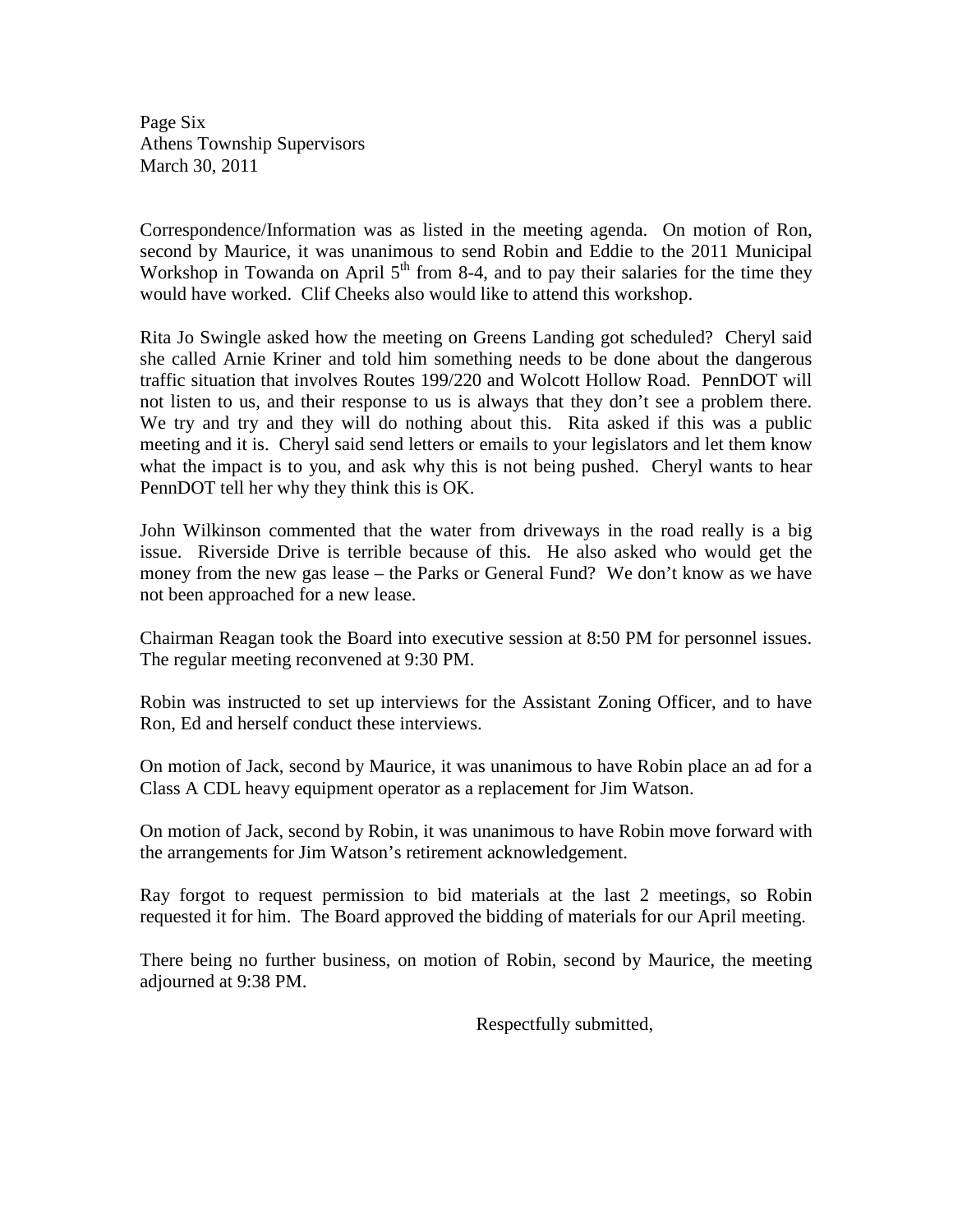Robin L. Smith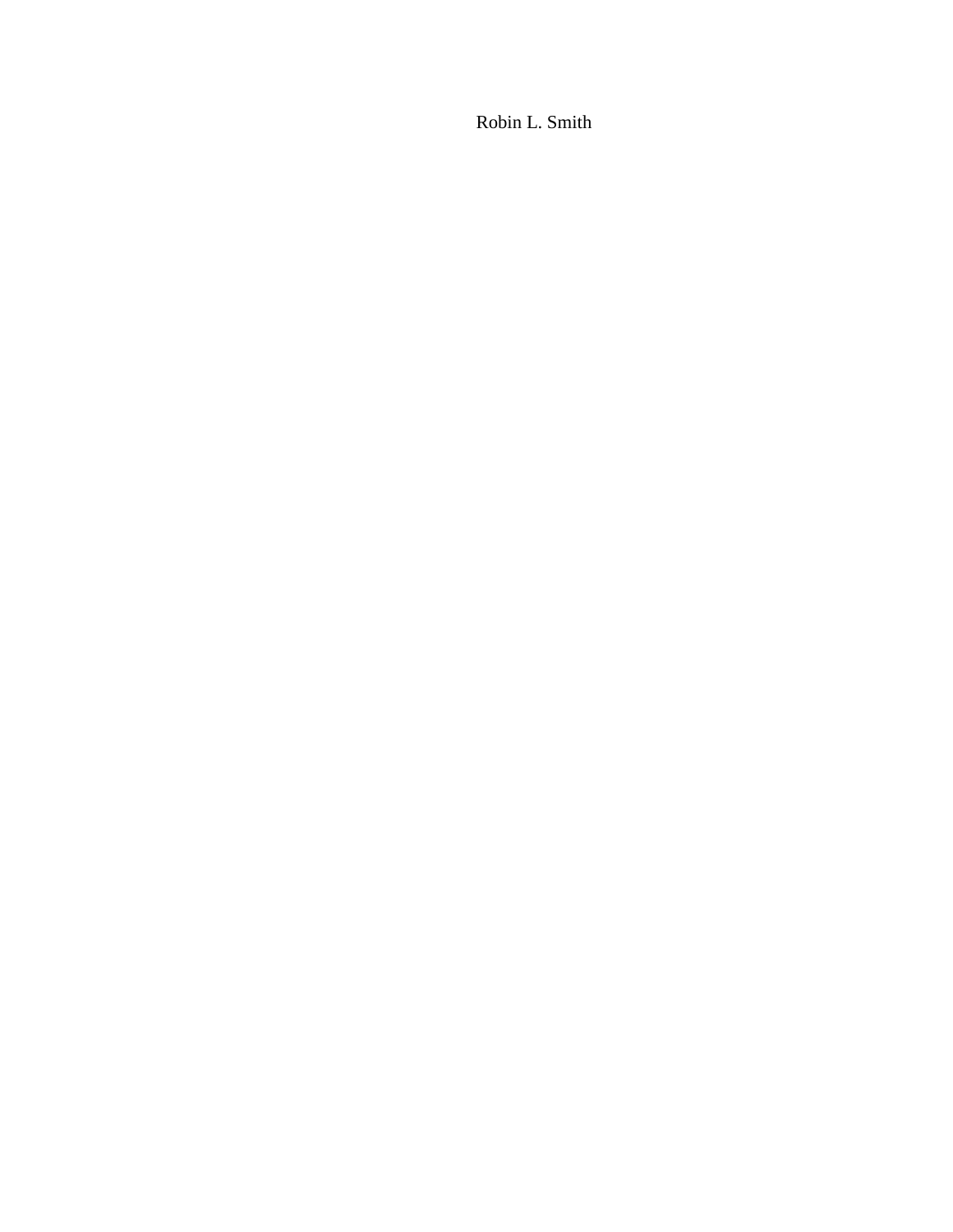### ATHENS TOWNSHIP SUPERVISORS April 12, 2011 7:00 PM

Chairman Ronald Reagan called the meeting to order at 7:07 PM. Supervisors also present were Jack Walter, Maurice Fay, Cheryl Wood-Walter and Robin Smith. Attorney John Thompson was also in attendance.

Voice of the Residents: None

Chairman Reagan turned the meeting over to Attorney Thompson for the EPSCO Zoning Map Change Amendment Hearing. Ray Earl was present for EPSCO, and was represented by Attorney Joseph Landy. Resident Thomas Byrne was also present. The purpose of the hearing was to consider their request to change their zoning designation from Residential Urban to Commercial. They are looking to rezone their entire parcel, and a portion of the NEYRON parcel across Pennsylvania Avenue. Testimony was taken by Stenographer, Linda Wettlaufer.

Chairman Reagan took the Board into executive session for deliberation at 7:22 PM. The hearing reconvened at 7:35 PM. Ron made the motion to grant the request to change the zoning designation to Commercial from Residential Urban. The motion was seconded by Jack. Attorney Thompson called for a roll-call vote, which was as follows: Mr. Walter – yes; Mr. Fay – yes; Mrs. Wood-Walter – yes; Mr. Reagan – yes; Mrs. Smith – yes. The motion unanimously carried.

Ron presented Ordinance 2011-03 to prohibit the sale, delivery, possession and/or use of synthetic cannabis and other synthetic drugs, such as "bath salts" in Athens Township. Jack said we are considering this because there have been a few deaths and a lot of bad incidents from this. Ron asked John about the penalties. He asked if our police department walks into one of the stores selling these items, do they issue them a summary offense. John said yes. Ron read the amounts from the ordinance and asked John if those were pretty standard for a summary offense. John said there usually is a spread for the amount, but this is on the low end. Ron asked what's to stop people from continuing to sell if they're only fined \$100-\$300. John said it's per offense, and there could be multiple offenses. There is also the 'and/or' option of up to a 90-day prison sentence. John added that there is a forfeiture clause in the penalties where our officers can seize the merchandise. Cheryl added that there's more than just selling the product in the ordinance – it's also delivery, possession and use. Ed asked if they can be cited every day and John said yes. Robin asked if they can be cited for every sale and John said yes. Ron said he doesn't have a problem with this, he just wants to make sure we have our bases covered.

On motion of Cheryl, second by Robin, it was unanimous to adopt Ordinance 2011-03 banning the sale, delivery, possession and/or use of synthetic cannabis and other synthetic drugs in Athens Township. The ordinance will become effective on April 18, 2011.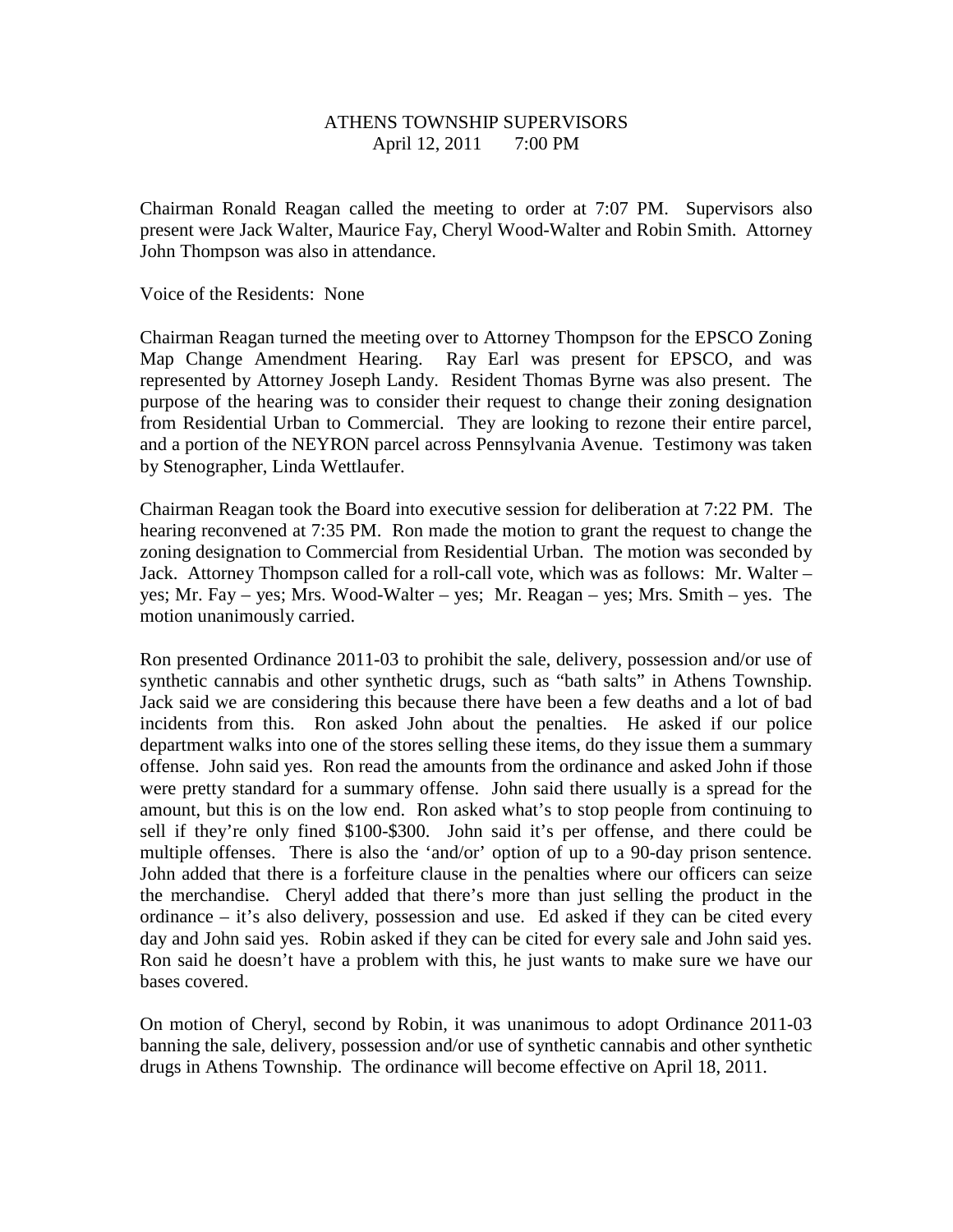Page Two Athens Township Supervisors April 12, 2011

Robin presented the Simonds Excavating, Inc. Conditional Use Application for a gravel mine off Wildwood Road. We set the date for this hearing on June 2, 2011 at 6:30 PM. Linda Wettlaufer was still present and said she would be able to do that hearing for us.

Ruth attended a class on Payroll Law this past week and said we need to adopt a policy to require new hires to provide their Social Security numbers prior to employment for verification through the eVerify system of which we are a member. Robin presented this addendum to our new hire policy for review and approval. On motion of Robin, second by Maurice, it was unanimous to adopt this policy addendum.

Discussion was held as to whether or not we should continue using the RUMAs or go back to posting and bonding. Ed and John had discussed the option of putting the weight limit signs back up, but allowing overweight vehicle owners/companies the choice of entering into a RUMA or posting a bond. Ed said we lost on appeal with the case of the overweight trucks on Erin Road because the weight limit signs were not posted at the proper distances. Ron asked who knows where the signs are supposed to be located? Robin said she thought the road crew should know since they are the ones who post the signs. Ed said Larry knows the distances from the intersections and they could mark where the signs need to go. Ed also advised the Board that PennDOT pulled 4 of Chesapeake's road permits because they were not keeping them up in a timely manner. On motion of Robin, second by Maurice, it was unanimous to have Larry mark the correct locations for the weight limits signs and to have the highway department reinstall them, giving the owners/companies the choice of either posting a bond or entering into a RUMA with the township, and to notify Chesapeake about this so they will be sure to have copies of the RUMA in their trucks and the trucks of their subsidiaries. John will set up a meeting with Chesapeake and Eddie so we can explain to them why the weight limit signs are up again – but to let them know that their RUMA is still in effect.

Jim and Carrie Carroll are dissolving their law partnership. Jim is taking a position near Philadelphia with Terry D. Goldberg  $&$  Associates, but he intends to keep an office in the Valley and will be here at least one day a week. We have to choose if we want to keep him as our labor attorney or if we want to find someone else. Robin sent him an e-mail to see if we would have to pay travel time if we kept him on and he said no. Cheryl asked if we would be paying the same rate if he was working for another firm. On motion of Jack, second by Robin, it was unanimous to keep Jim Carroll as our labor attorney if he confirms that we will be paying the same rate we presently pay.

On motion of Maurice, second by Jack, it was unanimous to send a \$50 donation to Hope Hospice in memory of Guiles Woodruff. Guiles was a former Athens Township supervisor who recently passed away at his home in Florida.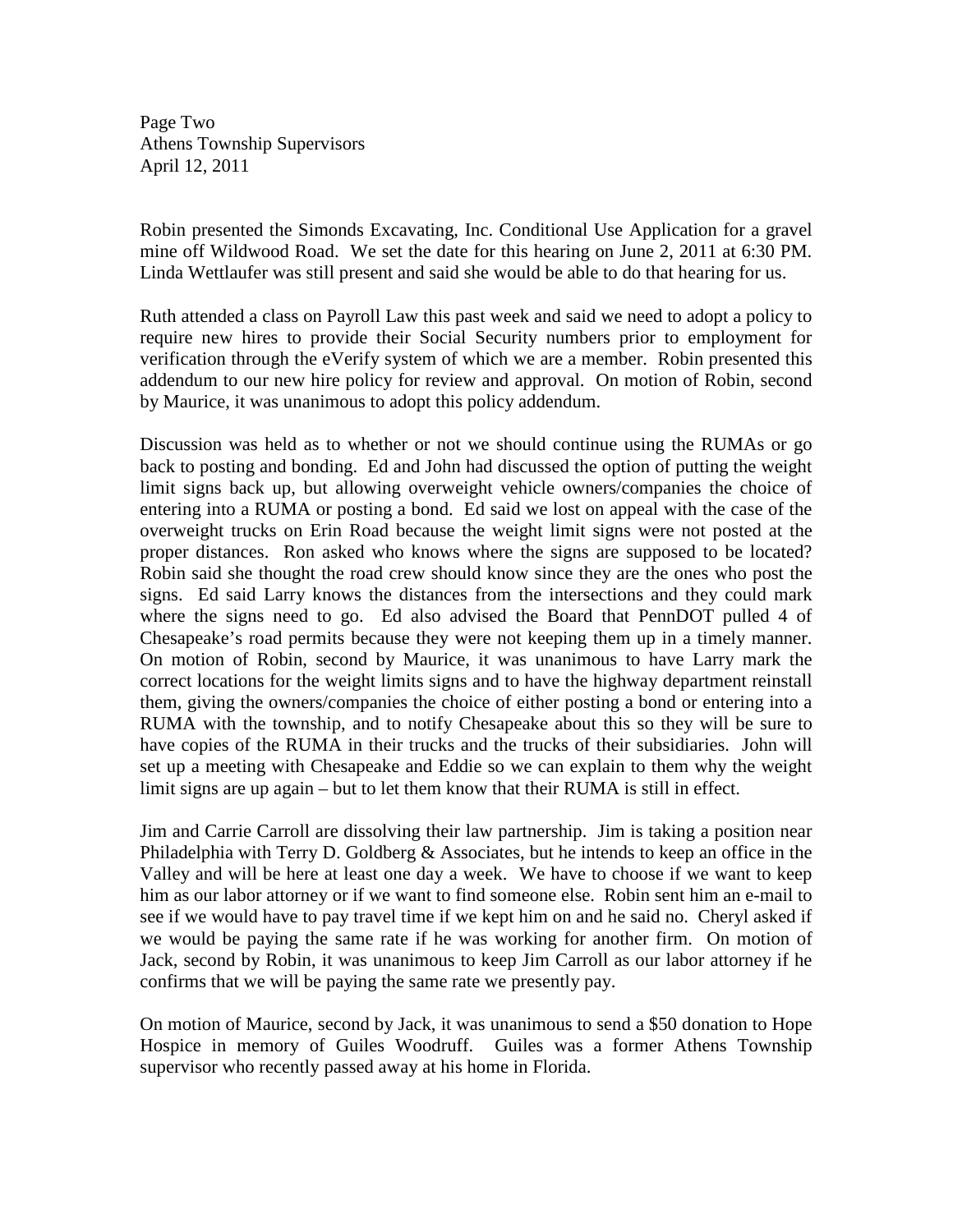Page Three Athens Township Supervisors April 12, 2011

Larry advised Robin that the 2002 Tahoe has been "stripped" and he is asking permission to put it out to bid. Discussion was held. Robin was directed to research Internet sites to see if we can find a site that sells 'specialty' vehicles where we might get more money for it (and the Hummer).

Chairman Reagan took the Board into executive session at 8:10 PM. The regular meeting reconvened at 8:19 PM.

There being no further business, on motion of Robin, second by Maurice, the meeting adjourned at 8:20 PM.

Respectfully submitted,

 Robin L. Smith **Secretary**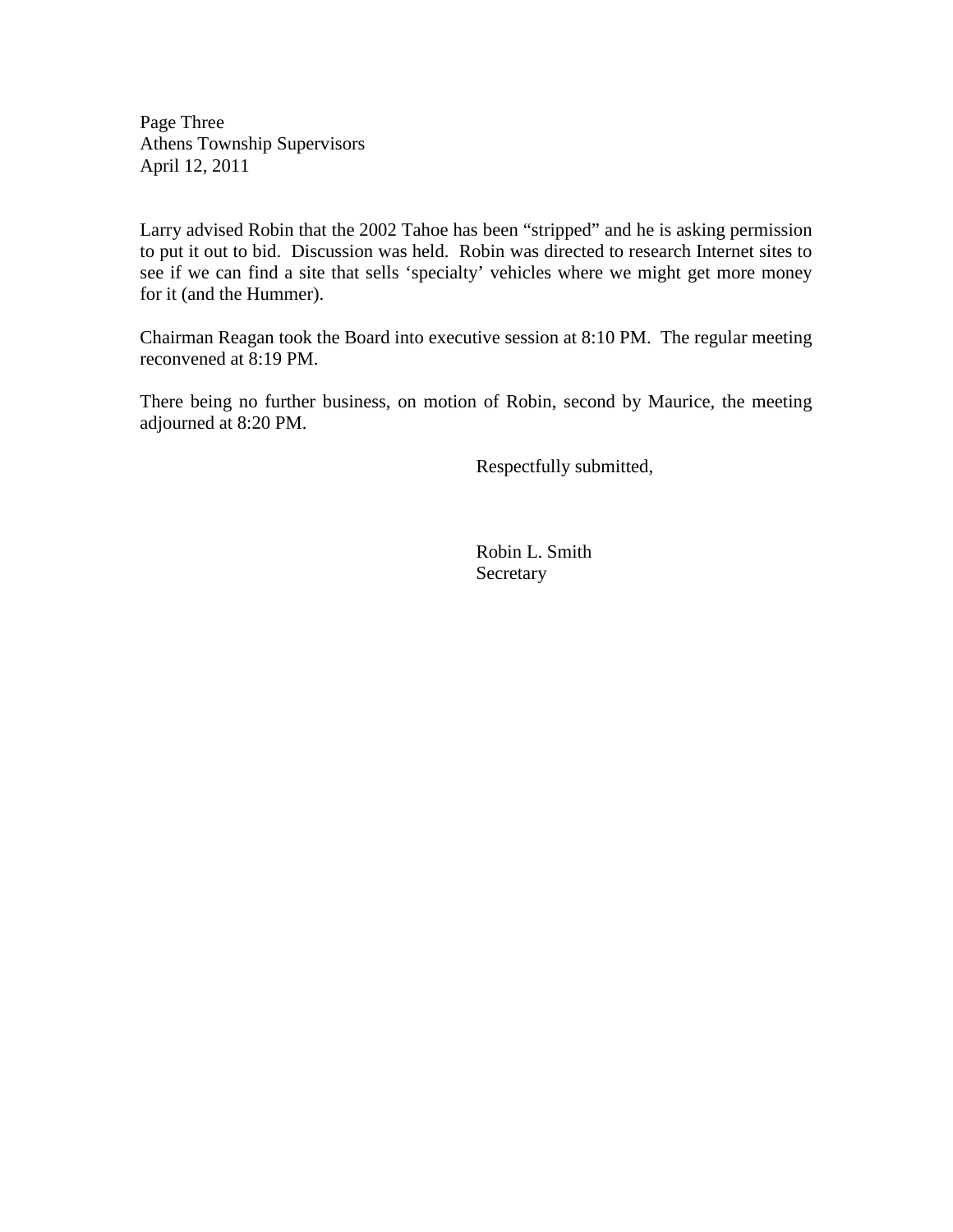### ATHENS TOWNSHIP SUPERVISORS April 27, 2011 7:00 PM

Chairman Ronald Reagan called the meeting to order at 7:06 PM. Supervisors also present were Jack Walter, Maurice Fay, Cheryl Wood-Walter and Robin Smith. Attorney John Thompson was also in attendance.

Chairman Reagan called for the opening of the bids, which were as follows:

| Contractor             | (delivered)<br>Antiskid | (picked up) | (picked up)<br>AASHTO#8 AASHTO#57 |
|------------------------|-------------------------|-------------|-----------------------------------|
| Porter's Sand & Gravel | \$9.98/ton              | \$9.75/ton  | \$9.50/ton                        |
| Dalrymple              | no bid                  | \$10.50/ton | \$10.50/ton                       |
| FS Lopke               | \$14.00/ton             | \$9.00/ton  | \$9.00/ton                        |

FS Lopke's #8 would have to be picked up in Owego and #57 would have to be picked up in Lounsberry. The Board feels the fuel costs for hauling will far exceed the savings. On motion of Jack, second by Maurice, it was unanimous to accept the bid of Porter's Sand and Gravel for all 3 items.

The sole bid for fuel was from Williams Oil and Propane and was as follows:

| 14,000 gal. LSD diesel delivered | \$3.6635/gallon |
|----------------------------------|-----------------|
| 11,000 gal. 87 octane delivered  | \$3.4082/gallon |

On motion of Maurice, second by Cheryl, it was unanimous to accept the bid of Williams for our fuel.

Six sizes and quantities of pipe with bands were bid as delivered to the township yard in one load. The large pipe (50 ft. X 10 ft.) was bid as Alz2 and also galvanized. Ray Brobst was ill and not in attendance tonight, so we were unsure which he would want. On motion of Ron, second by Cheryl, it was unanimous to table the award of this bid until our meeting tomorrow at 1:15 PM. Robin will get with Ray before then.

Voice of the Residents:

 Gary Rosh of Wilawana Road had attended David Lubin's River's Edge Housing Development Zoning Hearing Board hearing last night and said Mr. Lubin stated the construction of Road C will begin in 4-5 months. Gary didn't think that was true. Robin said they are planning to let the project in August or November of this year. Ron said we are in the process of acquiring right-of-way now.

On motion of Maurice, second by Cheryl, it was unanimous to approve the minutes of March  $30<sup>th</sup>$  and April 12, 2011 as written.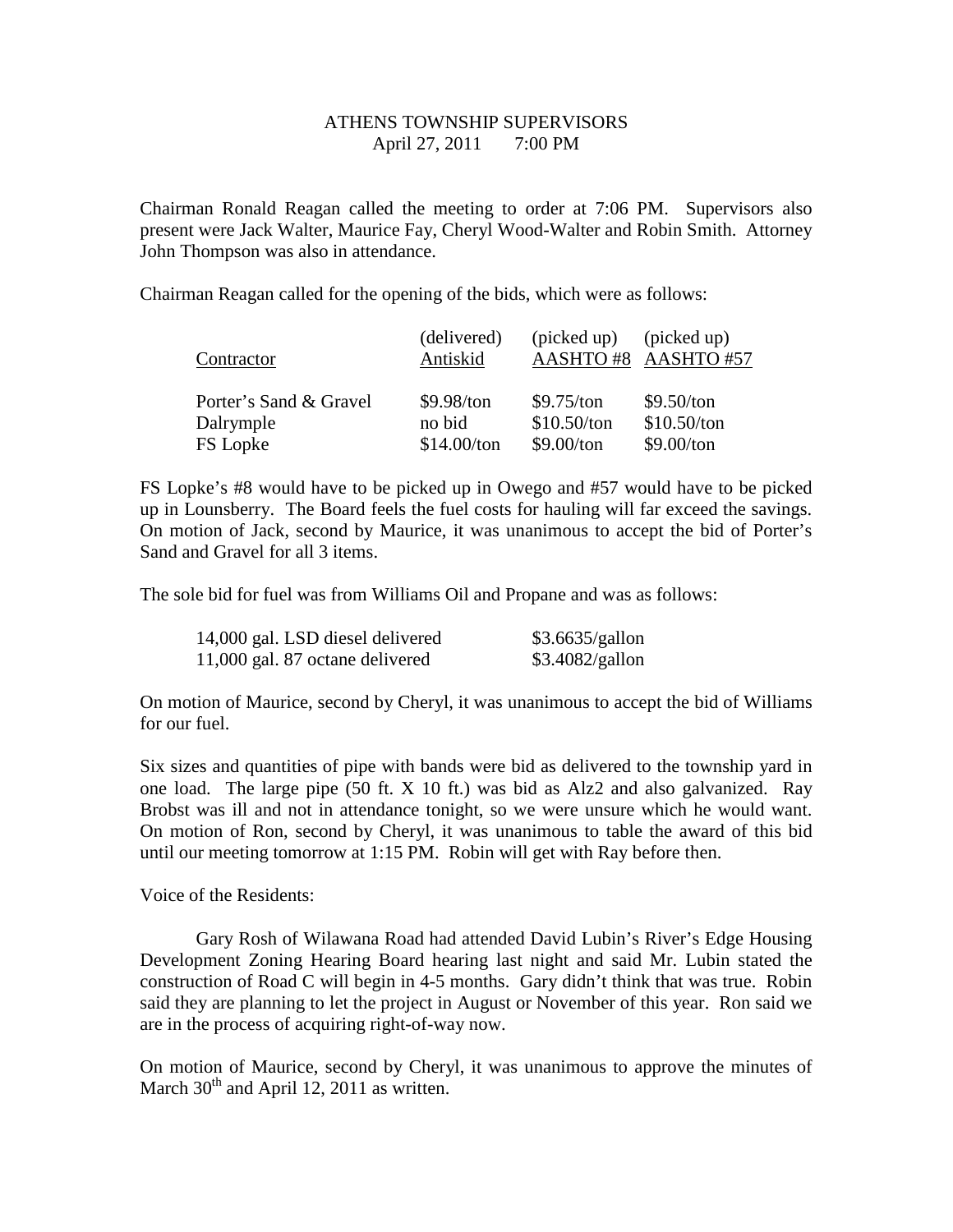Page Two Athens Township Supervisors April 27, 2011

Brian Koscelansky presented ORDINANCE 2011-04 guaranteeing the Athens Township Authority's (ATA) refinance loan. Robin asked him to confirm that this will not go against our borrowing base and he said it is self-liquidating debt and will not count against us. They have a certified engineer's report that will cover the debt service. On motion of Jack, second by Maurice, it was unanimous to adopt Ordinance 2011-04.

Richard Bean reported for the Parks and Recreation Commission. He said the greenway did get the grant to identify the trees at Round Top. The sidewalk will be installed at the composting toilet in East Athens as soon as the weather breaks. Bids are going out for the improvements to the Jim King Memorial Park for this year. The Commission did their walk-through of all the parks and things looked pretty good. Round Top Park will open May  $14<sup>th</sup>$ . We need to set a date for the photo op with the Pat Haggerty Dancers. The Commission is looking at putting in a walking trail somewhere that will be 'family friendly'. Richard asked if the highway department would clean off the ramp at the boat launch. He asked if they planned to tar and chip Round Top Road before the park opens on May  $14<sup>th</sup>$ . It may depend on how wet it is. Robin reported that the water passed at Round Top Park.

Robin presented the Wm. Christopher/Lori Sutton 2-lot subdivision on Mile Lane Road and Highland Drive for preliminary and final plan approval. This had been tabled at our last meeting because of 3 deficiencies, which have all now been met. On motion of Robin, second by Jack, it was unanimous to grant preliminary and final plan approval to this subdivision.

On motion of Ron, second by Robin, it was unanimous to adopt RESOLUTION 2011-04, revising our Act 537 to include all phases of the Chesapeake Athens Office Complex. The Component 3 was executed and given to David Young of Larson Design Group who will get it to DEP for approval.

Gary Rosh asked why the pump station at Camco was being pumped all day. Jack Walter said that happens when the pumps fail. Gary said this happened about a month ago, too. Jack said the automated system had called him and he called Bob Blauvelt.

On motion of Ron, second by Maurice, it was unanimous to grant a 90-day extension to the Walmart Supercenter. The new 90-day deadline will be August 17, 2011.

Ron advised the Board that their committee (Ron, Ed, Clif Cheeks and Kathie Hunter) are updating our Subdivision and Land Development Ordinance (SALDO). They have completed the stormwater and the driveway/street design sections and have gotten a quote of \$400 from Skip Schneider to do the engineering review on these sections. On motion of Ron, second by Robin, it was unanimous to have Skip review this review.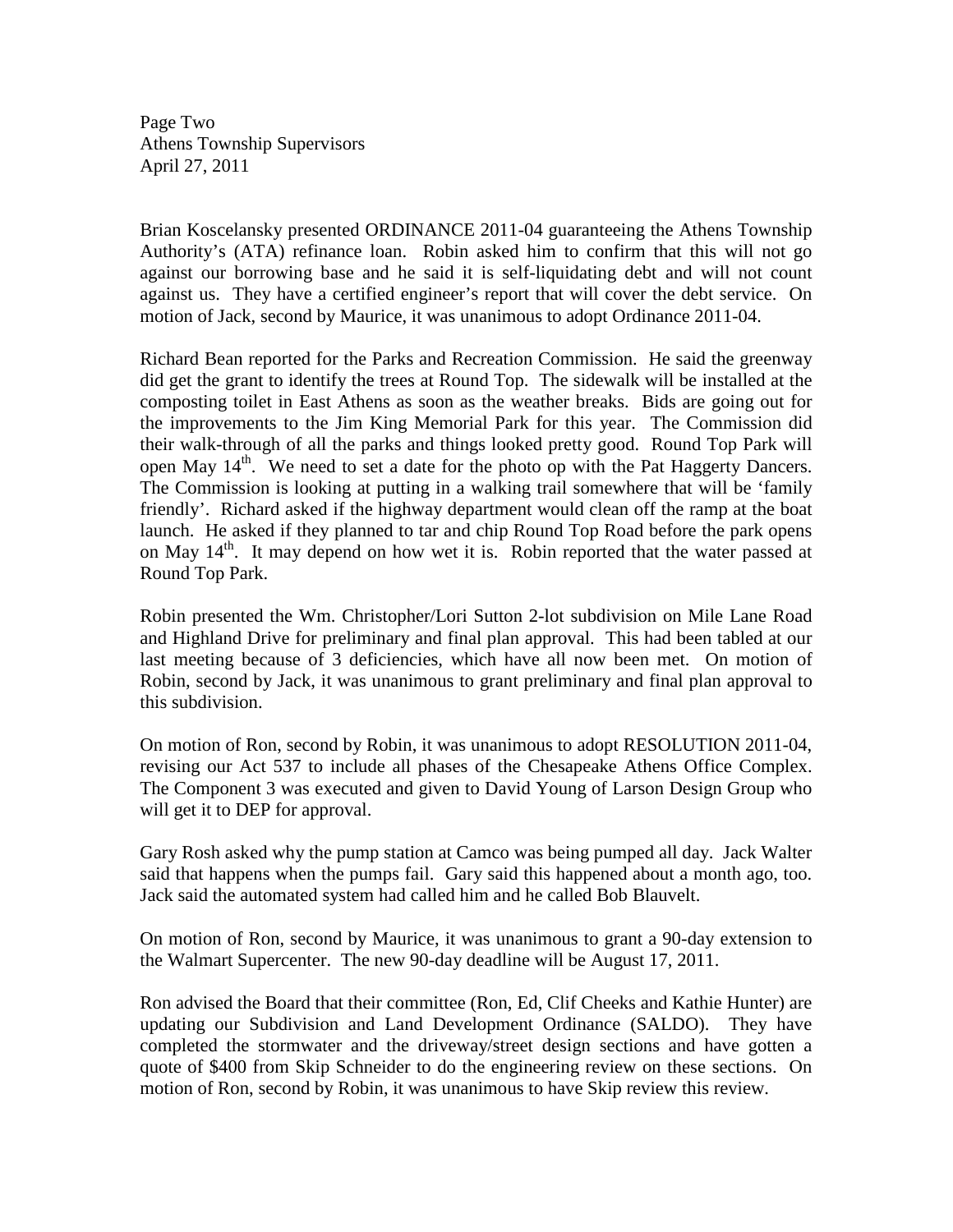Page Three Athens Township Supervisors April 27, 2011

On motion of Robin, second by Cheryl, it was unanimous to set the date for the Integrated Water Technologies Conditional Use Hearing for a water treatment facility off Wilawana Road as June 16, 2011 at 6:30 PM. Attorney Thompson will get the stenographer.

On motion of Jack, second by Cheryl, it was unanimous to have Robin submit an application to the Community Workforce Inmate Program for a road patching crew.

Jack Walter will get with Ray Brobst to look at the CDL-A applications and set a day and time to begin interviewing.

Ron said there is a Roadside Tree Care class in Clarks Summit (full day) on June 15, 2011. On motion of Ron, second by Cheryl, it was unanimous to send Randy and one other member of the road crew (besides Ray) to this class.

On motion of Ron, second by Robin, it was unanimous to ratify the signing of the IDP grant contract for Road C in the amount of \$1,250,000.

On motion of Ron, second by Robin, it was unanimous to hire Cynthia Parrish as our new Assistant Zoning Officer at a rate of \$12/hour with a 6-month probation period for 20 hours a week  $(10 - 3,$  Monday – Thursday) contingent upon negative drug/alcohol test and background check. Cynthia will start on May 9, 2011.

Ron would like to see us adopt a 'No Tobacco' policy for the township. He thinks it is a good idea to set a good example. He said the school district has this policy. The Guthrie is also tobacco-free.

Andy Harding has completed his assessment of the roof for replacement. On motion of Jack, second by Ron, it was unanimous to pay Andy's invoice and to have Robin bid the roof out as a design/build.

On motion of Maurice, second by Jack, it was unanimous to accept the monthly reports as written.

On motion of Ron, second by Cheryl, it was unanimous to pay the monthly bills as presented. A complete listing of revenues and expenditures is on file with the Treasurer.

John Thompson will let  $C \& N$  Bank know that we have scheduled the loan closing for this Friday, April  $29<sup>th</sup>$ , at noon, so Cheryl will be able to attend.

Correspondence/Information is as listed in the meeting agenda.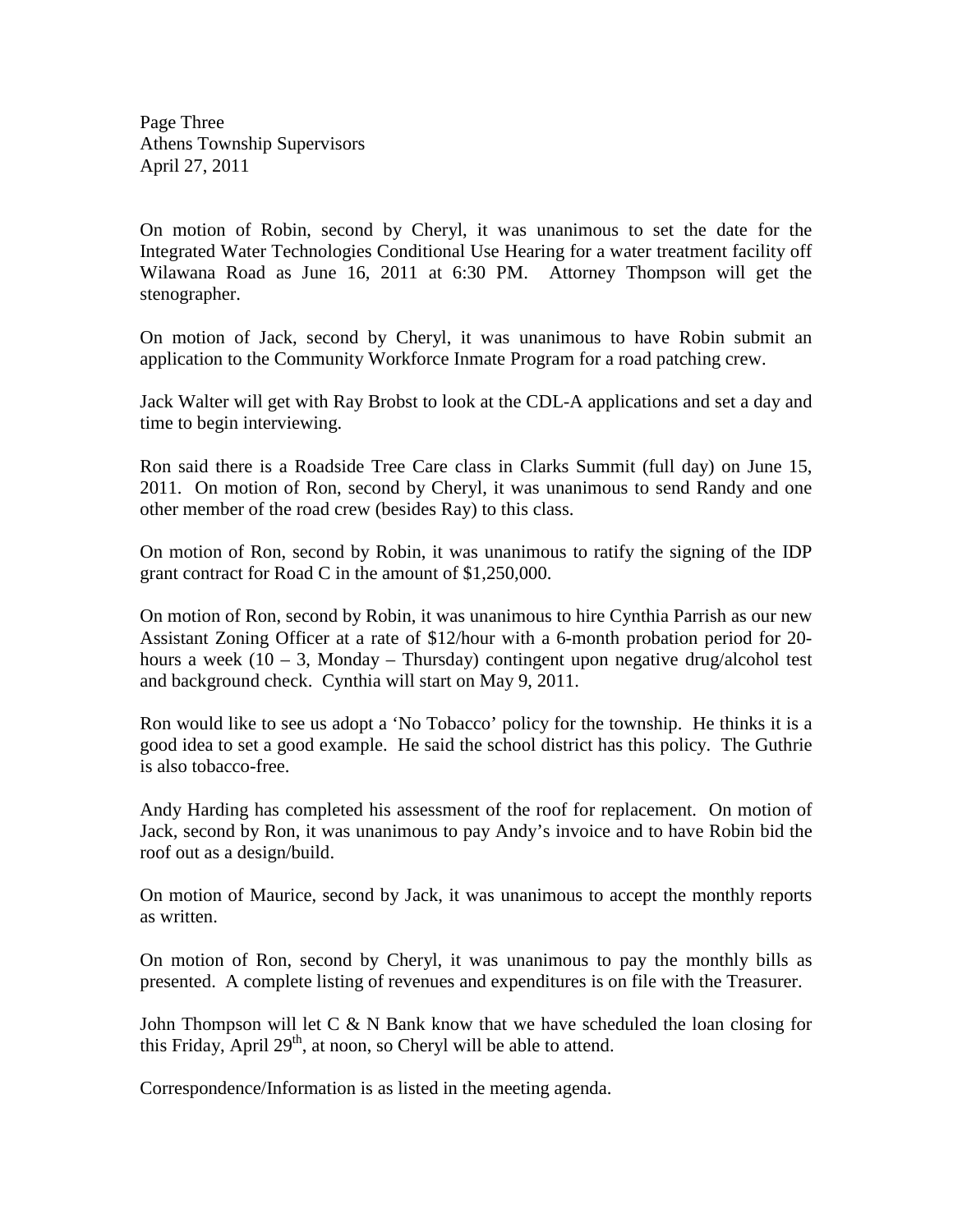Page Four Athens Township Supervisors April 27, 2011

Robin reminded everyone of our meeting with PENNDOT and Arnie Kriner tomorrow at 1:15 PM here at our building to discuss the traffic issues in the Greens Landing area.

Robin advised the Board that she had sent a letter to Randy Williams concerning the dirt and mud being dragged out onto Elmira Street from the old Bird Realty building across from Beeman's, and requesting (again) an executed developer's agreement for the Wilawana Dandy on White Wagon Road that we have been waiting for since November of 2009. Nothing has been done about either of these issues. It was decided to have our attorney send Mr. Williams a letter to resolve these issues.

Chairman Reagan took the Board into executive session at 8:30 PM for personnel issues. The regular meeting reconvened at 9:20 PM.

On motion of Maurice, second by Cheryl, it was unanimous to pay Jim Watson for his unused sick and vacation days, that equals a lump sum of \$9,835.28 which includes 25 vacation days earned in 2011 with 10-1/4 vacation days carried over from prior years; and 15 sick days earned in 2011 with 50 carried over from prior years for a maximum of 65 sick days at a rate of \$60/day as per the union contract. This is to be in a check separate from his last paycheck, as it cannot be used in the calculation of his pension payment.

There being no further business, on motion of Robin, second by Cheryl, it was unanimous to adjourn the meeting at 9:40 PM.

Respectfully submitted,

 Robin L. Smith Secretary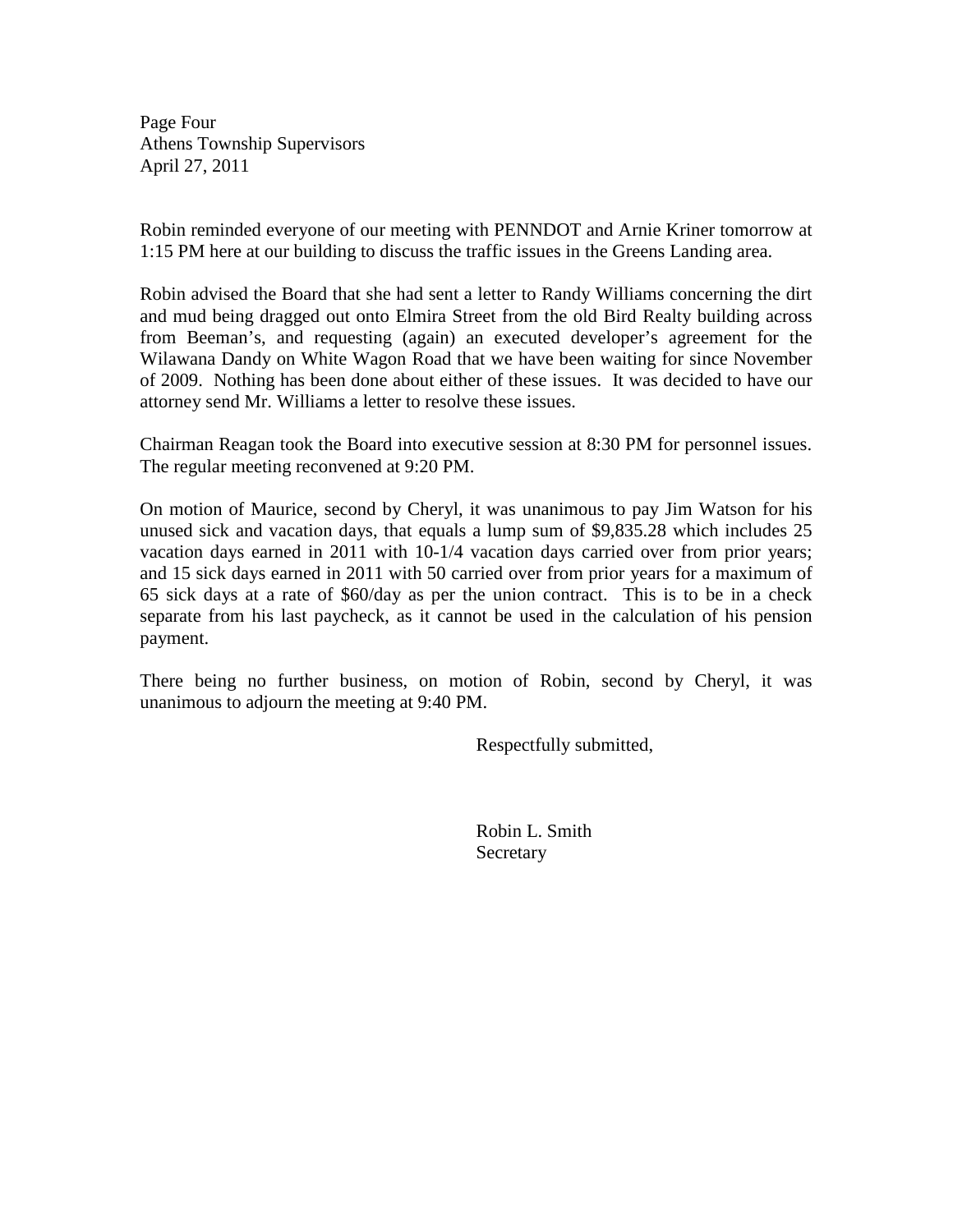#### ATHENS TOWNSHIP SUPERVISORS April 28, 2011 Special Meeting 1:15 PM

Chairman Ronald Reagan called the meeting to order at 1:15 PM. Supervisors also present were Jack Walter, Maurice Fay, Cheryl Wood-Walter and Robin Smith.

Ron introduced Jason Krise of Tina Pickett's office and Arnie Kriner of Senator Yaw's office, as well as the following attendees from PENNDOT: District 3 Executive Engineer, Sandra Tosca; 12-Year Program/Smart Transportation/Bridge Program Engineer, Mike Mausteller; Traffic Unit Supervisor, Alan Keller, PE; Traffic Unit Studies & Work Zones Engineer, Bill Houpt; and Bradford County Maintenance Office Supervisor, Bob Thorne.

Ron turned the meeting over to Cheryl. Cheryl said she asked for this meeting a couple months ago with Arnie. She expressed our frustration with not being able to do anything unless the Commonwealth approves. We have to answer to our residents and we can't because it's not our road. We feel frustrated. There is increased gas traffic now, but this intersection has always been a problem. Cheryl remembers circulating a petition about the Wolcott Hollow/220 intersection 16 years ago – with no results. She said Hickory Heights is a fine housing development, but wouldn't buy a house there because of this problem. School buses, high school drivers are added traffic. There are times when you can go, but it's very rare. Cheryl said Maurice told her he sat there 17 minutes waiting to get out onto 220 one day. Cheryl said it can take 7-8 minutes to get to the stop sign, and that doesn't count the wait to pull out.

She has traveled a lot. Cities have millions of people. We have just a fraction of that amount and this area seems very urban. There is a real safety factor here. Just sit and watch. People take chances when they pull out. An added problem is the expansion of the Dandy Mini Mart on that corner. Will all due respect, PENNDOT says it's all OK. We used to have people cutting through just to turn right – now they pull in to turn left as well. This cuts off people at the stop sign.

 This frustration needs to be addressed. She doesn't know if a traffic signal is the answer. One day a tractor trailer with a large load couldn't turn onto Wolcott Hollow Road because the traffic was in the way at the stop sign. This caused a real back-up of traffic in all directions. You can see by the number of people in attendance at this mid-afternoon meeting on a weekday that this is a very big concern to our residents. Just one day's notice in the media brought these people out. We need this to be pushed to the forefront. We have faced this way before the gas industry appeared.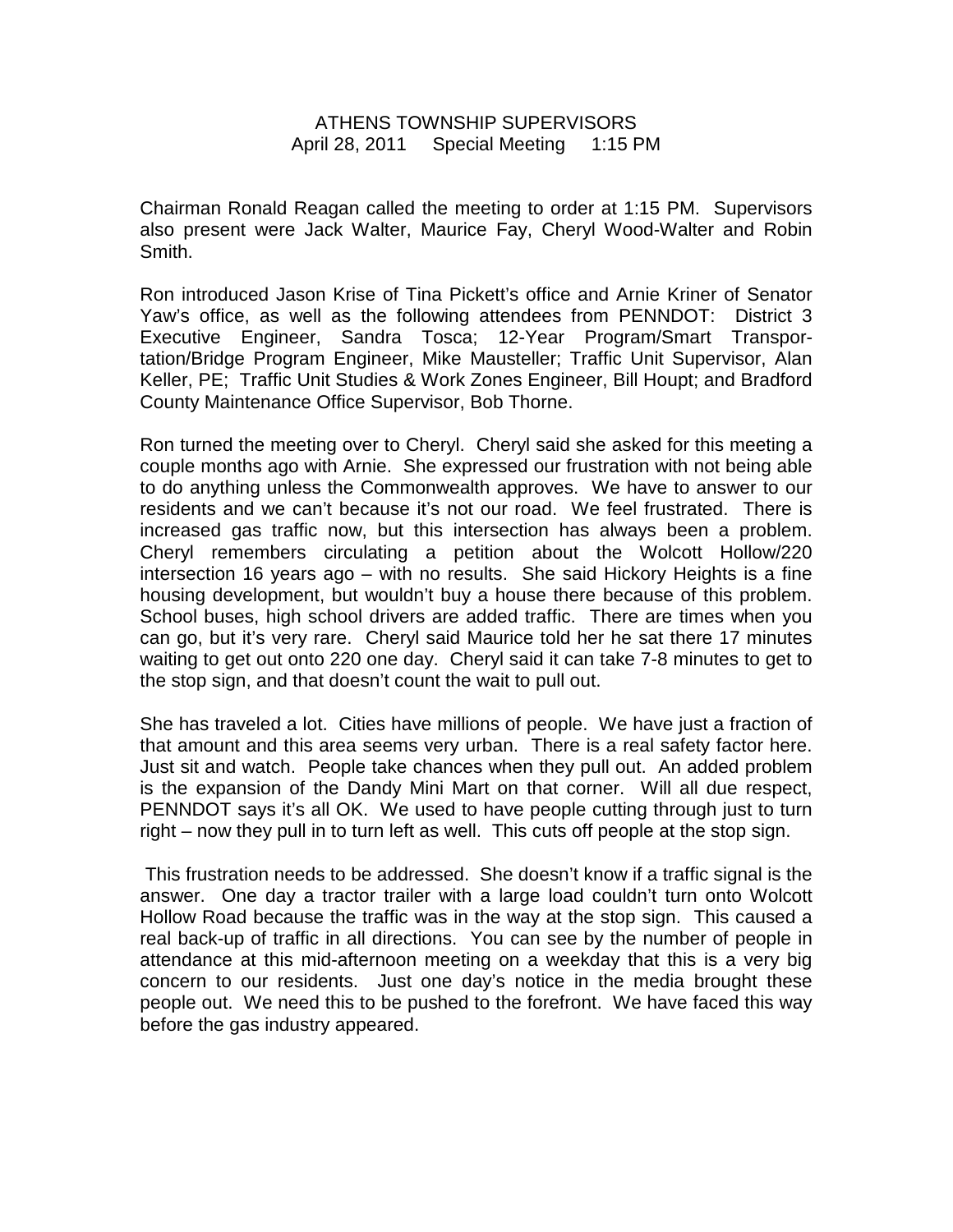Page Two Athens Township Supervisors April 28, 2011

Cheryl held up the folders of accidents, traffic citations and MVAs that have occurred in this area in the last 3 months. This is a busy area. We need to get this addressed.

Sandy Tosca said PENNDOT recognizes there are gas industry related traffic pattern changes. Traffic counts can change every 6 months. The traffic counts need to be updated. They are trying to formulate projects that can correct things. She has recognized the letters that we have sent. They are here today to listen to what we are seeing. Truck traffic does have an impact. After they compile the information and do the traffic counts, they will come back and discuss what they've found. There will be a meeting on July  $13<sup>th</sup>$  to discuss projects for the 12year program. Brian Baker of NTRPDC will be testifying at the TIP hearing on September 15<sup>th</sup> in Stroudsburg. We can make the public aware that they can submit written testimony for this hearing and coordinate it through Brian.

Bill Cotton of Cotton's Concrete said until the traffic counts and the hearing are done, we won't know anything? Sandy said they will come back after the traffic counts are done. Bill asked how long it will be before something is done, once the data is compiled. Sandy said it would probably be 1-1/2 to 2 years as long as no environmental issues are found.

Robin asked that they do the traffic counts while school is in session, and also include a Monday when the stockyard is open. The last day of school is June  $15<sup>th</sup>$ , and Sandy said they will do the traffic counts the last week in May or the first week in June. Ron added that Wolcott Hollow to Erin Road is a shortcut to the SRU school and there is a lot of school traffic through there.

Maurice said we asked that the 40 mph at 199 be taken back further north, and instead, they moved it ahead 150 yards. The speed limit needs to be reduced before you get to 199. People need to be slowed down.

Sandy said people drive the speed at which they're comfortable. She added the 40 mph speed limit got moved down because of an old speed study. Bill Houpt said they can't reduce it just because they want to. Maurice added that the State Police can use radar, but we can only use VASCAR.

Ron said it's hard to judge the speeds when you're trying to pull out of 199. It's 45 mph heading north and 55 mph heading south.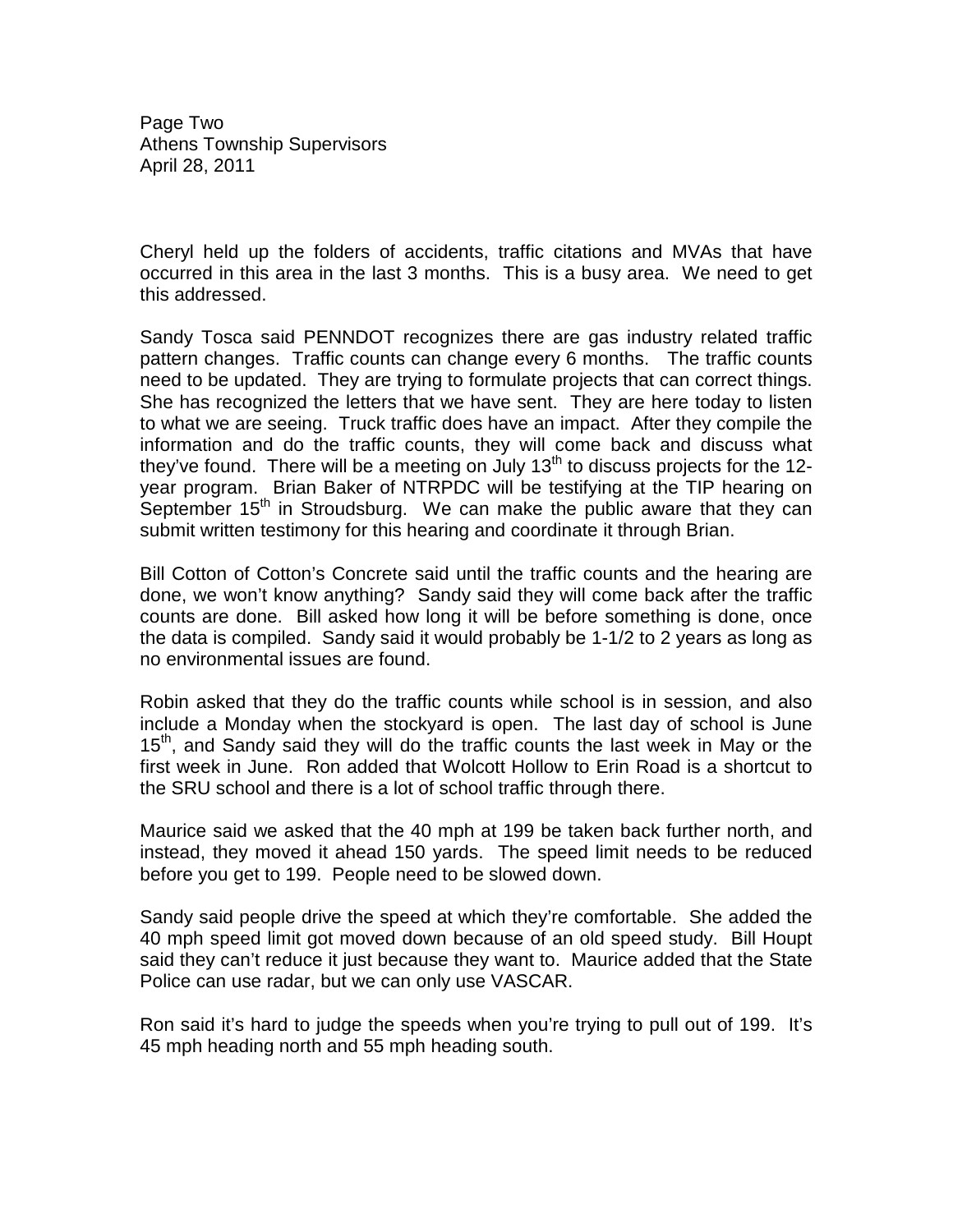Page Three Athens Township Supervisors April 28, 2011

Vivian Chisari of Erin Road said she was going to a doctor appointment on August  $26<sup>th</sup>$ . She said her heart almost stopped when this girl pulled out in front of her from 199. They hit so hard the girl's car spun around. She and her husband have pain and injuries that will never be gone. Their bill is \$16,000 – the girl was under-insured. They came and spoke to Robin and sent a letter to PENNDOT. PENNDOT answered and sent a copy to the township. The girl testified in the courtroom that no one was coming from the south. She had a 3 month-old baby in the car. She pulled out because "she waited 10 minutes already". Vivian doesn't think this will be resolved without a traffic light or with cameras. This accident totally altered their lives.

Cheryl said when you travel through congested areas and there's a long traffic light, you have patience because you know you'll get your chance. The frustration here is very high.

Vivian said ever since her accident, 199 puts fear in her. It is VITAL to save our people in this area.

Jim Lister of Hickory Heights said he appreciates PENNDOT coming up today. He said this is not rocket science – spend 2 hours watching the traffic and you'll see. He said another problem is people making a right turn off 220 going south – are they turning onto Wolcott Hollow Road or into the Dandy Mini Mart? We need a fix there very quickly. How many people need to be hurt or killed before something is done?

Rita Jo Swingle of Abbey Lane said 2 years is unacceptable. She said one year ago on 3/23/2010 and 4/27/2010 the Athens Township Zoning Hearing Board, of which she is a member, met to hear the Randy Williams expansion proposal. The subject of the traffic at Wolcott Hollow/220/199 came up and was so severe that it took two hearings and 6 hours of testimony! She said the PENNDOT 2004 traffic study stated the volume of traffic had increased. The study was done because of a fatal accident. Traffic has dramatically increased. She stated several ideas/recommendations from the 2004 traffic study – none of which have been done. She also referred to a letter from Athens Township Police Chief, Larry Hurley, that stated he feels the expansion of the Dandy would increase the traffic problems in that area to a dangerous level.

Karen Coots of Hickory Heights said she's lived there for 8 years and the traffic has increased 10-fold – it has easily doubled in the last 2 years. These problems existed long before the gas companies arrived. She has a teenager who is going to start to drive and she is extremely concerned. People pull out in frustration.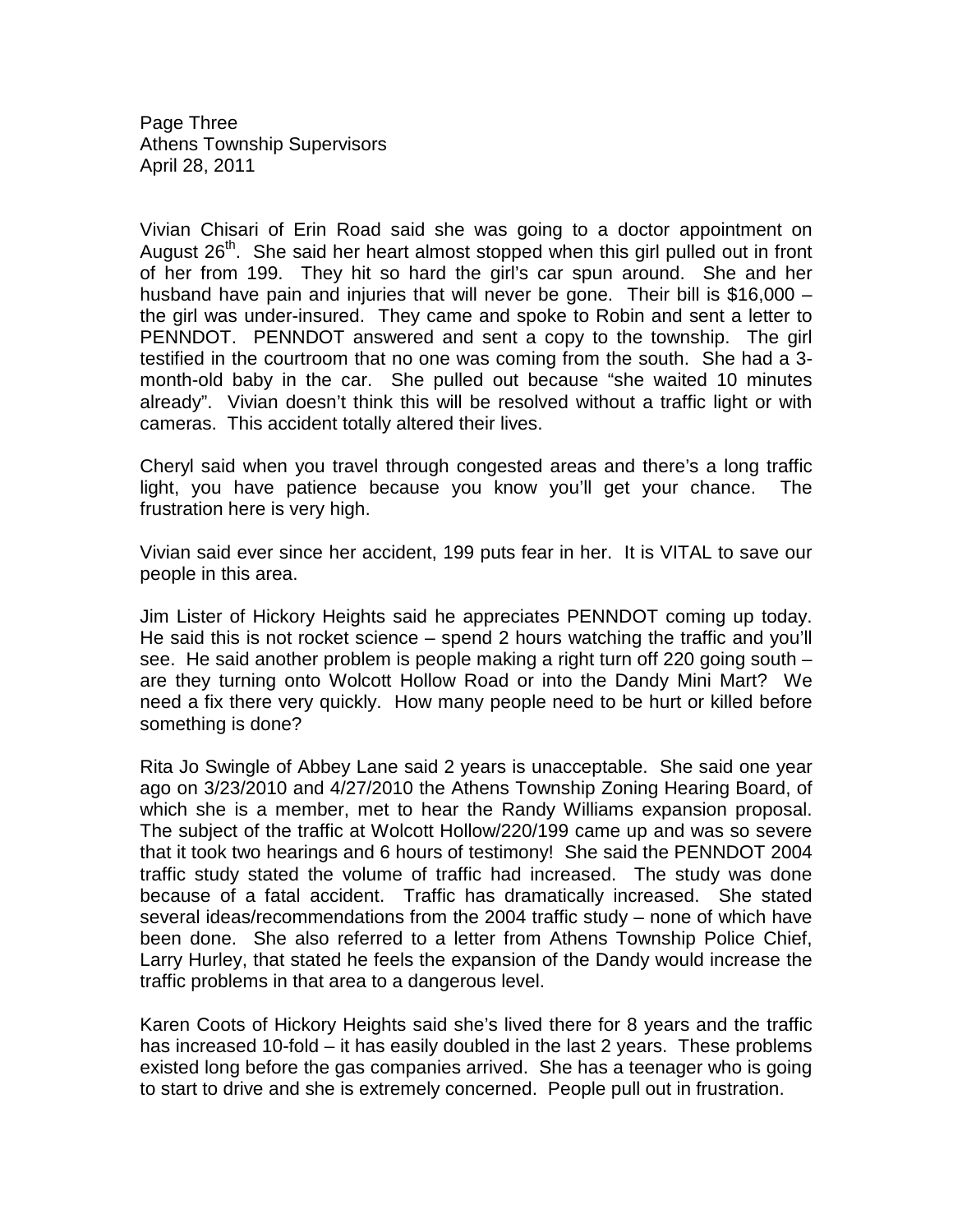Page Four Athens Township Supervisors April 28, 2011

Her biggest concern is that the truck traffic will be taken into consideration. It's not about the truck traffic. It's about the increased traffic. With the proposed influx of people it will double or triple. This has been a concern for years. The fatality was before the gas companies arrived. There have been life-impacting injuries, like the Chisaris. There was a school bus accident. This is a 4-way intersection. How did Ulster get approved for a traffic signal on a 3-way intersection in a 30 mph zone?? It doesn't make sense.

Dan Stark of Clinton Street asked how long did PENNDOT know about the meeting – shouldn't they have had a study done already? Sandy said they can't lay the traffic cables until they are sure there will be no more plowing.

Cheryl said people are pulling out because of frustration. There are a lot of teen drivers. One told her she was tired of waiting for people at the stop sign. She said 'if you just pull out, those people coming down 220 will see you and they'll stop'. They are immature and inexperienced drivers.

Bob Smith of Pump Station Hill Road asked that when they do the traffic study on 220/199/Wolcott Hollow, they also need to do one on Elmira Street. Sandy said she recognizes there is a greater need for traffic studies. They need information from planning groups, etc. to help them with their evaluation. Bob said before a course of remediation is decided, they need to come and sit there and watch the traffic. He said the other day someone was actually parked in the driveway entrance of the Dandy.

Vivian Chisari added that the shrubs at the corner block sight distance, and trucks parking on the shoulder do as well.

Rita Jo Swingle said the Zoning Hearing Board made recommendations to Randy Williams, but they were not implemented.

Don Johnson was concerned about the trucks in and out of Hawbakers (former Cole's Construction) on 220 – they've made that operation 2-3 times larger.

Ron said we're lucky that we're getting the 'clean' end of Chesapeake – the headquarters, housing facility, etc. Rita Jo said in East Athens there are 3 drilling right behind her house.

Ron said we don't want to become a 'Wysox'. He sympathizes with PENNDOT having to resolve that.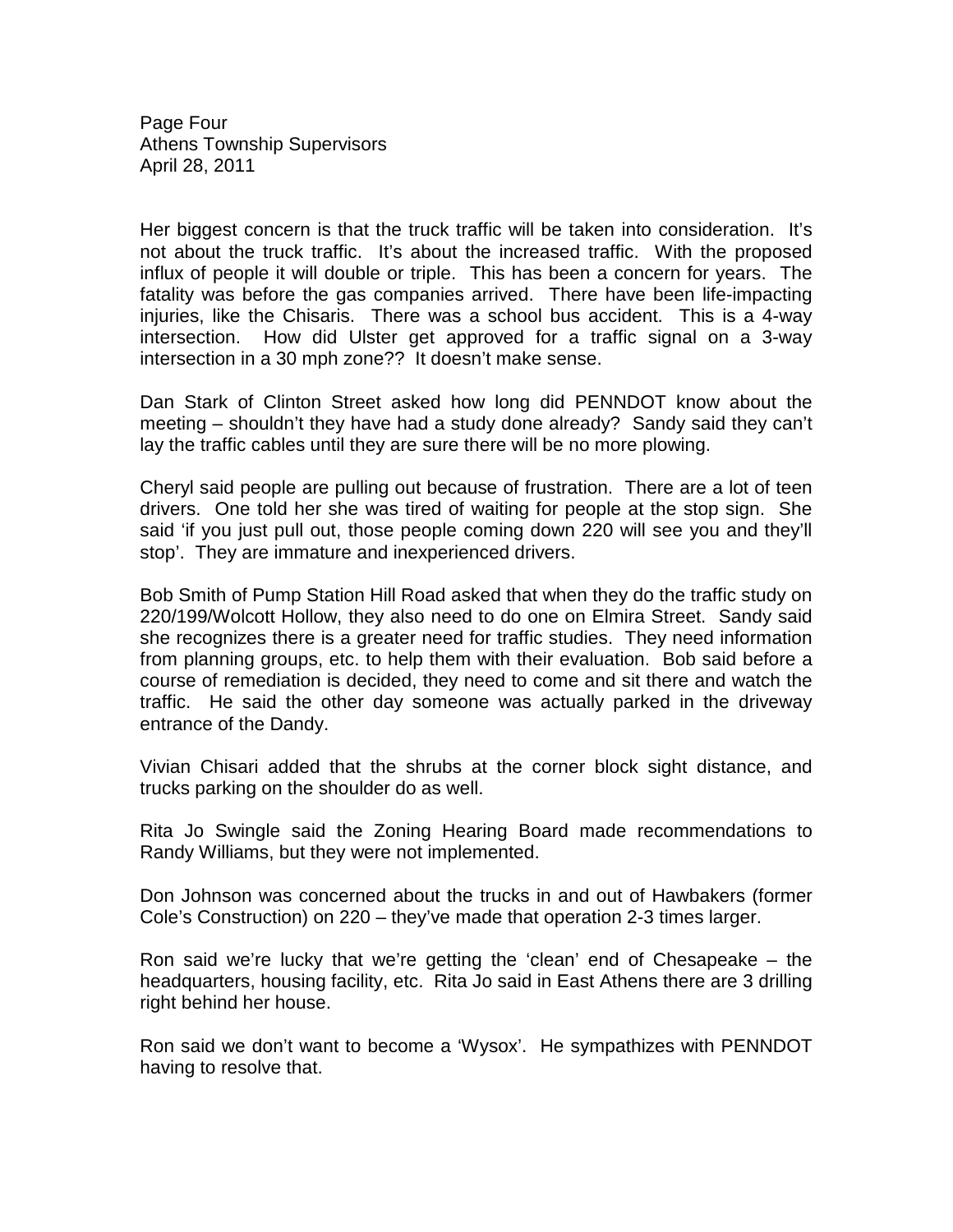Page Five Athens Township Supervisors April 28, 2011

Roman Rosh of Roman Way, South Waverly, said he appreciates PENNDOT, Arnie and Jason being here today. He said they should look at picking up the litter along the highways. PENNDOT should also look at access management and gave some examples of changes he feels could be made to address his concerns.

Ron thanked PENNDOT, Arnie Kriner, Jason Krise and the residents for coming.

The bid award for pipe had been postponed until this meeting so we could clarify an issue with Ray Brobst. The bids were as follows:

| <b>Ferguson Waterworks</b>   | \$24,010.30 |
|------------------------------|-------------|
| <b>Bradco Supply Company</b> | \$24,119.15 |
| Chemung Supply Corp.         | \$25,752.51 |

On motion of Jack, second by Robin, it was unanimous to award the pipe bid to Ferguson Waterworks.

There being no further business, on motion of Robin, second by Ron, it was unanimous to adjourn the meeting at 2:35 PM.

Respectfully submitted,

 Robin L. Smith **Secretary**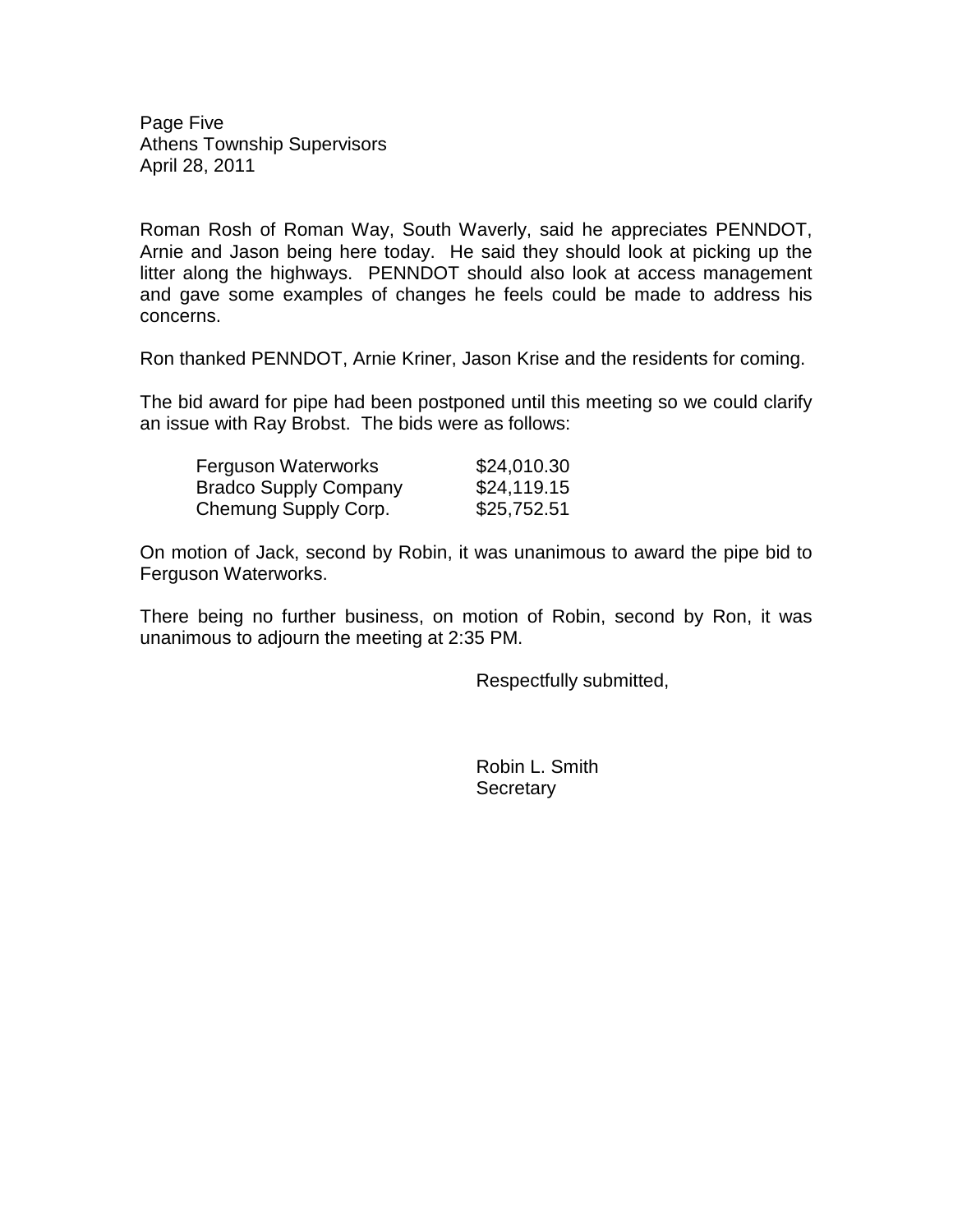### ATHENS TOWNSHIP SUPERVISORS May 12, 2011 12:00 Noon

Chairman Ronald Reagan called the meeting to order at 12:05 PM. Supervisors also present were Jack Walter, Maurice Fay, Cheryl Wood-Walter and Robin Smith.

#### Voice of the Residents: None

Terry Depew of Citizens and Northern Bank was present to have us sign the corrected paperwork for our \$500,000 capital loan. Since the loan paperwork submitted did not allow for the 2-year line of credit, but instead for us to draw the entire amount and begin payments back right away, we needed to correct the paperwork. It was not our intention to draw the entire amount, but because of time restraints that is the most viable option. We will open a separate account for this money and put our reimbursements back into the account, from which we will be able to operate an in-house line of credit. The funds will be used for capital items only. On motion of Robin, second by Ron, it was unanimous to borrow the entire \$500,000 immediately, place it in a new account, and begin the monthly payments to the bank from General Fund, with the option of repayment from the capital loan fund if approved by the Board; to pay the Road C Right-of-Way acquisition fees and the condemnation fees as soon as they are calculated by Attorney Thompson; and to require a motion of the Board to remove funds from this account. Terry Depew will bring a check this afternoon.

On motion of Maurice, second by Jack, it passed to hire Bob Birks to replace Jim Watson in the Public Works Department at a rate of \$12.50/hour, contingent upon passing the background check and drug/alcohol screening; get his CDL-A license within 3 months from his date of hire, and receive all benefits afforded by the collective bargaining unit. All voted in favor except for Ron, because he is not in favor of filling the position.

On motion of Ron, second by Cheryl, it was unanimous to approve the closure of Pennsylvania Avenue on June 15, 2011 from  $5 - 9$  PM for graduation. Robin will advise Larry and Ray.

On motion of Robin, second by Ron, it was unanimous to sign the application for our 2012-2016 Bridge Inspection Program through Bradford County.

Discussion was held on the seat belt grant. This will only cover overtime salary and will not cover any employer expenses such as FICA, medicare, unemployment, pension, etc. Robin said the grants that don't cover the employer expenses are one of the things that puts us behind financially because we are unable to budget for this overtime. On motion of Jack, second by Maurice, it passed, with Ron voting in favor, to execute the grant application. Cheryl and Robin voted no.

The date of June 23, 2011 at 6:30 PM was set for the Rivers Edge Zoning Map Amendment Hearing. Robin will prepare the legal notice & John will get a stenographer.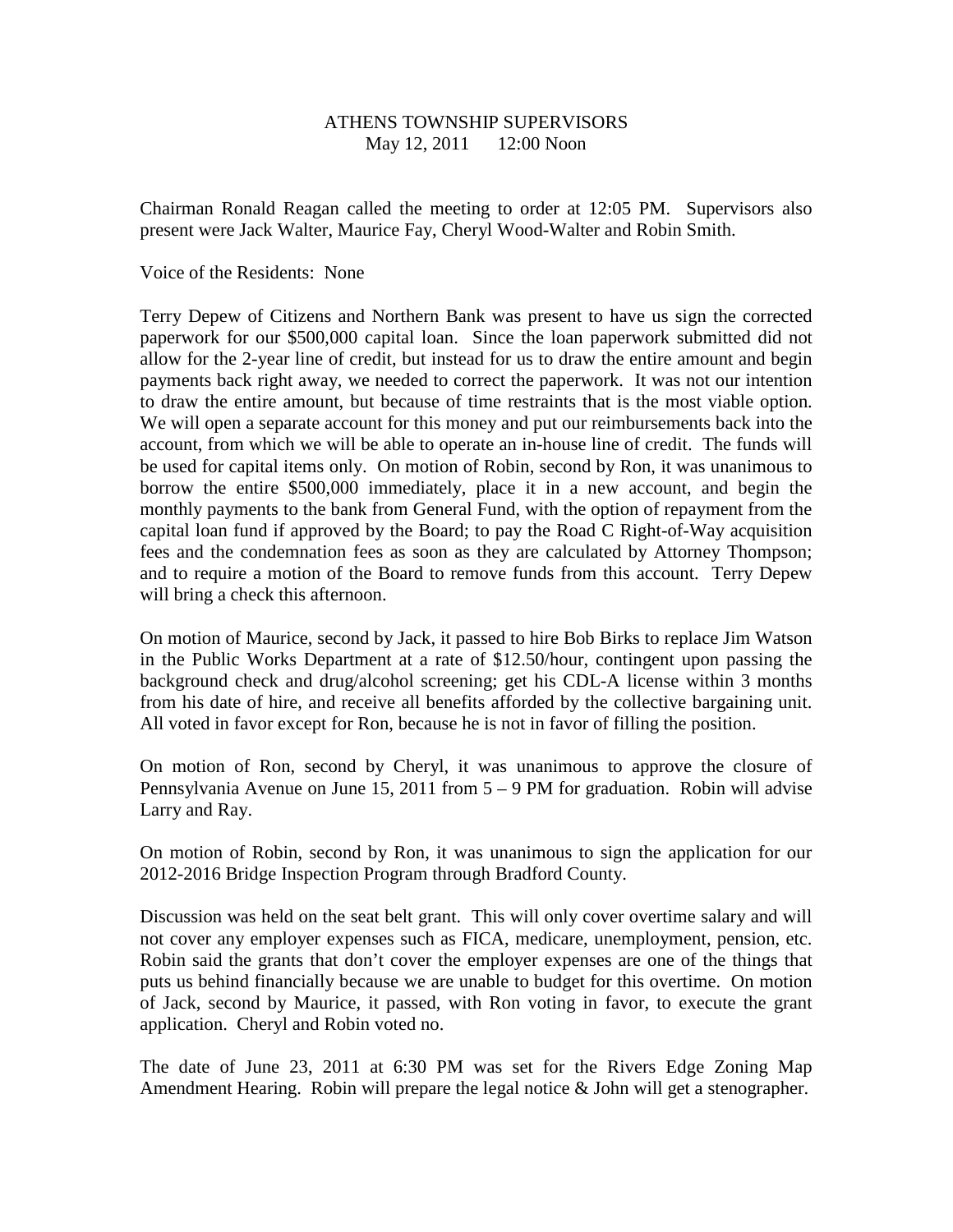Page Two Athens Township Supervisors May 12, 2011

Ron informed the Board that the Thomas Avenue bridge consultant selection committee met last week and had reviewed all the Statements of Interest. We received 15 altogether, but two had not followed directions and were disqualified. Robin typed up the results and gave them to the Board. Discussion was held. On motion of Ron, second by Robin, it was unanimous to recommend Borton-Lawson to PENNDOT as the design engineer and CECO Engineering as the construction inspection engineer. Robin will forward the information to Rob Renn at PENNDOT.

PENNDOT will be conducting manual traffic counts on Thursday, May 19, 2011 at 220/Wolcott Hollow Road and 220/199 from 7 AM to 11 AM and again from 2 PM to 6 PM. This is to record turning movements and check delays at these intersections.

Robin told the Board Elaine had taken her lunch hour to go to a viewing for her cousin at Lowery's – we do not have bereavement time for 'cousins'. The Board approves the bereavement time for Elaine separate from her lunch hour.

Robin advised the Board that we are unable to sell the Hummer – we would have to return it to Harrisburg. Larry chooses to keep it. On motion of Ron, second by Cheryl, it was unanimous to have Robin advertise the Tahoe we just replaced for public bidding.

Ray asks permission to bid cement blocks again this year. On motion of Ron, second by Maurice, it was unanimous to bid out the blocks.

Chairman Reagan took the Board into executive session at 12:36 PM for pending litigation. The regular meeting reconvened at 12:52 PM.

On motion of Robin, second by Ron, it was unanimous to adjourn the meeting at 12:54 PM.

Respectfully submitted,

 Robin L. Smith Secretary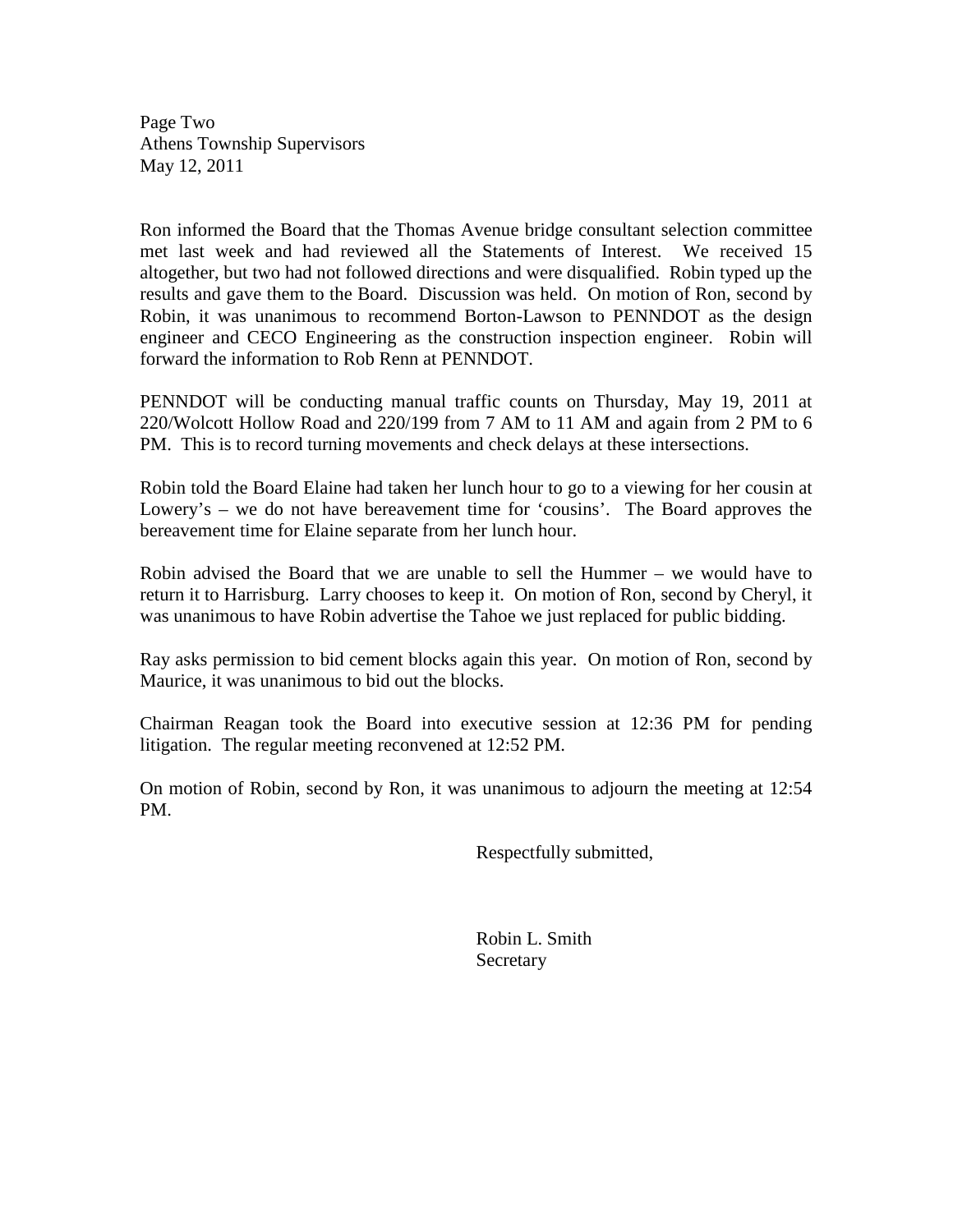### ATHENS TOWNSHIP SUPERVISORS May 25, 2011 7:00 PM

Chairman Ronald Reagan called the meeting to order at 7:02 PM. Supervisors also present were Jack Walter, Maurice Fay, Cheryl Wood-Walter and Robin Smith. Attorney John Thompson was also in attendance.

Voice of the Residents:

 Shellie Northrop of Sayre, PA submitted an informational sheet on SB1100, which concerns natural gas impact fees and zoning. She requested the Board review and contact our legislators. She also would like to see Aqua Pennsylvania have a valley-wide meeting to explain how they're protecting our water well.

 Bob Smith of Pump Station Hill Road said he was talking with Pete Webster who told him that when we widened Pump Station Hill Road about 10 years ago, we said we were going to tar and chip the road. Jack and Robin were both on the board 10 years ago and we do not recollect that. Bob said there is also a problem with speeders on this road, and the police are welcome to use his driveway for enforcement. Maurice asked about the site distance at his driveway because VASCAR requires 200 ft. in each direction. Bob said there would not be enough site distance. Robin said maybe just the presence of the police car will help the situation. Bob said he will get the times when the speeding is the worst and Maurice will have an officer sit in that location.

 Aileen McEvoy of 19 W. Pine Street in Waverly, NY asked the Board what their opinion was on the gas company. They seem to be locating in Athens Township and we seem to want them to. Robin said the township is in a prime location for transportation with I86 and SR 0220. When they want to develop something in the township, if they meet the criteria of our ordinances, we have to grant approval. Cheryl said they have the right to apply and get their due process. John Thompson explained this further. Shellie asked if our zoning ordinance had been updated to include the oil and gas industry. Ron said we updated our ordinance last year, but will need to go back and do more. He said we haven't been hit hard with wells yet – we seem to be getting hit with the "clean" part. He said they've been drilling in Pennsylvania for 150 years. Aileen said horizontal drilling is very dangerous.

Ron asked for a change on the minutes of May  $12<sup>th</sup>$ . The draft minutes read that he "….voted no because he was not in favor of replacing Jim", and he would like it to read that he "….voted no because he was not in favor of filling the position". On motion of Ron, second by Cheryl, it was unanimous to approve the minutes of May 12, 2011 with that correction, and to approve the minutes of April 27 and April 28, 2011 as written.

Clif Cheeks presented the Chesapeake 5-lot subdivision by lease off Mile Lane Road for review and approval. There were no deficiencies. This is for the former Blue Swan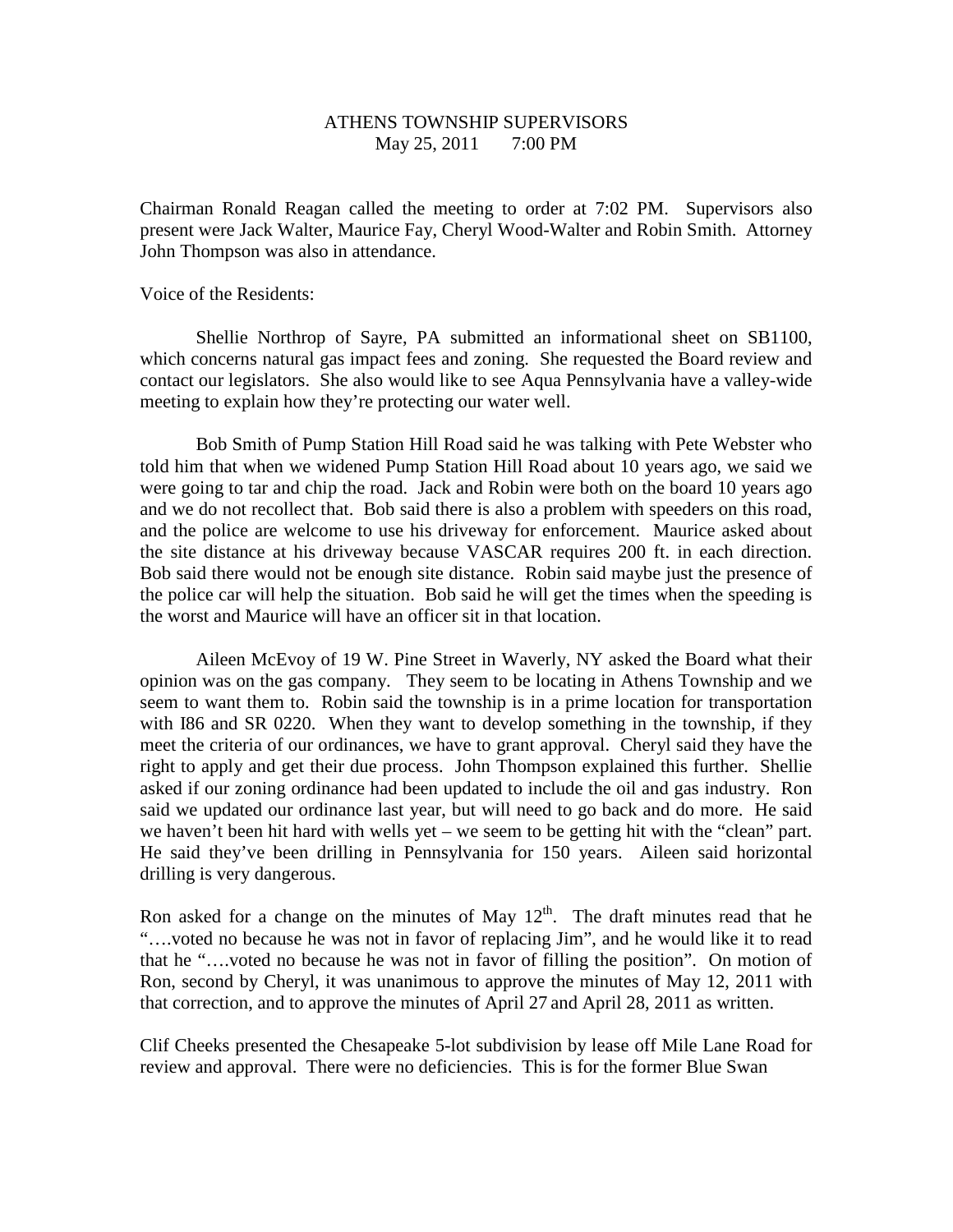Page Two Athens Township Supervisors May 25, 2011

airport property. On motion of Ron, second by Robin, it was unanimous to grant preliminary and final plan approval to this subdivision.

Ed Reid had submitted a letter concerning the Chesapeake Athens Office Complex Phase III off Mile Lane Road. Ron read the letter to those in attendance. Chesapeake had submitted new plans for Phase III that Ed said needed to go back to Planning Commission because there are major revisions. The plan that Planning Commission recommended for approval is not the same plan. On motion of Robin, second by Cheryl, it was unanimous to table this proposal until Planning Commission is able to review it at their special June meeting, after which we can approve it at one of our special meetings in June.

The date of July 6, 2011 at 6:30 PM was set for the Todd/Gemma Campbell Conditional Use Hearing for a water withdrawal site to be located off Front Street on the old Max Cohen junkyard property. Robin will do the legal notice and John Thompson will secure a stenographer.

Richard Bean reported for the Parks and Recreation Commission. The sidewalk for the composting toilet at the Jim King Memorial Park will be completed next week, after which Barry will complete the seeding. They opened the bids for the basketball  $\&$ volleyball courts project and will accept the low bidder as long as everything is in order. John Thompson said all the bids were in order, and were as follows:

| Mayo & Son Masonry          | \$39,987 |
|-----------------------------|----------|
| M. R. Dirt – Charles Lawton | \$49,195 |
| Boland's Excavating         | \$50,999 |

On motion of Robin, second by Cheryl, it was unanimous to award the bid for this project to Mayo & Son Masonry.

Richard said the trail identification project has not started because of the wet weather. The park opened May  $14<sup>th</sup>$ . The Highway Department cleaned the boat ramp and parking lot at Tozer's Landing, and has also tarred and chipped Round Top Road in the park. The cost was \$42,000 to the Parks Commission. They had budgeted \$20,000 and the new estimate was \$53,000. The increased cost was because of the price of oil, a third layer on the road, and the inclusion of the parking lots. Our pavilions are really getting a lot of use and we could use more pavilions. Richard said the newspaper did a photo shoot with the Pat Haggerty dancers for the playground equipment they donated to the park. Robin asked Richard if he wants us to continue to collect a \$25 deposit for the volleyball since the nets are now up permanently. Richard said we do not need to collect the deposit.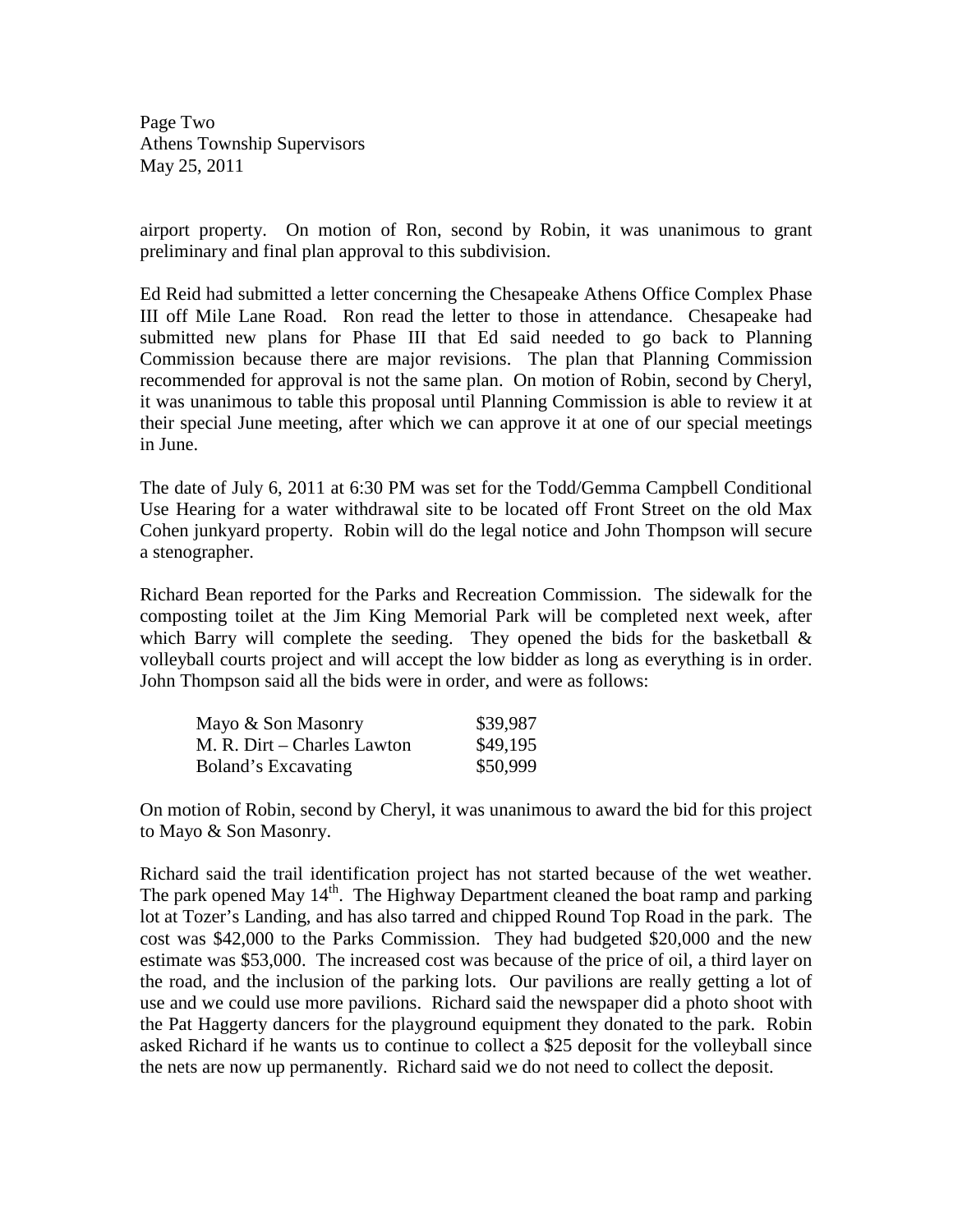Page Three Athens Township Supervisors May 25, 2011

Athens Township Authority sent a letter requesting the relocation of the sewer lines for the Road C project be paid for out of the project funds. We will table this until after our right-of-way meeting with PENNDOT. Bob Blauvelt was not present this evening.

Ray Brobst said Bob Birks started in the highway department today. He thanked the Board for hiring a replacement for Jim Watson. Ray and Jack Walter have set up a demo of the Asphalt Zipper on June  $16<sup>th</sup>$  on Erin Road. Rent for this equipment is \$10,000/month. Ray said the pipe replacement on Jacklin Road will require engineered drawings and a permit from DEP. Robin told him to call Warren Knapp as he did our engineered drawings for the pipe on Orcutt Creek Road. Ray will call Warren. Ray said Orcutt Creek Road needs some repair and we need DSA to repair it. He needs to get it from Hawbaker's and he will need to set up an account with them. On motion of Robin, second by Maurice, it was unanimous to have Ray set up an account with Hawbaker.

Discussion as to the re-posting of the weight limit signs was held. Ray said Larry has not marked the locations. Robin asked Maurice to get Larry on this as soon as possible. Maurice will talk with Larry. Ron asked Ray what he plans to do with the blocks on Tutelow Creek. Ray said he plans to use them along the road and he does have a creek permit. He also said they have Moore Road back together. He asked about Tozer's Landing Road – whether we need to repair it or Chesapeake? Robin said if it's normal road maintenance, we do it. If it's excess maintenance, Chesapeake will do it. Robin will ask Ed to make a determination on these repairs.

On motion of Jack, second by Robin, it was unanimous to proclaim June 25, 2011 as James M. King Day and to give a donation of \$100 to the Jim King Run from the township on that day.

The date for the meeting with PENNDOT for Road C litigation was set for June 9, 2011 at noon. This will be executive session.

On motion of Ron, second by Maurice, it was unanimous to allow Robin to attend the equipment show on September  $8<sup>th</sup>$  and to pay her salary for the time she would have worked. She has been asked to moderate the township roundtable discussions.

John Thompson presented the landlord/tenant ordinance for review. He explained that this ordinance will help correct inconsistencies in the tax rolls by requiring landlords to provide certain information to the township and to report changes in tenants as they happen. Robin asked who would enforce this – the police or zoning officer and John said probably Ed would enforce this. Ron questioned our right to request the Social Security numbers (SS#) of tenants with the privacy laws. Discussion was held. John will remove the SS# requirement. Roman asked if this is for all landlords and tenants and John said it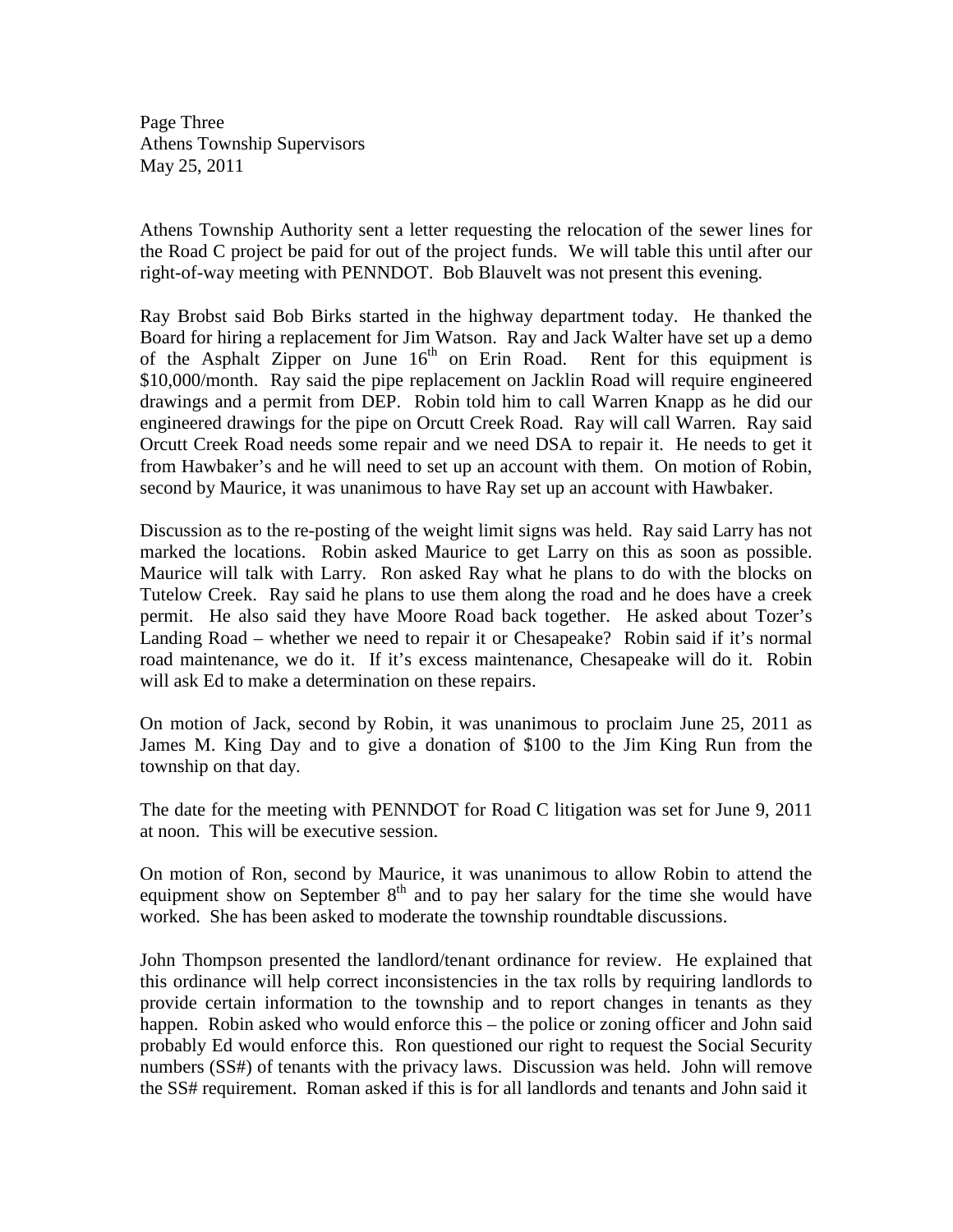Page Four Athens Township Supervisors May 25, 2011

is for residential, not commercial. Roman asked if the purpose was to get the wage tax and John said it was. Roman asked about Chesapeake's 5-lot subdivision and John said again this is for residential, not businesses. Ron gave the example of the RVs moving into the empty lots in the trailer courts. Because they're RVs, they don't require a permit from the tax collector, so these people are not accounted for. We will review the ordinance and decide at our next meeting if we need to make any changes before we authorize John to advertise this for adoption.

Ron read the summary of the monthly report. There was a treasurer's report from the fire company, but no chief's report. On motion of Maurice, second by Cheryl, it was unanimous to accept the monthly reports as presented.

On motion of Robin, second by Ron, it was unanimous to pay Attorney Thompson's invoice for our loan (\$3500) from General Fund and not from the Road C funds.

On motion of Cheryl, second by Jack, it was unanimous to pay the monthly bills as presented. A complete listing of revenues and expenditures is on file in the Treasurer's office.

Correspondence/Information was as presented in the meeting agenda. Ed had requested a supervisor go with him to the PENNDOT scoping meeting for Chesapeake Phases 3 and  $4$  (for driveway location and traffic flow) on June  $3<sup>rd</sup>$  at 10 AM in Montoursville. Jack Walter said he would go. Robin will go if Jack is unable to go.

Ron referred to an article in the most recent Township News concerning the deadlines for the new road sign regulations. Robin asked Jack to get with Ray about doing an inventory of ALL signs (except the street name signs which are compliant) before budget time so we will be able to plan for this.

Maurice said he wants to get a meeting together of the Fish Commission, Bradford County Conservation District, DEP and our legislators to do something about cleaning the fallen trees out of the creeks.

Ron went to the COG meeting at which Janet Lewis said the townships have a liability if they do not issue permits for overweight, oversize trucks on their township roads and could be fined by the State. Robin talked with Greg Dibble at Municipal Services and he said if we have nothing in place, we have no liability whatsoever. He added that if a township chooses to do so, they would have to measure all the roads for width and height of wires or other structures and get the permits issued in the very small window of time. It is a totally different issue from the posting and bonding requirements. Greg said he is not aware of any requirement for townships to issue overweight/oversize permits.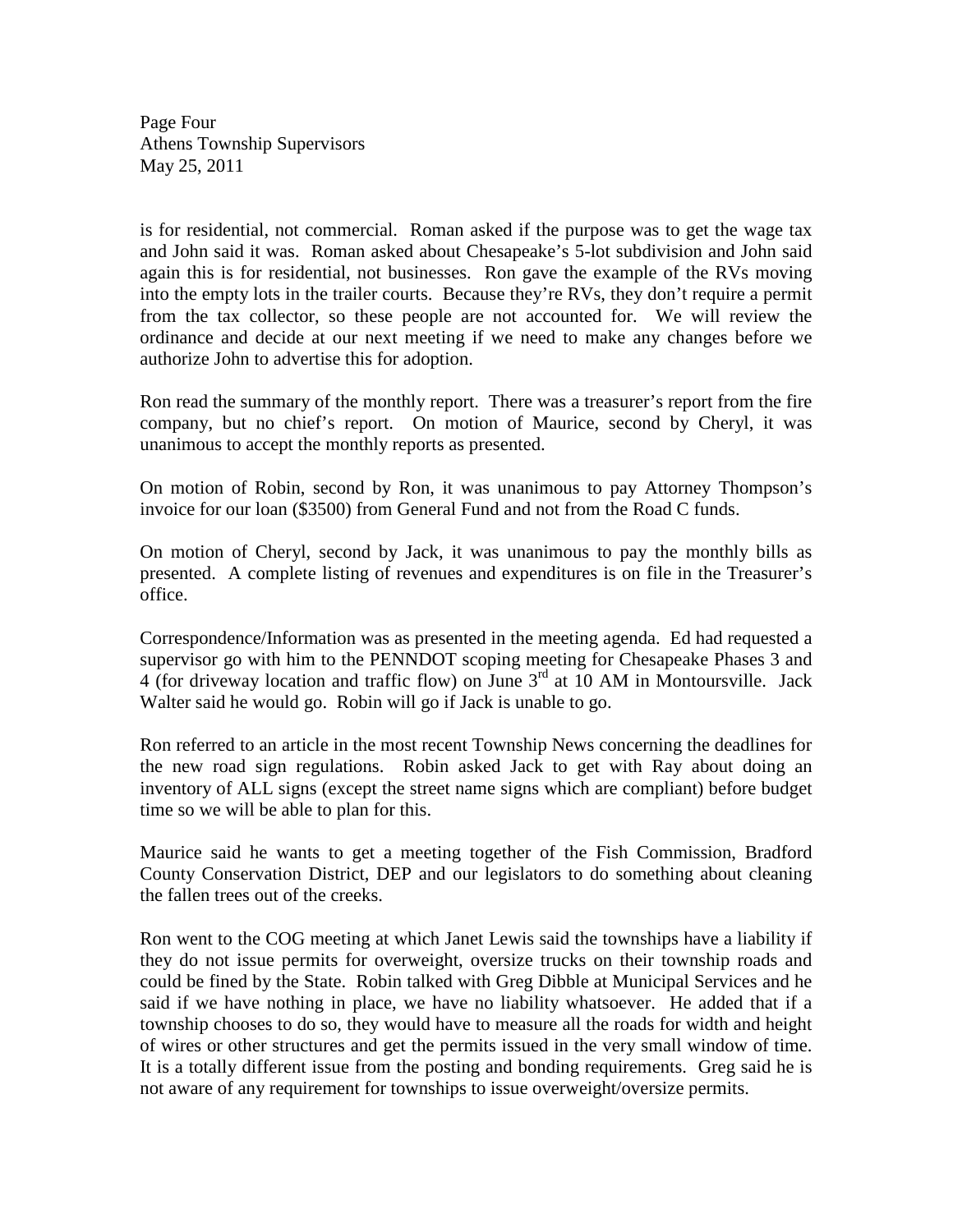Page Five Athens Township Supervisors May 25, 2011

Bob Smith of Pump Station Hill Road asked about us re-installing all the weight limit signs – 'you put them up, take them down, put them up…..'. Ron said they were not needed for the RUMA agreements, but are needed for others who do not have a RUMA. Robin added that the signs were installed improperly and we will now be doing it correctly. Maurice said we lost a case because the signs were not properly installed. Ron also reminded us that bridges need a separate permit when bonding a road.

Chairman Reagan took the Board into executive session at 8:10 PM for personnel issues and pending litigation. The regular meeting reconvened at 9:27 PM.

There being no further business, on motion of Cheryl, second by Ron, it was unanimous to adjourn the meeting at 9:28 PM.

Respectfully submitted,

 Robin L. Smith Secretary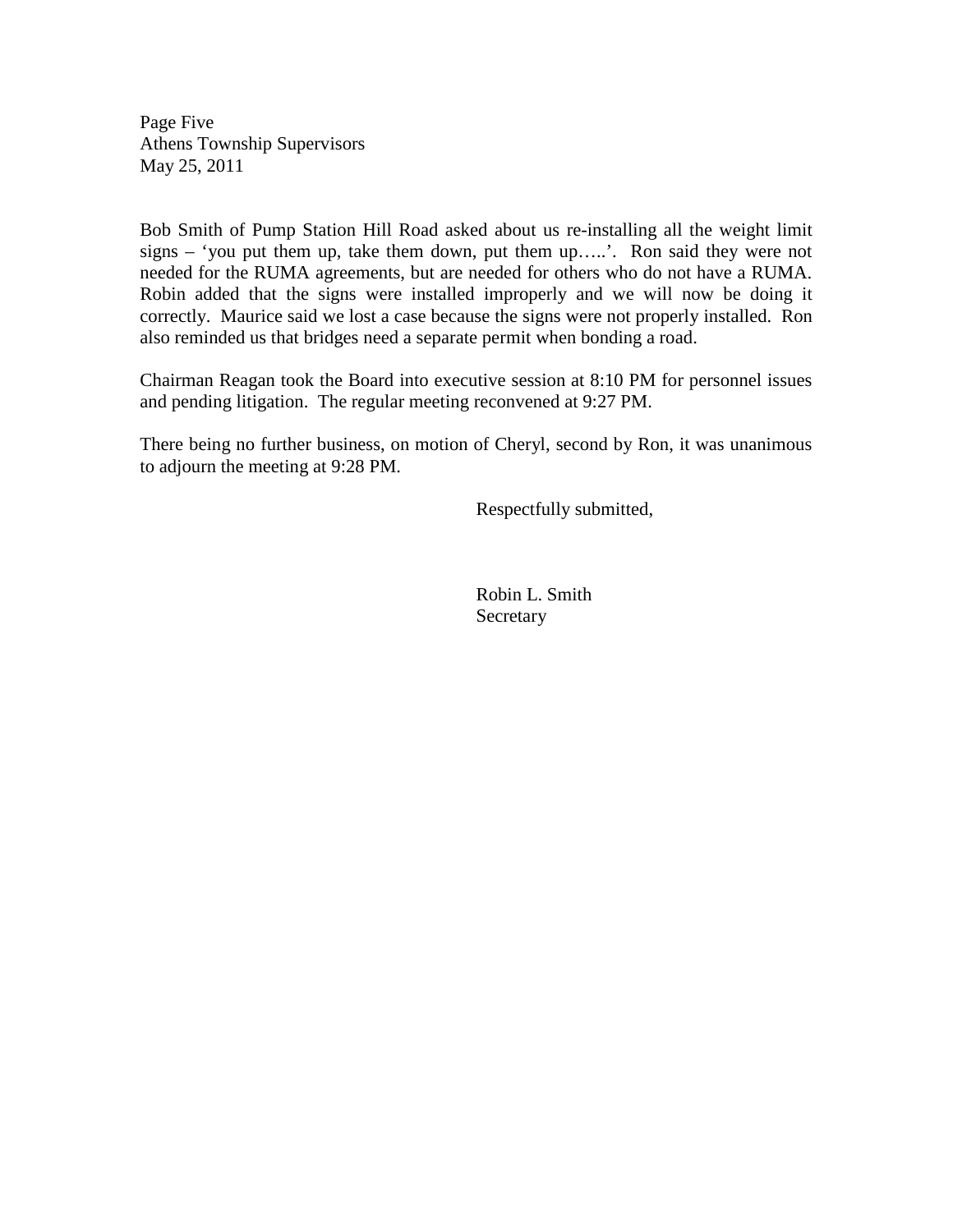# ATHENS TOWNSHIP SUPERVISORS June 2, 2011 6:30 PM

Chairman Ronald Reagan called the meeting to order at 6:36 PM. Supervisors Jack Walter, Maurice Fay, Cheryl Wood-Walter and Robin Smith were also in attendance, as was Attorney John Thompson.

Ron welcomed everyone to the meeting and introduced the Supervisors to those in attendance. He then turned the meeting over to Attorney Thompson to conduct the Simonds Gravel Mine Conditional Use Hearing. Rick Simonds is proposing to mine 50 acres off Wildwood Road. This will be on the Atchison parcel to the north of Wildwood Road. Rick Simonds and Michelle DeWitt were present for Simonds Excavating, Inc., along with their engineer, Tim Gorley. Testimony was taken by a stenographer from Verbatim, Inc. There were approximately 50 residents in attendance.

Chairman Reagan took the Board into executive session at 8:45 PM for deliberation. The hearing reconvened at 9:03 PM.

Robin Smith made the motion to deny the Conditional Use application, and Maurice Fay seconded the motion. Attorney Thompson conducted the roll call vote, which was as follows (yes being 'deny', no being 'approve'): Mr. Walter – yes; Mr. Fay – yes; Mrs. Wood-Walter – yes; Mr. Reagan – yes; Mrs. Smith – yes. The Conditional Use application was unanimously denied. The hearing concluded at 9:06 PM.

Discussion was held on the proposed Landlord/Tenant Ordinance. Ron asked if the landlord form was to be adopted as part of the ordinance, and it will not. It will be adopted by resolution. On motion of Ron, second by Cheryl, it was unanimous to have Attorney Thompson advertise this ordinance for adoption at our June  $29<sup>th</sup>$  meeting.

PENNDOT requested a meeting to present the results of the traffic study they conducted on Route 220 in the area of Route 199 and Wolcott Hollow Road. We set the meeting date as June 28, 2011 at 11 AM.

Robin advised the Board that our application for work-release inmates has been approved. Jack will get with Ray to see when we should start them.

Chairman Reagan took the Board into executive session for personnel at 9:12 PM. The regular meeting reconvened at 9:17 PM.

On motion of Ron, second by Cheryl, it was unanimous to adjourn the meeting at 9:18 PM.

Respectfully submitted,

Robin L. Smith, Secretary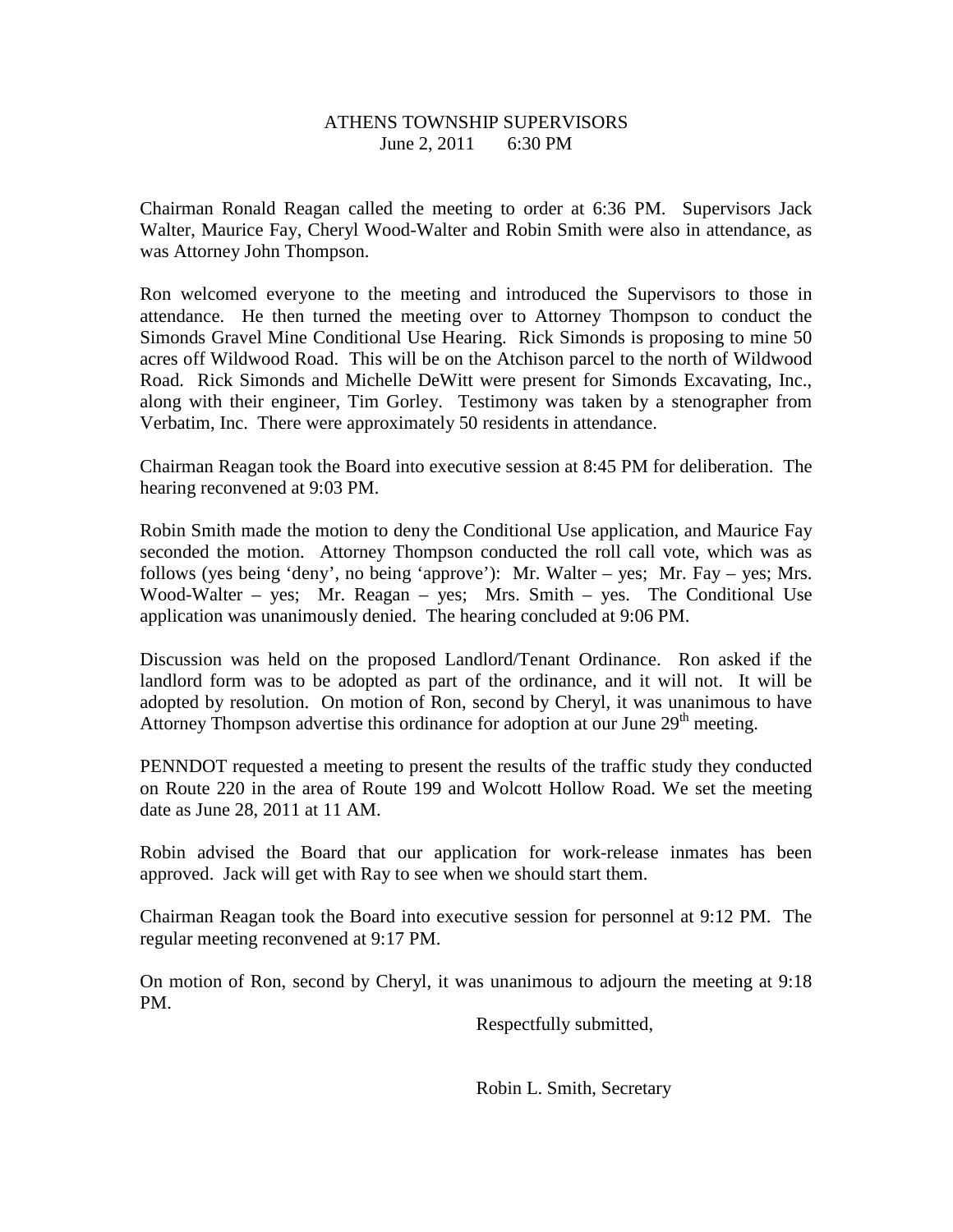## ATHENS TOWNSHIP SUPERVISORS June 9, 2011 12:00 noon

Chairman Reagan called the meeting to order at 12:06 PM. Supervisors Robin Smith, Jack Walter and Maurice Fay were present, as was Attorney John Thompson. Supervisor Cheryl Wood-Walter was at work and unable to attend. This meeting was with members of PENNDOT: H. Virginia Feigles-Kaar, Lenny Confer and Tom Hall regarding the acquisition of right-of-way for the Road C project.

Chairman Reagan took the Board into executive session at 12:07 PM for pending litigation. The meeting reconvened at 1:14 PM.

There being no further business, on motion of Robin, second by Ron, it was unanimous to adjourn the meeting at 1:14 PM. 41 I

Respectfully submitted,

Robin L. Smith

**Secretary**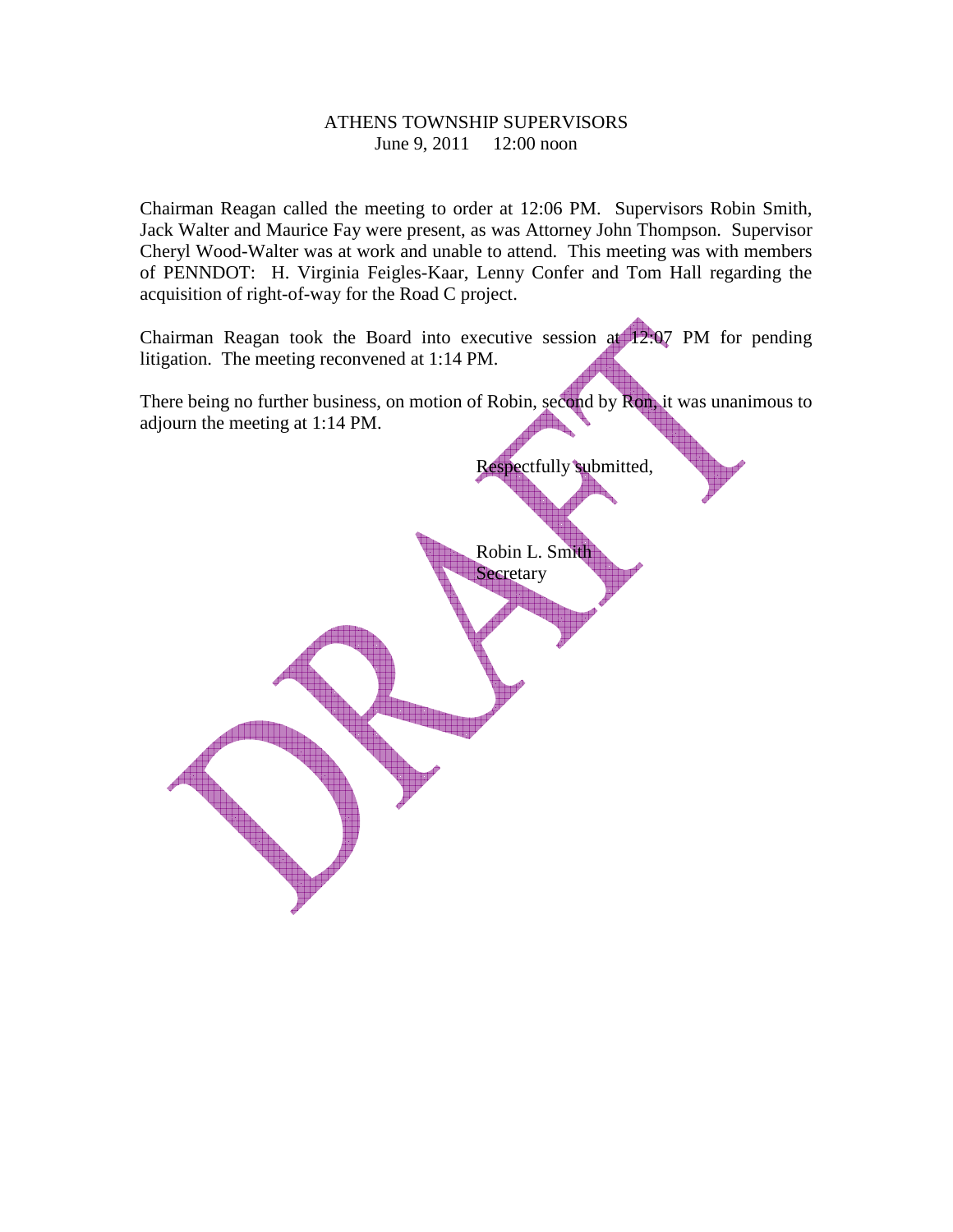## ATHENS TOWNSHIP SUPERVISORS June 16, 2011 6:30 PM

Chairman Ronald Reagan called the meeting to order at 6:37 PM. Supervisors also present were Maurice Fay, Cheryl Wood-Walter and Robin Smith. Jack Walter was absent. Attorney John Thompson was also in attendance.

Ron introduced the Board and turned the meeting over to John Thompson to conduct the Integrated Water Technologies Conditional Use hearing to locate a fracwater treatment facility in the Valley Business Park just off Wilawana Road on King Lane. Representatives from Integrated Water Technologies included Barbara Res, Anthony DiTomasso, Dr. Hugh Archer, and William Bisceglia. Testimony was taken by stenographer, Charis Nankivell of Steno Reporting.

Chairman Reagan took the Board into executive session at 9:36 PM for deliberation on this matter. The hearing reconvened at 10 PM. Maurice Fay made the motion to deny the Conditional Use application. Motion was seconded by Robin Smith. Roll-call vote was as follows (with "yes" being deny and "no" being approve): Mr. Fay – yes, Mrs. Wood-Walter – yes, Mr. Reagan – yes, Mrs. Smith – yes. The application is unanimously denied. Attorney Thompson advised the applicant that the Board's reasons were incompatibility and safety. He will make every effort to have the written decision to them within 20 days.

There being no further business, on motion of Ron, second by Cheryl, it was unanimous to adjourn the meeting at 10:04 PM.

Respectfully submitted,

 Robin L. Smith Secretary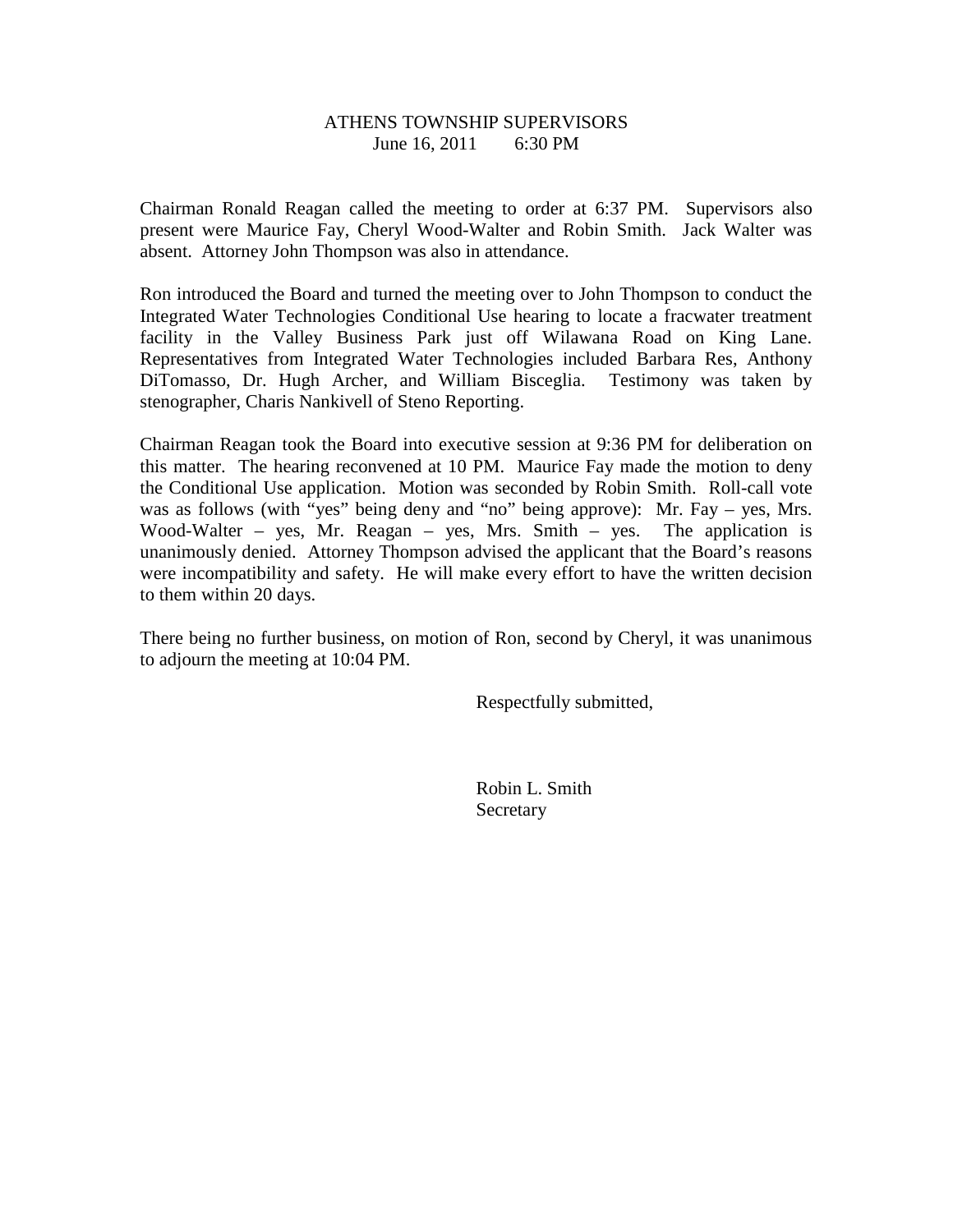## ATHENS TOWNSHIP SUPERVISORS June 23, 2011 6:30 PM

Chairman Ronald Reagan called the meeting to order at 6:46 PM. Supervisors also present were Robin Smith, Cheryl Wood-Walter and Maurice Fay. Jack Walter was absent. Attorney John Thompson was also in attendance.

The Rivers Edge Housing Development Map Amendment Hearing was scheduled for 6:30 PM, but the applicant was not here. Ron asked Robin if we had any other business to attend to that we could handle while we're waiting for David Lubin. Robin advised the Board that SB 1100 had been passed out of committee and included provisions for the PUC to draft regulations for statewide zoning. She said we are being urged by PSATS to contact our legislators to strongly request this be removed from the bill. Robin had drafted a letter to that effect and read it to the Board. On motion of Cheryl, second by Robin, it was unanimous to all sign this letter and send it to Senator Yaw.

The applicant was still not present, so Chairman Reagan took the Board into executive session for pending litigation at 6:51 PM. The regular meeting reconvened at 7:08 PM.

David Lubin was still not present. John Thompson stated that the applicant, David Lubin, had submitted an application requesting that a portion of the Valley Business Park be rezoned from Industrial to Residential Suburban to allow him to construct a housing development on said portion and adjacent land currently zoned Residential Suburban. The applicant was notified that the date for the hearing was set as June 23, 2011 at 6:30 PM. It is now 7:10 PM and the applicant still has not appeared. The burden of proof is on the applicant to present his case, and he is the one who requested this hearing. On motion of Cheryl, second by Maurice, it was unanimous to dismiss/deny the application for this zoning map amendment. Stenographer Linda Wettlaufer had traveled from Danville, PA for the hearing and recorded the decision of the Board for the record.

John had reviewed the Road C Penelec utility relocation paperwork and found it to be in order. On motion of Ron, second by Robin, it was unanimous to approve, sign and execute this paperwork.

There being no further business, on motion of Robin, second by Cheryl, it was unanimous to adjourn the meeting at 7:14 PM.

Respectfully submitted,

 Robin L. Smith Secretary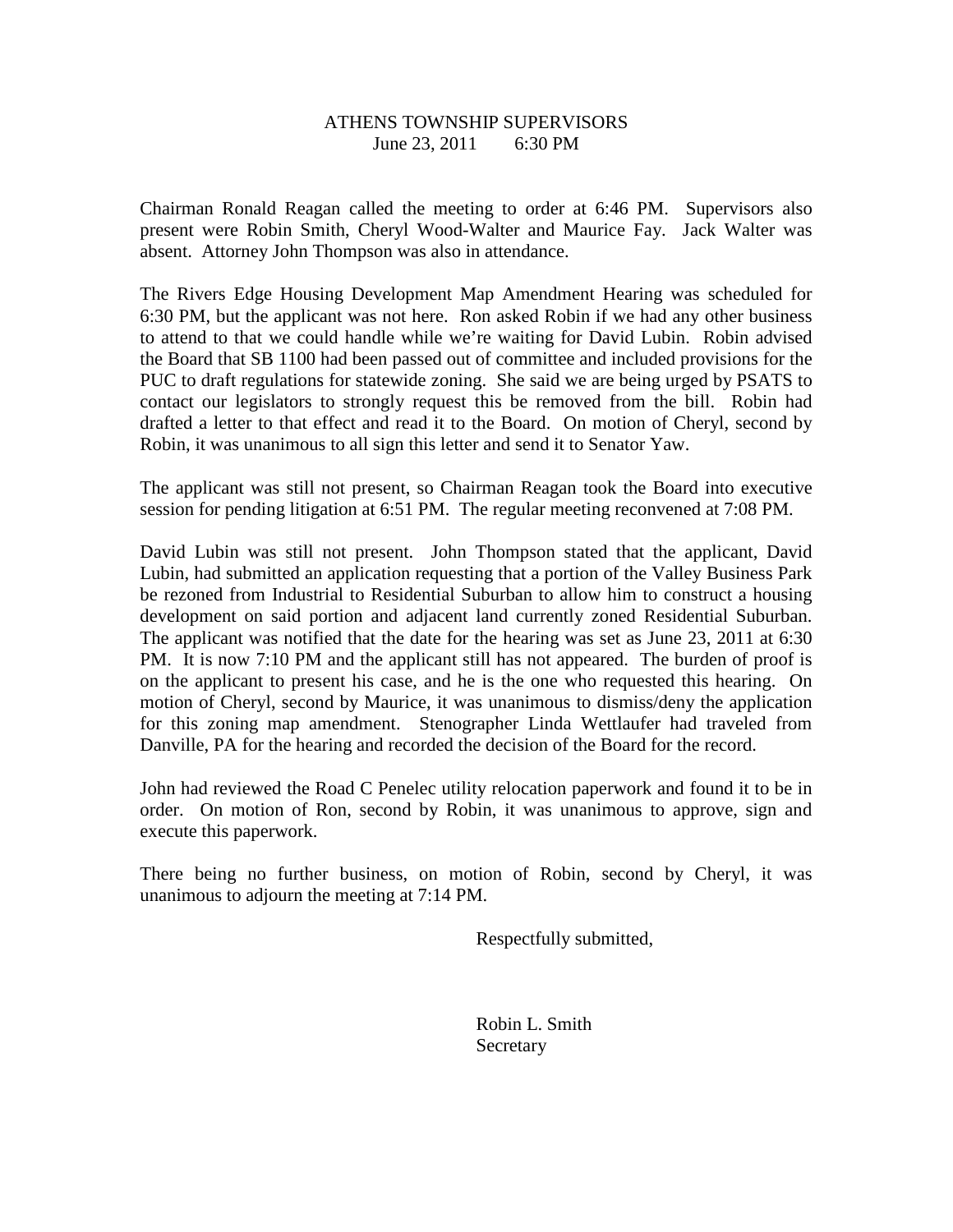### ATHENS TOWNSHIP SUPERVISORS June 28, 2011 11:00 AM

Chairman Ronald Reagan called the meeting to order at 11:07 AM. Supervisors also present were Jack Walter, Maurice Fay, Cheryl Wood-Walter and Robin Smith. Representatives from PENNDOT were Sandra Tosca, Alan Keller, Bill Houpt and Bob Thorne.

Ron turned the meeting over to Sandra Tosca. Sandra said they were here today to update the supervisors as to the results of the traffic study along Route 220 at the intersection of Route 199 and the intersection of SR 4018 (Wolcott Hollow Road), and to present some VERY PRELIMINARY concepts for these areas.

Alan Keller reported on the traffic counts. He said they did their study from May  $17 -$ May 26, 2011. A study done in 2008 showed 9407 vehicles on SR 220 by Wolcott Hollow Road. The study in 2011 showed  $16,080$  vehicles – a 71% increase! There was a 47% increase in truck volume over the same period.

On SR 199, the 2008 study showed 2827 vehicles. In 2011 the study showed 3429 vehicles, which was a 21% increase. The truck volume increased 34%. On 220 the increase in vehicles was 64%, with the increase in trucks being 40%. The increase in traffic at Wolcott Hollow was higher than the increase at 199.

Turning movement counts were done at Wolcott Hollow and 220 on May  $19<sup>th</sup>$ . Traffic queues lasted approximately 39 minutes. Cars numbered from 6 to 13 and this congestion was logged between  $7:27 - 8:06$  AM. From 2 to 6 PM, the longest queue was 6 minutes to clear 2 – 5 cars. Robin asked if we can get a copy of this data and Alan said he will get her a copy.

Alan said they made changes to southbound 220 to have a single lane when you reach the intersection of 199. That has made an improvement in aggressive driver behavior in that area. On 199, there could be  $7 - 10$  cars waiting to get out. They noticed more vehicles in the PM tests – including one water truck that finally pulled out slowly and forced traffic on 220 northbound to stop. They are confident this would meet the criteria for signalization at both intersections.

Bill Houpt reviewed the crash history. He said there were 36 crashes, with 20 being reportable. Five of these occurred in the intersections. These were from the 2011 data the township supplied them at the last meeting.

The options were then presented. To install offset right turn lanes southbound on 220 at Wolcott Hollow and northbound on 220 at 199, the cost would be 550K - 650K at 199 and 450K – 500K at Wolcott Hollow. To install signals without the turning lanes would be 200K – 250K just for the signals. Sandra reiterated that these are VERY BASIC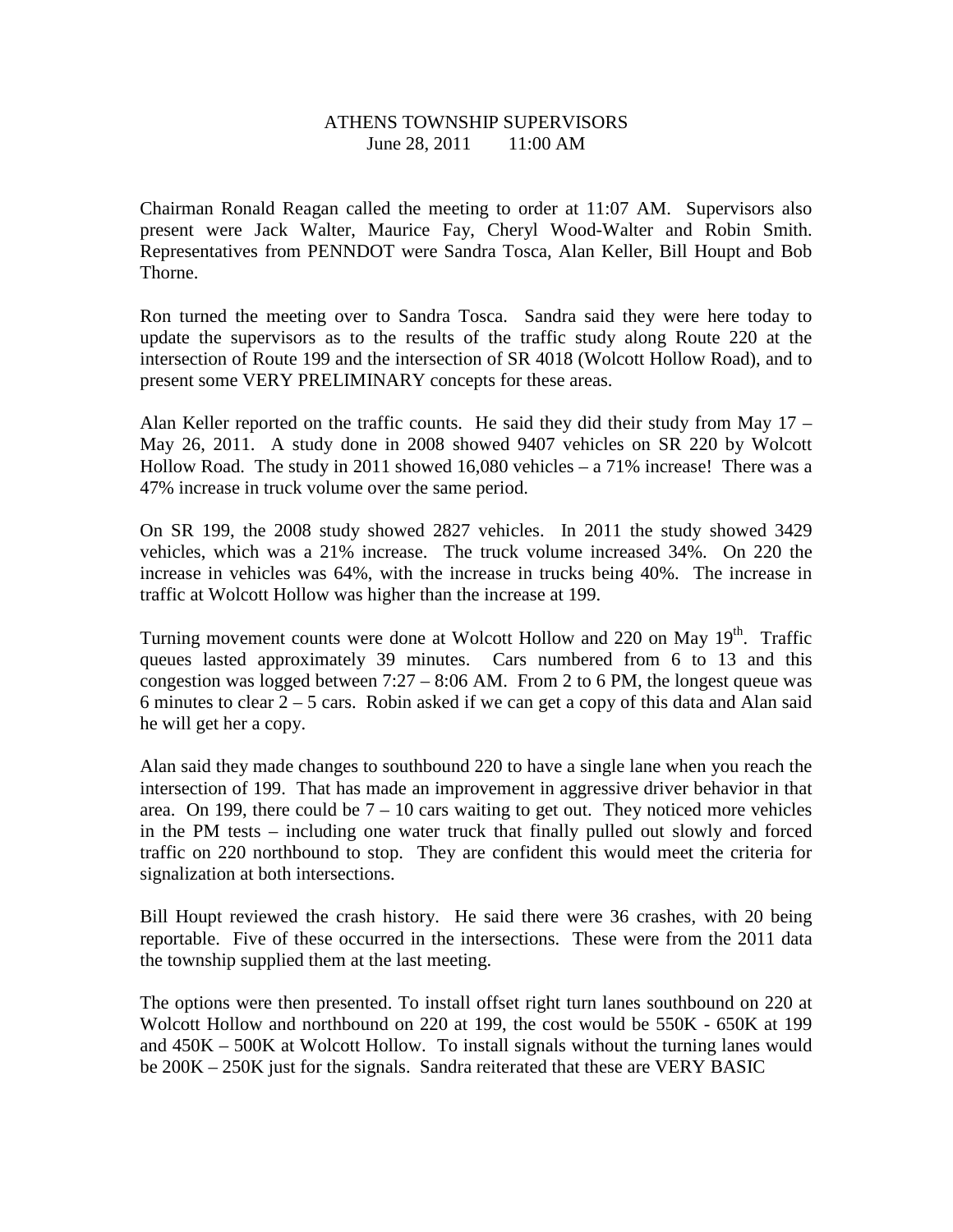Page Two Athens Township Supervisors June 28, 2011

PRELIMINARY CONCEPTS AND COST ESTIMATES based only on the traffic data. No studies have been done.

In order to get this project on the 12-Year Program, we would need to give testimony at the hearing in Stroudsburg on September  $15<sup>th</sup>$ . Testimony can either be 'live', or written. Written testimony should be submitted to Brian Baker of NTRPDC. The project would be under Federal funding, which would be an 80/20 match just for the signal. The roadway would be a match of Federal and State dollars. The township would be required to maintain and energize the signals. Alan will get summarized data to Robin and Brian will get the guidelines and forms to her.

Robin asked if this project would have a high enough priority to move it up the list and Sandra believes it does.

Ron stated that when the Dandy proposed their expansion, we asked PENNDOT to look at his driveways and we were told that there was not enough traffic to warrant any changes and that he would not need to alter his driveways. Ron said when someone is trying to pull out onto 220 from Wolcott Hollow, and someone is also trying to pull out from the Dandy, they block each other's view. Sandra said they will pull the permit and look at it. Rita Swingle said the Zoning Hearing Board placed conditions on the Dandy expansion approval. We need to pull that decision.

Jack Walter said there is a water withdrawal site on 199. Chesapeake broke ground on the airport. This will increase the volume of traffic through this area. Sandra said PENNDOT doesn't know what growth there will be – we need to put that in our testimony. Ron added that sewer and water will be moving further south down 220 and that will bring growth. Alan said their estimates are generally 1-2% and you could sometimes see 60-70% in 10-20 years. We're experiencing that now.

Ron asked how much we can dictate when a driveway is going onto a state highway. Sandra said we can apply our zoning regulations. Cheryl asked if we can get a copy of the original HOP and Sandra said they would get one to us. Robin brought up the issue of people cutting through the Dandy to get to 220. It used to be they would do it to turn right, now they do it to turn left as well. Ron said we can't enforce a "No Left Turn" sign because the property owner would have to do that. Ron said he liked the turning lane concept on 220.

Alan Keller said he would get the summarized data to Robin. We need to get this on the 12-Year Program. It is on NTRPDC's long-range plan, so that will help. Rita asked if including the 2004 traffic study will make a difference. Sandra said with the 2008 study and this new data, we have more than enough to show the project needs to be done.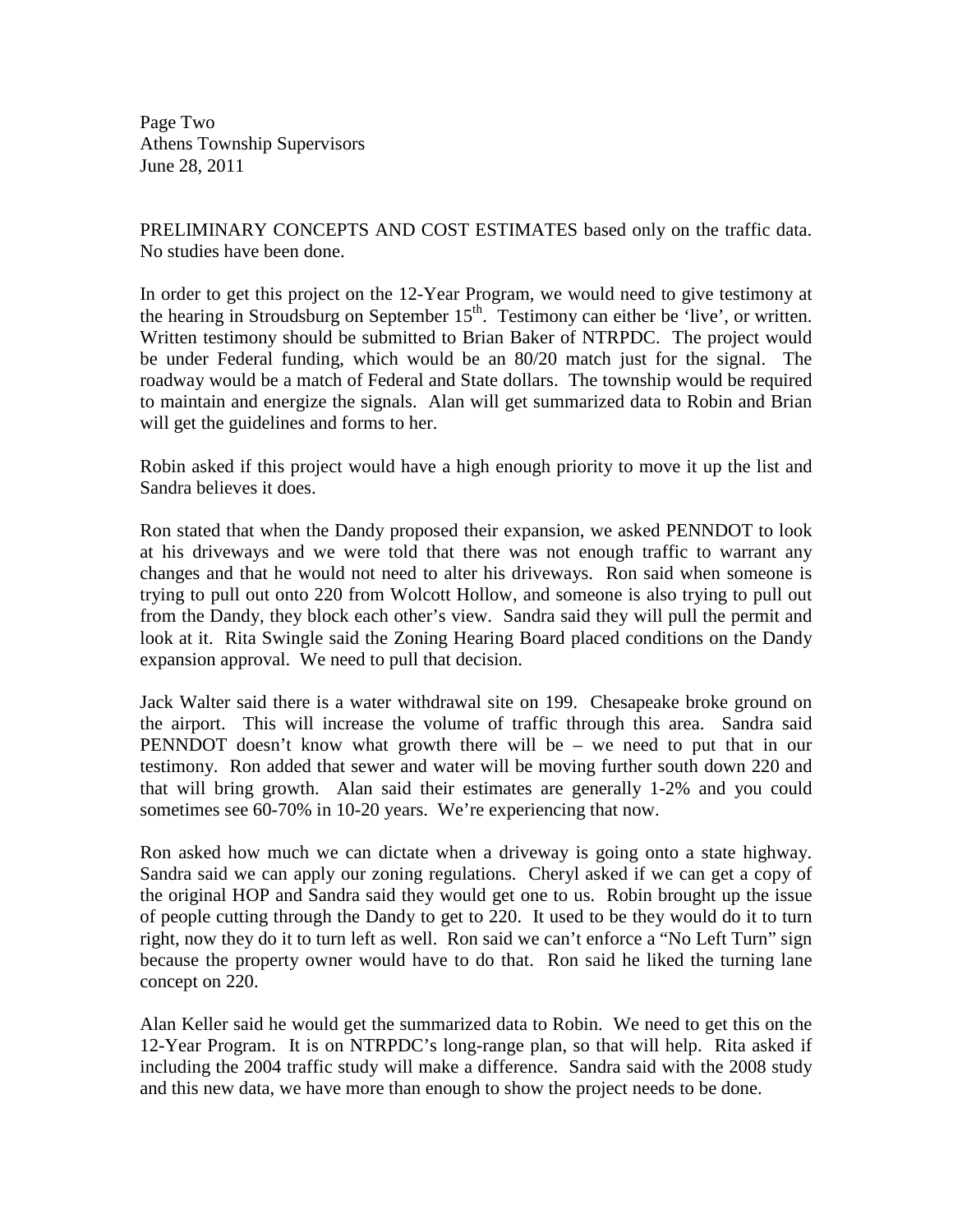Page Three Athens Township Supervisors June 28, 2011

Buddy Crockett asked if the study indicated dramatic changes, would that move it up sooner than the projected 2 years? Sandra said no, as other studies, right-of-way acquisition, modeling, turning lane designs, etc. will make it at least a 2-year project.

Sandra said the only way to get funding is through the Federal Highway Administration. This will require a 20% local match. Roadway portions would be Federal/State funds. It was also mentioned by PENNDOT that the township could start the project right away if they were to accept 100% funding responsibility. Engineering, however, would still put the project out about 2 years. SRs 4018, 220 and 199 are PENNDOT roads.

Bob Smith asked how long ago the 199 bridge was replaced, and if that was Federal or State money. Sandra said that project was funded with bridge funds. Bob added that people going south on 220 might get confused if they think the turning lane is for the Dandy. PENNDOT added that the traffic counts on 199 were delayed until Chesapeake started up their operation again. The Chesapeake office complex is the next problem intersection. Robin said that study is already being done in the HOP process.

Cheryl expressed concern about coming to a signal after you were just going 55 miles per hour and you're not expecting to have to stop – especially in the winter. Alan said a signal is not a safety device. They would probably install advance warning devices, and whatever else they can do.

Mike Murphy said they should also consider the traffic from the Glenn O. Hawbaker plant that is located on 220. That has increased in size considerably.

The Board thanked PENNDOT for coming. Chairman Reagan took the Board into executive session at 12:02 PM. The regular meeting reconvened at 12:22 PM.

There being no further business, on motion of Ron, second by Maurice, it was unanimous to adjourn the meeting at 12:23 PM.

Respectfully submitted,

 Robin L. Smith **Secretary**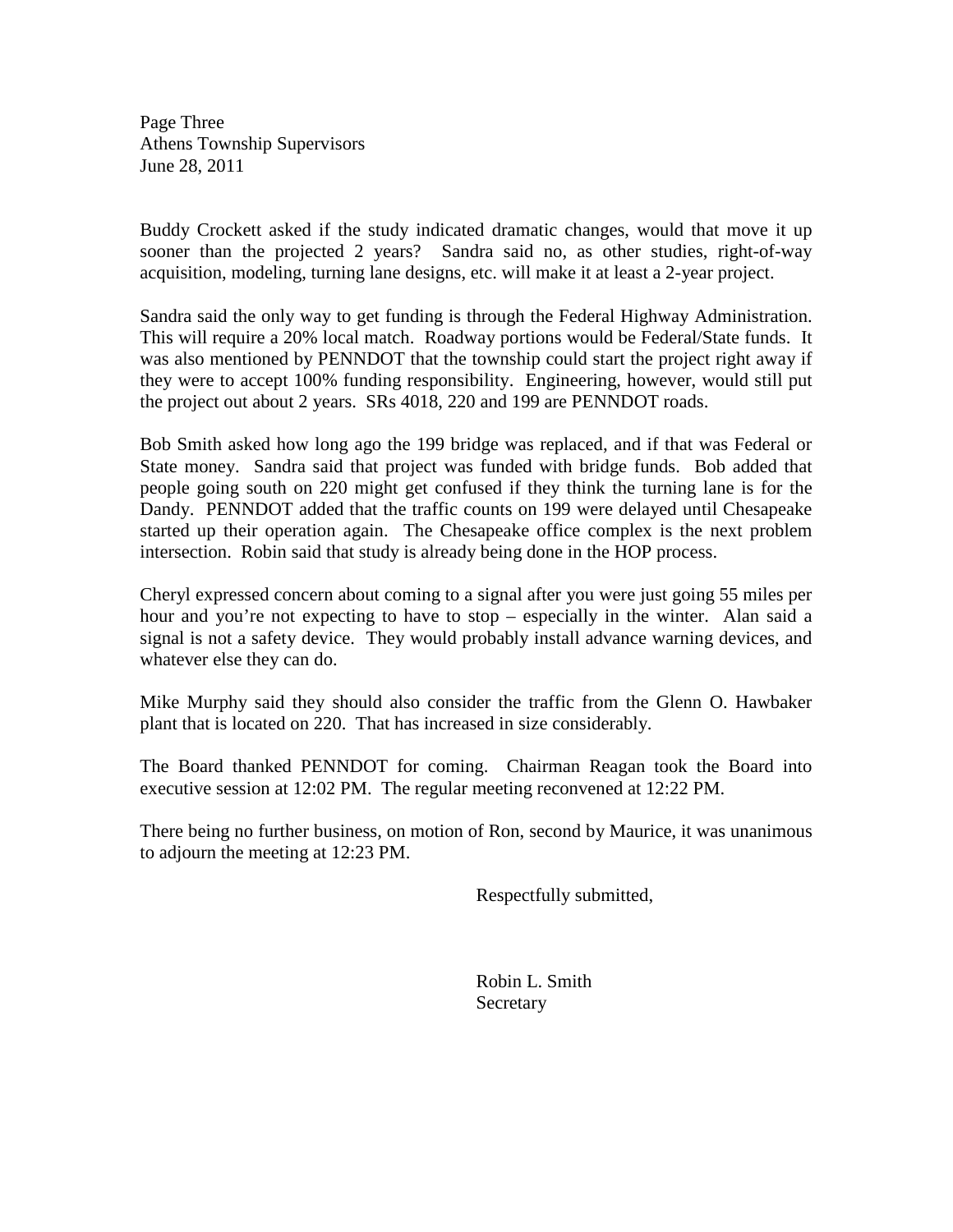#### ATHENS TOWNSHIP SUPERVISORS June 29, 2011 7:00 PM

Chairman Ronald Reagan called the meeting to order at 7:03 PM. Supervisors also present were Jack Walter, Maurice Fay, Cheryl Wood-Walter and Robin Smith. Attorney John Thompson was also in attendance.

Chairman Reagan called for the opening of the bids. The first was for the sale of the 2002 Chevy Tahoe – as is, and the bids were as follow:

| Sulli Motors            | \$1,678                  |
|-------------------------|--------------------------|
| Chicago Motors, Inc.    | $$407$ (no bid security) |
| Grace Quality Used Cars | \$1,266                  |

On motion of Jack, second by Robin, it was unanimous to accept the bid of Sulli Motors.

Next was the bid for concrete blocks  $(2'x2'x4'$  and  $2'x2'x8'$ ). Porter's Concrete was the sole bidder - \$50 each for the 4 ft. blocks and \$65 each for the 8 ft. blocks. On motion of Maurice, second by Jack, it was unanimous to award the bid to Porter's Concrete.

#### Voice of the Residents:

 Mr. Martin Hill said he sent a letter to the Board and asked if everyone had received it. Robin had distributed it to everyone. He said he lives on a cul-de-sac, and the previous neighbor encroached into the cul-de-sac with their fence. Mr. Hill said this makes it so trucks can't turn around. Damage is done by the plow. They approached the former owners to put the fence back, but they said no. The Hills contend that the neighbors used the township property to expand their yard. Mr. Hill said they made sure everyone knew this was an encroachment before the new owner bought the house. In the winter the snow piles up. A fire truck can't turn around. The Hills are very conscious of the new owner's small front yard. Ron asked Ray if it is a problem with the snow at this cul-de-sac, and Ray said it is not a problem to us – only the people on the cul-de-sac are having a problem with it. Robin asked Ray to confirm that when they plow a cul-de-sac, they push the snow to '12 o'clock' and '3 o'clock' no matter how big or small the cul-desac is, and Ray said yes. John Thompson asked the Hills if the fence had been there 34 – 40 years and they said it had. John said the neighbor could claim adverse possession after 21 years. Mr. Hill said adverse possession doesn't apply to local government entities. Ron asked Mr. Hill how long they had lived there and he said 34 years. Ron asked why they waited until now to complain about this. Mr. Hill said they had complained before, but they've finally had enough. All they're asking for is 7-8 more feet so the trucks can turn around. Robin asked Ray if  $7 - 8$  feet more would allow the plows to turn around and he said probably not. The cul-de-sac is 75 – 80 ft. in diameter. Robin asked John that if we do anything, would we need to bring it up to spec (120 ft. diameter), and John said yes. John said if the township gets involved it would probably be through a court action. Robin said if it's been there for 34 years, and the highway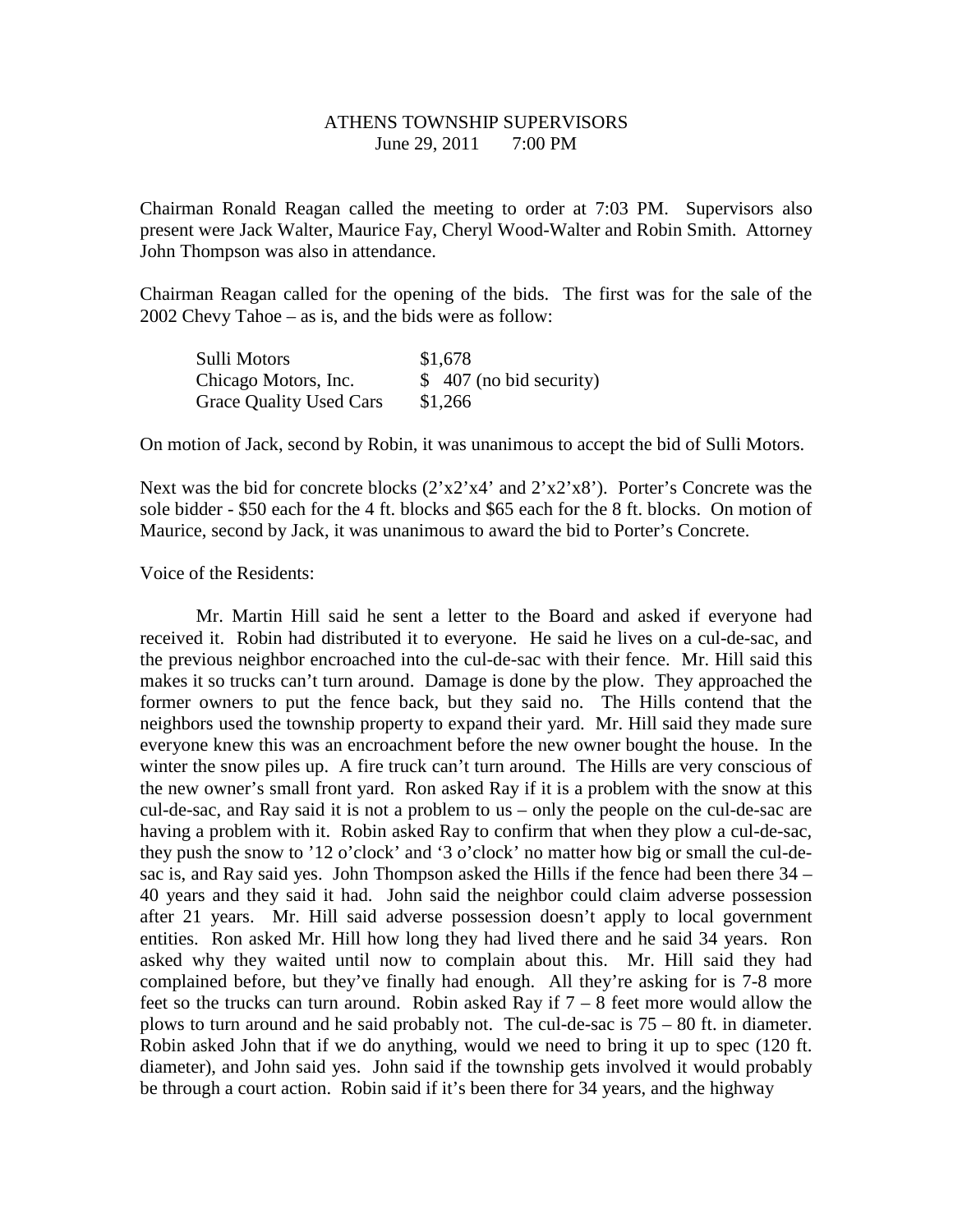Page Two Athens Township Supervisors June 29, 2011

department doesn't have a problem with it….. Jack said the Hills have stones that are right at the edge of our road.. at which time Mrs. Hill got out of her chair and said she has had enough. She has put up with bad snow removal for 34 years. She is demanding that we ask Mr. Sikora (the new neighbor) to move his fence. We are not following our own ordinance. John Thompson started to say they've waited 34 years when Mrs. Hill interrupted and said Mr. Sikora is here tonight.

Cheryl said she asked the NTSWA (Northern Tier Solid Waste Authority) driver if it is a problem for them to back up. They said their garbage trucks are too big for most cul-desacs. Robin said trucks back the entire length of her road because there is not room to turn around. Maurice said let's get a surveyor and put this to bed. Jack said he doesn't think we can put it to bed. John said he can think of a myriad of defenses against making Mr. Sikora move the fence. Asking someone to move a fence after this amount of time makes it a problem to defend. Robin asked Mr. Sikora if he would move his fence and he said he doesn't want to, but he will if he has to. On motion of Maurice, second by Jack, it was unanimous to have Shuman Hill Road surveyed its entire length. Ron said once that is complete, we will see where we're at.

 J.C. Christiansen was present concerning his property on the corner of Murray Creek and Round Top Roads. He said he has a big front yard, and it's getting smaller and smaller. He presented pictures of work that has been done along his property in the ditch area. He says this all started with a mistake made by our road crew – they undercut his bank. Jack said he takes exception to that. J.C. said Jack's taken exception to that for 5 years. If it's not a mistake, then it's vandalism. All along the road crew has taken responsibility. Now they will not. J.C. said he was told if he did anything, he would be fined. He said he was told that by Ray and another guy. The bank was undercut and is now falling away. The erosion is about to take his big blue spruce. J.C. said the road crew tried to stabilize this, but didn't. He said a guy with a clipboard who came to look at it found big cracks running across his yard. Maurice said that is all clay in there and it is moving. J.C. said that bank was stable until it was undercut by the road crew. He said Chet Harris, Jr. owned the house before he did, and there weren't any problems until our road crew came through with the backhoe and undercut the bank. J.C. said a neighbor noticed the blue spruce and asked him about it. Aaron Brotzman, Jr. said he has gone past this for years on his way to school and it really is falling away. J.C. said this is equivalent to Mr. Magoo going into a store and pulling a can out of the bottom of a pile. He then tries to fix the mess by pulling another can out of the bottom. He's tired of Mr. Magoo.

Jack Walter had asked Robin to find out if Mr. Christiansen's septic system was a legal system. Robin said she called Mary Neiley but she was unable to find anything because we did not have the names of prior owners. Jack said all he's doing is maintaining his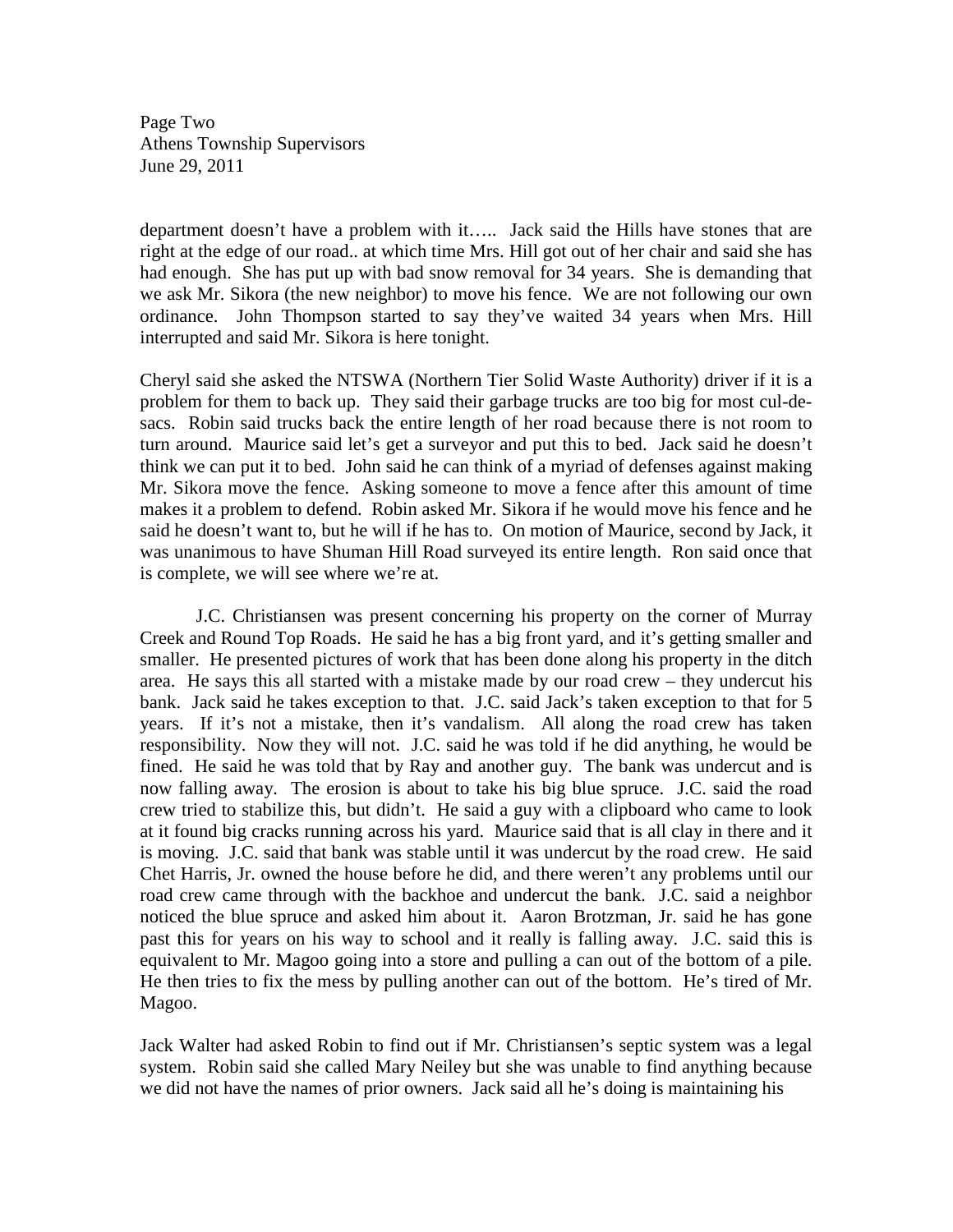Page Three Athens Township Supervisors June 29, 2011

ditch. That clay is running right into his road. J.C. asked Ray what he does to clean it and Ray said he cleans the ditch with the backhoe. Ron asked if it would be to our benefit to fix this. Jack said they tried 2 years ago. Ron asked who "they" were, and he said Soil Conservation. Ron said we should have them come back. He then asked if we should bring in someone else. Jack said it needs to get vegetation on it. J.C. asked what vegetation grows in clay. J.C. said he's almost ready to take this personally. The township has been taking responsibility all along and now they're not. Aaron said this is coming off in about 2 ft. sheets. He has seen trees fall in. When it first started, we put in a grass mat. That worked for a while. Maurice suggested driving in  $4 - 5$  pylons and trying to stabilize it with those. John said the State's big thing is storm water. He thinks someone from the State needs to come in to say how to fix it. J.C. said the tree is lost. He doesn't feel like paying for our mistake. Ron said we need to get an expert to look at this and suggested Bradford County Conservation District. Robin said they are the ones who looked at it before. Ron said we need to have them come again. J.C. said he has made us aware that this is a safety hazard, and asked John Thompson if he was writing that down. J.C. said we took trees off this bank before. Jack said the trees we removed were in our right-of-way, and had to be removed because they fell over. J.C. said this is turning into a safety hazard again. We will have Ray set up a time to have Brad Cummings from Bradford County Conservation District come out and meet with the Board, Ray, and with the Christiansens. Robin will notify the Christiansens when the date and time have been set.

Aaron Brotzman said he has some Eagle Scouts that are looking for some projects. The Board referred him to Richard Bean.

Bob Smith asked if we would consider sending a letter to Tina Pickett regarding the budget and the impact fee. Robin said she has sent one already. Bob then asked if the executive session minutes were available from June  $9<sup>th</sup>$  and Robin said they were, but they only stated who was at the meeting, that it was executive session only, and when it adjourned.

On motion of Maurice, second by Jack, it was unanimous to approve the minutes of May 25, June 2, June 9, June 16 and June 23, 2011 as written. Cheryl abstained from the June 9<sup>th</sup> minutes as she was working and unable to attend.

Clif Cheeks presented the Joan Macafee Trust 3-lot subdivision for review. Robin asked where the driveway was, and he said that is on the land development. Robin asked if we should do the land development first, and we decided to keep going. Ron asked if this was public water and public sewer and it will be private water (and public sewer). Will sewer be supplied to all three lots and Dave Young of Larson Design Group said all three will be sewered. Robin asked if we have a letter from Athens Township Authority saying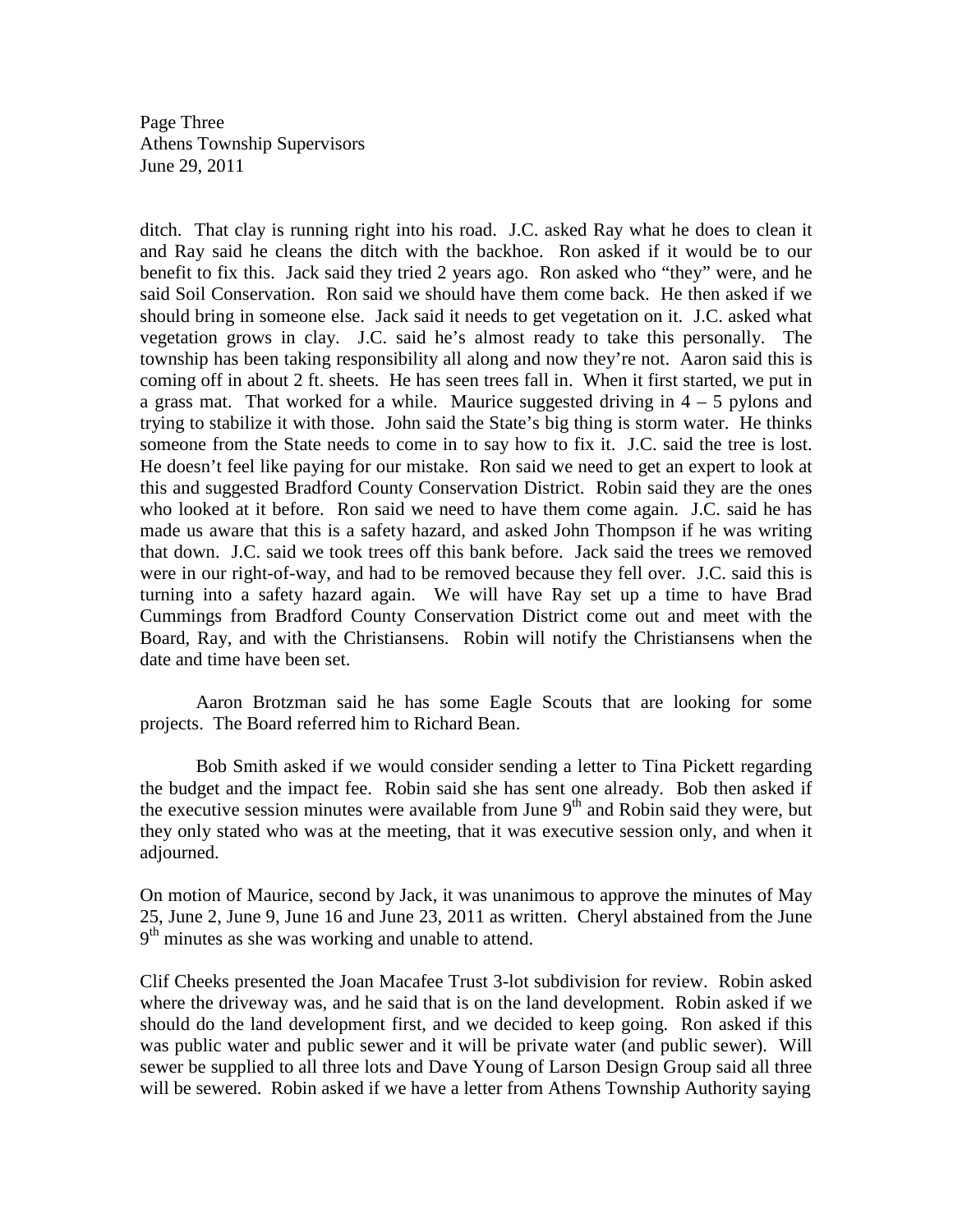Page Four Athens Township Supervisors June 29, 2011

they will service this subdivision and Dave said that is with the land development. We decided to do both the subdivision and the Fine Line Homes land development simultaneously.

Clif presented the Fine Line Homes land development on State Route 220 for review. They are proposing to make 3 lots, with the third lot being a model home that will be used as a Commercial property. This home will need to remain as a commercial use if it is built. A shared driveway is proposed for access to lots 2 and 3. Ron asked if this was requested by PENNDOT or Fine Line. It was not PENNDOT. Robin asked if the shared driveway needs to be in the deed and John said it should be in the deed. Dave Young explained the plan. Robin asked about the proposed loading dock access. It will block several parking places and may not be able to make the turn to back in at that location. Dave said they will only get a delivery once every 2 - 3 MONTHS and will only take about 10 -15 minutes to unload. Ben Craig of Fine Line Homes said they are customerdriven and will move the truck if they need to.

Planning Commission had a list of 9 deficiencies for the land development. After review of the plan, the following deficiencies were noted:

- 1) HOP drawings (pages 1-3) missing from the land development plan
- 2) HOP permit not yet approved
- 3) Need request for waiver from sidewalk requirement
- 4) Electric easement needs to be located on the plan
- 5) Gas easement needs to be located on the plan
- 6) Lighting detail is missing for the floodlights
- 7) Handicap detail needs to be changed from 8 ft. to 5 ft.
- 8) No lights are listed in the legend

The following deficiencies were noted on the Joan Macafee Trust subdivision:

- 1) Right-of-way width still needs to be shown on the plan
- 2) Rear setback still needs to be corrected to 30 ft.
- 3) E-911 address needs to be added to the plan

Robin made a motion to table both the land development and the subdivision until the deficiencies have been met. Ben Craig said they have a closing on this property tomorrow and need the subdivision to be approved for the closing. He asked us to reconsider approving that with contingencies. Robin revised her motion to grant preliminary and final plan approval to the Joan Macafee Trust subdivision contingent upon the following deficiencies being met: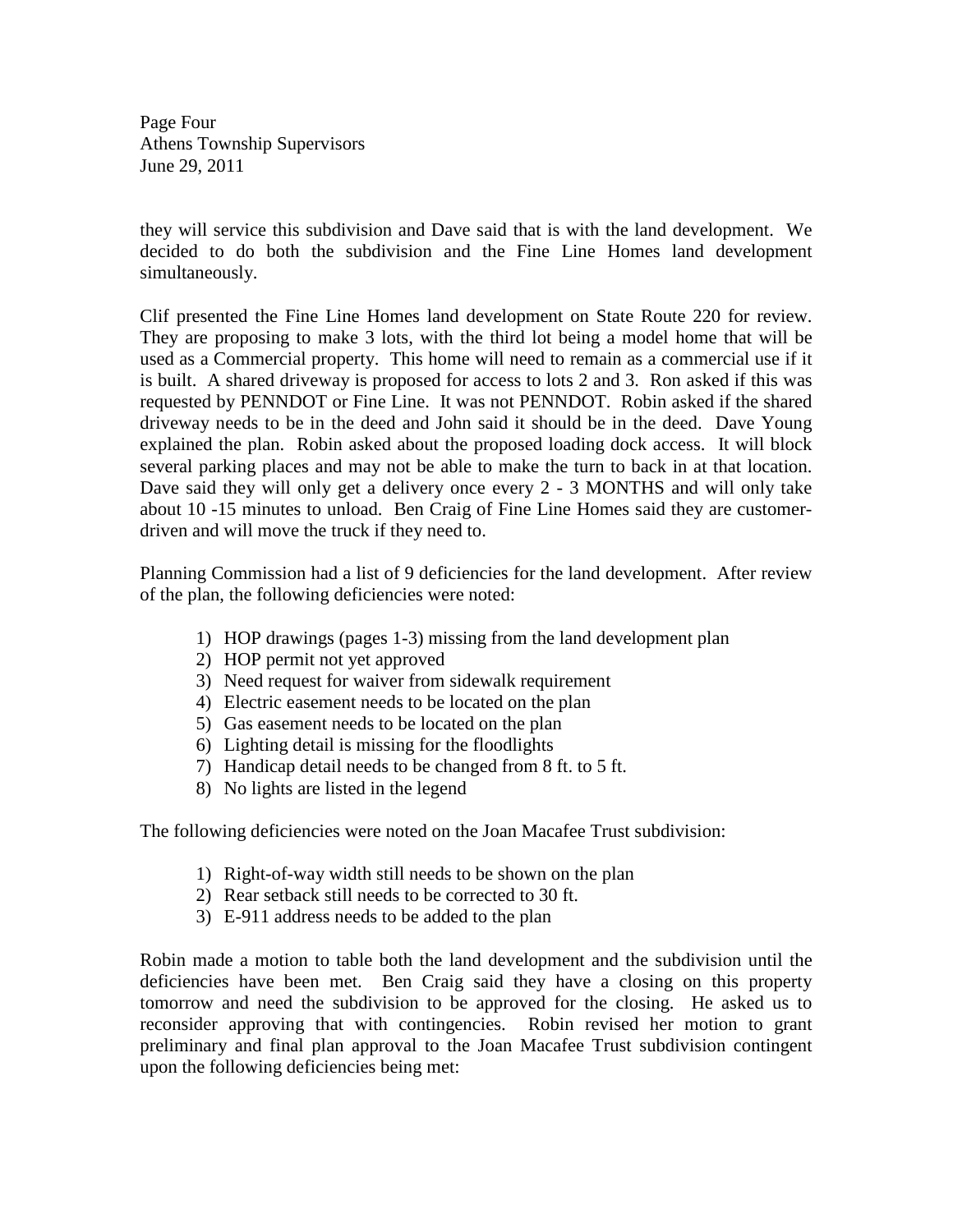Page Five Athens Township Supervisors June 29, 2011

- 1) Right-of-way widths be shown on the plan
- 2) Rear setback corrected to 30 feet
- 3) E-911 address on the plan
- 4) BOTH the plan AND the deed state that the shared driveway will be the access for lot 3 until the lot is sold off, at which time a dedicated access drive for lot 3 will be required.

Second to the motion was made by Jack and it passed unanimously.

Motion by Ron, second by Cheryl to table the land development until the 8 deficiencies have been resolved. We will look at it again after our hearing on July 6, 2011 if the corrections have been made. Robin asked Dave Young to please get the plans here as soon as possible so they can be reviewed – it is too hard to do a proper review when the ink is still wet at the meeting…. Dave said he will get them to us as quickly as he can.

On motion of Ron, second by Maurice, it was unanimous to grant Chesapeake a 90-day extension for the Arthur Cole Water Impoundment Facility proposed for Murphy Road. This 90-day extension will expire October 5, 2011.

Richard Bean was present for the Parks and Recreation Commission. Mike Bull's term expires in July and Richard said he is willing to serve another term. On motion of Robin, second by Cheryl, it was unanimous to reappoint Mike Bull to the Parks and Recreation Commission for a term to expire July, 2016.

Richard said the sidewalks are done around the composting toilet at the Jim King Memorial Park. The basketball and volleyball courts will probably be started around July 15<sup>th</sup>. The contractor will be taking the sod from that project and using it around the composting toilet. One of the trails is marked on Round Top, but the trails are in bad shape. Richard asked Ray and Jack if they could do something to fix them. Ray will get with Barry on this. Richard said there have been quite a few kids scheduling 5K runs in Round Top for their Senior projects (4 this year so far). We don't charge them, but are telling them they need to have the run completed by 11:30 and the pavilion available for rental. We also need to make sure the proceeds from these runs are going to the designated charitable organizations. Robin said the Parks Commission should draft a policy on that. Richard submitted these guidelines to the Board. He also remarked that Tozer's Landing is being used so much more now that the trucks are out of the park.

Robin advised the Board that Barry will be going on vacation August  $1 -12<sup>th</sup>$  and we will need a temporary back-up person for his job. She said John Fives had done this job prior to Barry returning, and he is interested in filling in for Barry. On motion of Robin,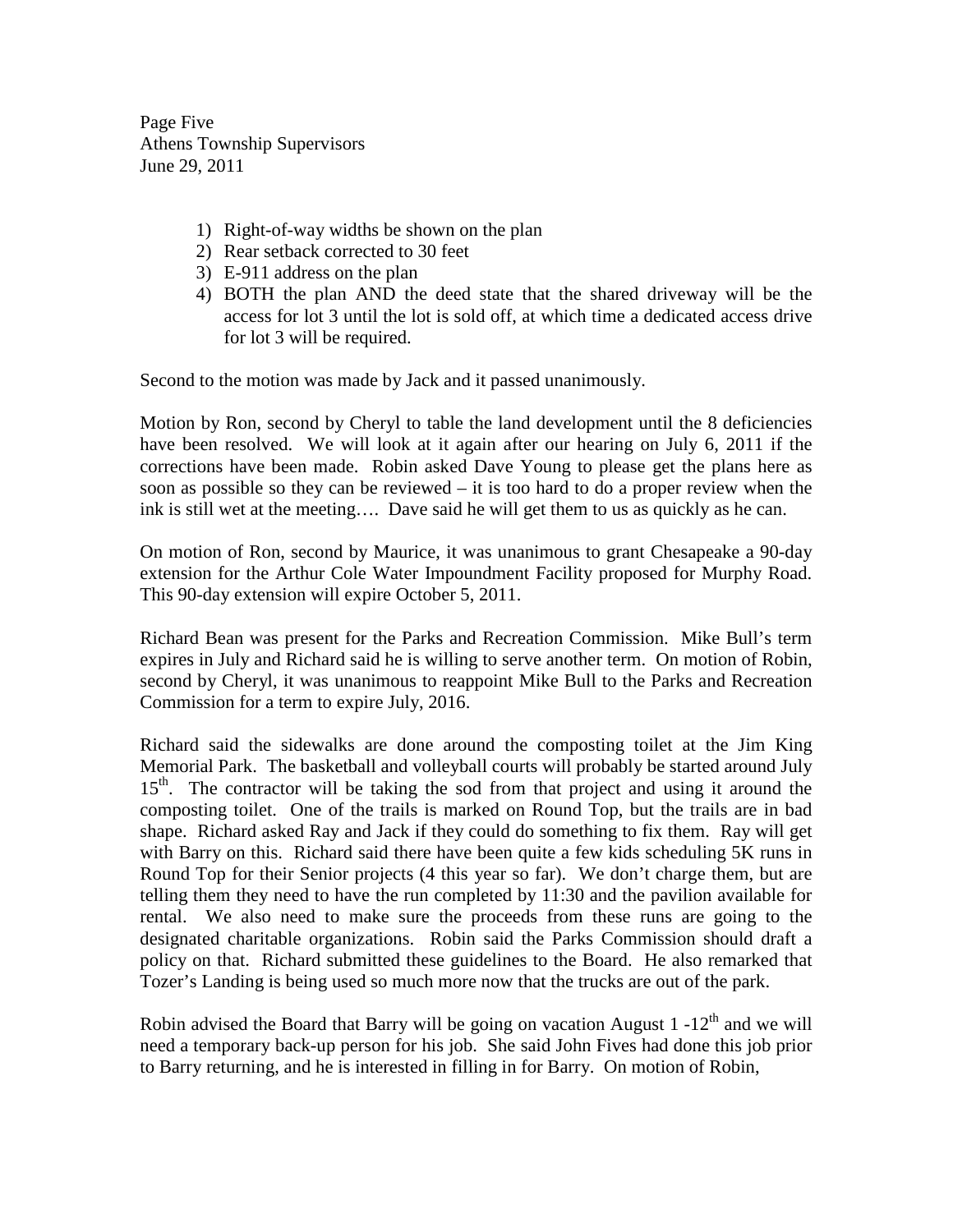Page Six Athens Township Supervisors June 29, 2011

second by Cheryl, it was unanimous to have John Fives be the back-up person for the times when Barry is unavailable and will be paid at his recycling rate.

Robin added that our cleaning lady will be going on vacation August  $25<sup>th</sup>$  through September  $10^{th}$  and we will need a back-up for her as well. We will give this some thought and decide what to do at our meeting on July  $6<sup>th</sup>$ .

Ray Brobst was present for the highway department. He requested speed limit signs for Westbrook Street. On motion of Robin, second by Cheryl, it was unanimous to have Ray get with Larry to proceed with this.

Ray said they have a sight distance issue at the corner of Farr Road and Mile Lane. Ron said that is a PENNDOT issue, and Ray will call PENNDOT.

Ray reported that the Asphalt Zipper demonstration was very successful on Erin Road. He thinks this would be a good investment for the township. Robin asked how much it costs and Ray said \$90,000.

Robin advised the Board that we need a new repeater, base radio (Robin's office) and radio for T-8 by January 1, 2012 to be in compliance with the narrowband regulations. She requested permission to bid this out, as the estimate is around \$17,000. It was decided that we don't use T-8 enough to warrant a mounted radio and we will continue to use portables in that truck. On motion of Jack, second by Cheryl, it was unanimous to have Robin bid out this equipment and the installation.

Robin asked the Board if they would like her to proceed with preparing testimony for the 12-Year Program for the traffic improvements on Route 220 at the intersection of 199 and the intersection of Wolcott Hollow. Rita Jo Swingle of our Zoning Hearing Board said she thinks it would be a great help to have the transcripts of the 2 hearings for the expansion of the Dandy Mini Mart at the corner of Wolcott Hollow and 220 as those hearings add a lot of pertinent safety data to this issue that is not included in the minutes or the decision. Robin would like to have Rita Jo help her with this if she is willing. On motion of Ron, second by Cheryl, it was unanimous to have Robin and Rita Jo prepare the written testimony for the hearing on September  $15<sup>th</sup>$ , and to have the stenographer transcribe the record of the two hearings for submission as well.

Attorney John Thompson presented the Landlord/Tenant ordinance for review and adoption. Roscoe Smith, landlord of Mountain View Apartments, was present and wanted to know what the ordinance says. John went over the points of the ordinance. Roscoe said there is no need for the landlords to do this because the census people do it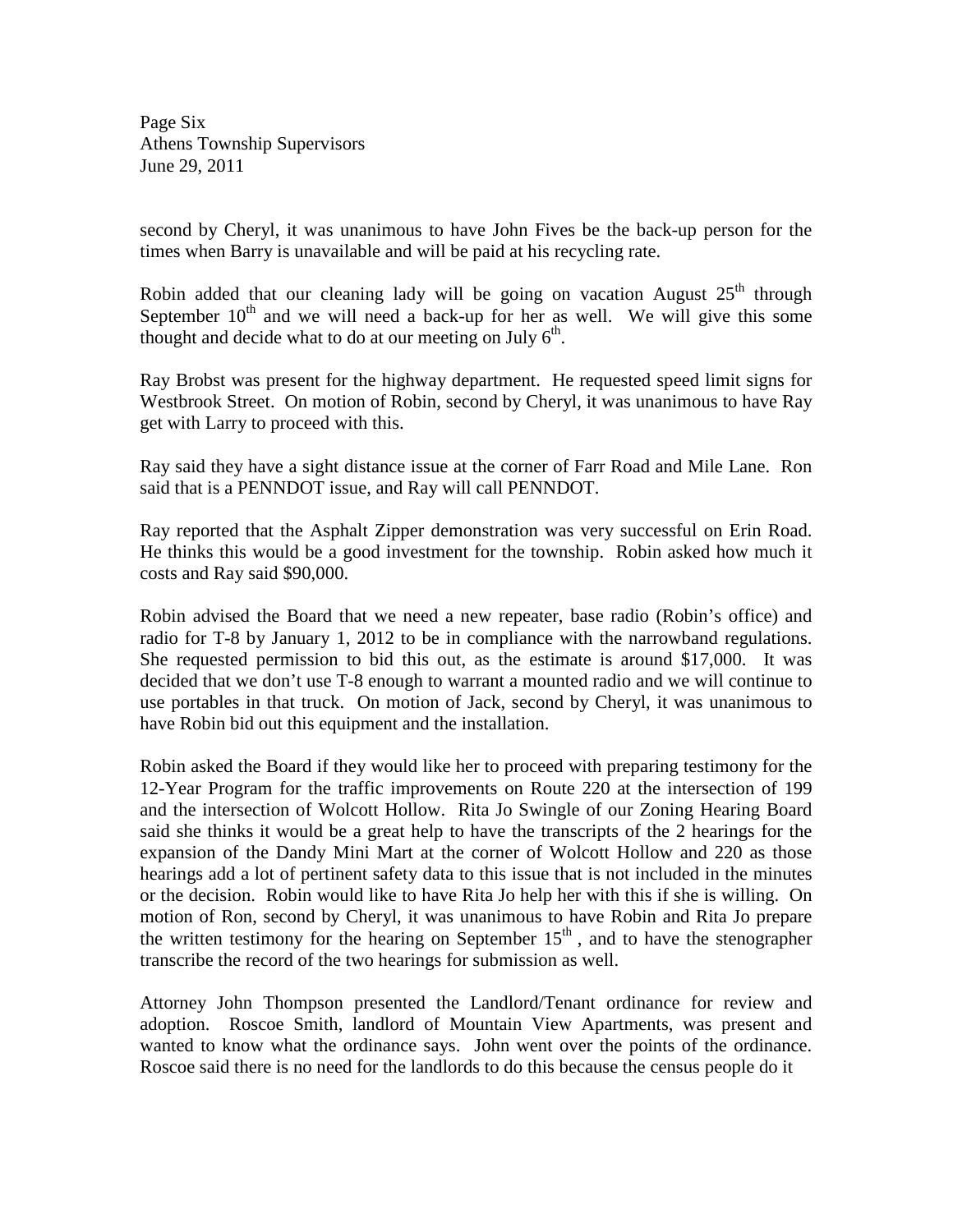Page Seven Athens Township Supervisors June 29, 2011

and the employers do it. John said the census is only done every 10 years and there are an enormous number of changes that occur in between. Roscoe said this is not the responsibility of the private individuals. Ron asked if Roscoe keeps track of who is in his apartments. Roscoe said he has fought these ordinances and won. He asked about mobile home parks being tracked by taxes. Cheryl said the RVs are not accounted for that way. Roscoe said they were never notified that this was being put in place. No one asked for input. John said we could adopt the ordinance and then table the resolution for the form until a later date. Roscoe said John is asking us to vote on something that will be changed. John explained to him that is not true, and told him that this is the procedure set forth in the MPC for ordinance adoption, adding that if he doesn't like the way an ordinance is passed, he would need to take that up with the State as this is their regulation.

Ms. Lu Hocker of ARC said they're not allowed to give out the information we're requesting and we'll have to get a court order to take it from their files. Discussion continued. Robin said the surrounding municipalities have these ordinances in place and she will survey them to see how they do this. On motion of Ron, second by Maurice, it was unanimous to table the adoption of this ordinance until our July  $27<sup>th</sup>$  meeting.

Robin presented the junkyard inspection reports completed by Ed Reid and Cindy Parrish. Ed recommends approval of all three. On motion of Ron, second by Cheryl, it was unanimous to approve all three junkyards for re-licensing.

Robin reported that the IRS mileage rate is increasing July 1, 2011 to 55.5 cents per mile. On motion of Ron, second by Maurice, it was unanimous to raise our mileage reimbursement rate to the IRS rate effective July 1, 2011.

Robin received the traffic study application for Chesapeake's Athens Office Complex. She would like clarification on some of the items, so we will not execute this until these issues have been addressed.

On motion of Maurice, second by Cheryl, it was unanimous to accept the monthly reports as presented.

On motion of Cheryl, second by Maurice, it was unanimous to approve the payment of the monthly bills as presented. A complete listing of revenues and expenditures is on file in the office of the Treasurer.

Correspondence/Information was as listed in the meeting agenda.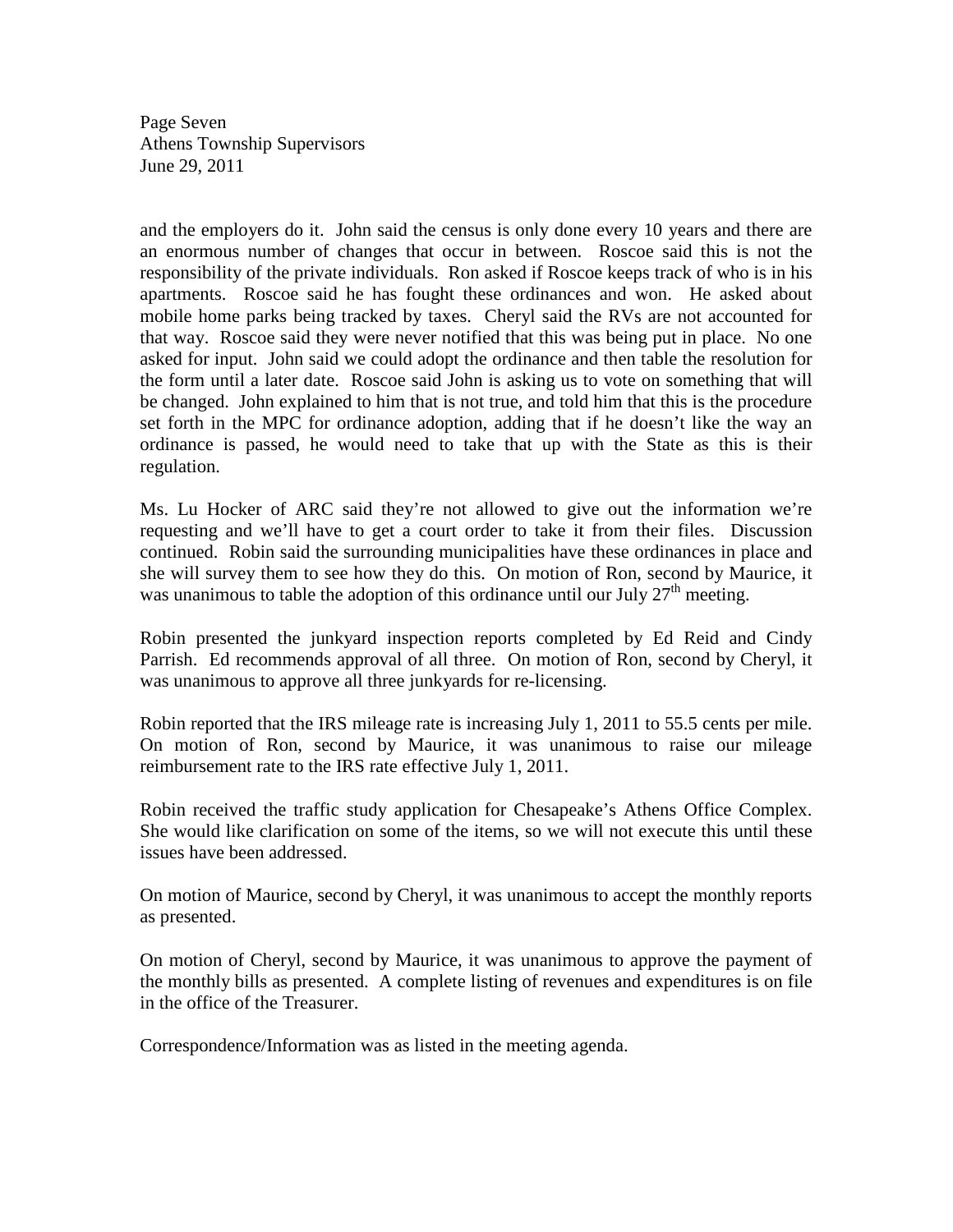Page Eight Athens Township Supervisors June 29, 2011

Robin received application paperwork from Jill Koski of NTRPDC for additional funds for the Road C project. This application needs to be signed by the Township. On motion of Robin, second by Maurice, it was unanimous to have Ron sign this ARC paperwork.

Chairman Reagan took the Board into executive session at 9:12 PM for personnel and pending litigation. The regular meeting reconvened at 9:40 PM.

On motion of Robin, second by Maurice, it was unanimous to sign the Integrated Water Technologies Conditional Use Hearing decision as prepared by Attorney Thompson.

There being no further business, on motion of Robin, second by Cheryl, it was unanimous to adjourn the meeting at 9:42 PM.

Respectfully submitted,

 Robin L. Smith Secretary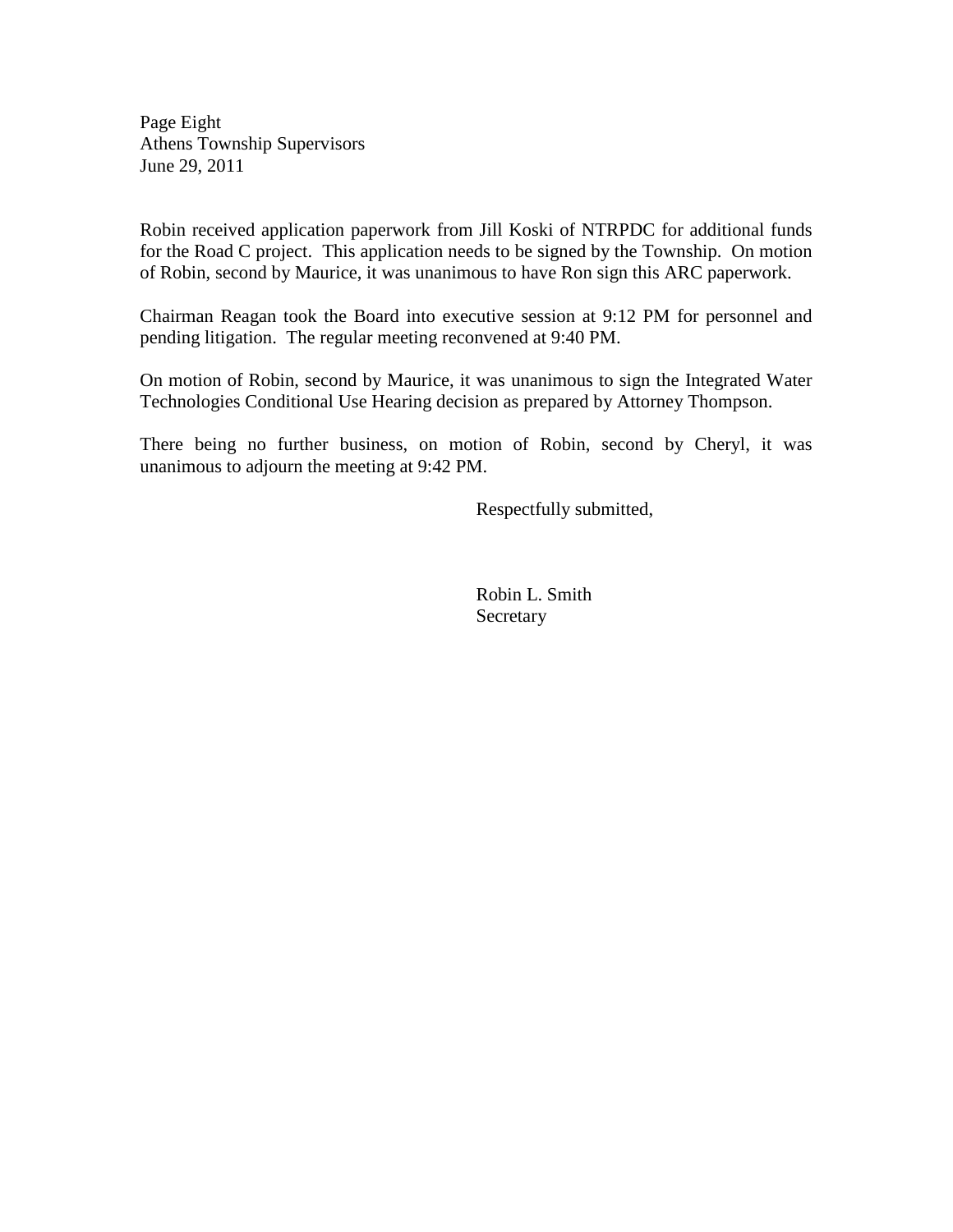## ATHENS TOWNSHIP SUPERVISORS July 6, 2011 6:30 PM

Vice Chairman Maurice Fay called the meeting to order at 6:31 PM in the absence of Chairman Ron Reagan. Supervisors also present were Robin Smith, Cheryl Wood-Walter and Jack Walter. Attorney Thompson was also present.

It was decided to wait for Chairman Reagan to arrive before starting the hearing. At this time we reviewed the Fine Line Homes Land Development on Route 220 that had been tabled until this date because of the number of deficiencies. All deficiencies have now been met, with the exception of an approved HOP permit, and a waiver for sidewalks. As there are no sidewalks in the Greens Landing area, and Route 220 is such a highly traveled road, on motion of Robin, second by Cheryl, it was unanimous to grant the waiver for the sidewalk installation. With no further discussion, on motion of Jack, second by Robin, it was unanimous to grant preliminary plan approval ONLY to the Fine Line Homes Land Development contingent upon the receipt of the approved HOP permit from PENNDOT.

Robin presented the first invoice for the backhoe. We were to pay for this in 5 annual installments, but we since had decided to pay off the backhoe with the proceeds of our \$500,000 loan. On motion of Jack, second by Cheryl, it was unanimous to pay the backhoe off in full with the funds from the loan.

Robin received another utility relocation agreement for Road C for Tri County Rural Electric. On motion of Robin, second by Jack, it was unanimous to approve, sign and execute this agreement to be included in the Road C funds in the amount of \$16,123.14.

Ron Reagan arrived at 6:37 PM. Vice Chairman Fay turned the meeting over to Chairman Reagan, who then turned the meeting over to Attorney Thompson to conduct the Todd and Gemma Campbell Water Withdrawal Facility Conditional Use hearing. John explained that they are looking to place a water withdrawal facility on the old Cohen junkyard property off Front Street and Sheshequin Road, and explained the hearing process. John introduced the Board and proceeded with the hearing. Testimony was taken by stenographer Linda Wettlaufer.

Chairman Reagan took the Board into executive session at 8:07 PM for deliberation. The hearing reconvened at 8:15 PM. On motion of Jack, second by Maurice, it was unanimous to deny this application for a Conditional Use. Attorney Thompson called for a roll call vote, which was as follows (with "yes" being deny, and "no" being approve): Mr. Walter – yes; Mr. Fay – yes; Mrs. Wood-Walter – yes; Mr. Reagan – yes; Mrs. Smith – yes. Attorney Thompson explained that there were certain criteria that needed to be met, and the evidence presented here tonight left us with far more questions that were unanswered. The hearing adjourned at 8:17 PM and the meeting reconvened.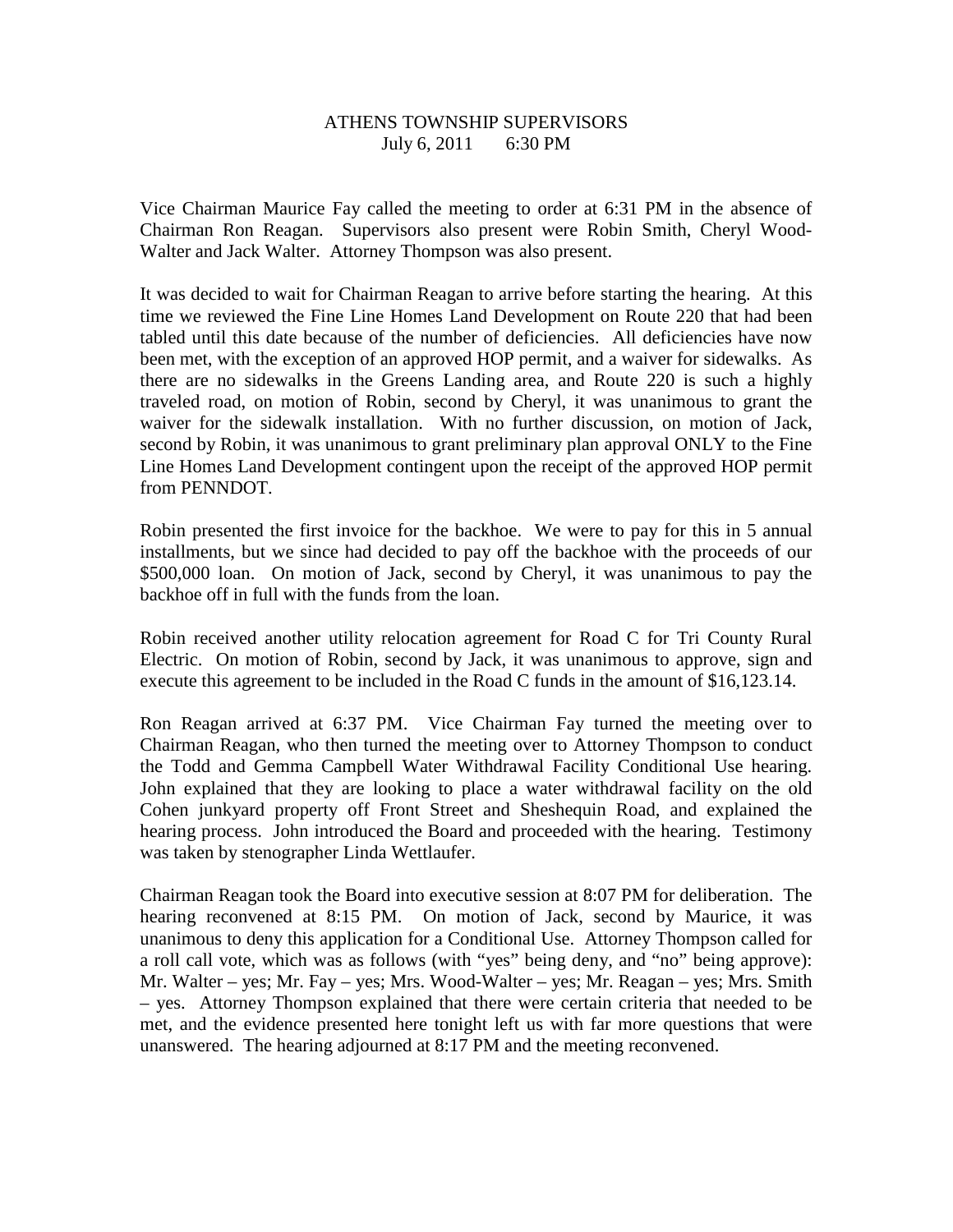Page Two Athens Township Supervisors July 6, 2011

Robin advised the Board that a meeting has been scheduled with Bradford County Conservation District at the JC Christiansen property on Round Top Road at 2:30 PM on July 11, 2011. The Board is invited to attend. She has also contacted the Christiansens.

On motion of Ron, second by Maurice, it was unanimous to have Robin advertise for a temporary cleaning person to clean at times when our regular person is off.

Robin reported that she sent an e-mail to our neighboring municipalities concerning the landlord/tenant ordinance, requesting samples and input on their experiences with it. The only response so far has been from Athens Borough, who said they have looked at doing an ordinance, but decided it would be too much of a burden to keep track of the landlords.

Bill Cotton asked the Board if there was anything that could be done about the curve on Gateway Industrial Park Road, to help delineate the driving lanes and keep the road edges from crumbling. Jack said he would take a look at it.

Chairman Reagan took the board into executive session at 8:30 PM for pending litigation. The regular meeting reconvened at 8:37 PM.

There being no further business, on motion of Ron, second by Robin, it was unanimous to adjourn the meeting at 8:37 PM.

Respectfully submitted,

 Robin L. Smith Secretary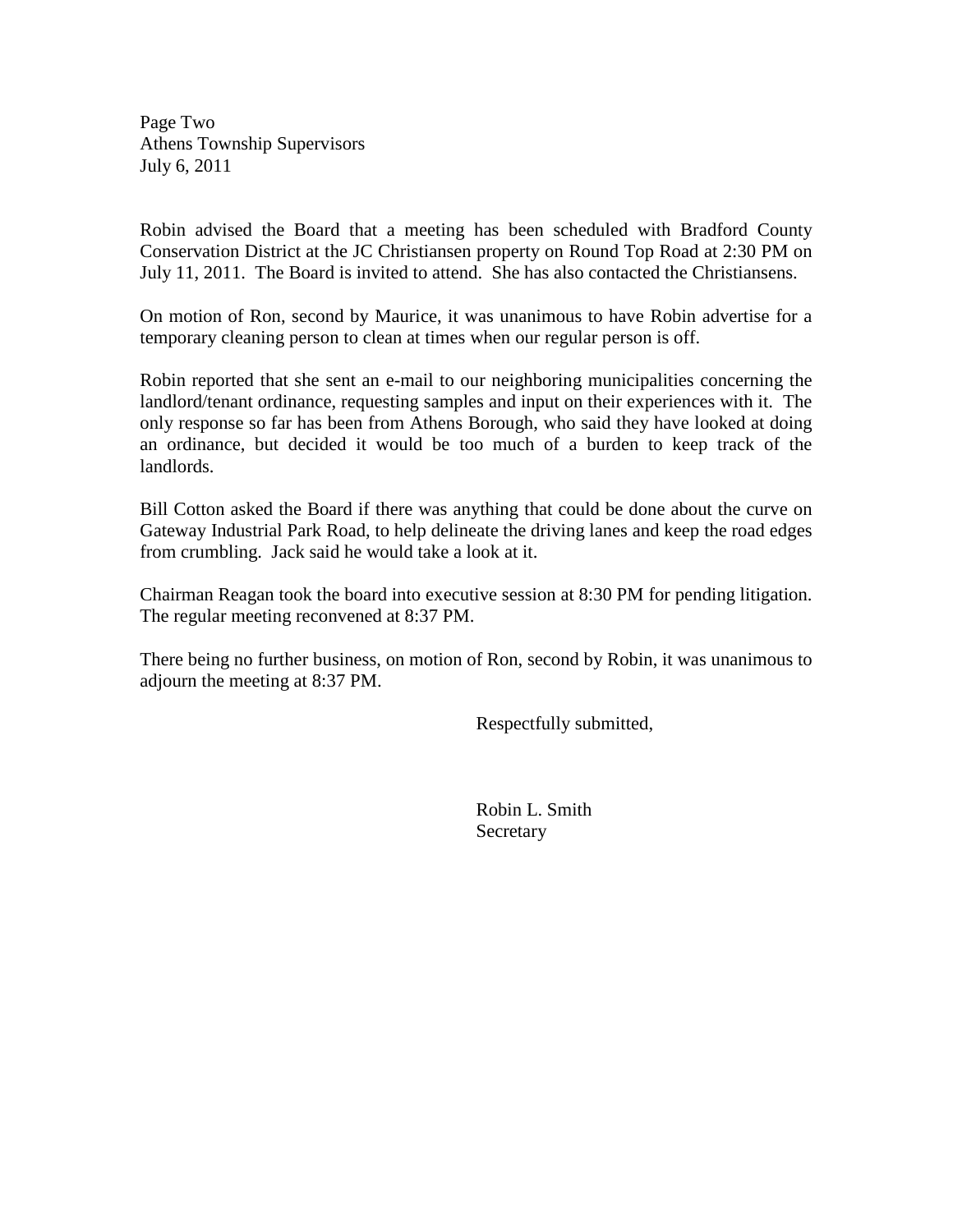### ATHENS TOWNSHIP SUPERVISORS July 27, 2011 7:00 PM

Chairman Ronald Reagan called the meeting to order at 7:07 PM. Supervisors also present were Jack Walter, Cheryl Wood-Walter, Maurice Fay and Robin Smith. Attorney John Thompson was also in attendance.

Voice of the Residents:

 Donald Jones of Bressler Street was present concerning the Williams Ford dealership at the end of his street. He said now that a new dealership is occupying this property, it is an opportunity to make it safer than it was previously. Right now traffic can enter anywhere along the 300' area from on Bressler Street east from Elmira Street. There are new vehicles on display that block the sight distance. He said there are curb-cuts off Elmira Street from which to enter the dealership, but the main "entrance" everyone uses is anywhere along that 300' stretch on Bressler Street from Elmira Street to the residential district. Mr. Jones has two suggestions: 1) abandon that 300' section of Bressler Street, giving that part to Williams and creating a cul-de-sac where Bressler would meet the dealership property. 2) Require Williams Ford to place curbing on the north and south sides of Bressler along their property, with specific curb cuts to designate entrance and exit points. He also stated we need some rigorous speed enforcement on Bressler Street. He would appreciate our consideration of these requests.

On motion of Cheryl, second by Maurice, it was unanimous to approve the minutes of June 28, June 29 and July 6, 2011 as written.

Robin presented the Chesapeake Athens Office Complex 4-lot subdivision by lease for review and approval. She explained this subdivision was initially approved as a 5-lot subdivision, but Chesapeake's plans have changed and they want to make this property a 4-lot subdivision instead. All deficiencies have been met. On motion of Robin, second by Jack, it was unanimous to grant preliminary and final plan approval to this 4-lot subdivision.

On motion of Jack, second by Maurice, it was unanimous to grant Walmart's request for a 90-day extension for their land development on Elmira Street. This will now expire on November 15, 2011.

On motion of Maurice, second by Cheryl, it was unanimous to grant Chesapeake's request for a 90-day extension for their Athens Office Complex Phase III land development on Mile Lane Road. This will now expire on October 29, 2011.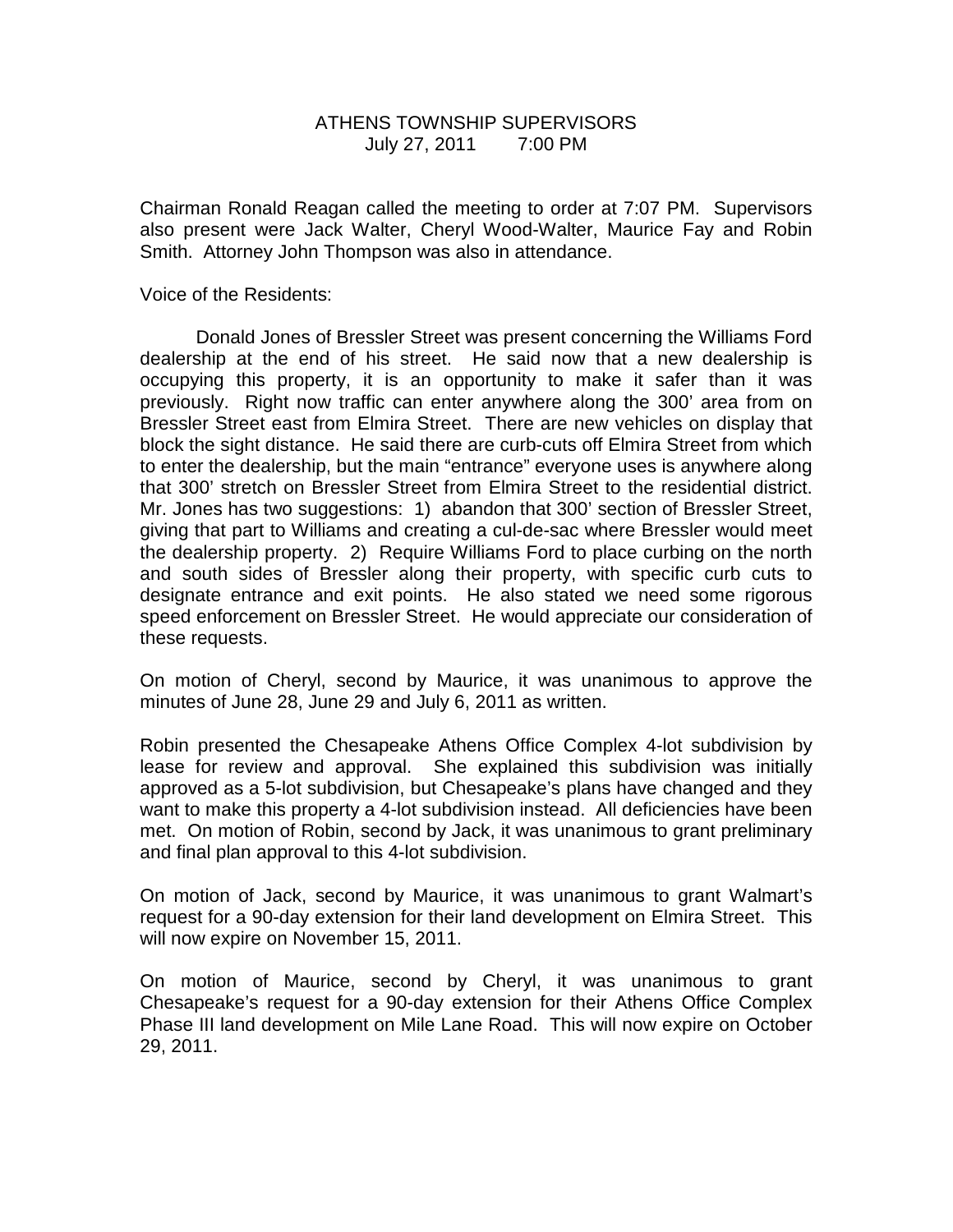Page Two Athens Township Supervisors July 27, 2011

Richard Bean was not present for the Parks Commission as they did not have a quorum at their meeting this month and no business was transacted.

On motion of Robin, second by Cheryl, it was unanimous to hire John Fives as the back-up groundskeeper for Barry Brosnan at John's recycling rate of pay.

On motion of Ron, second by Robin, it was unanimous to accept the resignation of Dean Morley as gatekeeper effective July 21, 2011.

On motion of Ron, second by Maurice, it was unanimous to ratify the hiring of John Fives as gatekeeper beginning July 21, 2011 at the rate of pay set by the Parks Commission.

Ray Brobst reported for the Public Works department. He said they are getting ready to chip roads. He will bring his list with cost estimates to the Board for approval.

Ron reported that he, Jack, Ray and Brad Cummings met with J. C. Christiansen at his property on Round Top Road on July  $11<sup>th</sup>$  to discuss the clay bank problem at that location. They discussed what options were available as a fix to this. The most favorable scenario was to remove the trees from the top of the bank and seed the bank itself to try to stop the erosion. Ron said we need to get an agreement in place between the township and Mr. Christiansen before we do anything here. Robin asked how many trees we need to remove and we're not sure. It was decided to have Ray get with one of the tree removal companies to have them determine which trees should go and get a cost estimate for this work. The trees will be removed and the stumps will be left to help hold the bank. On motion of Jack, second by Ron, it was unanimous to have John Thompson draft an agreement between the township and the Christiansen's for the removal of the trees this fall and the re-seeding of the bank in the Spring.

On motion of Ron, second by Maurice, it was unanimous to send Mike Chilson and Bob Birks to the "Drainage: The Key to Roads That Last" LTAP class in Mansfield on August  $9<sup>th</sup>$  and the "Unpaved and Gravel Roads" class in Mansfield on August 18, 2011.

Robin presented a resolution from Athens Township Authority (ATA) requesting their sewer line relocation for the Road C project be paid for from the Road C funding. We also received the agreement from Time Warner Cable for the relocation of their lines. On motion of Robin, second by Ron, it was unanimous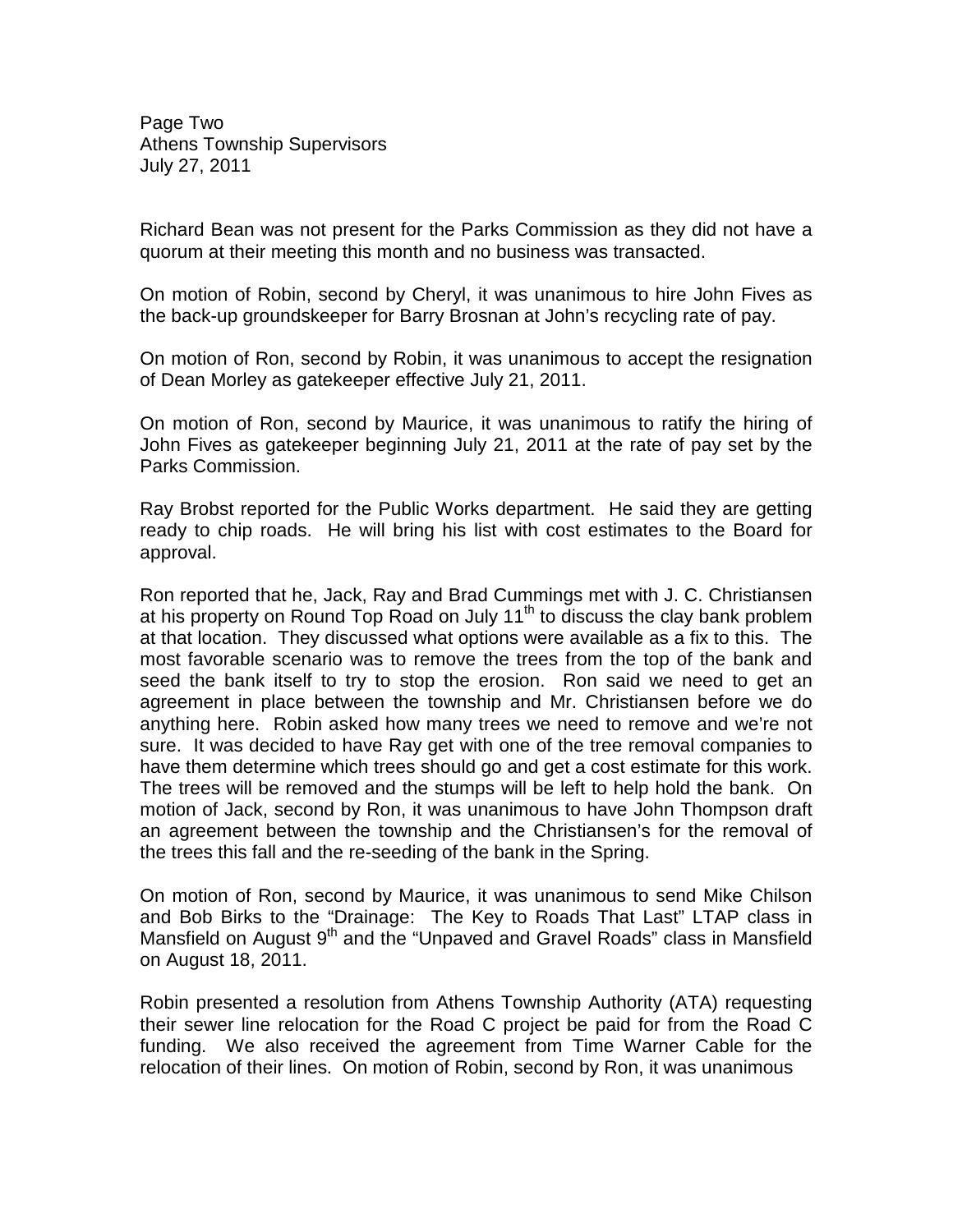Page Three Athens Township Supervisors July 27, 2011

to submit ATA's request, and to approve, sign and execute the agreement with Time Warner Cable.

As per Ray Brobst's recommendation, on motion of Robin, second by Cheryl, it was unanimous to participate in the 2011-2012 COSTARS salt contract (850 tons).

Next was the Landlord/Tenant ordinance. Jack Walter said he went to the last Tax Collection Committee meeting and Berkheimer is encouraging municipalities to adopt ordinances of this nature to help them in their collection of our Earned Income Tax (EIT). Ron asked who do we know that are landlords? How do we get this information? Jack said we have tax lists in the office – people who are listed for several parcels of land are probably landlords. Ron asked who we are going to get to enforce and keep track of all this? Jack said things are changing with this new collection system, and it would behoove us make it work. Ron said in the discussion last month, this was the employer's problem. How do we keep track of the people who are not permanent residents? They come and go so quickly. Cheryl said one problem is 'the border'. She works in NY, and her employer doesn't take the local tax out. She, as a resident, is responsible to see that she pays it herself. She has to pay it in good faith. Not everyone does that. Some people don't even know where the municipal lines are. Jack said we've got to do something to help the EIT move forward. He thinks we should try it, and as we see problems or errors, fix them. Ron asked who will enforce this? John said that will be the hardest part.

Phyllis Finch commented that the form looks like it's for an employer and she is not an employer. She asked if this will be just for moving forward, not for existing tenants and it will be for all tenants.

Roscoe Smith said the 911 readdressing is still a mess after all this time, and he feels this will be the same. Are single family homeowners going to be required to sign up their kids when they're 18? What is the purpose of this – it's just for the gas people. Jack said that's not true – it's universal across the board. Roscoe said in Binghamton, he has to do reports. We should be moving toward less government and we're just doing more. Cheryl said the problem is not just in PA. We're right on the border. A number of people work in NY and don't pay PA. Ron said we have more homework to do and will do it before the next meeting.

Gary Gregory complained that we only advertise one day in the Towanda paper and post it on the window. That needs to change. Cheryl directed him to contact his legislators who have made that the law.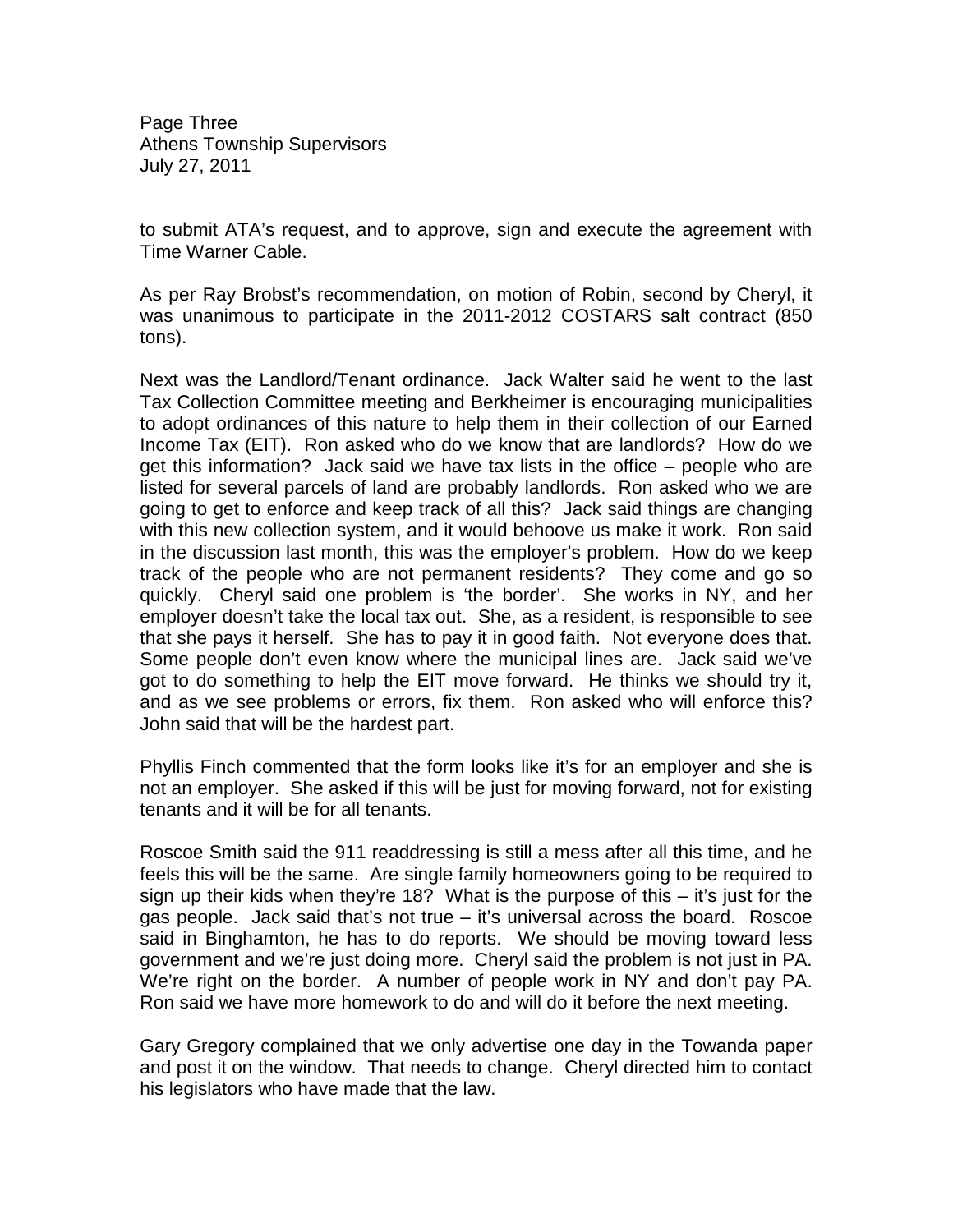Page Four Athens Township Supervisors July 27, 2011

On motion of Ron, second by Maurice, it was unanimous to adopt RESOLUTION 2011-06 appointing Robin as the Designated Agent for the FEMA-4003-DR-PA disaster project.

On motion of Maurice, second by Ron, it was unanimous to ratify the burning ban for the township effective July 21, 2011 and continuing until further notice.

On motion of Ron, second by Maurice, it was unanimous to purchase two American flags and one State flag for the 199 bridge. The flags will be installed by the Athens Township Volunteer Fire Company.

On motion of Robin, second by Maurice, it was unanimous to apply for the Lighting Retrofit Mini-Grant Opportunity through Northern Tier Regional Planning and Development Commission in the amount of \$2000 (maximum) at a 50/50 match.

On motion of Ron, second by Cheryl, it was unanimous to release the funding for the Spalding Memorial Library. The financial statement has been received. Maurice voted yes, but "with reservation".

On motion of Cheryl, second by Maurice, it was unanimous to appoint Ruth Casterline as the primary authorized representative for matters with Berkheimer Tax Administrator, Inc., Robin as the alternate authorized representative for the same, Ron Reagan as the Political Subdivision authorized signatory for the same; and to approve, sign and execute the paperwork designating Berkheimer as the Earned Income Tax Collector for Athens Township, including RESOLUTIONS 2011-07 and 2011-08.

On motion of Maurice, second by Cheryl, it was unanimous to hire Pauline "Penny" Estabrook as the back-up for the cleaning position at the rate of \$10 per hour. Penny will work when our permanent cleaning person is not available.

Discussion was held about having a picnic for the volunteers on our township boards up at Round Top Park. The date of September 14, 2011 at 6 PM was set for this picnic. The township will provide meat, beverages and table service and will ask everyone to bring a dish to pass.

On motion of Maurice, second by Cheryl, it was unanimous to accept the monthly reports as presented.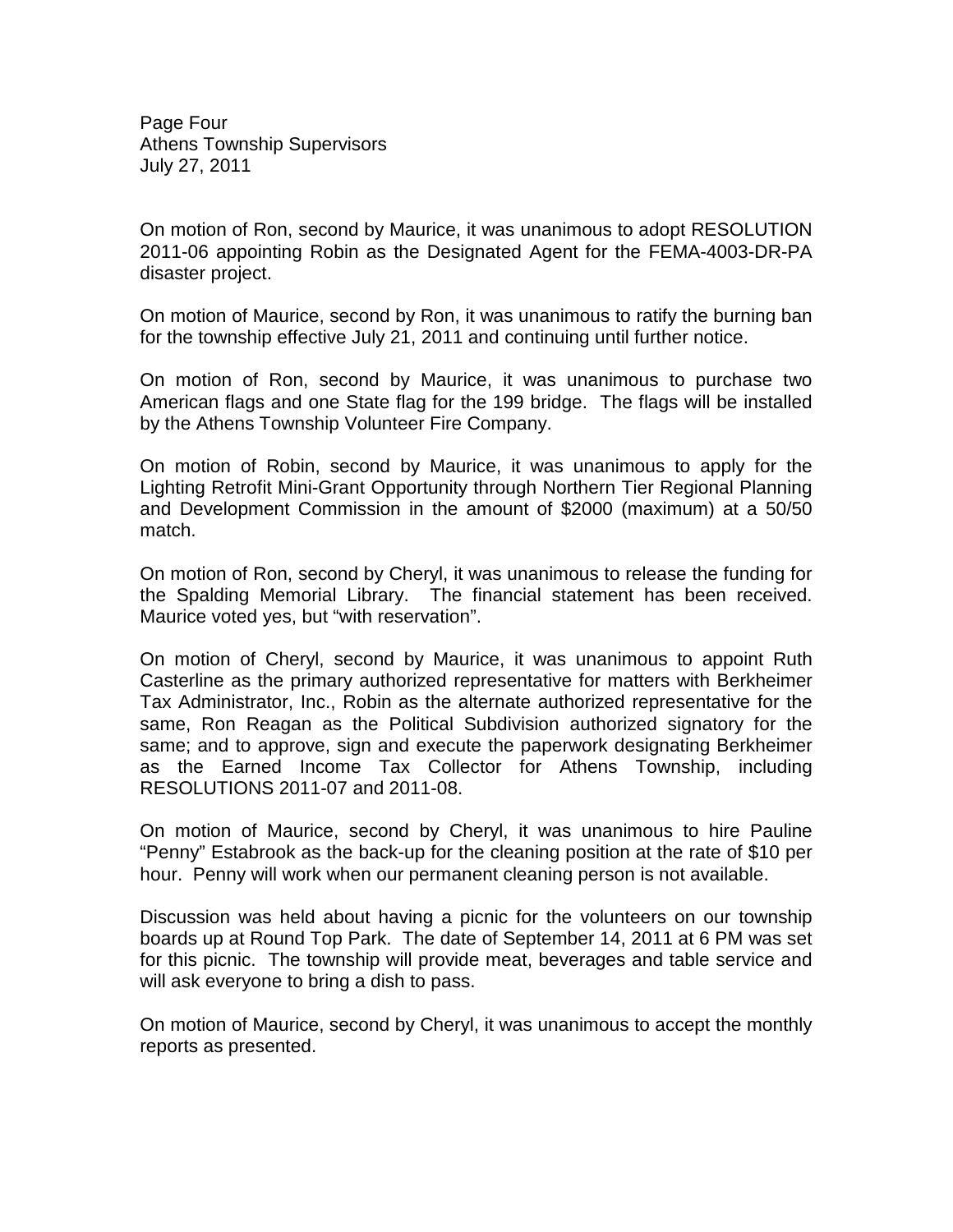Page Five Athens Township Supervisors July 27, 2011

On motion of Jack, second by Maurice, it was unanimous to approve the payment of the monthly bills as presented. A complete listing of revenues and expenditures is on file in the office of the Treasurer.

Correspondence/Information was as listed in the meeting agenda.

The Board discussed the fact that we have not received the agreement from Tennessee Gas Pipeline that we were supposed to have regarding their location in the business park, nor do we have the required paperwork from NOMAC that we were supposed to have by December 31, 2010. On motion of Ron, second by Robin, it was unanimous to direct Attorney Thompson to send a letter to both companies requiring their compliance in these matters.

Attorney Thompson requested an executive session for pending litigation. Chairman Reagan took the Board into executive session at 8:17 PM. The regular meeting reconvened at 9:06 PM.

Ron advised the Board that PENNDOT had rejected the construction inspection engineer (CECO Associates) that was chosen by the Consultant Selection Committee for the Thomas Avenue Bridge project. The Committee was required to meet again to choose another engineering firm. They chose the third-ranked firm, which was Dawood Engineering of Sayre. On motion of Ron, second by Robin, it was unanimous to approve Dawood as the firm to be considered by PENNDOT for the construction inspection engineer on this project.

There being no further business, on motion of Cheryl, second by Robin, it was unanimous to adjourn the meeting at 9:10 PM.

Respectfully submitted,

 Robin L. Smith Secretary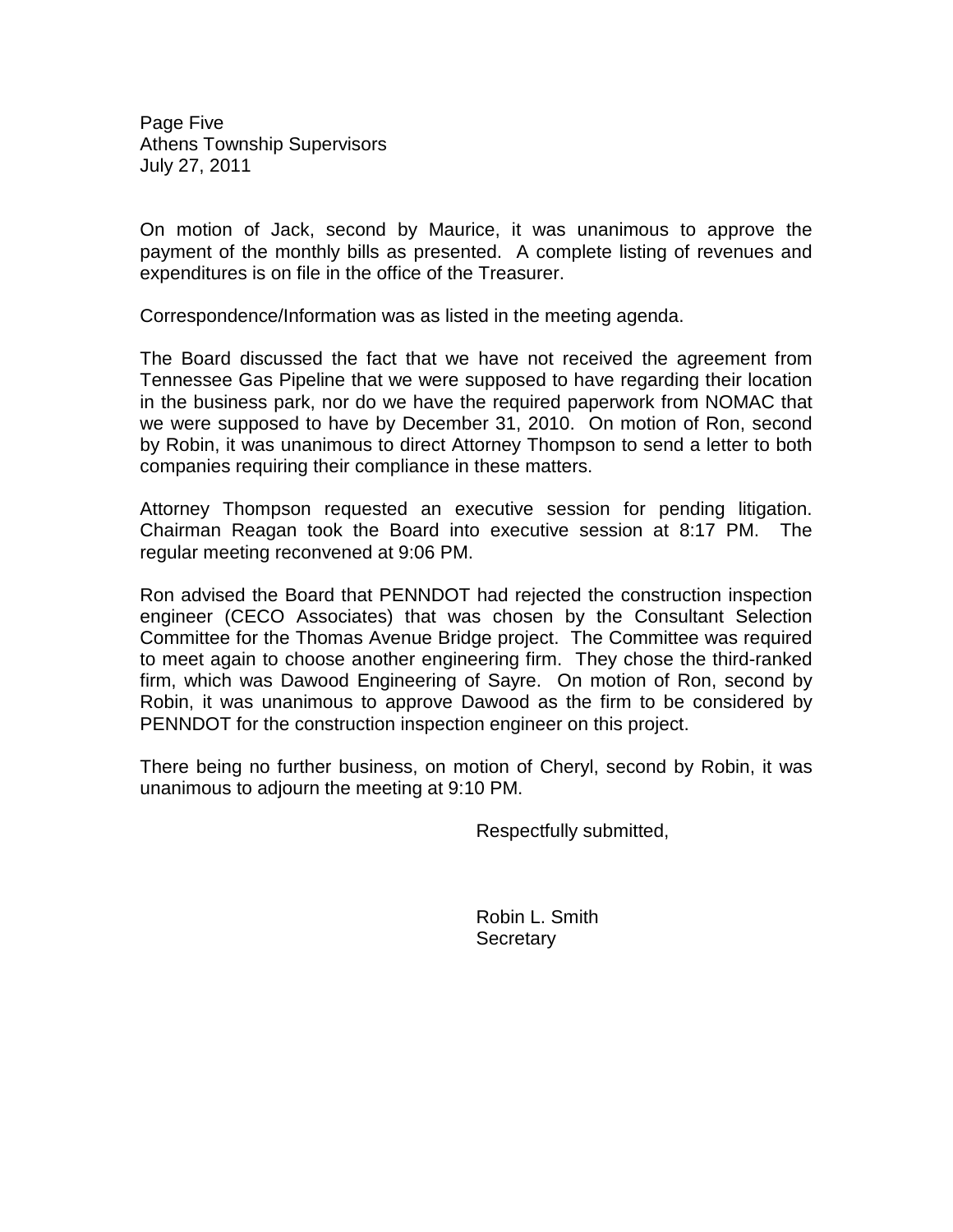## ATHENS TOWNSHIP SUPERVISORS August 31, 2011 6:30 PM

Chairman Reagan called the meeting to order at 6:32 PM and took the Board into executive session for personnel. The regular meeting reconvened at 7:05 PM.

Chairman Reagan called for the opening of the bids for crushing, which were as follows:

| A. J. Trunzo, Inc.          | $$4.88$ /yard |
|-----------------------------|---------------|
| Villager Construction, Inc. | $$3.95$ /yard |

On motion of Jack, second by Maurice, it was unanimous to award the bid to Villager Construction, Inc. The bid includes loader(s) and operator(s) as well.

Voice of the Residents:

 Donald Jones of Bressler Street was here to follow-up on the issues with Bressler and Elmira Streets that he brought to the Board last month. Ron said we haven't discussed it. Don asked if we will discuss it. Maurice said we should take a serious look at it. He's not sure what we can do with Randy – let's approach him. Ron asked if he meant with a cul-de-sac proposal and Maurice said no, with the curbing suggestion. Ron asked if we're prepared to make residents install sidewalks (Bressler, Herrick, Pennsylvania Avenue…). Don said there were other options given – not sidewalks. He asks us to do more research on this.

 Brian Miller of Bressler Street said he is full support of Mr. Jones' idea. There are almost 30 kids on that street now. There should be an increase of police presence.

Cheryl said people use Pennsylvania Avenue to circumvent Elmira Street. When the kids have open campus, they use Bressler Street to drive or walk. It's a busier street now because of Elmira Street.

 Dan Stark of Clinton Street said they want a cul-de-sac on Clinton as well. They see people go 50-60 mph down the street and they don't even stop at the stop sign at the corner. It's the Walmart superhighway.

 Gary Gregory of McDuffee Street said they want a cul-de-sac, too. He said everyone uses McDuffee, Clinton and Herrick to get to Elmira Street from Pennsylvania Avenue. It's not just Bressler – they all have the same problem. They should get curbing, too, and a more frequent police presence for enforcement. Don Jones said Bressler Street is the only street that goes through the middle of a business.

 Gary Gregory said they had another ambulance call where the ambulance could not find the house. Two of the houses on his street still show the RD #2 numbers from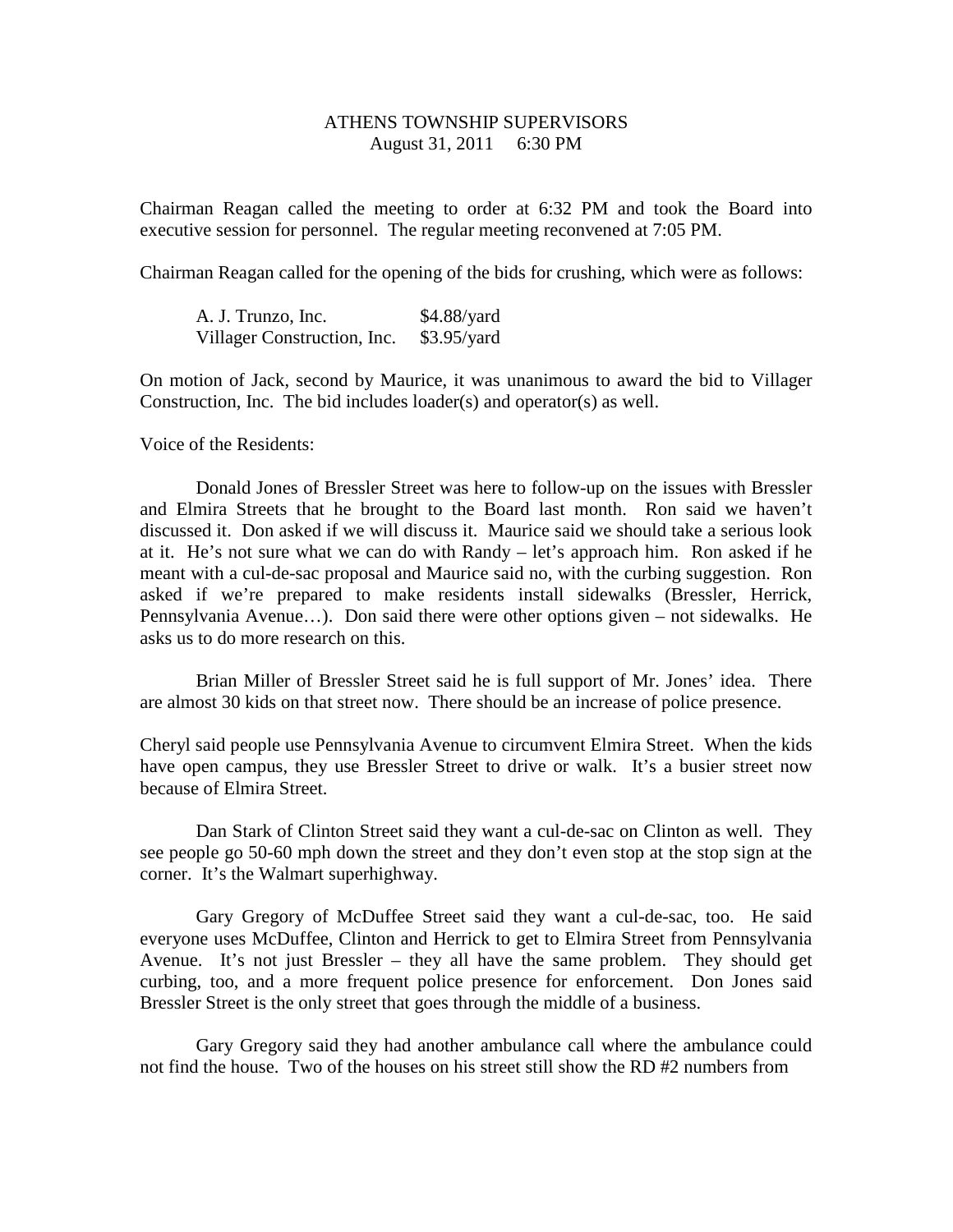Page Two Athens Township Supervisors August 31, 2011

the 1970's. He wants to go back to the old numbers if we're not going to enforce this. PLEASE get someone to finish this soon!!

On motion of Cheryl, second by Maurice, it was unanimous to approve the minutes of July 27, 2011 as written.

Clif Cheeks of Planning Commission presented the Arthur/Nancy Wolf subdivision on Sunnyfield Drive for review and approval. There were 6 deficiencies, but all have been met. Planning Commission recommends preliminary and final plan approval. On motion of Ron, second by Robin, it was unanimous to grant preliminary and final plan approval to this subdivision, and to execute the sewage module.

Robin advised the Board that Keystone Consultants has requested a waiver of the sidewalk requirement for the proposed Microtel to be located on the Hurley property on Elmira Street. Discussion was held. They stated that the adjacent properties do not have sidewalks. Robin presented an email she had received from Ed Reid concerning this. He said the property to the north of this proposed development is owned by Walmart. Walmart intends to install a sidewalk around the road frontage of their property, including Winslow Street.  $C & N$  Bank already has a sidewalk. Maurice asked if Wendy's had a sidewalk and Ron said  $no - it$  was paved to the road, but they were also there before zoning. He added that Simmons Rockwell has delineated an area of their paved lot as a 'sidewalk'. On motion of Robin, second by Cheryl, it was unanimous to deny the request for the sidewalk waiver.

Robin said she received two applications today for Conditional Uses. The first was from Aqua PA to put a water withdrawal facility on the Skerpon property located on Riverside Drive. The second was from Glenn O. Hawbaker to put a water withdrawal facility for their own use from the Susquehanna River to their Route 220 asphalt plant. She suggested we could possibly do both on the same night. We need to pick a date between October  $17<sup>th</sup>$  and October  $28<sup>th</sup>$ . On motion of Ron, second by Cheryl, it was unanimous to do both hearings on October  $20<sup>th</sup>$  at 6:30 PM. John Thompson will contact Linda Wettlaufer and Robin will do the legal notice. John Wilkinson said he was surprised there was enough room for Aqua to do a facility there, because he thinks there's only about ¼ acre there. Jack said he talked with Andy Silvanic of Aqua PA and Andy said he has about 8 acres secured.

Richard Bean reported for the Park Commission. He said the basketball and volleyball courts are complete in the Jim King Memorial Park. Jack and Robin both said they have received a lot of good comments about this. Richard said they have applied for a Greenway grant of \$500 for landscaping at that park. He will ask the neighbors to supply the labor. He will be meeting with them tomorrow. Maurice has been hired as the new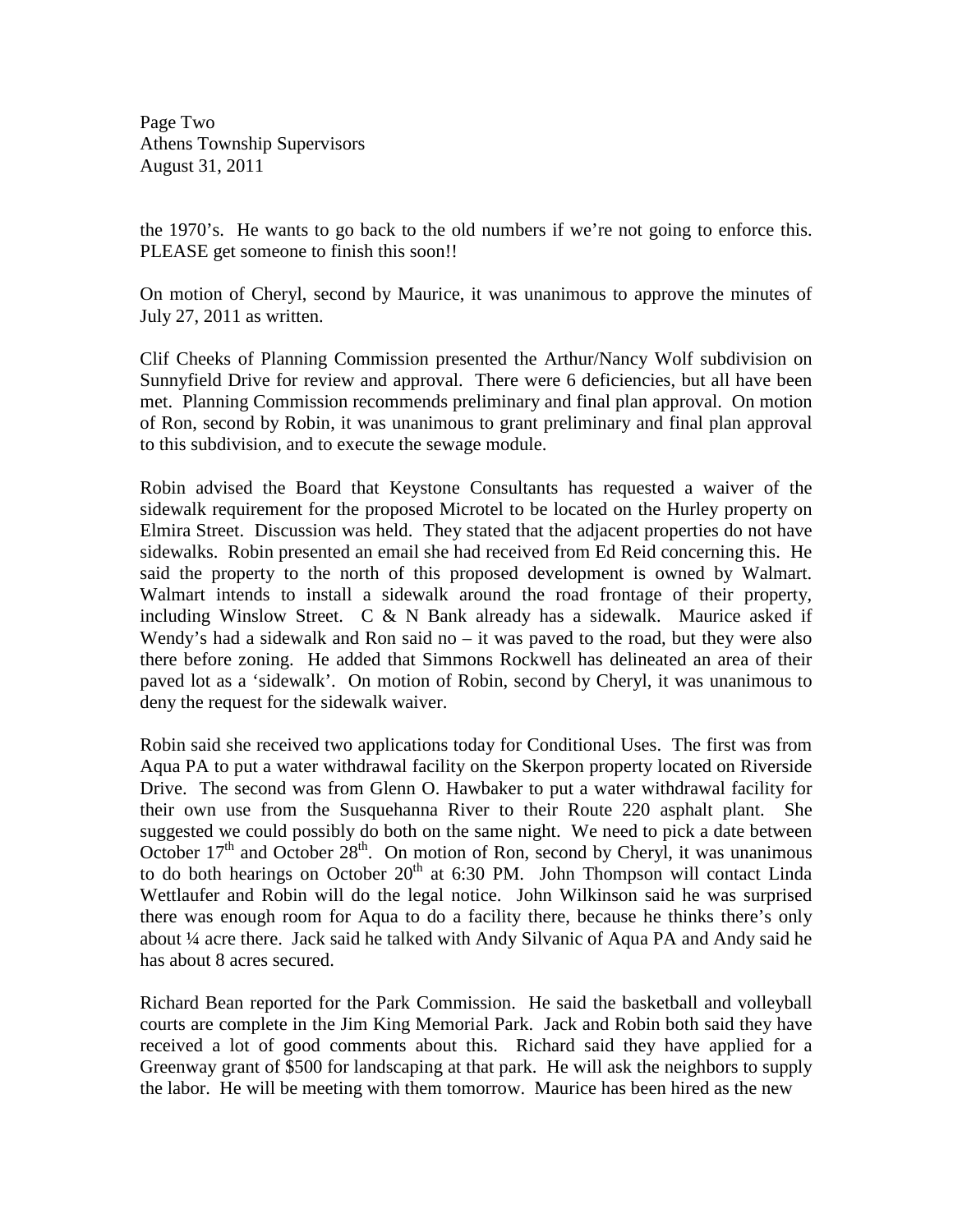Page Three Athens Township Supervisors August 31, 2011

gatekeeper. Richard said the storm knocked over a big tree that just clipped Pavilion #5. Barry is taking care of that. He also said the volleyball net has come up missing and we need to get another one back up. The Greenway has identified the trees on one trail in the park, and will do another one. They will put brochures here at our building and in the restaurants that will coincide with the identified trees. The park commission will be actively looking for grant funds for the pond project. Richard said no one has camped at Tozer's Landing for two years, and only one group camped in 2008. They will be doing away with the camping at that site and will be cancelling the insurance for camping. We need to take it off the sign as well. Pathways for Play has partnered with Promoting Healthier Communities for the engineering study for a trail at Tozer's Landing. They will pay half the cost and our Park Commission will pay the other half. The cost will be \$5,440 total. We received a \$76,000 grant for a composting toilet to replace the pit toilets at the flying field in Round Top. We will probably do this next summer. Ron asked about the Pathways for Play trail that would be done at Tozer's Landing Boat Launch. Richard said they will create a trail with exercise equipment on it for kids to use as they hike. He added they want to keep a trail down to the other end of Tozer's for another boat launch. On motion of Ron, second by Robin, it was unanimous to have the park commission pay half the cost of the trail engineering. On motion of Robin, second by Ron, it was unanimous to hire Maurice Fay as the gatekeeper at the salary set by the auditors for this position. Maurice abstained as this directly affects him.

Ray Brobst said he and Jack Walter met with JC Christiansen and Mattison's to get an estimate for the removal of the 5 trees that need to be removed from JC's bank to hopefully stop the bank from sliding into our ditch and road. Mr. Christiansen had been to see Robin after that meeting and she gave him a copy of the Right To Enter agreement that Attorney Thompson had drafted in order for us to be able to remove the trees. Mr. Mattison had given an estimate of \$450 for one tree only. JC has the written estimate. Robin said he was supposed to be here tonight and he was going to bring the estimate with him. JC doesn't want any trees taken off the top of the bank, just the one tree on the side. Robin said it was her understanding that in order to correct the problem, 5 trees needed to be removed. Ron said that's what was stated at the first meeting with Bradford County Conservation District. Discussion was held. On motion of Ron, second by Jack, it was unanimous to have Attorney Thompson send a letter to Mr. Christiansen advising him that we wish to remove the 5 trees originally identified for removal; that we can't force him to let us do it, but that he will be liable if anything happens.

Ray had secured three quotes for asphalt. Eastern Industries was slightly less than Dalrymple, but any savings would have easily been eaten up by having to travel to Eastern's Towanda location. On motion of Cheryl, second by Jack, it was unanimous to award the quote to Dalrymple.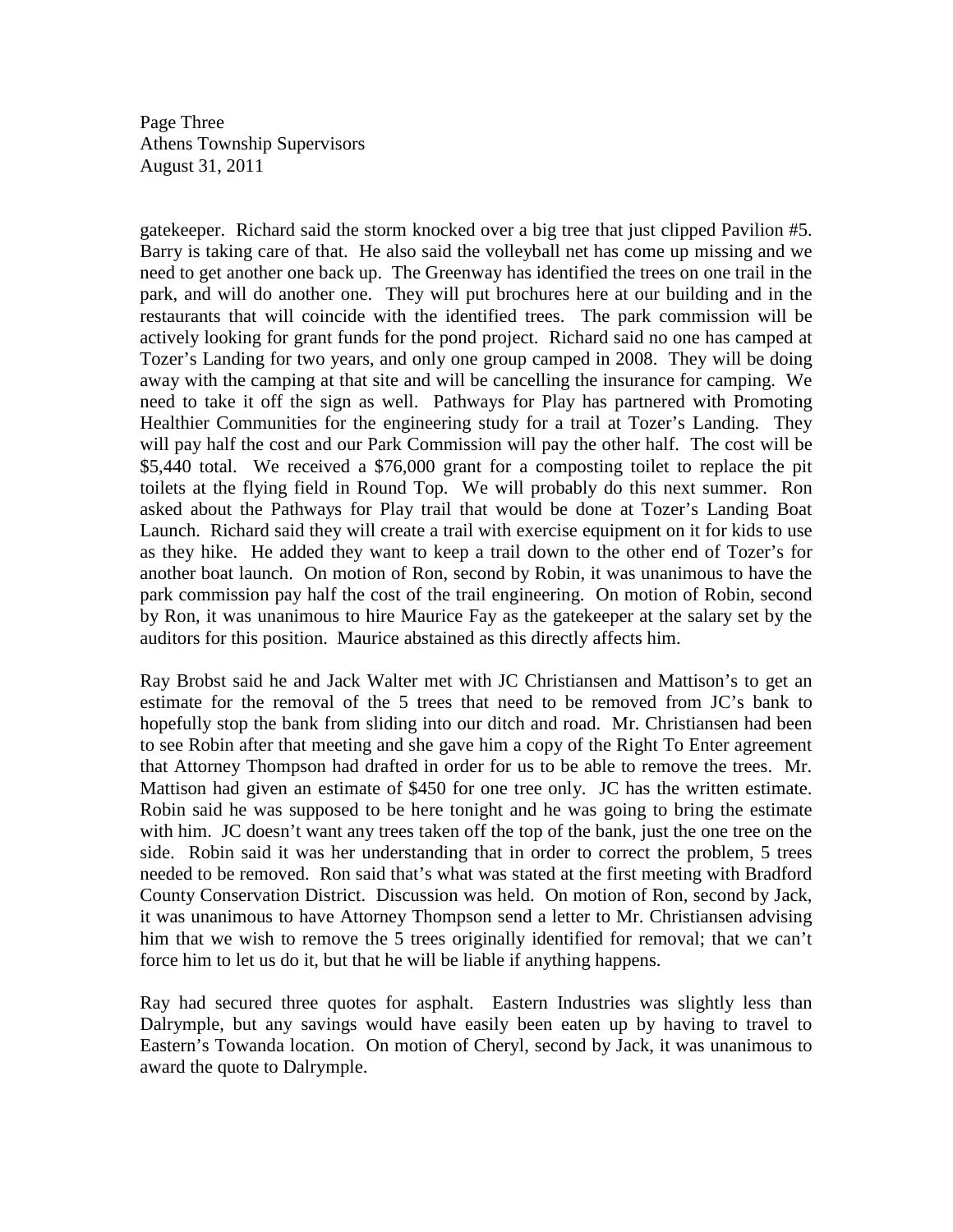Page Four Athens Township Supervisors August 31, 2011

Ron said Chesapeake has damage to repair on Sunnyfield Drive and Reagan Road. Robin will make Eddie aware. Attorney Thompson said EOG Resources is looking to execute a RUMA with the township for about ½ mile of Bluebird Road and nine-tenths of Ballentine Road. Ron told Ray not to touch these roads as the gas companies will take care of the repairs through the RUMA. Ray asked if they would be doing Farr Road because there are potholes in that, too.

Ray said the chipping is done, but they have a lot of work to do before winter and not enough time. They are working on McKinney Hill Road replacing crosspipes. His goal is to get the pipe in on Jacklin Road and finish Westbrook Street.

Ron brought out pictures of Beaver Pond Road that he drove last night after 5 PM. He asked Ray why the guys left all the piles of dirt in the road. Ray said it was probably all mud. Ron said we can't be doing that because it could cause an accident. Ray said "It's just a memory now". Ron said gave the pictures to Ray to show the guys, and told him they can't leave the roads like that. Ray will talk to them.

Maurice had requested that we look into an engine brake ordinance again. Robin read the information she had collected on this issue. It is basically a safety issue, and we'd be taking this feature away. What would our liability be? As with most everything else, it's one or two 'bad apples' that give them all a bad name. We would not be able to put this in without PENNDOT's permission. District 2 does not allow these ordinances, but we are in District 3. Ron asked how would we enforce something like this? By the time it was reported, the truck would be long gone. Cheryl asked how we can enforce this when we can't even enforce the speed on Bressler Street. On motion of Maurice, second by Jack, it passed to send a letter to PENNDOT requesting the procedure to ban engine brakes on all our roads. Robin and Cheryl voted no.

On motion of Robin, second by Ron, it was unanimous to reappoint John Baird to the Zoning Hearing Board for a term to expire September 9, 2014.

On motion of Ron, second by Cheryl, it was unanimous to adopt RESOLUTION 2011-09 authorizing Robin to give testimony on September 15, 2011 in Stroudsburg to try and get the 220 Corridor in Greens Landing on the TIP 12-year program, and to allow her to get a hotel room if necessary and pay her salary for the time she would have worked.

On motion of Robin, second by Ron, it was unanimous to have Ruth open a "Bridge" bank account for the Thomas Avenue Bridge Replacement, with Ruth, Robin and Ron as the signatories.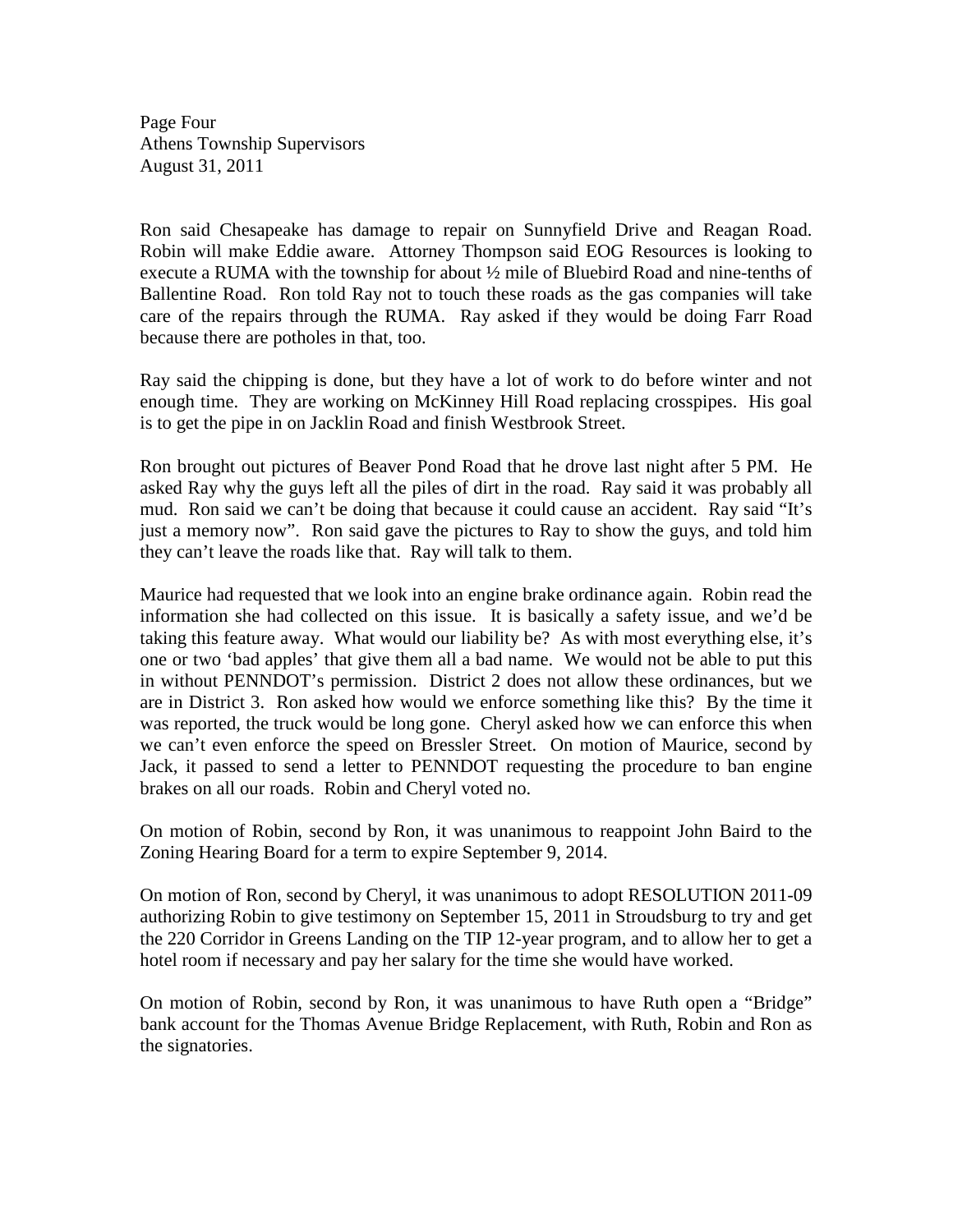Page Five Athens Township Supervisors August 31, 2011

On motion of Robin, second by Cheryl, it was unanimous to adopt RESOLUTION 2011- 10 designating the Chairman as the signatory for the Thomas Avenue Bridge Replacement Agreement, to execute said agreement as well as the Electronic Access agreement.

Ron would like to have us do road inspection before budget. We set September 24, 2011 as the date and will meet at the township building at 9 AM. Robin will ask Ed to see about getting us a van for this and will make sure Ray knows.

Robin received a request from the water company to put a hydrant in the area of Joy Street and Sandra Avenue. Aqua will need a letter from us requesting this, if we approve. On motion of Maurice, second by Robin, it was unanimous to have Robin send a letter to Aqua requesting this additional hydrant.

Ron skipped to the Northern Tier Regional Planning and Development Commission (NTRPDC) lighting upgrade and retrofit grant. Robin attended the mandatory workshop for this grant, which will be a 50/50 grant. Commonwealth Energy Group, LLC did an inventory of our lights at this workshop and will send a proposal for the upgrade and retrofit. We can receive up to \$2000 from NTRPDC towards \$4000 of equipment (no labor), and will also be eligible for energy rebates from Penelec. On motion of Maurice, second by Cheryl, it was unanimous to participate in this grant program.

Next was the Landlord/Tenant ordinance. John Thompson said he looked at it again and said he agrees that it will help Berkheimer with the collection of Earned Income Tax. He feels it's a necessary step to help the taxpayers of the township. Ron asked how we catch the people who work in NY but live here? Robin suggested Berkheimer invite the NY employers to the meeting they're scheduling with the PA employers. Rita Jo Swingle said she thinks they're catching a lot more of those people with the Earned Income Tax than with the Occupation tax. Ron asked how we would enforce this. Cheryl thinks we should wait and see how it works out with Berkheimer. Ron asked how we know who the landlords are. Discussion was held. Jack made a motion to adopt the ordinance. Rosco Smith said that's selective enforcement and it's illegal. John Thompson told him that is not true. Cheryl said we need to work out the details first. Jack said all laws are like that. Robin said we don't have ANY details worked out. Ron said we don't know if it's just the renters – what about the people who work in NY? How are we going to enforce that. Roscoe said we should wait until Berkheimer meets with the employers. Roscoe added that it's just a simple add-on for the software he uses. Ron said we have a motion on the floor, is there a second. Motion fails for lack of a second.

On motion of Maurice, second by Cheryl it was unanimous to accept the monthly reports as presented. There was no fire chief's report.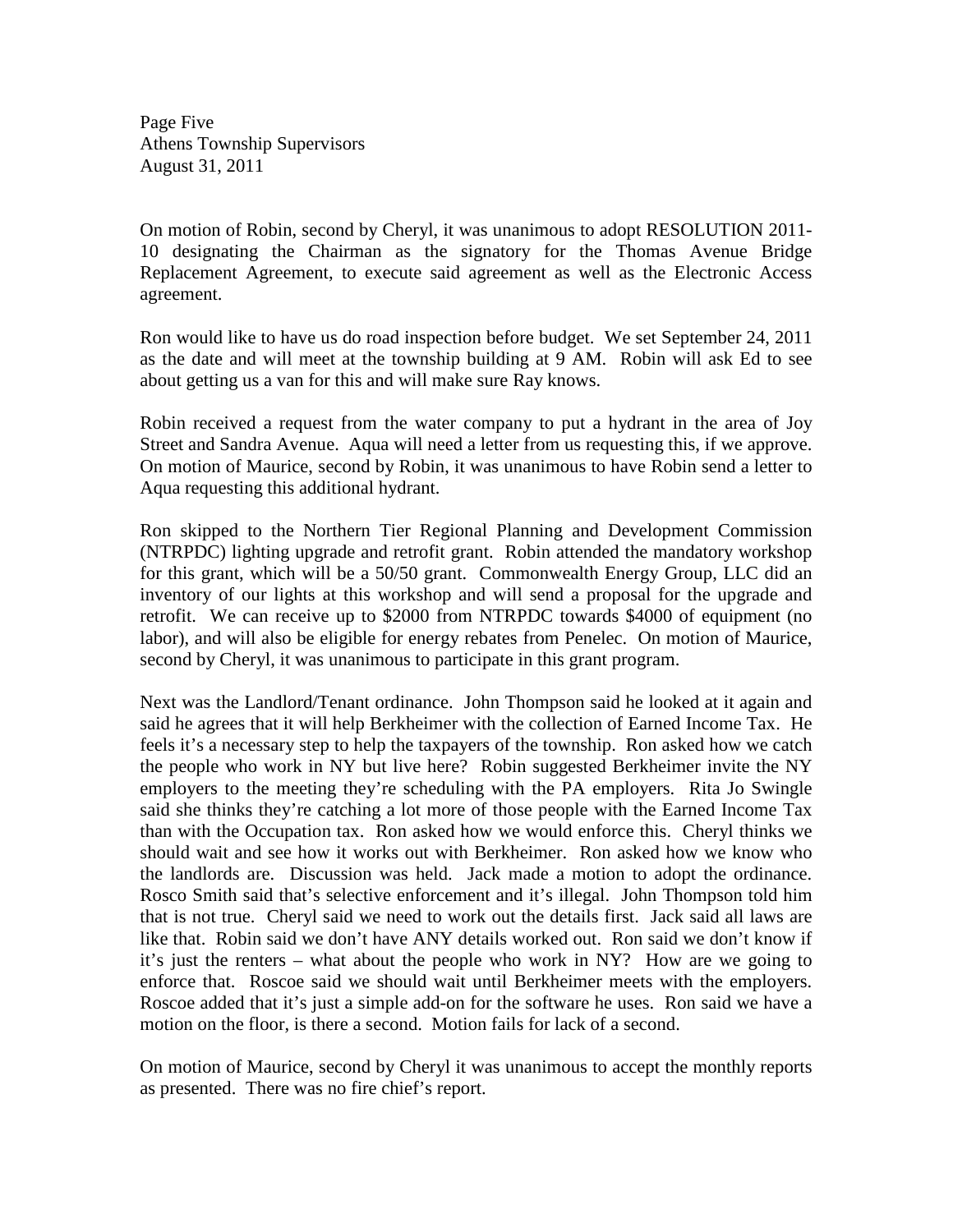Page Six Athens Township Supervisors August 31, 2011

On motion of Cheryl, second by Maurice, it was unanimous to approve the monthly bills as presented. A complete listing of revenues and expenditures is on file in the office of the Treasurer.

Ron read the seven Act 14 notifications from the agenda. He added that the Subdivision and Land Development Ordinance revision is complete and on file for review. Public hearing and adoption has been advertised for September 28, 2011 at 6:30 PM.

The volunteer appreciation picnic date has been changed from September  $14<sup>th</sup>$  to September  $22<sup>nd</sup>$  because of scheduling conflicts. We will also be inviting the members of the Athens Township Volunteer Fire Company to this picnic.

Chairman Reagan took the Board into executive session at 8:40 PM for personnel and pending litigation. The regular meeting reconvened at 9:12 PM.

On motion of Ron, second by Robin, it was unanimous to sign the letter for Ruth stating the extension of the existing 2010 Police Contract.

On motion of Ron, second by Cheryl, it was unanimous to approve the Act 70 additional payment of \$4000.00 to John and Ruth Baggerly for right-of-way expenses for Road C. This payment is to be from the Road C funds.

On motion of Cheryl, second by Robin, it was unanimous to deny Mary Simiele's request for payment of overnight shipping charges for the Williams transcripts.

On motion of Jack, second by Ron, it was unanimous to have John Thompson send a letter to Mr. Ballentine to remove his new fence from our right-of-way.

There being no further business, on motion of Robin, second by Ron, it was unanimous to adjourn the meeting at 9:17 PM.

Respectfully submitted,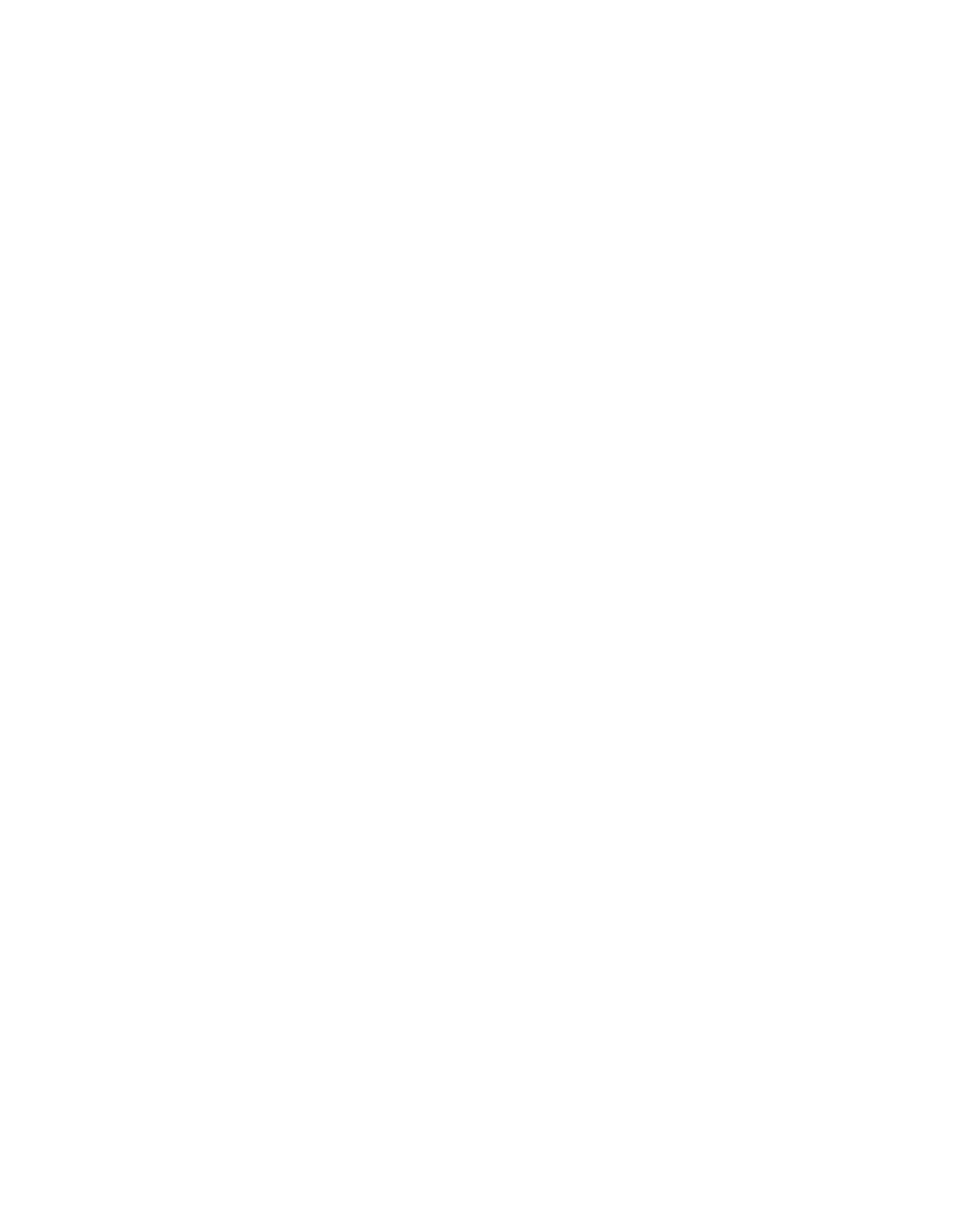# ATHENS TOWNSHIP SUPERVISORS September 12, 2011 6:00 PM

This meeting was originally scheduled for executive session for personnel, but all parties were not available so the executive session has been postponed.

Chairman Reagan called the meeting to order at 6:05 PM. Supervisors also present were Cheryl Wood-Walter, Maurice Fay and Robin Smith. Jack Walter was out of town.

Ray Brobst was present to report on the flood situation. He said Macafee Creek needs cleaning. He will contact Brad Cummings for an emergency permit.

Jack Walter had told Ray to leave Meadowlark alone at this point and concentrate on the bigger issues we have at hand. Ray said they should finish Jacklin Road tomorrow and then will head to Moore Road bridge. We closed this bridge to traffic this morning because of its condition.

On motion of Ron, second by Robin, it was unanimous to allow Ray to rent equipment (with an operator if needed) to get the work done – and even if he needs to split his crew to make things passable.

Ray said Campbell Road needs blocks. He said Saturday they were able to get Murray Creek Road back to two lanes.

Discussion was held as to large pipes vs. box culverts. Maurice said the bottom half of the pipes are fine, but the upper half restricts the water. The Board and Ray feel box culverts are what we need to use from now on.

Brian Haight of PENNDOT Municipal Services will be coming up tomorrow to do damage assessment on our worst roads and bridges. Robin received notification that Larson will do bridge inspections if we're under contract through the County, which we are. There will be a fee for this. It was decided to have bridges on Miller Road, Moore Road, Highland Drive, Round Top Road and Chamberlain Road inspected.

Robin read a message from Dr. Musto stating they will not have the information in time for our scheduled joint meeting of ATA on the  $19<sup>th</sup>$ , so the meeting has been postponed.

Robin received an ordinance requirement from our pension providers that we need to adopt at our next meeting. This is for "HEART" (Heroes Earnings Assistance and Relief Tax Act of 2008), which will be the inclusion of IRS language necessary to keep the plans compliant. It will not change anything with the plans themselves. Robin will advertise for our September meeting.

There being no further business, on motion of Robin, second by Ron, it was unanimous to adjourn the meeting at 6:38 PM.

Respectfully submitted,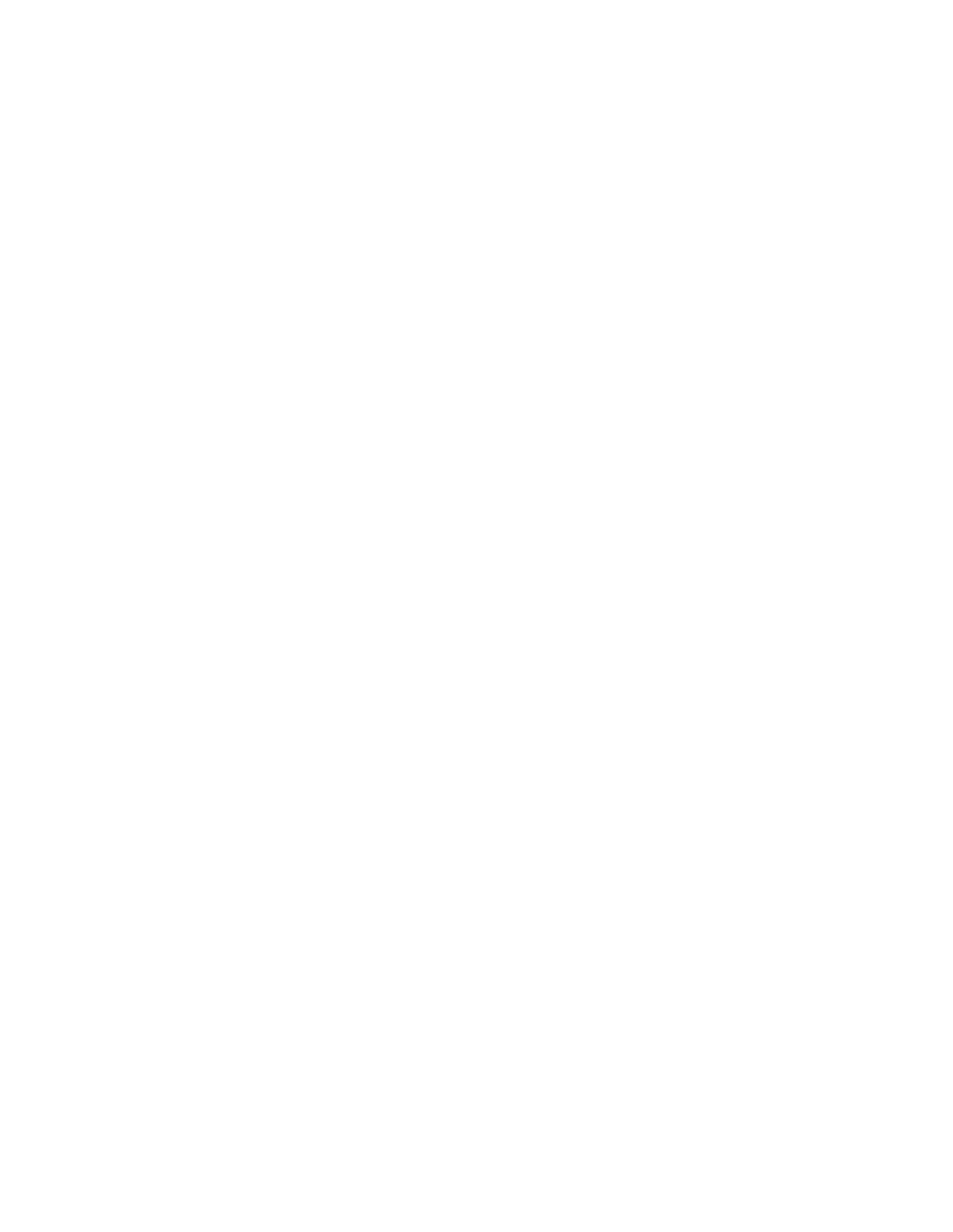# ATHENS TOWNSHIP SUPERVISORS September 28, 2011 6:30 PM

#### **Public Hearing for the revisions to the Athens Township Subdivision and Land Development Ordinance**

Chairman Ronald Reagan called the meeting to order at 6:30 PM. Supervisors also present were Robin Smith, Maurice Fay, Jack Walter and Cheryl Wood-Walter. Attorney John Thompson was also in attendance.

Ron advised those in attendance that the Board had met on September 19, 2011 at 6:30 PM for an executive session for personnel.

Chairman Reagan recessed the meeting at 6:34 PM to conduct the public hearing for the ordinance revisions. He explained that he, Ed Reid, Clif Cheeks and our consultant, Kathie Hunter, had met over the last several months to draft revisions to the Subdivision and Land Development Ordinance to bring it up-to-date with current regulations and issues. He then went down through each "Article" and explained the changes that were made. He also read the new fee schedule.

The last time this ordinance was revised was September of 2000. He stated that the committee will be taking another look at our zoning ordinance to update that as well. Rita Swingle asked that Zoning Hearing Board be included in these discussions. Robin will advertise these as workshops.

Ron called for any public comment. There were no comments. On motion of Ron, second by Robin, it was unanimous to adopt ORDINANCE 2011-06: Athens Township Subdivision and Land Development Ordinance.

On motion of Ron, second by Robin, it was unanimous to adopt RESOLUTION 2011-12 setting the fee schedule for this new ordinance. The hearing adjourned at 6:45 PM.

Chairman Reagan reconvened the regular meeting at 7:02 PM, and announced again that an executive session for personnel had been held on September 19, 2011 at 6:30 PM.

Voice of the Residents:

 Bill Cotton of 784 South Main Street, Athens, PA, introduced himself as the President of the Athens Borough Council. He said he was here at one of our July meetings to question how fill can be placed on the old Cohen property (now owned by Todd Campbell). He said we have just had a horrific rain event and Athens Borough was devastated. He asked if Zoning Hearing Board or Planning Commission had looked at this fill process over there. Robin said it doesn't have anything to do with them. Ed Reid added that they are not required to go to Planning until they do a land development.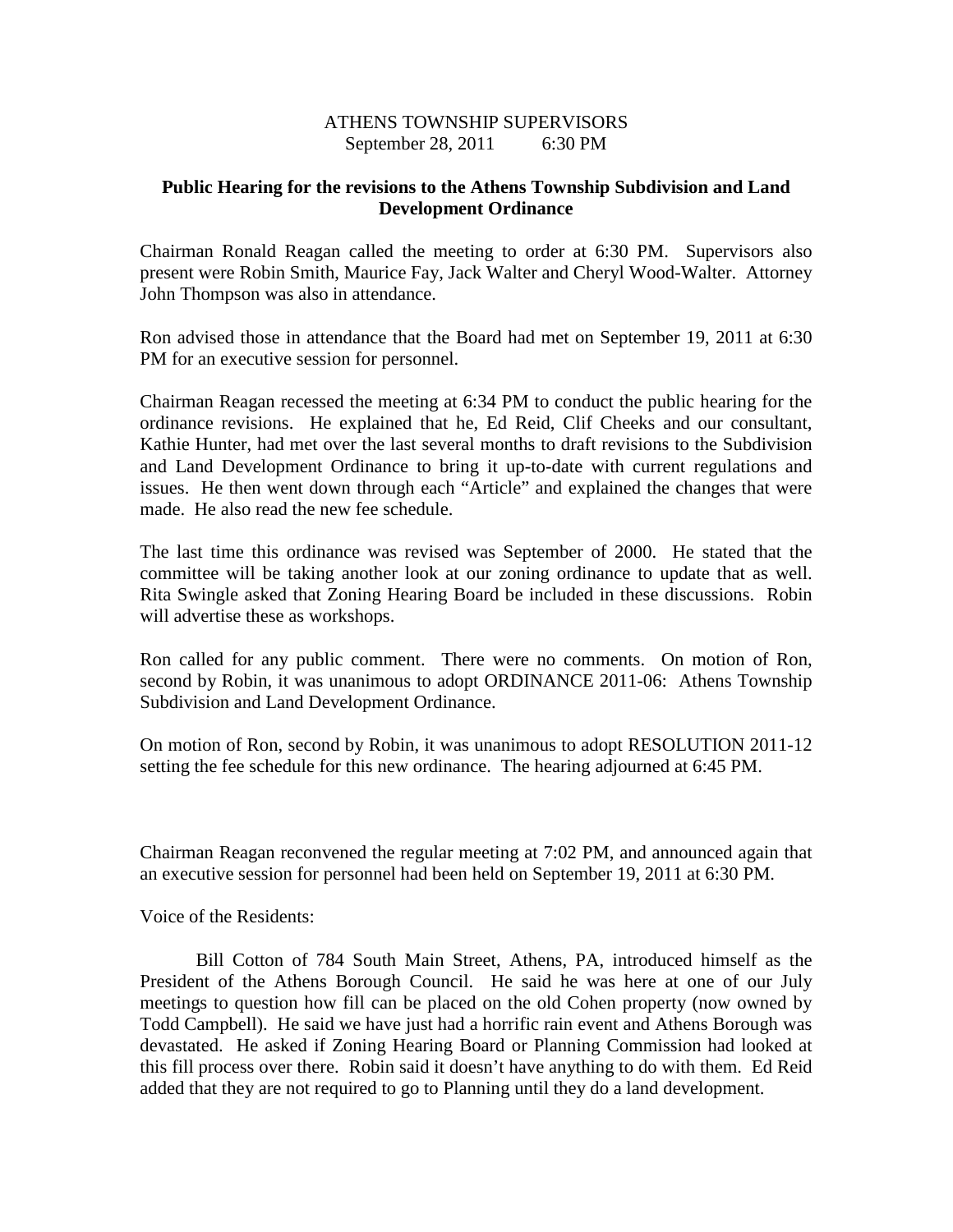Page Two Athens Township Supervisors September 28, 2011

 Bill stated this fill created a coffer dam and caused the water to be raised higher than it would have normally. He had copies of several creek permits and said the material had to be taken out of the floodplain. Ron asked him what floodplain he was referring to, since the gravel had been removed from Satterlee Creek, not the Susquehanna. Bill said he would "give him that one". Bill said the township is responsible for having a surveyor periodically check the height of the fill at this site. He said he's "not pointing fingers" and Robin said yes, he was. This requirement was set by DEP – "the department" – and it is their responsibility to oversee this. Bill said it's his understanding that the township needs to look after this. He added there was no silt fencing to protect the river and he said it's the township's responsibility to enforce that as well. These requirements are listed in the DEP remediation plan for that site, and the township feels these issues are between Mr. Campbell and DEP.

 Bill Cotton then stated that he believes Todd's fill caused part of the problem with the flooding of Athens Borough because it created a coffer dam. He also believes the material from Satterlee Creek should not be put at the Cohen site. He also stated that PENNDOT's bridge (across the Susquehanna) caused a problem, too, with the flooding of Athens Borough.

 Ron Reagan asked him if he would be going the entire length of the Susquehanna River Basin like he is doing with us here tonight, to anyone who has done any work along the river.

 Bill Cotton said he wants to know if anyone is checking the elevations of this fill at the Cohen site. He added that DEP says it's the township's responsibility to watch this. John Thompson said it was DEP that entered into this remediation agreement with Mr. Campbell – he doesn't believe DEP would be able to place these responsibilities on the township.

 Bill then asked if anyone at our table had anything to say. He said he's not coming after the township, but added that when he was here at the July meeting, he told us if we got a horrific event, this would affect the Borough.

 Ed Campbell of Wildwood Road said the Wildwood area was heavily flooded, and he thanked the supervisors for picking up the flood debris. He asked about spraying for mosquitoes and Robin said she received a notification that they would be spraying in Bradford County tomorrow.

 Martin Hill said the survey of Shuman Hill Road was complete and he wanted to know the status. John Thompson said he had talked to the surveyor who thought John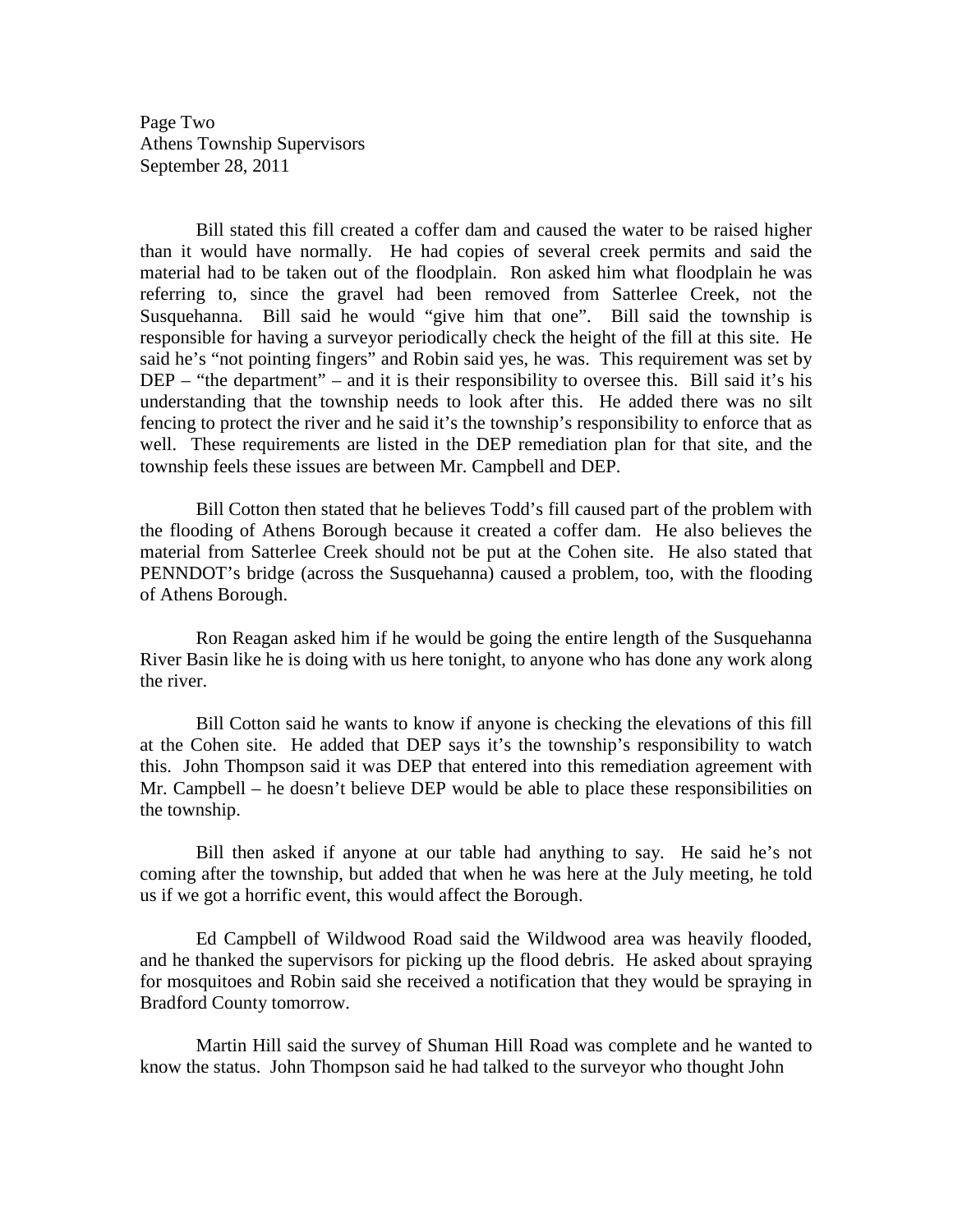Page Three Athens Township Supervisors September 28, 2011

should look at the site. John said since the Hills had retained counsel, he would formulate his response to their attorney.

 Andy Watkins of Riverside Drive said the township has jurisdiction over DEP. He found that in the code. He referred to the Cohen property and asked if anyone had thought about the triaxles that go through there and then drag all these contaminates all over on their tires. He said Mr. Wilkinson should get a medal for removing all that gravel from Satterlee Creek – but Andy said it should be taken back up to the top of the mountain, not to the Cohen site. He said 2 years ago Cheryl made an analogy that the rising creek is like a fire. The creek got close to his house and she was right. Andy said East Athens makes up ¼ of Athens Township. He had to evacuate his house at 2:30 AM and had no place to go. There was no shelter in East Athens. The fire hall was locked. There was no fire protection. There were no police. Jack Walter said we had 4 police officers with a car stationed over there and Andy said he didn't see one until Saturday. Robin said Litchfield was available for fire protection. Mike Patton said Litchfield was not contacted. There was no truck at the East Athens fire station. Ron said we will have to find out what happened to the fire truck. Andy said this is our call and he can prove it to us 10-times over. He is only pointing fingers at Cohen's.

 Gary Wilkinson said he has been here 30 years, and said for 27 of those years he's lived next to the creek. He was lucky enough not to sustain damages like others did in this last event. He said they have had DEP, Army Corp. of Engineers and the township over by their house. They all say it's bad, but the average person can't afford to clean the creeks. There are 5 groups that have some jurisdiction, but all they do is argue and point fingers. DEP is making inspections and measuring. The last time the creek was touched was 1986. Back in 2006, the creek jumped 150 feet toward Joe King. DEP says the "window of opportunity" is gone now – it's on your property and it's your problem. Before this event, Satterlee Creek was just a small channel. John Wilkinson had given up on it because all the 5 groups do is fight about it. As far as the bridge on Riverside Drive, the DEP guy told them to call PENNDOT and get them to clean out under the bridge, but they were told to mind their own business. It's lucky that people like his dad have equipment to clean this creek. Now he's getting hassled. They're working with DEP, as is Mr. Campbell – you'd think they'd tell you not to fill at Cohen's if you're not supposed to. Someone else made a comment that problems were caused because the creek was cleaned. Athens Borough and people are bitching about them doing what they're doing. The Fish Commission won't let you do things because they're only concerned about fish. The problem is that we can't get the creeks cleaned. Next time the bridge and houses will be gone.

 Andy Watkins said (to the Board) you guys should care – it's part of your community.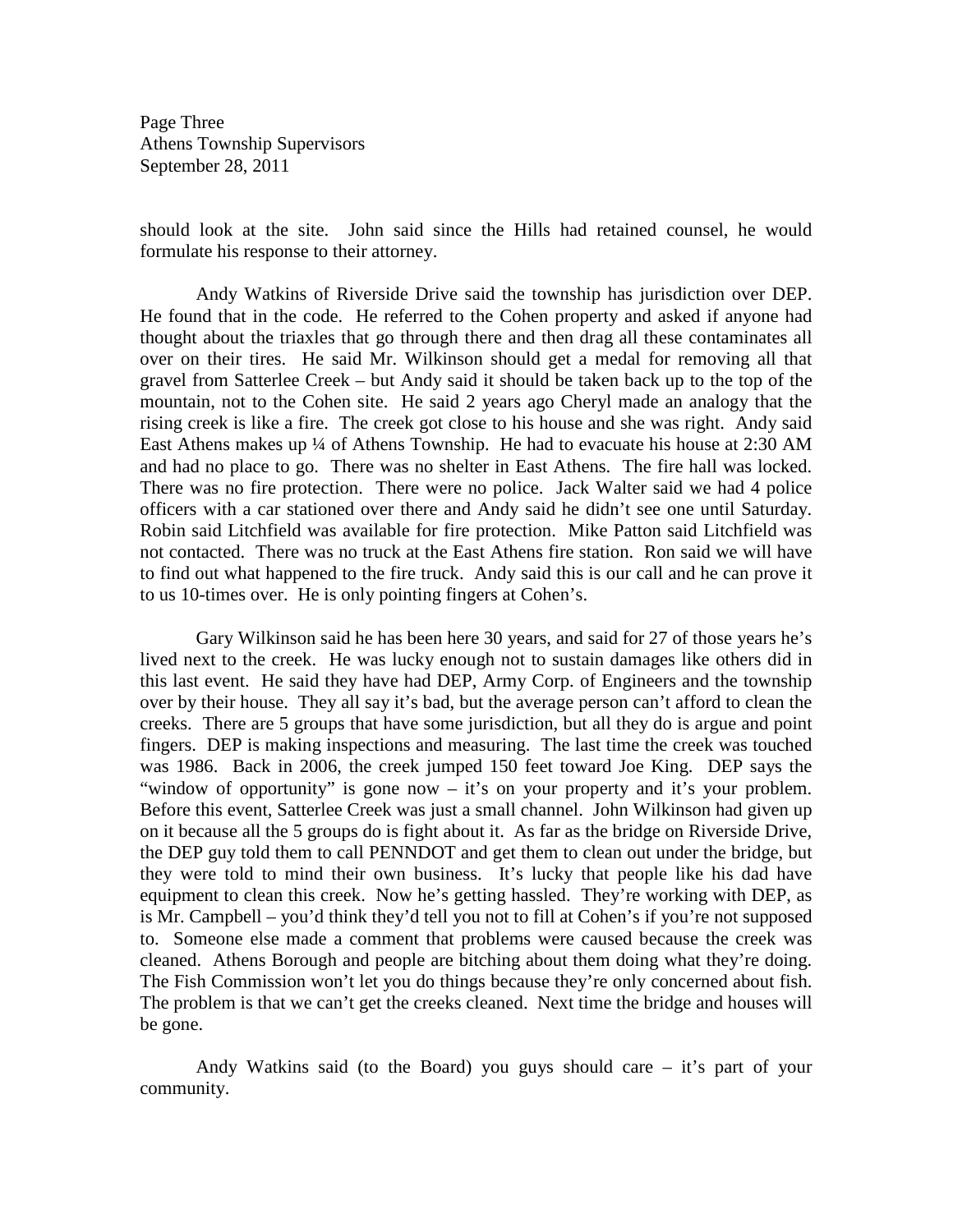Page Four Athens Township Supervisors September 28, 2011

Letters of thanks were signed to  $B \& W$  Video Recording Service for preparing the video submitted as testimony at the State Transportation Hearings for the Greens Landing traffic project, and to Chesapeake Energy Corporation for their help with the clean-up from the flood. Ron also thanked the Athens Township Fire Company for all they did and are still doing for the Valley residents. He thanked Keith and Robin for their emergency management duties, thanked Ed Reid for all his help with the cleanup, and said our road crew did a good job throughout the flood.

On motion of Maurice, second by Jack, it was unanimous to approve the minutes of August 31 and September 12, 2011 as written.

Scot Saggiomo presented the Chesapeake Appalachia, LLC Barrett Water Withdrawal land development for the addition of a hydrant for the purchase of water from Aqua Pennsylvania. This will get the trucks out of our Tozer's Landing Park so that residents can use it again. There were two issues still outstanding – the plans refer to a page E2, but there is no page E2 (per Chesapeake); and the 'no right hand turn for water trucks' sign is not on the plans. The sign is an existing sign that is there as a result of a previous decision of the Board. On motion of Jack, second by Robin, it was unanimous to grant preliminary and final plan approval to this land development.

Josh Brown of Chesapeake Energy said a requirement for a 10 ft. tall fence was set at their Conditional Use hearing for this site. He stated the fence won't do anything more as far as shielding from the light than what they already have in place. He requests that we drop the fence requirement. John Thompson said we would need to have another Conditional Use hearing in order to make any changes.

Next was the Five Star Equipment, Inc. land development at 711 SR 199. All the deficiencies have been met except for the highway occupancy permit (HOP), which was in the works. This store will be their  $9<sup>th</sup>$  store. They will need to do some flood-proofing. They will also need to place 6 drywells on the property for better drainage. On motion of Jack, second by Robin, it was unanimous to grant preliminary approval ONLY, contingent upon receipt of the HOP.

Scot presented the Eastern PA Supply Co. (EPSCO) land development at 243 W. Pine Street for review and approval. All deficiencies have been met. This is for their expansion. On motion of Ron, second by Jack, it was unanimous to grant preliminary and final plan approval to this project.

Next was final plan approval for the Dandy Mini Mart parking lot expansion land development on White Wagon Road. They received preliminary plan approval in 2009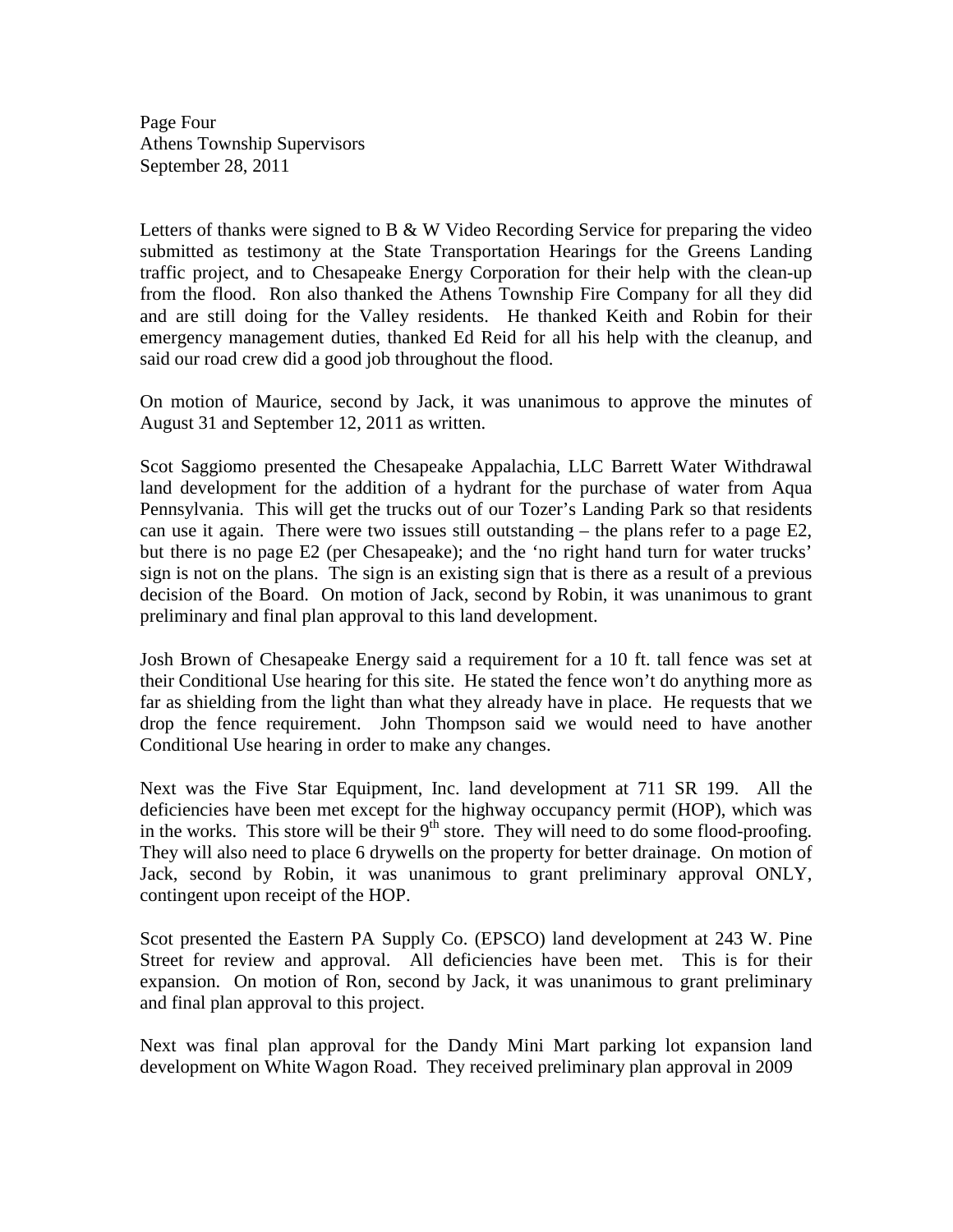Page Five Athens Township Supervisors September 28, 2011

and are here for final approval. As-built drawings have been provided. On motion of Ron, second by Maurice, it was unanimous to grant final plan approval to this plan.

Scot presented the Dandy Mini Mart land development on White Wagon Road for review. This will be for preliminary plan approval only. They are looking to expand the building to create a store like the one in North Towanda. The plan was discussed. A 24 ft. drive lane needed to be shown behind the store. Additional green space was created to offset the wider lane. There are 4 deficiencies remaining:

- 1) Right-of-way (R/W) and pavement widths need to be labeled on the plan, and the R/W needs to be checked.
- 2) Utilities need to be located on the plans
- 3) Erosion and Sedimentation plan must be submitted and approved
- 4) Plan for the delineation of the parking lot from the road, and the traffic flow markings needs to be submitted

On motion of Jack, second by Maurice, it was unanimous to grant preliminary plan approval to this land development, upon resolution of the four above-listed deficiencies. Planning Commission listed two comments for the record:

- 1) They would like to see a fence around the pond on the north side of the property.
- 2) They would like to see traffic flow arrows to avoid confusion. Dave Young will put a plan together for this, and the delineation of the parking lot and roadway.

Scott asked if the supervisors got the Conditional Use review letters from Planning Commission and Robin said they did.

The Pennsylvania Association of Floodplain Managers' Conference is October 18<sup>th</sup> and  $19<sup>th</sup>$  in Johnstown, PA. Robin would like to see Eddie go, and anyone else that may be interested. On motion of Ron, second by Cheryl, it was unanimous to send Ed Reid and anyone else interested to this conference, to secure accommodations for 2 nights, and pay him for the time he would have worked.

Richard Bean reported for the Parks and Recreation Commission. He has a new Eagle Scout project of a park bench and two trees being planted in memory of long-time Scoutmaster, David Mitchell. The basketball court is all done. Residents in that area will do the landscaping. A complaint had been received about the speeding on Glen Valley Road. Maurice will get with the police about that. The Tozer's Park engineering study will be approved tomorrow night at a special meeting. John Thompson is OK with it.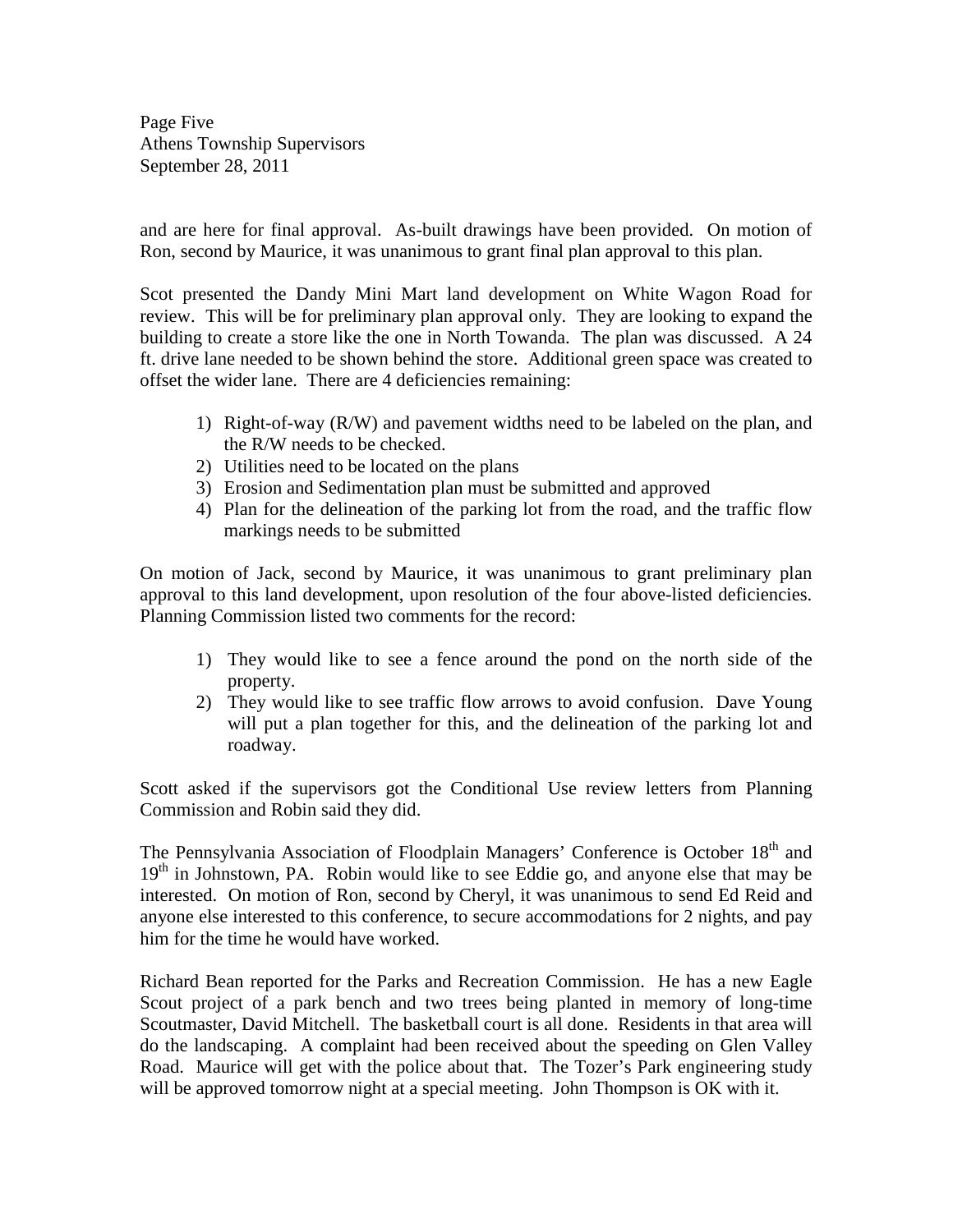Page Six Athens Township Supervisors September 28, 2011

The composting toilet grant has been denied, because the new regime says the project does not meet the criteria. They now say we need to upgrade the outhouses to be handicapped accessible, we can't replace them. Mike Bull will call Tina Pickett about this. The \$500 landscaping grant was also denied. The Park Commission has voted to raise some of the pavilion rental rates, which are now as follows:

| Pavilion #1: $$30$<br>Pavilion $#7: $18$<br>Pavilion #9: $$25$ | Pavilion #2: $$25$<br>Pavilion #8: \$27<br>Pavilion #10: $$25$ | Pavilion #5: \$30<br>Pavilions #7 and #8 together: \$40<br>Pavilion #11: $$30$ |  |
|----------------------------------------------------------------|----------------------------------------------------------------|--------------------------------------------------------------------------------|--|
|                                                                |                                                                |                                                                                |  |
| The entire lower level:                                        | \$125                                                          |                                                                                |  |
| The entire upper level:                                        | \$250                                                          |                                                                                |  |

Ray Brobst was not present for Public Works.

Ed Reid presented a Road Use Maintenance Agreement (RUMA) from EOG for Ballentine and Bluebird Roads. The Board would like to include the intersections in the agreement as well. On motion of Ron, second by Jack, it was unanimous to approve, sign and execute this agreement.

On motion of Robin, second by Maurice, it was unanimous to ratify the submission of the pre-application for buyouts from the 9-7-11 flooding to PEMA, with Ron as the signatory and Robin as the contact person.

On motion of Robin, second by Cheryl, it was unanimous to ratify the waiver of township building permit fees for flood damaged structures. Code Inspections, Inc., has also cut their fees by 50%. People who are relocating to the township will receive a 1-year temporary permit for a residence or business.

Ron would like to see us create a rental registration form for new residents and the RVs to be included with the permit they receive when they locate here. John will revise the form for our next meeting. Dan Stark questioned how we catch these RVs from the gas company. Eddie said he issues a 6-month temporary permit, and they can get an extension if they need it. He said the mobile home parks are working with us on this. Cheryl left at this time.

Robin said we need to be compliant with the radio narrowband requirements by January 1, 2012. On motion of Robin, second by Jack, it was unanimous to purchase the necessary equipment from Keystone Communications through PA State Contract 5820- 02 in the amount of \$16,060.55 as per their quotes dated August 12, 2011.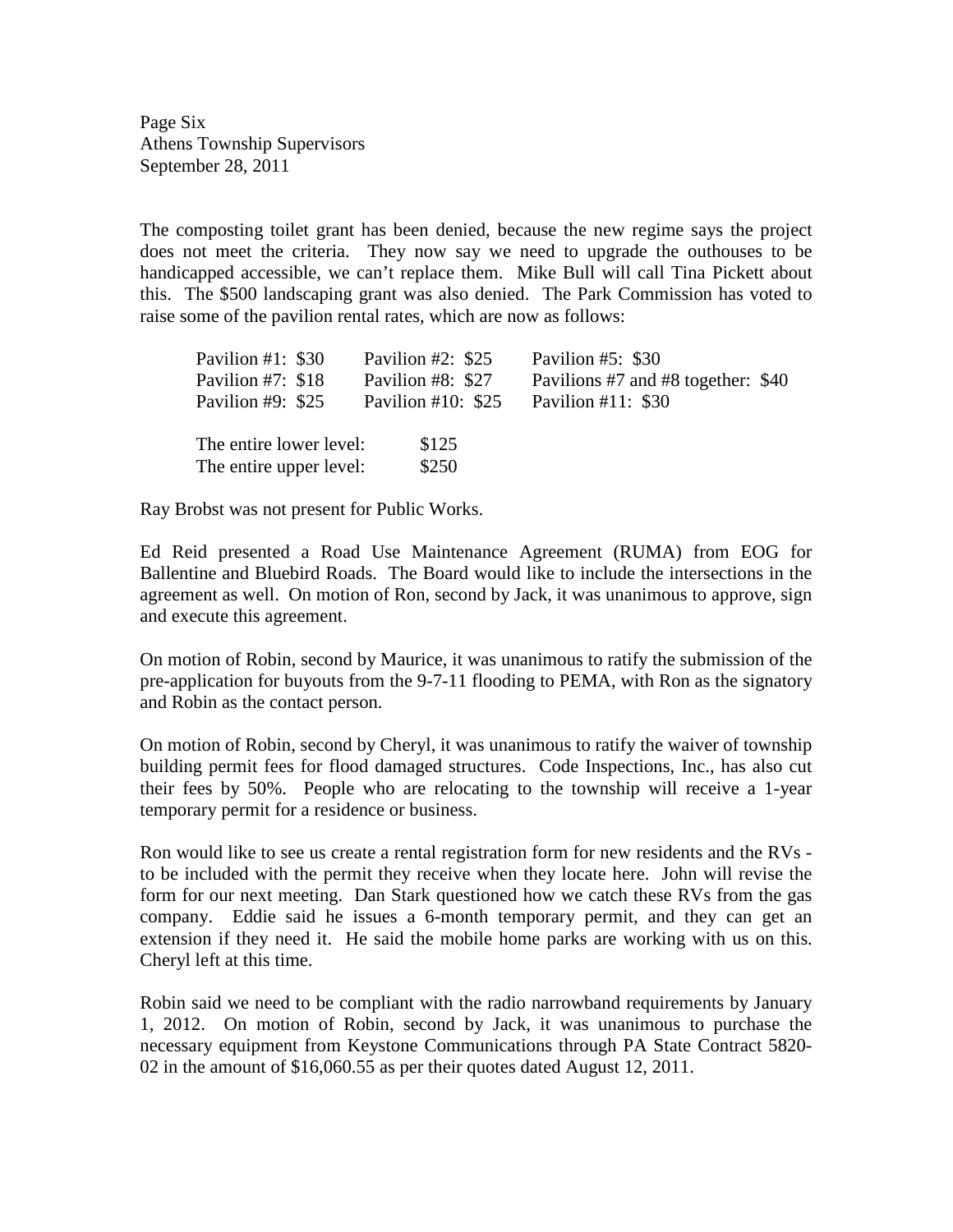Page Seven Athens Township Supervisors September 28, 2011

Robin received an email from PSATS about crews of non-violent inmates being made available from the Department of Agriculture and the Department of Corrections as help to clean flood debris from the creeks. Robin responded that we would be interested. On motion of Robin, second by Jack, it was unanimous to accept these crews if they become available to us.

Robin was directed to advertise the budget workshop for October 22, 2011 at 9 AM.

On motion of Ron, second by Jack, it was unanimous to approve Robin to host and speak at NYPENN Leadership class here on October  $5<sup>th</sup>$  from  $7 - 10$  AM, to provide refreshments, and to pay her for the time she would have worked.

Robin presented the Minimum Municipal Obligation for the Police Pension Plan for 2012 in the amount of \$126,503 and for the Non-Uniformed Pension Plan for 2012 in the amount of \$84,772. On motion of Jack, second by Maurice, it was unanimous to approve the MMO as presented.

On motion of Jack, second by Maurice, it was unanimous to adopt RESOLUTION 2011- 11, that there be no employee contributions to the current pension plans for 2012.

Ron read the monthly reports. There was no fire report for the second month in a row. On motion of Jack, second by Maurice, it was unanimous to accept the monthly reports as presented.

On motion of Maurice, second by Jack, it was unanimous to approve the payment of the monthly bills as presented. A complete listing of revenues and expenditures is on file in the office of the Treasurer.

Ron read the four Act 14 notifications and 6 real estate assessment appeals as listed in the meeting agenda.

John Wilkinson stated that he was very satisfied with the police protection in East Athens during the flood event. He commented on the permits for cleaning out the creeks. He said they put 200 permits out to bid and had only 12 takers. He also stated that he volunteered to clean out under the Riverside Drive bridge over Satterlee Creek and PENNDOT would not approve that. They said it had to be done by the state workers.

Cheryl returned to the meeting. Chairman Reagan took the Board into executive session at 8:40 PM for personnel and pending litigation. The regular meeting reconvened at 10:15 PM.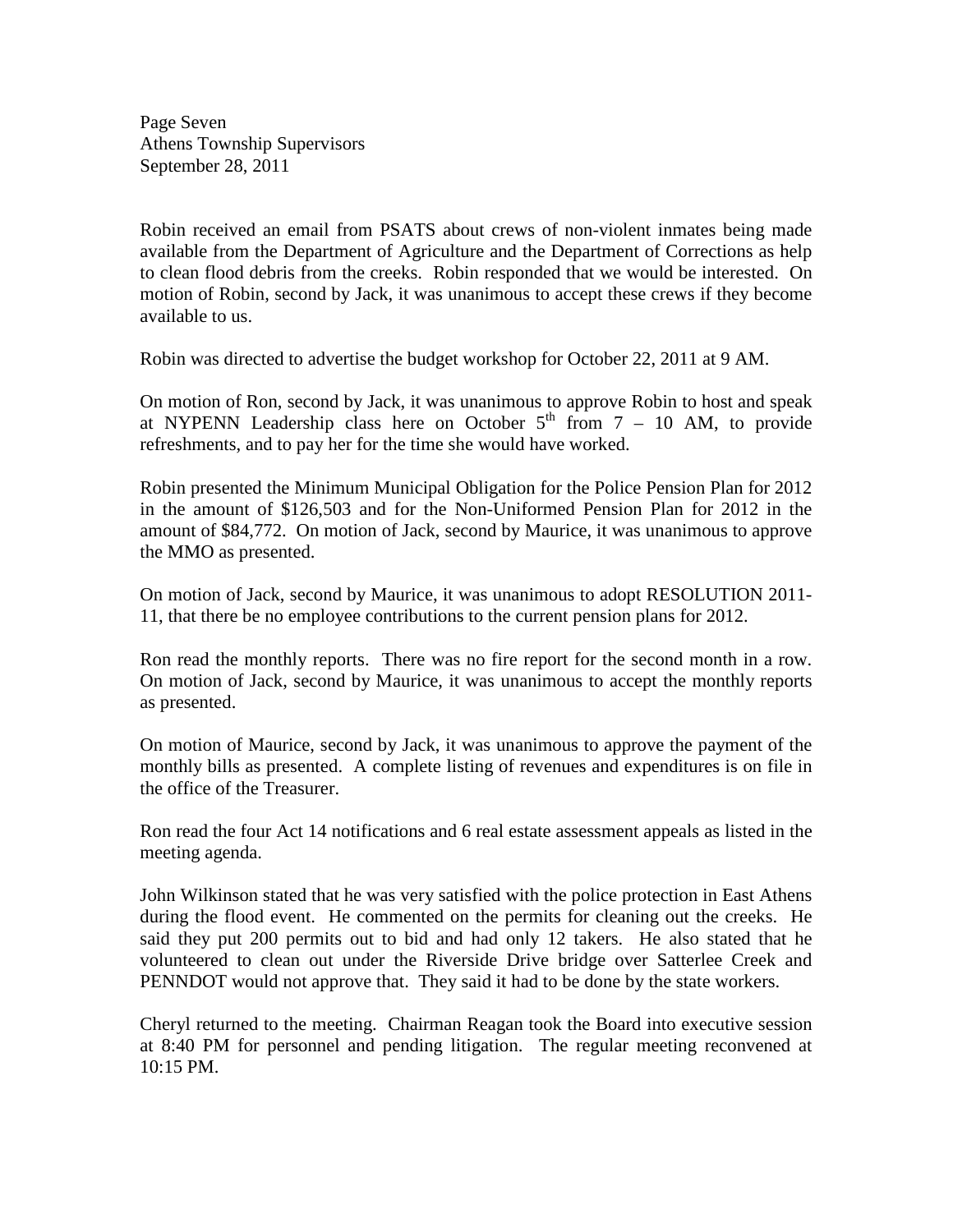Page Eight Athens Township Supervisors September 28, 2011

On motion of Ron, second by Robin, it was unanimous to have John Thompson order the transcript from the September  $27<sup>th</sup>$  Zoning Hearing Board hearing for Williams Ford. John will contact Myra for that.

It was decided to advertise the Chesapeake Energy, LLC amendment to the Conditional Use for the Barrett Water Withdrawal site (removal of the fencing requirement) for October  $20<sup>th</sup>$  at 6 PM, if the paperwork was received no later than September 30, 2011.

There being no further business, on motion of Robin, second by Maurice, it was unanimous to adjourn the meeting at 10:18 PM.

Respectfully submitted,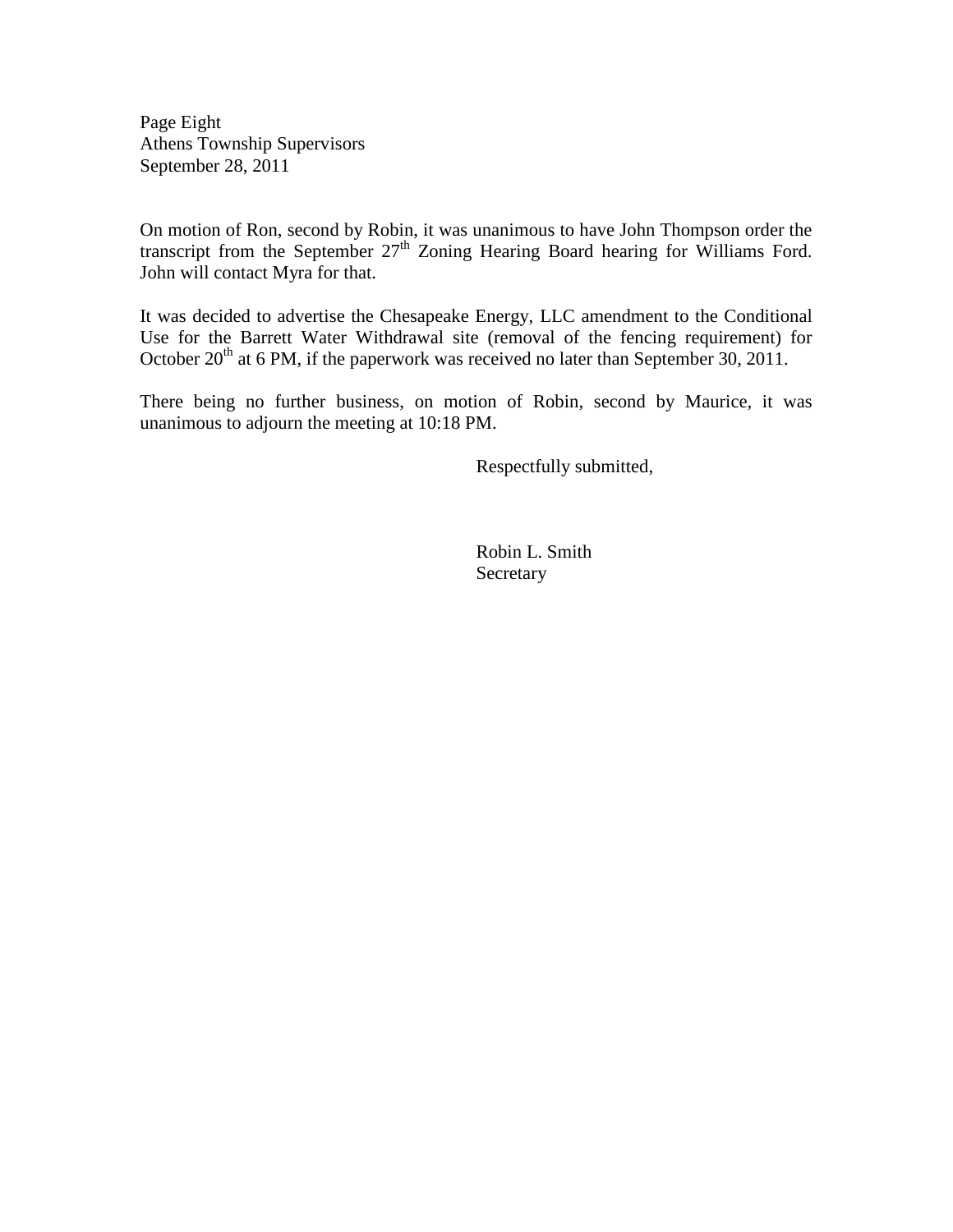# ATHENS TOWNSHIP SUPERVISORS Conditional Use Hearing October 17, 2011 6:30 PM

Chairman Reagan called the meeting to order at 6:39 PM. Supervisors also present were Jack Walter, Maurice Fay, Cheryl Wood-Walter and Robin Smith. Attorney John Thompson was also in attendance.

Chairman Reagan introduced the Board as well as Attorney Thompson and Cindy Parrish, Athens Township Assistant Zoning Officer. He then turned the hearing over to Attorney Thompson at 6:40 PM. John explained that the hearing was for a FEMA temporary disaster manufactured housing community site to be located on the Austin parcel in Athens Township off Wilawana Road. There are currently about 85 families that are still displaced from the flooding of September 7, 2011, who have no place to go. FEMA stated that a caseworker is assigned to each household and meets with them every 30 – 60 days to inspect the unit and to assist the household with progress toward the permanent housing plan. By statute, the disaster housing program is authorized for 18 months from the date of the declaration (September 3, 2011), with the capability to be extended if necessary. Testimony was taken by Stenographer Myra Ludden. Jack Shuback made the presentation for FEMA. All residents in attendance that wished to were also allowed to speak.

Chairman Reagan took the Board into executive session for deliberation at 8:02 PM. The hearing reconvened at 8:25 PM. Attorney Thompson stated the Board will grant the Conditional Use with the following conditions:

- 1) Any lighting, including street lights, must be contained on the property.
- 2) The park will have a 24-month maximum limit. If additional time is needed, another Conditional Use hearing will be required.
- 3) Adequate stormwater facilities must be approved, constructed and maintained.
- 4) The access road must be paved to the first intersection. "Tar and chip" will be acceptable. The township will NOT maintain these roads.
- 5) The dust must be controlled within the park at all times.
- 6) The township will require contact information to be filed with the Township Secretary for the park manager, road maintenance person(s), a point of contact for each agency involved in the project, and any other contacts deemed necessary.
- 7) A final as-built plan must be submitted showing locations of utilities, hydrants, etc. upon completion.

On motion of Ron, second by Cheryl, it was unanimous to grant the Conditional Use with the above listed conditions. A roll call vote was taken: Mrs. Smith – yes; Mr. Reagan – yes; Mrs. Wood-Walter – yes; Mr. Fay – yes; Mr. Walter – yes.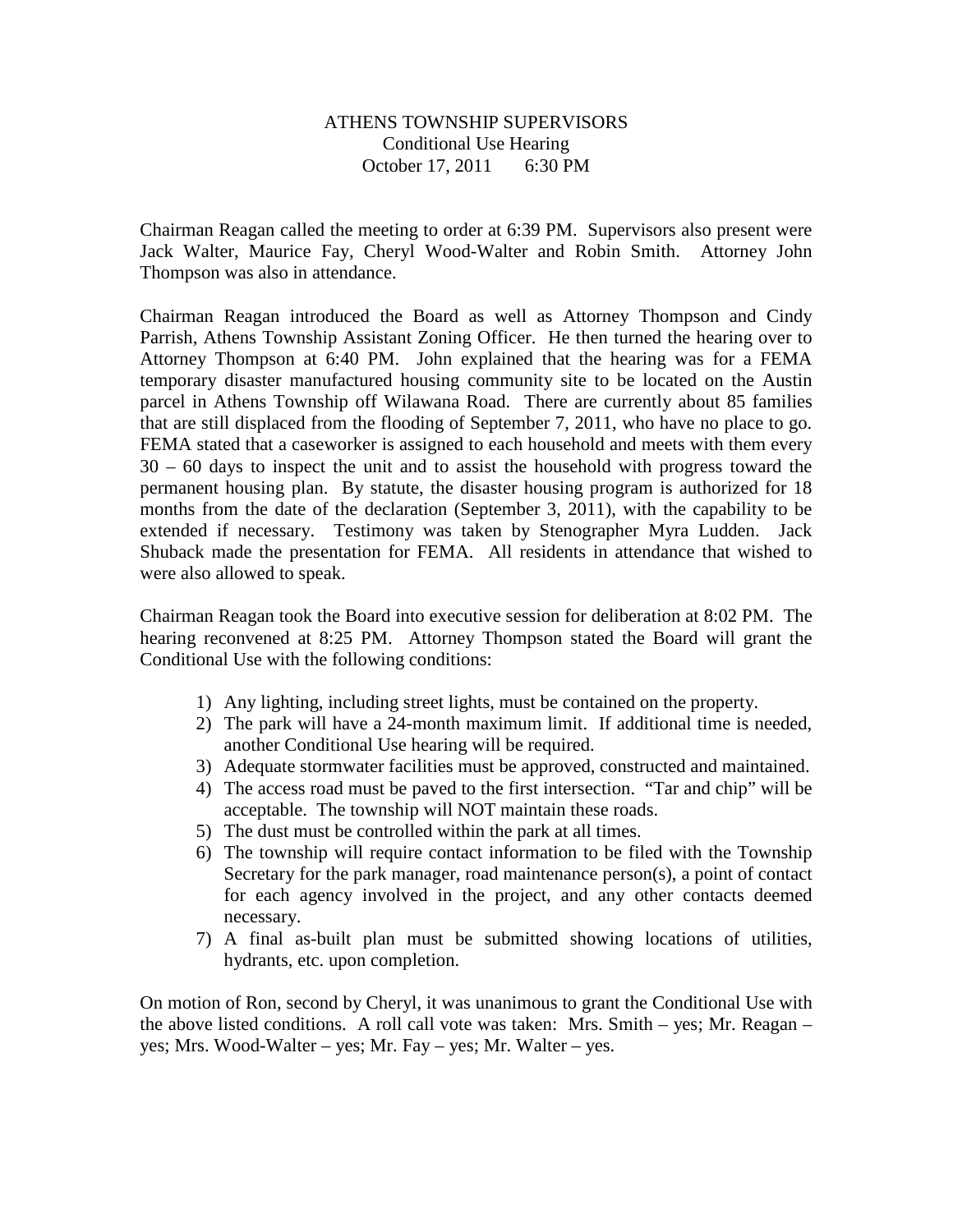Page Two Athens Township Supervisors October 17, 2011

Ron stated that we have forgone a lot of the requirements because of the emergency situation presented here. People have been displaced and need a place to live. We are trying to accommodate that, because it is in the best interest of our community.

Bill Cotton of South Main Street, Athens addressed the Board by saying thank you on behalf of the people affected in Athens Borough.

Harry Forbes of the Governor's Office also thanked the Board on behalf of the Governor. The hearing concluded at 8:31 PM.

Ron continued the meeting by saying he had spoken with Marion Carling and she is willing to be reappointed to Planning Commission for another term. On motion of Ron, second by Cheryl, it was unanimous to reappoint Marion Carling to the Planning Commission for a term to expire October 30, 2015.

Robin presented an Act 14 notification for Niagara Gas and Oil Service for a SRBC permit to place a water withdrawal operation on the old Cohen site. The parties are aware that they do not have township approval at this time.

On motion of Ron, second by Jack, it was unanimous to adopt RESOLUTION 2011-13, designating Robin Smith as the Applicant's Agent for all aspects of FEMA-4030-DR-PA, including Public Assistance and Hazard Mitigation.

There being no further business, on motion of Robin, second by Maurice, it was unanimous to adjourn the meeting at 8:43 PM.

Respectfully submitted,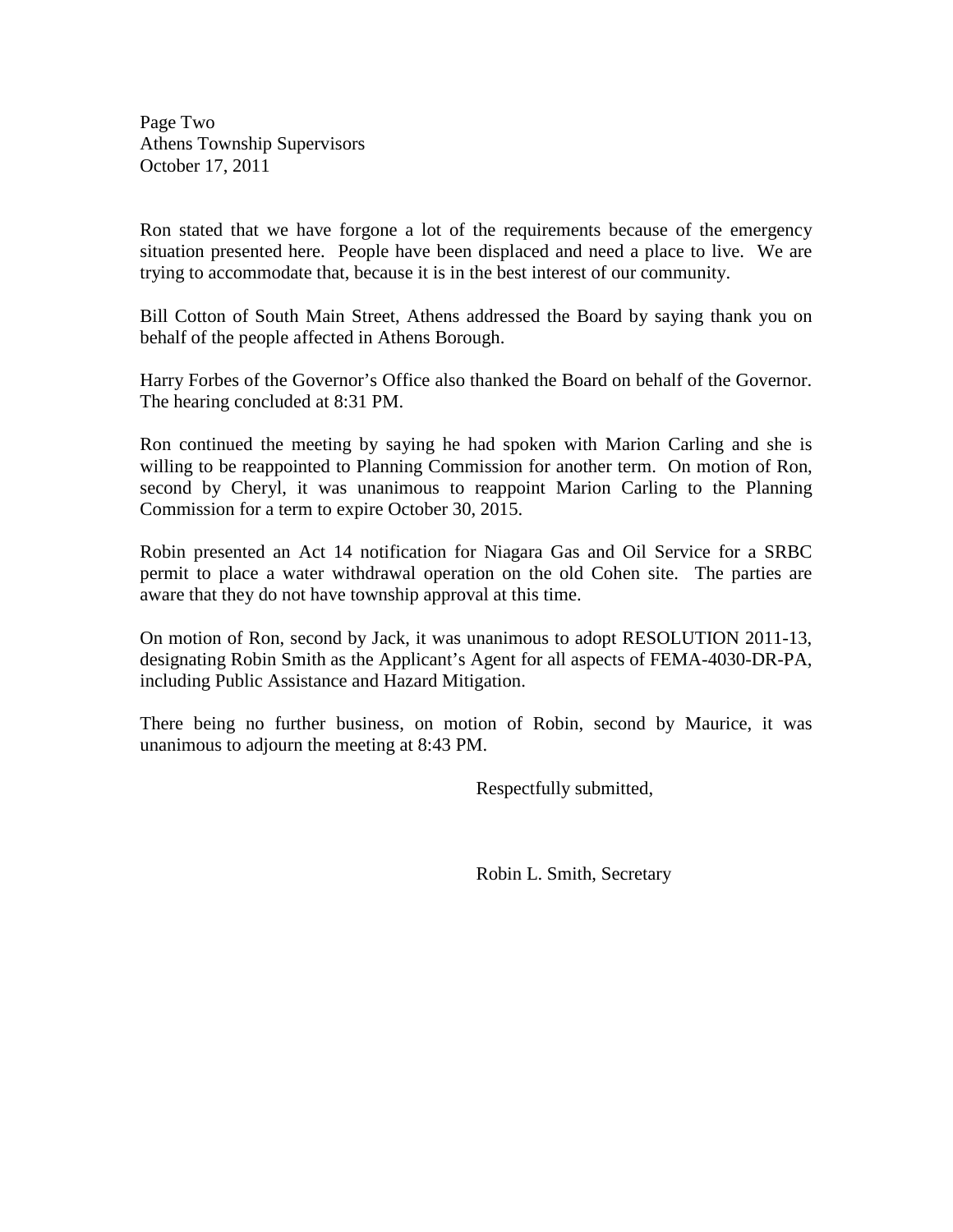## ATHENS TOWNSHIP SUPERVISORS October 20, 2011 6:00 PM

Chairman Ronald Reagan called the meeting to order at 6:04 PM. Supervisors Maurice Fay, Cheryl Wood-Walter and Robin Smith were also present. Jack Walter was absent. Attorney John Thompson was also in attendance.

Chairman Reagan turned the meeting over to Attorney Thompson at 6:05 PM to conduct the **Chesapeake Appalachia LLC Barrett Water Withdrawal Conditional Use Amendment Hearing**. John explained that the purpose of the hearing was to act on their request to eliminate the fencing requirement along Route 199 at this site. They state that the fence would not meet the intent of the Supervisors. Dan Lopata, Josh Brown and Brian Davis were present for Chesapeake. Testimony was taken by Stenographer Linda Wettlaufer. Chairman Reagan took the Board into executive session at 6:30 PM for deliberation. The hearing reconvened at 6:35 PM. Attorney Thompson announced that the Supervisors will grant the request. Motion by Ron, second by Maurice to eliminate the fencing requirement along Route 199, with the roll call vote as follows: Mrs. Smith – yes; Mr. Reagan – yes; Mrs. Wood-Walter – yes; Mr. Fay – yes. The hearing adjourned at 6:36 PM.

Chairman Reagan turned the meeting over to Attorney Thompson at 6:38 PM to conduct the **Glenn O. Hawbaker Water Withdrawal Facility Conditional Use Hearing**. They are requesting a water withdrawal facility for use by their business only. They have applied to SRBC for a 249,000 gallons-per-day. Attorney Matthew Brann and Carl Bankert were present for Hawbaker. Testimony was taken by Stenographer Linda Wettlaufer. Chairman Reagan took the Board into executive session at 6:53 PM for deliberation. The hearing reconvened at 6:58 PM. Attorney Thompson announced the Supervisors will grant the request with the condition that they secure all necessary Federal, State and local permits. Motion by Maurice, second by Robin to approve the Conditional Use with the stated condition, with the roll call vote as follows: Mrs. Smith – yes; Mr. Reagan – yes; Mrs. Wood-Walter – yes; Mr. Fay – yes. The hearing adjourned at 6:59 PM.

Chairman Reagan turned the meeting over to Attorney Thompson at 7:07 PM to conduct the **Aqua Resources, Inc. Water Withdrawal Conditional Use Hearing**. This is proposed for the Skerpon property located on Riverside Drive. They have applied to the SRBC for a 999,999 gallons-per-day permit. They are requesting to use the facility 24 hours per day, 7 days per week. Attorney Joseph Landy and Andrew Silvanic were present for Aqua Resources, Inc. Testimony was taken by Stenographer Linda Wettlaufer. Chairman Reagan took the Board into executive session at 8:35 PM for deliberation. The hearing reconvened at 8:48 PM. Attorney Thompson announced the Supervisors will deny the Conditional Use request because 1) the use is not compatible with the residential nature of the neighborhood; 2) there would be an adverse affect on the neighborhood; 3) the use would create undue nuisance or serious hazard to vehicles or pedestrians; and 4) did not show that satisfactory provision and arrangement had been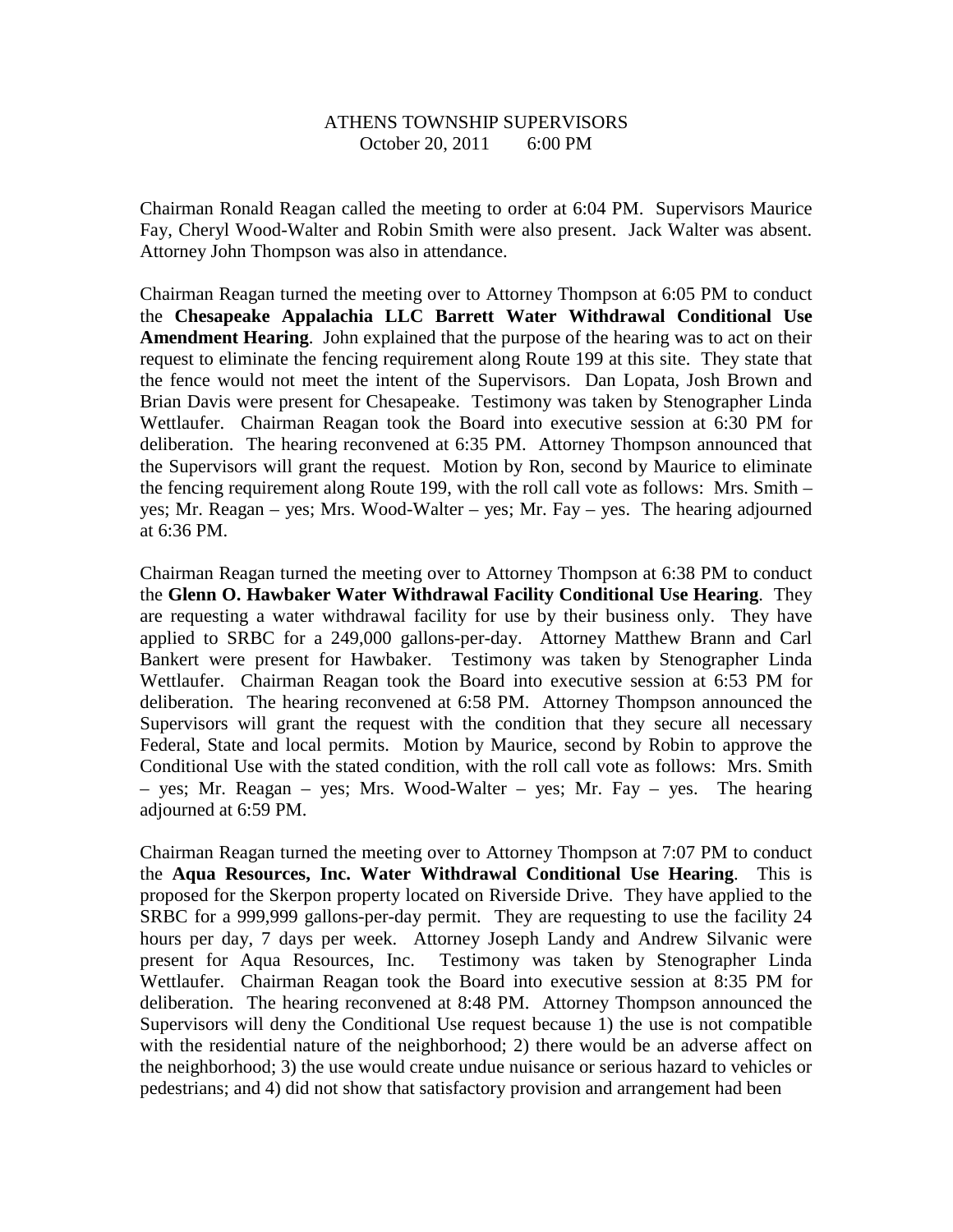Page Two Athens Township Supervisors October 20, 2011

made for ingress and egress to the property. Motion by Maurice, second by Cheryl to deny the Conditional Use request, with the roll call vote as follows: (yes to deny; no to approve) Mrs. Smith – yes; Mr. Reagan – yes; Mrs. Wood-Walter – yes; Mr. Fay – yes. The applicant agreed to receive the written decision within 30 days. The hearing adjourned at 8:50 PM.

On motion of Maurice, second by Ron, it was unanimous to offer the "Planning to Manage Secondary Impacts of Natural Gas Development: Practical Steps Local Governments Can Take" class to anyone who is interested in going.

Robin presented a letter from PENNDOT in response to the Board's request for engine brake retarder prohibition on SR 1056 from the Athens Borough line to the Litchfield Township line. PENNDOT will do a study. PENNDOT will also do an in-depth review of a portion of Wilawana Road in response to a letter from Mr. Lewis Corl.

Chairman Reagan took the Board into executive session at 9:10 PM for pending litigation. The regular meeting reconvened at 9:33 PM.

There being no further business, on motion of Robin, second by Cheryl, it was unanimous to adjourn the meeting at 9:34 PM.

Respectfully submitted,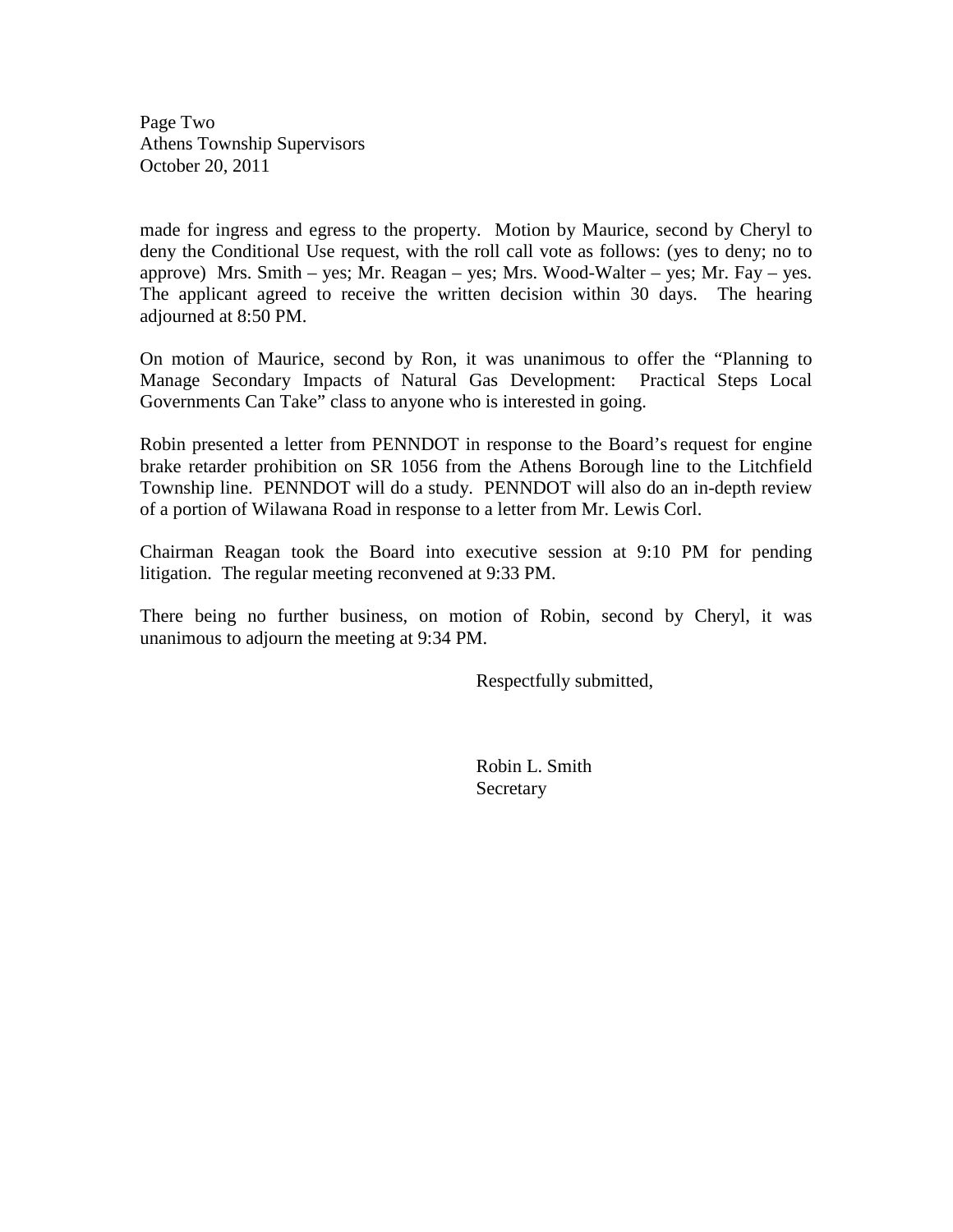# ATHENS TOWNSHIP SUPERVISORS Budget Workshop 9 AM October 22, 2011

Chairman Reagan called the meeting to order at 9:05 AM. Supervisors also present were Jack Walter, Maurice Fay and Robin Smith.

Mike Rosh, Bob Birks and Deb Northrup were present for the Athens Township Volunteer Fire Company to present their proposed budget for 2012. Deb went through the budget for the Board. She also discussed the impromptu shelter that was set up at the fire company during the recent flood. They had about 150 clients to start, and took care of about 50 people for a month. She said they have about \$30,000 in expenses from that – they're hoping their insurance and FEMA will help with that – but even if they don't, they'd do it again for the people. Cheryl arrived at 9:13 AM. Jack thanked the fire company for stepping up. The company is looking for the same amount of funding as last year. On motion of Robin, second by Jack, it was unanimous to set the contribution to the fire company at \$93,100 for 2012.

Ray Brobst was present with his 2012 budget. He said we need to think about replacing the grader and the two smaller dump trucks. He would also like to get an aluminized box culvert to replace the Tom Taylor bridge on Murray Creek Road.

Larry Hurley presented his 2012 budget. He is due to replace a 2-wheel drive car this year. Discussion was held as to a raise for Larry. On motion of Ron, second by Maurice, it was unanimous to give Larry a \$5,000 raise for 2012.

Discussion was held as to amounts of raises for employees this year. No decisions were made at this time.

On motion of Cheryl, second by Robin, it was unanimous to adjourn the meeting at 12:17 PM.

Respectfully submitted,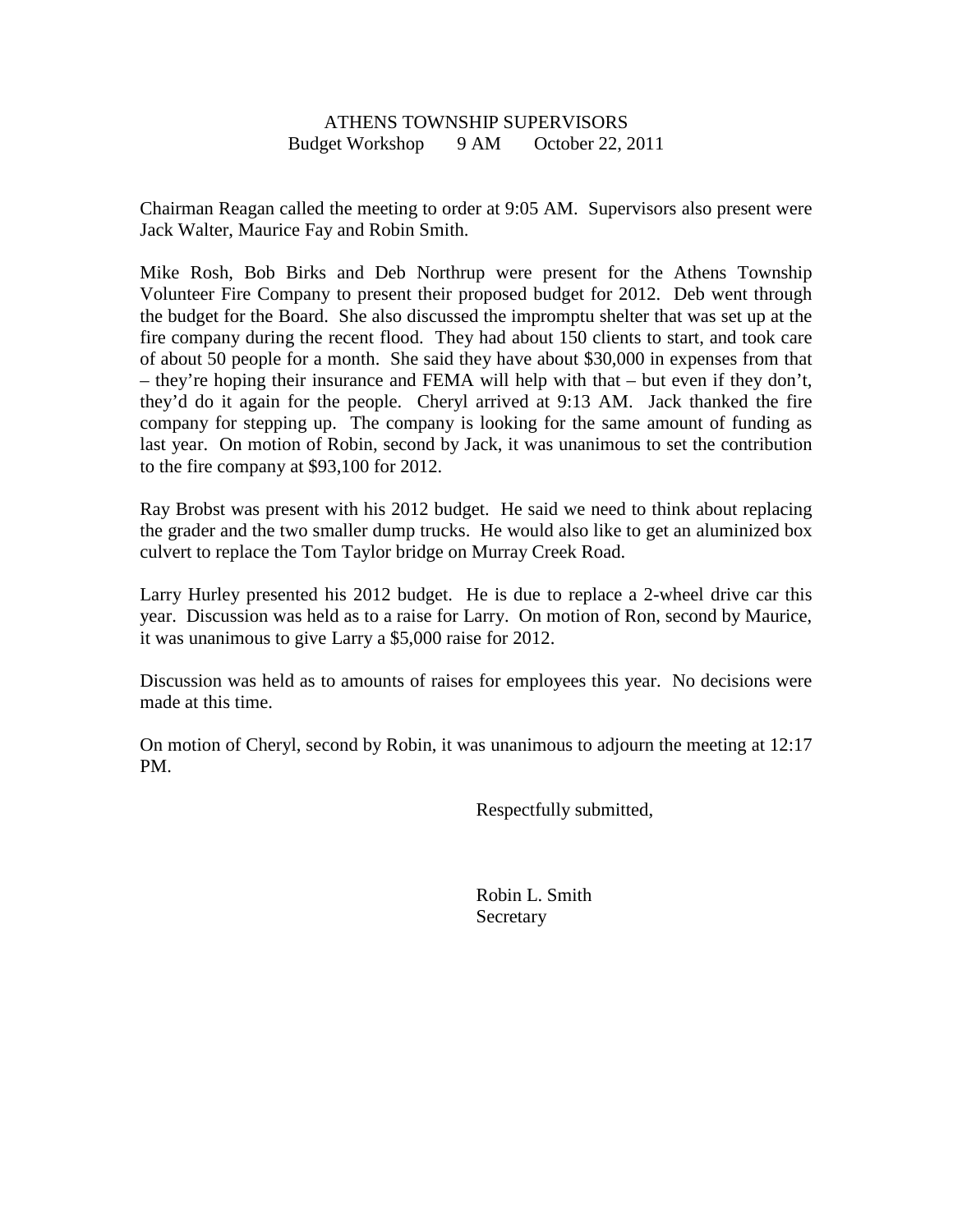### ATHENS TOWNSHIP SUPERVISORS October 26, 2011 6:00 PM

The Board held an executive session at 6 PM for personnel. No action was taken.

### ATHENS TOWNSHIP SUPERVISORS October 26, 2011 7:00 PM

Chairman Ronald Reagan called the meeting to order at 7:09 PM. Supervisors also present were Robin Smith, Maurice Fay, Cheryl Wood-Walter and Jack Walter. Attorney John Thompson was also in attendance.

Voice of the Residents:

 Shellie Northrup of Sayre was present concerning Senator Scarnatti's Senate Bill 1100 which proposes a model zoning ordinance to regulate oil and gas that could be adopted by the State and take away local control. She submitted amendments of this Bill to the Board for information.

 Janet Hoagland of Macafee Road presented pictures of the creek to the Board. She said the road is really bad now – what happens to it when the snow comes? Jack Walter said we have permits for that creek and are looking to get contractors to remove the gravel bars in exchange for the material. Ray said we have 10 permits in all for creeks in the township. Janet asked about tree removal. Robin had received information where the Department of Agriculture and the Department of Corrections were offering crews for stream cleanup. We had applied but haven't heard back yet. Robin will check on that. Jack said we've got most of our flood work done so we can move on to other things. Janet asked about their road repair again. Jack said he has miles of ditches to fix, but we will get there eventually.

Don Johnson of Macafee Road said there is a hole by the stop sign about 4 feet long and 4 feet deep. Ray said there is a drainage problem there that needs to be fixed. Don said DEP told him no one from the township has a permit for the creek. Jack Walter got up from the table to get our permit and handed it to Mr. Johnson. Ron said so many agencies are involved in the permit process, you don't know who you're dealing with. He said he read the Fish and Boat Commission want fees from the gravel.

 Dr. Patrick Musto of Orcutt Creek Road said our road crew is almost overwhelmed with these roads. They fix them and they just deteriorate. We should contract it out.

 Danny Stark of Clinton Street asked if we'll be getting any convicts. Robin said we have applied but haven't heard yet.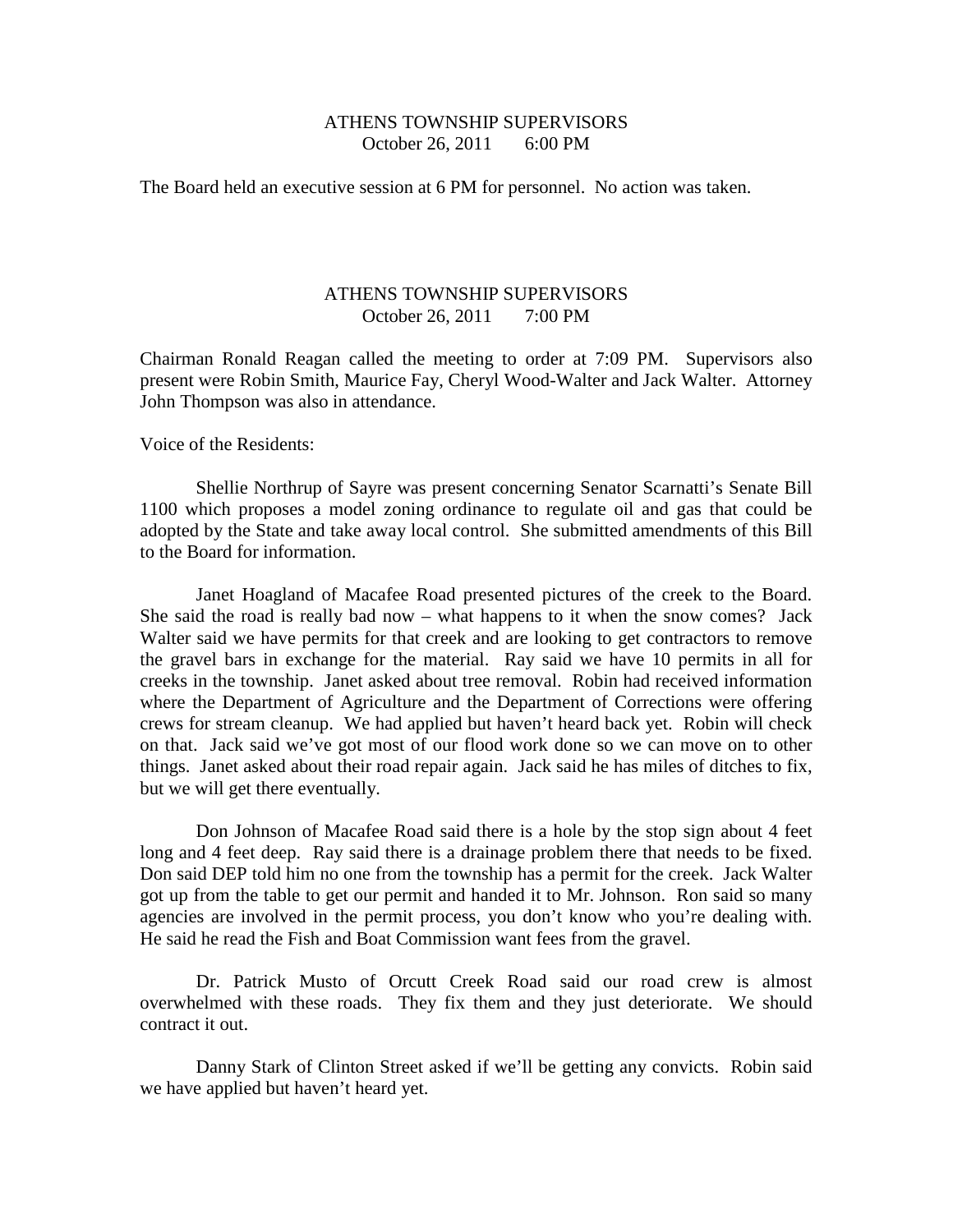Page Two Athens Township Supervisors October 26, 2011

 Andy Watkins of Riverside Drive asked what we found out about the lack of fire protection on the east side of the township during the flooding. Maurice said he was told Litchfield was called and would cover that. He added that we used to have  $3 - 4$  drivers over there and there are none now. That's why the truck is at the Herrick Avenue station. Andy said there was no emergency shelter over there – we should have had the fire station open for them. Cheryl said she didn't understand why the Red Cross didn't open a shelter at the Litchfield School. Maurice said we could have opened the fire hall. Andy said there's a church there, too. Maurice will check with the fire company about opening the fire hall. Andy then asked why are they still hauling to Cohen's. Robin said DEP's remediation plan is being finished up and then it will be done. Andy asked what we're doing about Satterlee Creek. Robin said John Wilkinson has the permit for the creek and is cleaning it. Andy said this is his concern. He asked if the township could get a permit for that. Robin said again that Mr. Wilkinson has a permit for that. Andy asked if Chesapeake would be interested in cleaning the creeks on our permits and Robin said they would have the same option as any other contractor that was interested.

 Tim Robinson asked if we can burn flood debris. Robin said it depends on what it is – but you can't burn construction materials. Tim asked if we would get him a dumpster to take care of all the trash on his property next to Cohen's and Robin said the dumpsters are gone now. Tim said it wasn't his trash. He then asked if he piled it up at the stop sign would someone pick it up. Maurice said no, and he better be careful about that.

On motion of Maurice, second by Jack, it was unanimous to approve the minutes of September  $28<sup>th</sup>$ , October  $17<sup>th</sup>$  and October 20, 2011 as written.

Clif Cheeks presented two subdivisions for Chesapeake. The first one was the combining of the Chesapeake Athens Office Complex parcel with the Raven Holding Company parcel directly north of it to make it part and parcel. There was one deficiency – lack of owner's signature. Ron asked Dan Sparks of Chesapeake if they had closed on the property yet and Dan said the closing is this Friday. Dan will sign the maps and date them with Friday's date. Robin will not finalize the map until proof of purchase is received. On motion of Jack, second by Maurice, it was unanimous to grant preliminary and final plan approval to this part and parcel contingent upon proof of ownership.

Next was the 5-lot subdivision by lease of the above Chesapeake property. The subdivision maps are attached to the part and parcel maps (as one unit). John Thompson said that would be OK for recording. On motion of Ron, second by Cheryl, it was unanimous to grant preliminary and final plan approval to this subdivision.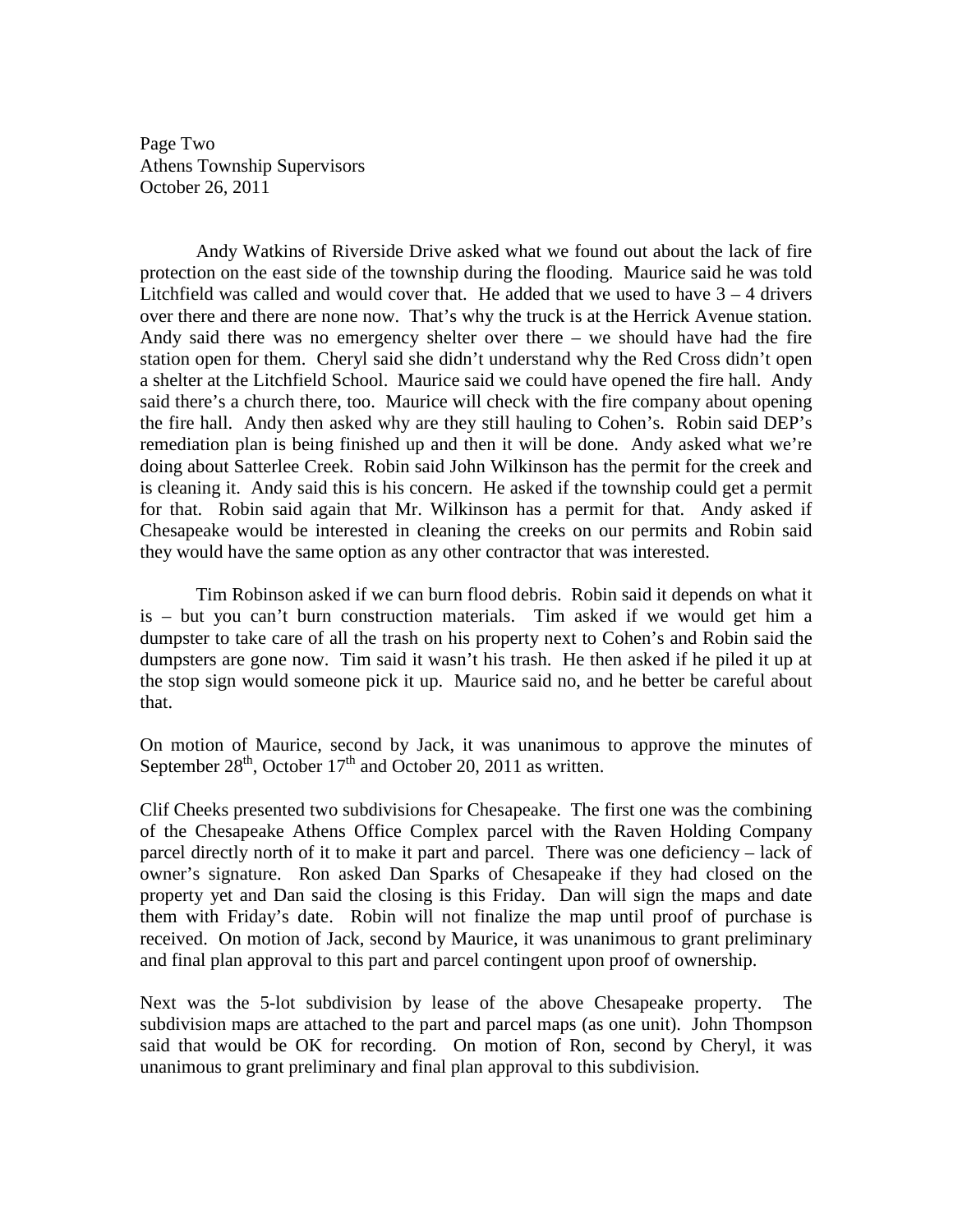Page Three Athens Township Supervisors October 26, 2011

Clif then presented the Chesapeake Athens Office Complex Land Development, Phases 1 – 5. Phase 1 will be Nomac and will include the construction of Road B from Wilawana Road to Lamoka Road. This road will require construction inspection and an Improvements Agreement before the township will consider taking it over. All deficiencies have been met. On motion of Robin, second by Jack, it was unanimous to grant preliminary approval ONLY to Phase 1.

Next was Phase 5, which will be Great Plains. The will serve letters have been received, with the exception of the water. Aqua PA is waiting for the developer's agreement for the water line extension. The following deficiencies were still outstanding:

- 1) No developer's agreement for the water
- 2) No HOP (traffic study still in progress)
- 3) DEP Component 3 sewage module needs to be approved

John Baggerly asked when they estimate the completion of Phase 1, and Dan Sparks thought it would be March of 2012. John Baggerly asked if the additional traffic has been considered and Dan said there is a traffic study being completed. On motion of Jack, second by Maurice, it was unanimous to grant preliminary approval ONLY to Phase 5 upon resolution of all deficiencies.

Clif presented Phase 2 which will be Hawg Hauling and Hodges. There will be truck parking in the gravel yard. They also have asphalt parking places with heat plugs. The following deficiencies were noted:

- 1) No HOP (traffic study still in progress)
- 2) DEP NPDES permit still needs major modifications

On motion of Jack, second by Ron, it was unanimous to grant preliminary approval ONLY to Phase 2 upon resolution of all deficiencies.

Next was Phase 3 which will be Midstream. There will be a maintenance shop behind the main 3-story building. This is the smallest site with only 10 acres. All 'back' accesses off Road B will be automatic gates that are motion and card activated. The following deficiencies were noted:

- 1) No HOP (traffic study still in progress)
- 2) No NPDES permit
- 3) No Erosion & Sedimentation Plan approved by Bradford Co. Conservation **District**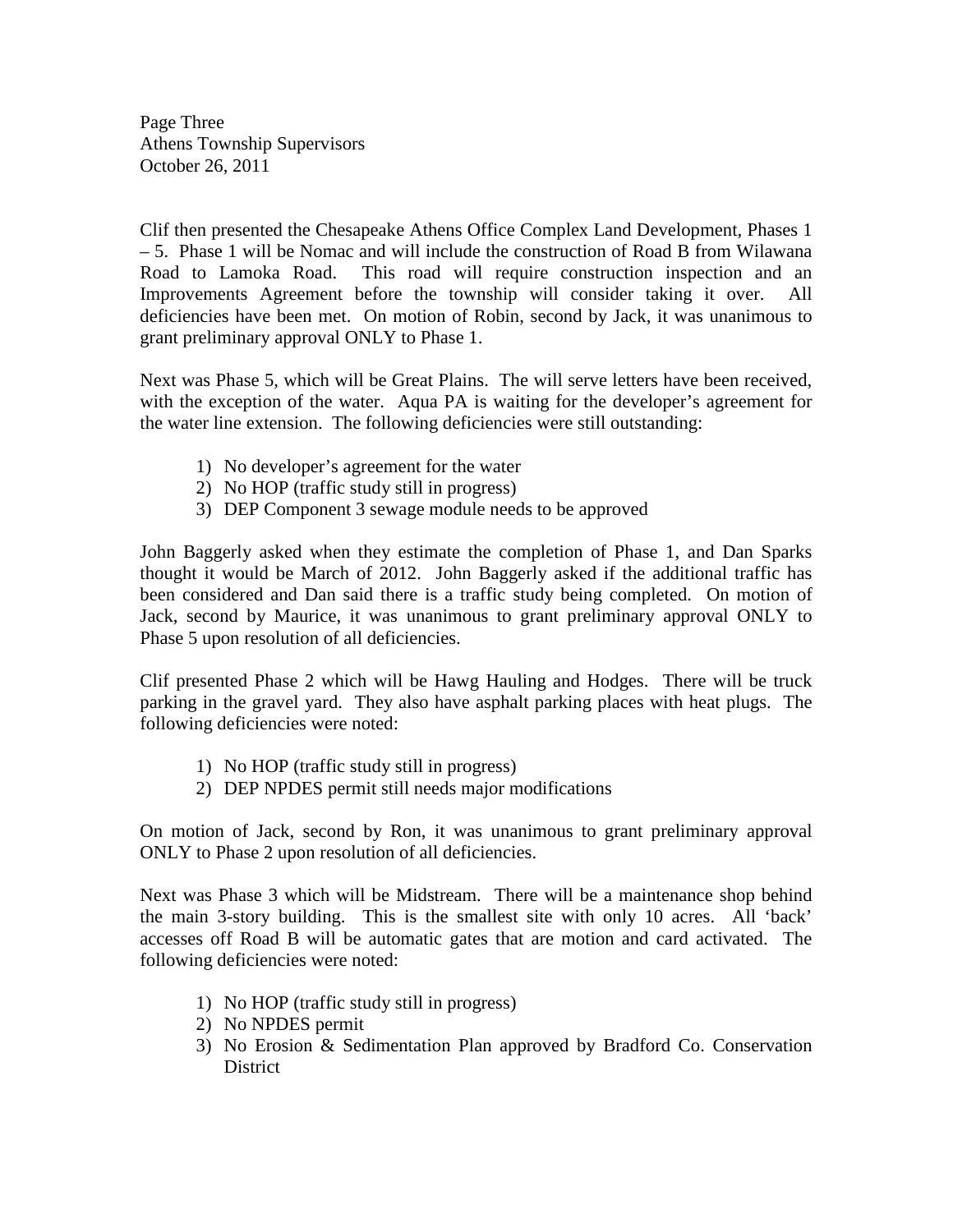Page Four Athens Township Supervisors October 26, 2011

On motion of Ron, second by Jack, it was unanimous to grant preliminary approval ONLY to Phase 3 upon resolution of all deficiencies.

Clif then presented Phase 4 which will be Chesapeake COI (Chesapeake Operating, Inc.). This will be a 4-story office building. They will also be putting in a swale that will go to a large field of infiltrators sized to take the 100-year storm. They feel this will help to alleviate the flooding by the homes along Wilawana Road in that area. The following deficiencies were noted:

- 1) No HOP (traffic study is in progress)
- 2) No DEP permits including the NPDES permit
- 3) No E & S plan approved by Bradford County Conservation District
- 4) Planning Commission requested a dust control plan, which will be provided as per the applicant's engineer.

On motion of Cheryl, second by Robin, it was unanimous to grant preliminary approval ONLY to Phase 4 upon resolution of the deficiencies.

Ron said Road B needs to be put in to our standards. We will need to have a construction inspection engineer for this project. Dan Sparks will get with us before they start Road B. We will also need to execute a developer's improvements agreement before the township will agree to take the road.

The Glenn O. Hawbaker subdivision/part and parcel was postponed until our meeting of November 7, 2011 at noon.

Robin said the Authority has approved the sewage mailer to be signed by the Supervisors for the Walmart Supercenter. On motion of Ron, second by Cheryl, it was unanimous to sign the sewage mailer.

On motion of Ron, second by Cheryl, it was unanimous to grant Walmart a 90-day extension which will expire on February 13, 2012.

Richard Bean reported for the Parks and Recreation Commission. He said Barry's last day will be November  $11<sup>th</sup>$ . The park will close on November 19, 2011. The park will be open for cross country skiing and hiking after hunting season, when there is snow on the ground.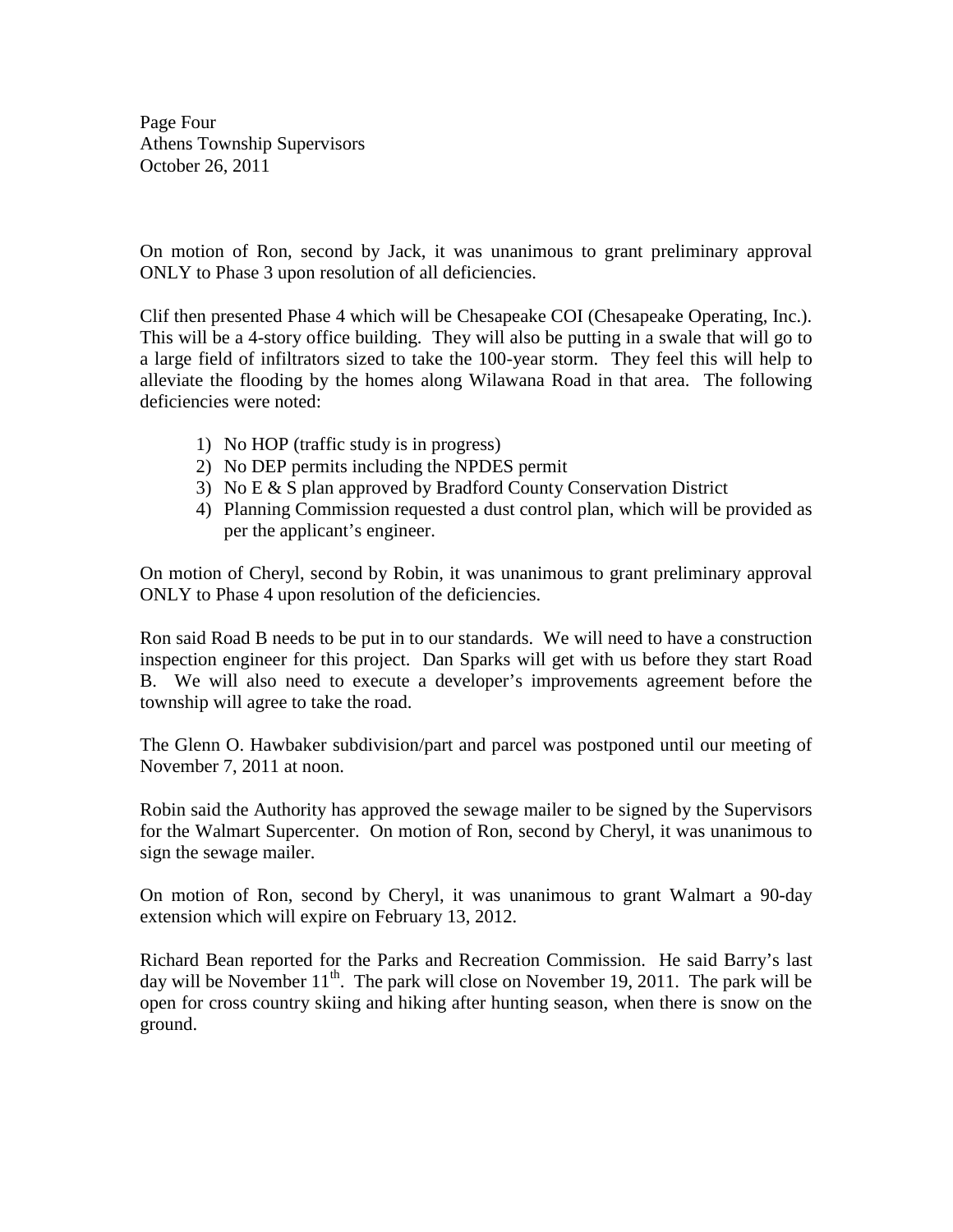Page Five Athens Township Supervisors October 26, 2011

Ray Brobst had left the meeting. Robin advised the Board that the Ballantines intended to move their fence after receiving the letter from John Thompson, but request an extension because the contractors are tied up with all the flood repairs and the ground will be frozen soon. On motion of Ron, second by Cheryl, it was unanimous to grant an extension until April 1, 2012.

On motion of Cheryl, second by Jack, it was unanimous to have Robin send the press release for contractors to remove gravel from the creeks we have permits for. The notice was approved by John Thompson.

Because Dr. Musto had been waiting, we skipped to the ordinance to guarantee ATA's portion of the Valley Joint Sewer Authority funds for the upgrade. This will have no affect on our borrowing base. John had reviewed the ordinance and it is fine. On motion of Robin, second by Cheryl, it was unanimous to adopt ORDINANCE 2011-09 guaranteeing the ATA portion of the VJSA plant upgrade, with no affect on our borrowing capacity.

John Thompson opened discussion on the rental registration form through our zoning office. He said we could use the form previously submitted if we remove the request for the social security number. Ron explained the form. Roscoe Smith was present and said he thought we had decided not to make the landlords do this. Why are we discussing this again? Robin said it has nothing to do with the landlords – this is something we will be doing in-house with our zoning permits. Robin presented a form she received from South Franklin Township that we could also use. John will draft a form for us to use with our zoning permits. On motion of Robin, second by Jack, it was unanimous to have the final form attached to the zoning permits.

On motion of Robin, second by Ron, it was unanimous to ratify the engineering contract with Dawood Engineering for the Meadowlark Drive bridge.

On motion of Cheryl, second by Robin, it was unanimous to ratify the commitment letter for 20% of the signalization only of the Greens Landing turning lane/traffic signal project. This will hopefully be included in the 2012 TIP program.

On motion of Robin, second by Jack, it was unanimous to adopt both ORDINANCE 2011-07 to bring our Police Pension Plan into compliance with the HEART legislation, and ORDINANCE 2011-08 to bring our Non-Uniform Pension Plan into compliance with the same.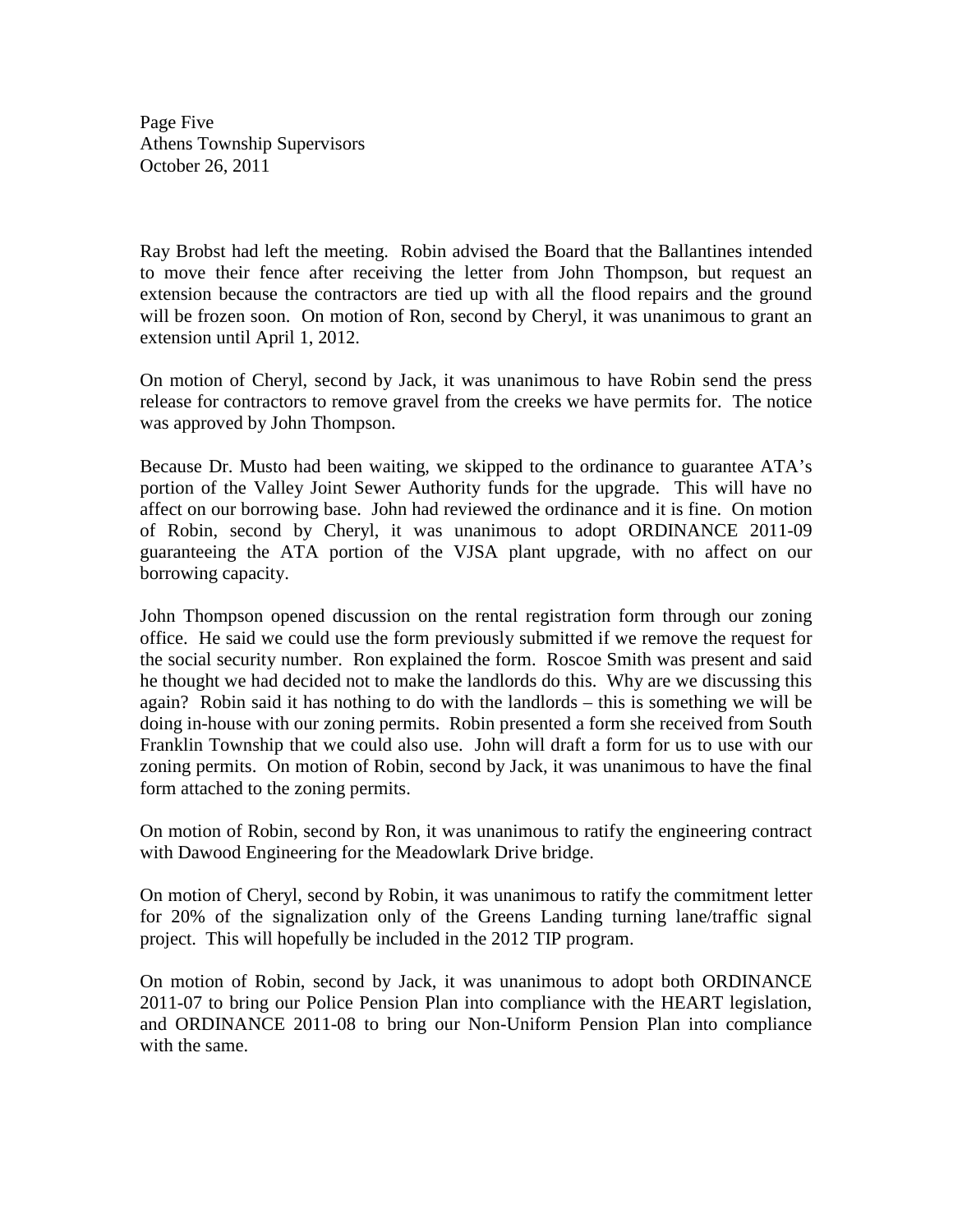Page Six Athens Township Supervisors October 26, 2011

On motion of Cheryl, second by Jack, it was unanimous to allow Robin to go to her PSATS standing committee meeting in Harrisburg on November 14/15, 2011 and to pay her salary for the time she would have worked.

On motion of Jack, second by Cheryl, it was unanimous to accept the monthly Road and Police reports as presented. There was no building permit report, and this was the third month without a fire report. Discussion was held on the fire report situation, but no action was taken at this time.

On motion of Ron, second by Maurice, it was unanimous to pay the monthly bills as presented. A complete listing of revenues and expenditures is on file in the office of the Treasurer.

Correspondence/Information was as listed in the meeting agenda.

Ron asked Robin to send Chesapeake a thank you for taking us on a rig tour. Ruth Baggerly said they should put a big thank you in the newspaper for all that Chesapeake did during the flood.

Chairman Reagan took the Board into executive session at 8:32 PM for pending litigation. The regular meeting reconvened at 8:58 PM.

The Board continued to work on the 2012 budget. A proposed budget was agreed upon and will be presented at our November meeting. It will then be advertised for adoption at our meeting in December. On motion of Ron, second by Maurice, it was unanimous that, if any funding is received from FEMA for our flood work, it will be used to first repay the line items and account funds that were drawn upon to balance the budget, with any remaining funds to be placed in the highway materials budget. If not all the monies are received, the line items and account funds will be repaid on an equal percentage basis.

On motion of Jack, second by Robin, it was unanimous to sign the proclamation declaring October 28, 2011 as Marilyn Bok Day in Athens Township.

There being no further business, on motion of Robin, second by Maurice, it was unanimous to adjourn the meeting at 9:48 PM.

Respectfully submitted,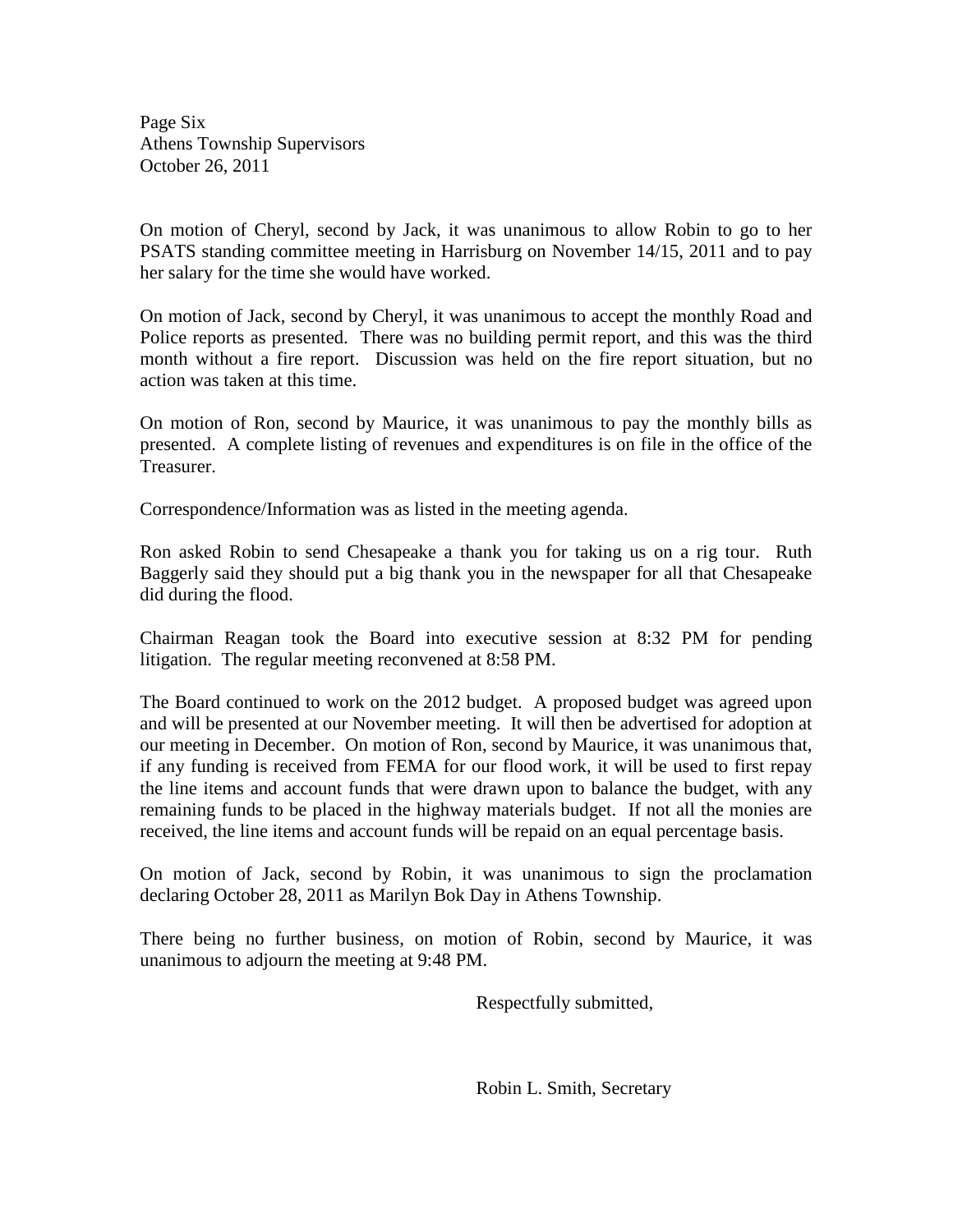# ATHENS TOWNSHIP SUPERVISORS November 7, 2011 12:00 noon

Chairman Ronald Reagan called the meeting to order at 12:04 PM. Supervisors also present were Robin Smith, Jack Walter and Maurice Fay. Cheryl Wood-Walter was working.

Chairman Reagan called for the opening of the bids for R4, R6 and R8 material. We received no bids. On motion of Ron, second by Jack, it was unanimous to have Robin rebid this material.

Karl Bankert was present for Glenn O. Hawbaker subdivision/part-and-parcel for their property along Route 220 in Greens Landing. They will be adding the two parcels together and eventually moving the operation further south on the land. Karl said they know they will have to come back for a land development before they proceed with the expansion. On motion of Ron, second by Jack, it was unanimous to grant preliminary and final plan approval to this subdivision.

Chairman Reagan took the Board into executive session with Attorney Jim Carroll for personnel at 12:10 PM. The regular meeting reconvened at 1:07 PM.

On motion of Maurice, second by Ron, it was unanimous to raise the deductible on the Blue Cross/Blue Shield EPO (First Priority Health) to \$1000, and to reimburse the employees for the amount of the deductible as used.

There being no further business, on motion of Ron, second by Maurice, it was unanimous to adjourn the meeting at 1:08 PM.

Respectfully submitted,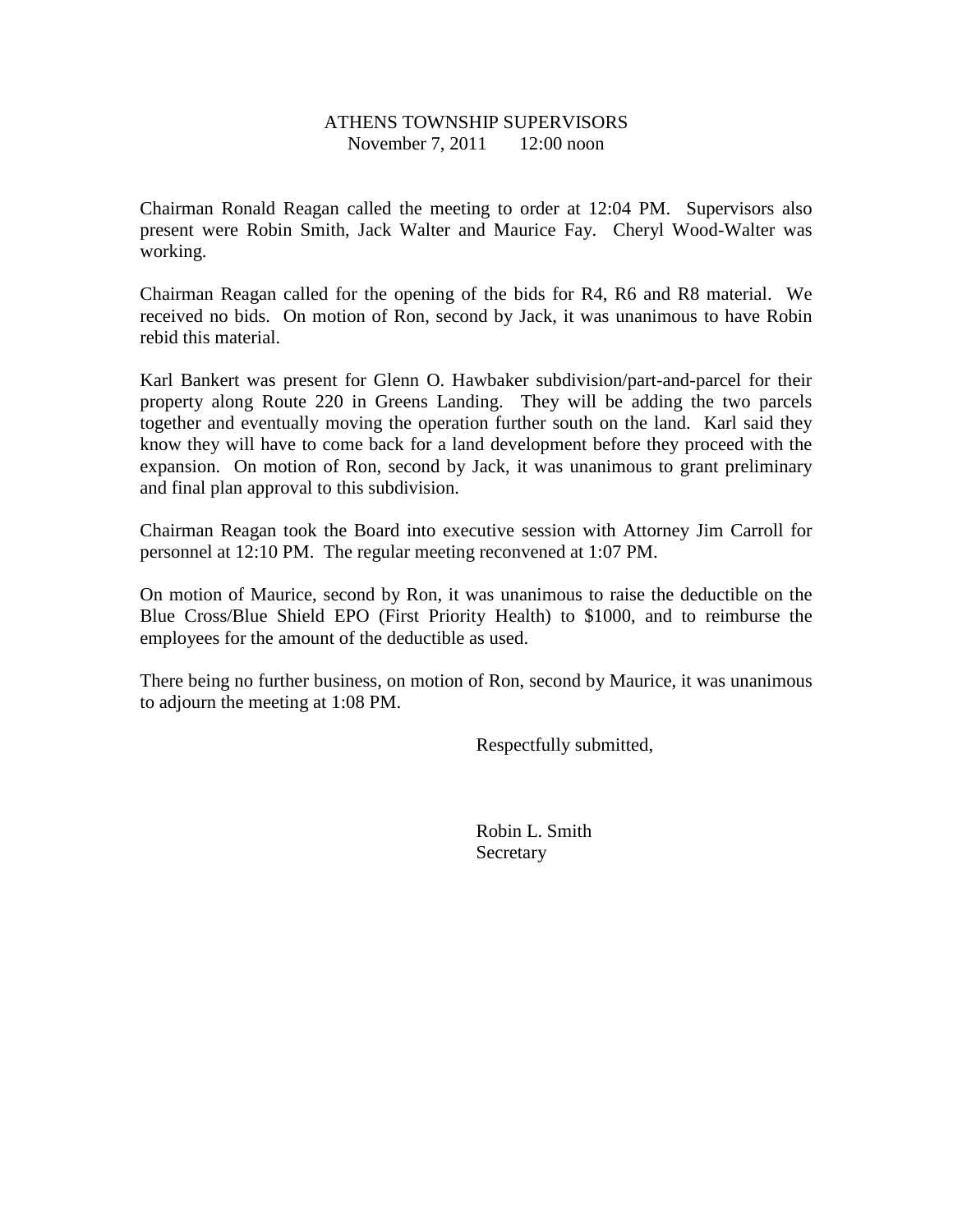# ATHENS TOWNSHIP SUPERVISORS November 30, 2011 7:00 PM

Chairman Ronald Reagan called the meeting to order at 7:03 PM. Supervisors also present were Jack Walter, Maurice Fay, Cheryl Wood-Walter and Robin Smith. Attorney John Thompson was also in attendance.

Chairman Reagan called for the opening of the rock bids. No bids were received. This is the second time we bid these items. On motion of Jack, second by Maurice, it was unanimous to acquire the rock at the best price wherever we can find it.

#### Voice of the Residents:

 Betty Jo Morris of 3395 Wilawana Road presented pictures of the "gully" next to her home that continues to flood. She said she has 4 sump pumps running constantly. She stated that the township built this "gully" in 1986, and presented the deed for the gully. Robin asked where the water is coming from – ground water, or from a rain event, or from the road…. Betty said it comes from across the road. The township installed a pipe across the road and it drains into this gully. The gully contains 2 drywells that were installed by the township. Maurice said this could possibly be an easy fix if we take the tops off the drywells and clean them out. Ray will look at this.

 Danny Stark of Clinton Street asked if we will protest the rate increase request of Aqua Pennsylvania. On motion of Maurice, second by Cheryl, it was unanimous to send a letter. Danny asked if we will be getting prisoners to clean the debris out of the creeks and Robin said we would not. She was notified there was not enough interest for this program for them to move forward.

 Kylie Mullen of 3850 Wilawana Road asked for a status report on the FEMA trailer park behind her home. Pam Willis of FEMA was present and said the number of families that will be placed there is between 26 and 30. She also stated that number changes daily. Ron Reagan stated that our assistant zoning officer, Cindy Parrish, has issued 58 permits for this park. Pam said they will only put in as many as are needed. She added that with the weather – especially the rain – their schedule has been pushed back. Kylie asked if they have a projected date when they'll finish, and Pam said they're hoping to finish by the end of the week.

 Kylie asked when the road would be paved. They stated there will also be a second entrance west of the planned entrance, but no one gave a date of expected paving. Kylie asked if the job trailers will be gone when the regular trailers are all installed. They will be. Pam said they will install more regular trailers if there is a need, but they will not require the return of the construction trailers. That contractor is called a "haul-andinstall" contractor and consists of a crew that comes and just hooks everything up. Kylie asked if the fence will stay when the construction is done and Pam said it will.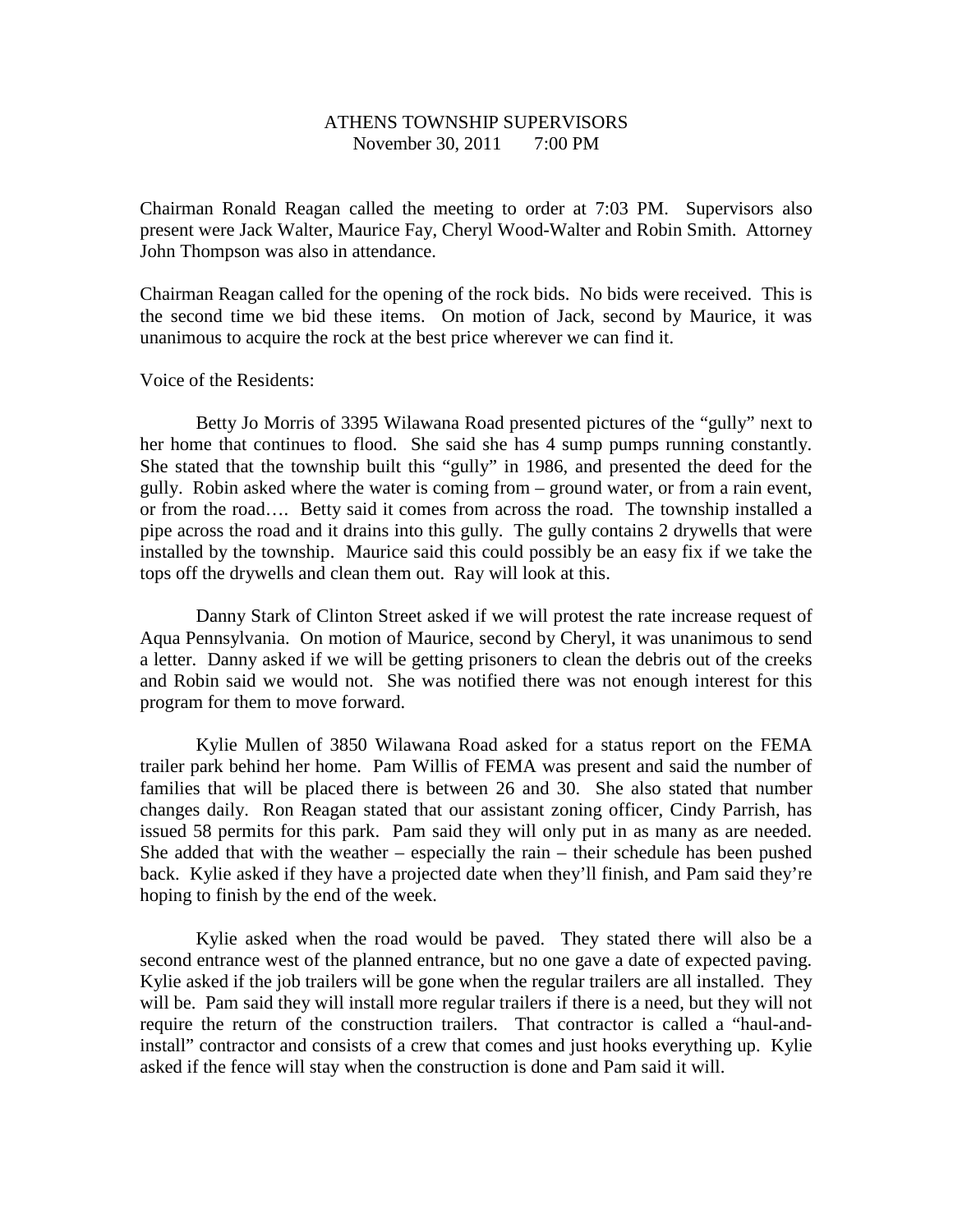Page Two Athens Township Supervisors November 30, 2011

 Jack Walter said he thinks one of the conditions we set was that they had to be out in 24 months. That is correct. Pam stated these will only be Bradford County residents – our friends and neighbors who will now have a place to call "home". She said when one person moves out, a deactivation work order is issued if there is no longer a need for that unit. FEMA pays for all utilities.

 Diane Blasi of 3880 Wilawana Road asked if the contractors were given hours of operation that they were to abide by. They were told they could work from 7 AM to 10 PM. Diane said they worked past that time when they first started. They were running a roller on the driveway to 11 PM. They should have been able to do that during the day. She also stated the fence has not been extended to the end of her property line. Jim Slaughter, the construction manager, said they were instructed to extend the fence 50 feet – not to the end of the property line. Diane said she was told it would be taken to the end of her property line. Pam asked Diane to show her where the property line is so they can look at the situation. She added that they are trying to do everything they can to accommodate the residents. Diane said she has been emailing back and forth with Robin concerning her issues. She said the other night there was a truck with its headlights shining right into her family room for  $\frac{1}{2}$  hour – if the fence had been extended that would not have been an issue.

 Diane also said there are a lot of safety concerns. They have no flaggers out there. The other night they did have a flagger and she was working in the dark with only a vest on and no lights. She was almost hit. They were installing a water line at 10 PM another night. Worker started with a vest, then a hardhat with a light, then finally had to park a truck there. Safety!! A FEMA trailer was stranded on November  $17<sup>th</sup>$  – didn't know where to go - was backing up on Wilawana Road. No one directing traffic. Diane said she walks this road every day  $-$  it's an accident waiting to happen.

 Mike Bull of 284 Oak Hill Drive said they have 25 construction workers living on the site. He asked what the sewer arrangements were. FEMA said originally they had a holding tank but then were given permission to connect to the manhole. Mike asked who is in charge of that and Ron advised him the Athens Township Authority (ATA) was in charge of sewer for the township. He gave Mike their contact information and meeting date. Mike said he almost got run over in his car by a Simonds truck. The truck had pulled into Sycamore Drive and then started backing up. Mike had to back out onto Wilawana Road. The truck driver honked three times and then 'flipped him off'. They had no flaggers working. Maurice said we were told they'd have certified flaggers working.

 Mike then said FEMA is parking trailers on the Valley Youth Soccer Association property and they weren't supposed to do that. Robin said Harry Hadlock (of VYSA)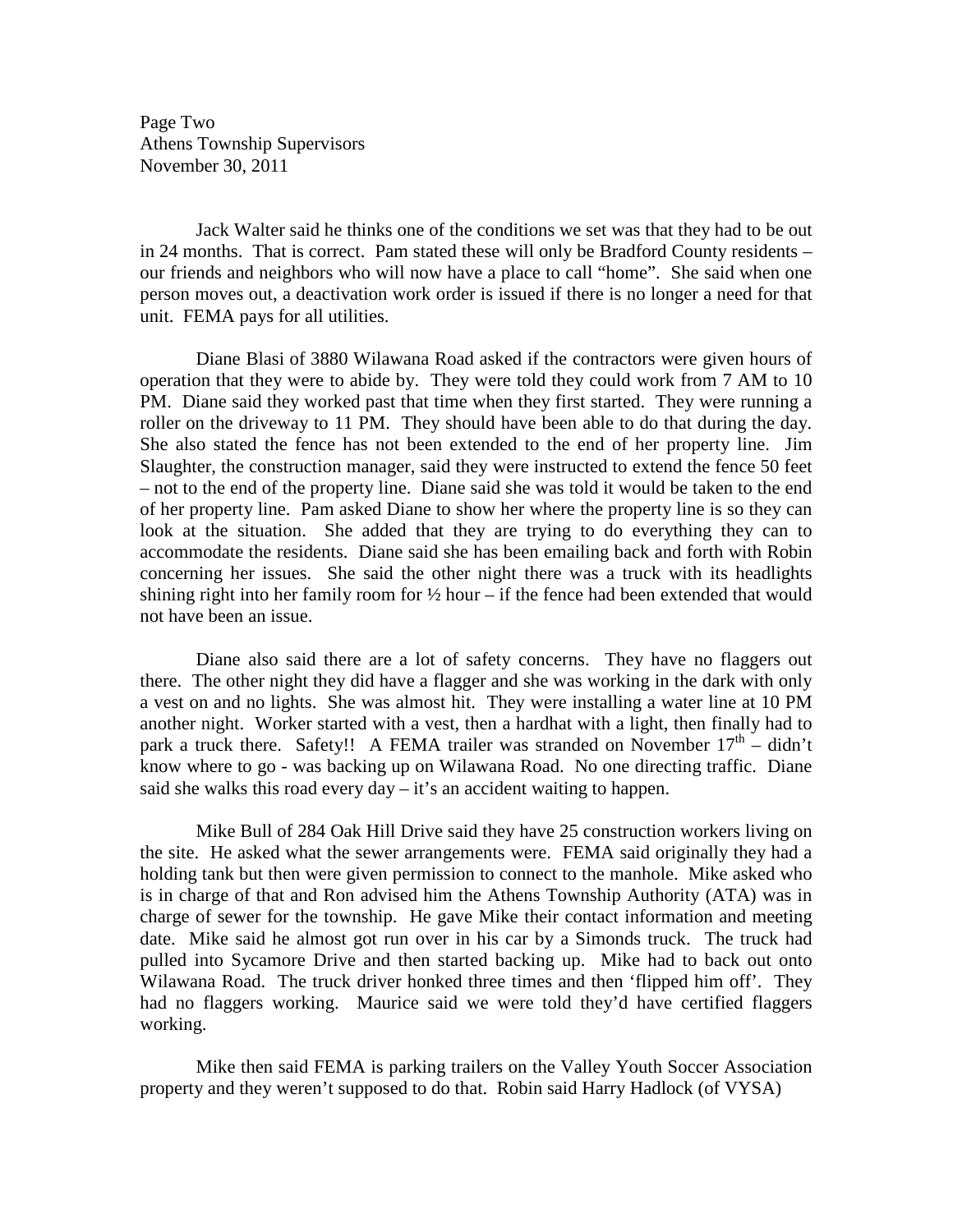Page Three Athens Township Supervisors November 30, 2011

gave written permission for that. Mike said that was for "a few" and there are 12 trailers there. Mike asked what the total cost of the project will be and Pam said she didn't have that information with her. Mike gave a "Watch Children" sign to the Board that had come down in his neighborhood. Maurice said he will take care of that.

Gary Rosh of Wilawana Road asked where the second entrance would be for the park. It will be to the west of the main entrance.

 Shelly Northrup of Sayre urged the Board to contact our legislators concerning Bills 1950 and 1100. She is concerned about the potential for local control to be taken away on zoning issues and other local regulations where the gas industry is involved.

 Kylie Mullen asked if the detention pond will be fenced. Pam said it will be and the fence will remain after they are gone. Ron said we were told that the site would be reclaimed when they leave and Pam said they will not be doing that. Robin and Ron both said that was not what we were told. Ron asked who is supposed to maintain the detention pond left behind and Pam said that would be the responsibility of the landowner. Ron asked if the landowner knows that and Pam said it's in their contract. Ron advised them that we will refer to the transcript of the approval hearing on these issues.

 Tony Gillott of Wilawana Road said this property is now considered 'developed'. He would rather see homes there than industry. Ron said Mary Sullivan had submitted plans for a housing development on that land before she passed away. Austin now has the infrastructure in place. Tony was concerned that the wetlands would be disturbed and asked if that was State or Federal jurisdiction. Ron said you just don't touch them. Tony is concerned and said he doesn't want a trailer park there. Robin said trailer parks are not allowed in the Residential Suburban district. Mike Bull asked how many homes would be allowed on an acre in that district and Ron said maybe 3, with sewer and water.

On motion of Maurice, second by Jack, it was unanimous to approve the minutes of October  $26<sup>th</sup>$  and November 7, 2011 as written.

Scot Saggiomo presented the Jeffrey/Jean Barber 2-lot subdivision on Reagan Road for review. The existing home will become one lot (1.99 acres) and the parent tract will remain. The existing well will not be on the house property but will be shared between the two lots. Planning Commission had concerns about the easement for the well since it was just a narrative and was not signed by anyone. John Thompson said that will need to be notarized and recorded with the plan. On motion of Ron, second by Jack, it was unanimous to grant preliminary and final plan approval to this subdivision, contingent upon receipt of the notarized easement to be recorded with the plan.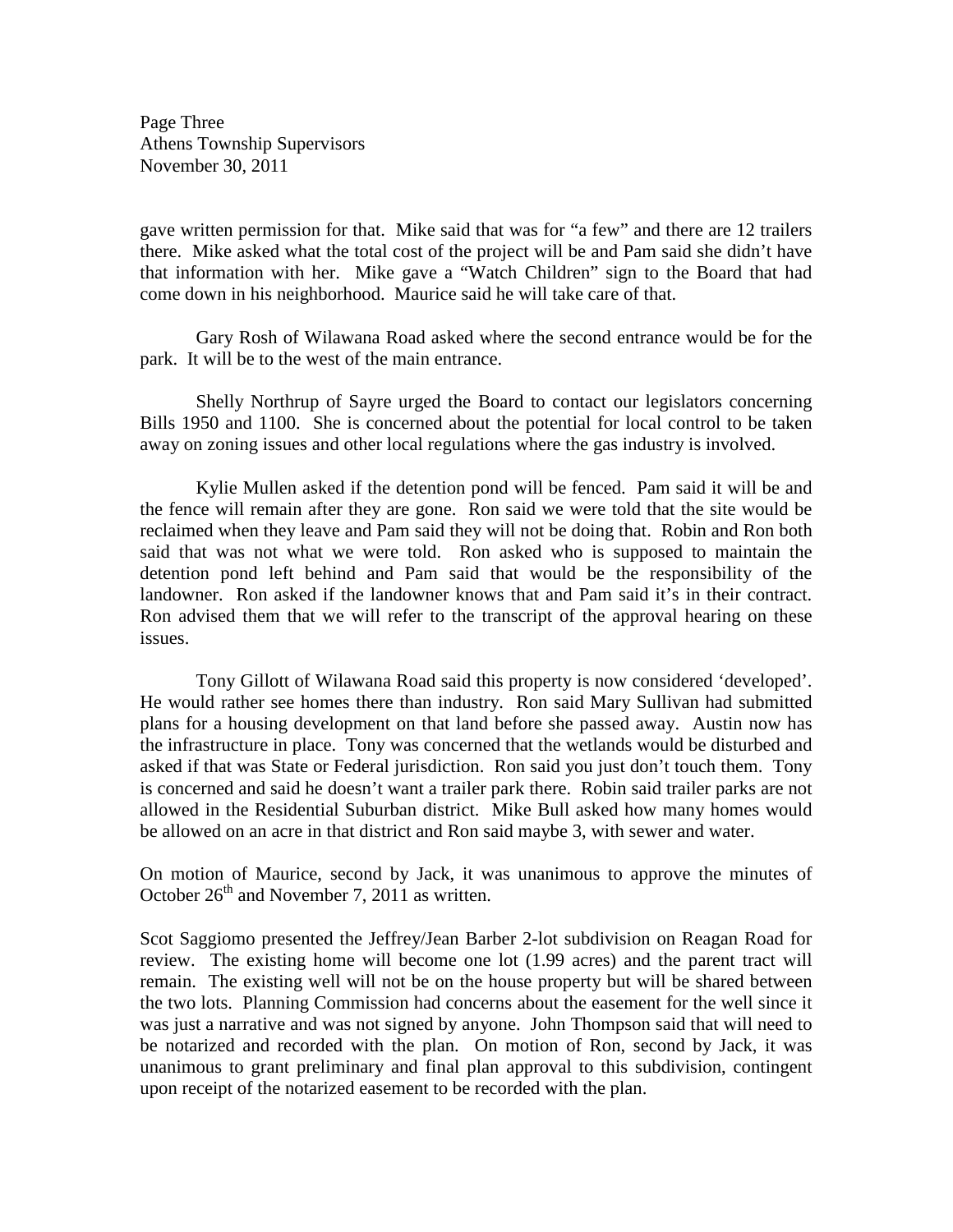Page Four Athens Township Supervisors November 30, 2011

On motion of Robin, second by Maurice, it was unanimous to set the date for the Walmart Conditional Use Hearing as January 3, 2012 at 7 PM.

Richard Bean was present for the Parks Commission. He has signed off on one Eagle Scout project (Brennan). The trail at Tozer's Landing is moving forward. Round Top Park is now closed. It will reopen after big game season has ended – only when there is snow on the ground for cross-country skiing and sledding.

Ray Brobst reported for public works. He asked if it would be OK to rent a couple trucks to get the large rock because it will do damage to our truck boxes. Robin asked him why he just didn't get it delivered and he said he didn't think of that. Ray said he has been looking for trucks on the internet to replace the 2000 Volvo. He said he went to Albany to drive a 1993 Mack 10-wheeler and it's in good shape. They're asking \$16,000 for it. Ron said the insurance company totaled our truck and will give us \$32,500 for it. Ron asked how much a new truck would cost. Ray said Bradco had a single axle for \$102,000. It'd probably be \$120,000 for a new 10-wheeler. Ron asked who had this truck in Albany and Ray said a dealer has it. Robin said we will have to bid this out. Jack said it was a town truck so we could put it right to work. Christine Vough asked if we are still paying for the truck that was wrecked, and Robin said no. She had heard it was a new truck and Robin said it was a 2000 Volvo. Ray will write a spec for Robin to use to bid. Ray said it would be a good truck. Ron asked who had it before and Ray said he thought it was the Town of Oswego. Robin said it's certainly seen snow, then. Ray said it doesn't have a plow, but we have one that fits it. It has a spreader box like the Volvo as well. On motion of Jack, second by Maurice, it was unanimous to bid for a used truck.

Robin said she had been contacted by Eric Benjamin from the fire company to see if the company could hold a Heavy Truck Rescue Drill with the Volvo. Discussion was held as to whether or not we would be keeping the truck for salvage, and we will not. Robin will call the insurance company to see if they can hold-off picking up the truck so the company can do their drill – and also to see if it would be permissible to do the drill.

We received an estimate for the actual "pieces" of the aluminum box culvert that we are proposing to install at the Meadowlark location. The cost will be around \$38,000 just for the pieces. Jack said the Town of Barton uses these bridges and they work well. We need to start getting things that meet the State requirements. We'd need to get a concrete contractor to put the footers in and set the bolts. They need to be accurate. We could build it on-site. We could try to assemble it on the footer or we would have to get a crane to set it. We won't get to this until the Spring. Discussion was held. FEMA may not cover the cost of a new bridge. The last paperwork we submitted was cut to \$2600 from our \$6500 request. Acquisition projects are all that will be considered in Round 1 of the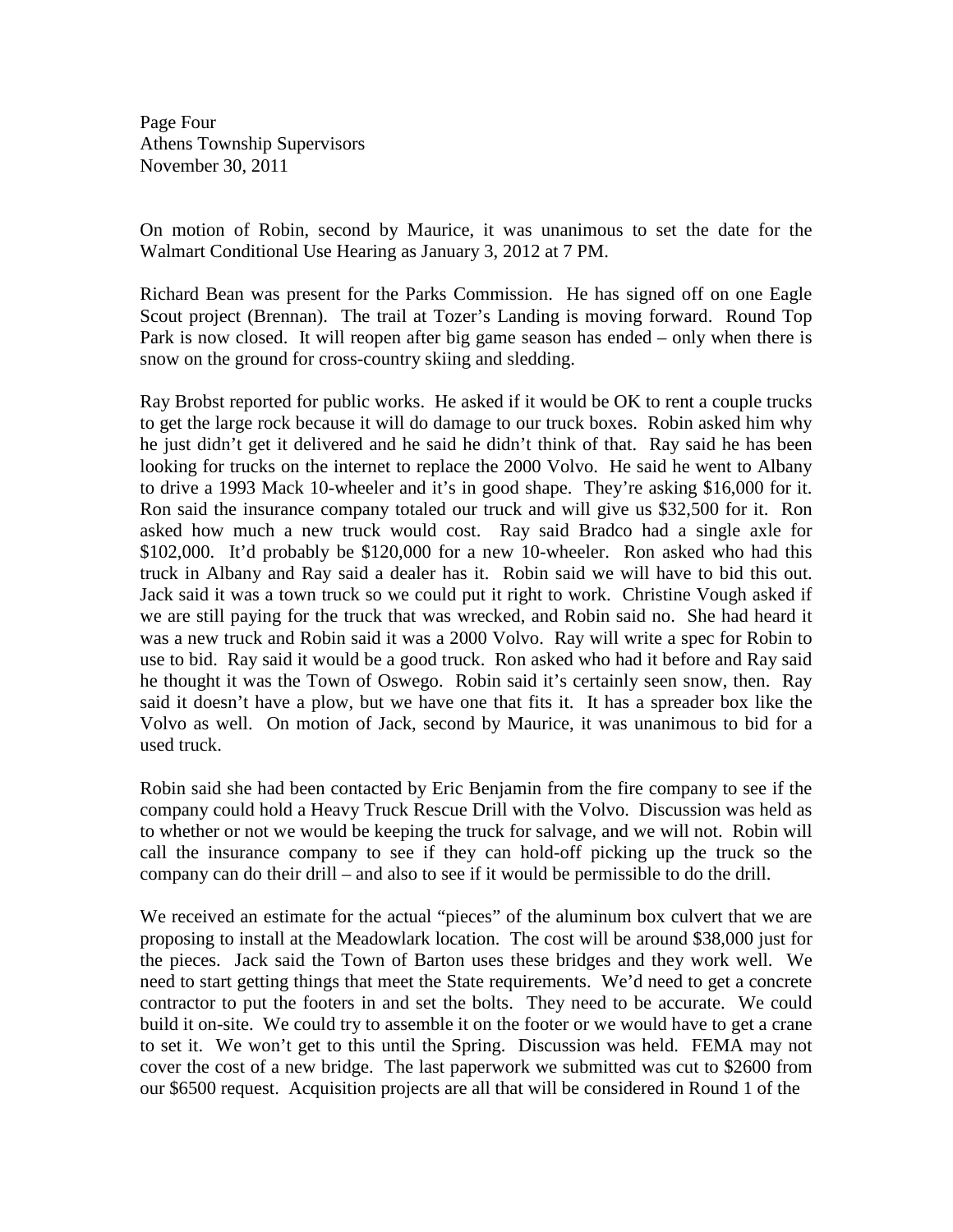Page Five Athens Township Supervisors November 30, 2011

HMGP program. Round 2 will consist of non-substantially damaged homes and all other eligible projects, which would be this type of project. On motion of Jack, second by Maurice, it was unanimous to bid the aluminum box culvert for Meadowlark Drive.

The proposed 2012 budget was presented with no tax increase. On motion of Ron, second by Robin, it was unanimous to advertise this budget for approval at our December meeting.

On motion of Cheryl, second by Jack, it was unanimous to approve the Bradford County Humane Society contract for 2012 in the amount of \$1312.

On motion of Robin, second by Maurice, it was unanimous to pay our renewal dues with Manufacturer & Business for 2012 in the amount of \$270.

Our meeting dates will remain the last Wednesday of every month for 2012.

On motion of Maurice, second by Jack, it was unanimous to accept the monthly reports as presented. There was no fire report again this month.

On motion of Jack, second by Robin, it was unanimous to approve Michelle Plouse as a member of the Athens Township Volunteer Fire Company Fire Police.

Robin received yet another complaint about the flags being in such disrepair on the bridge over the Chemung River on Route 199. Robin recommends we remove these flags permanently, because they are never replaced in a timely manner and it is disrespectful to have these "ratty" flags displayed. Discussion was held. On motion of Maurice, second by Cheryl, it was unanimous to remove these flags permanently from the bridge.

On motion of Cheryl, second by Maurice, it was unanimous to approve the monthly bills as presented. A complete listing of revenues and expenditures is on file in the office of the Treasurer.

Correspondence/Information was as presented in the meeting agenda.

Chairman Reagan took the Board into executive session at 8:35 PM for personnel and pending litigation. The regular meeting reconvened at 9:26 PM.

Robin had spoken with our new Supervisor, Christine Vough, tonight and she advised Robin that she had signed up for the newly-elected supervisor course to be held at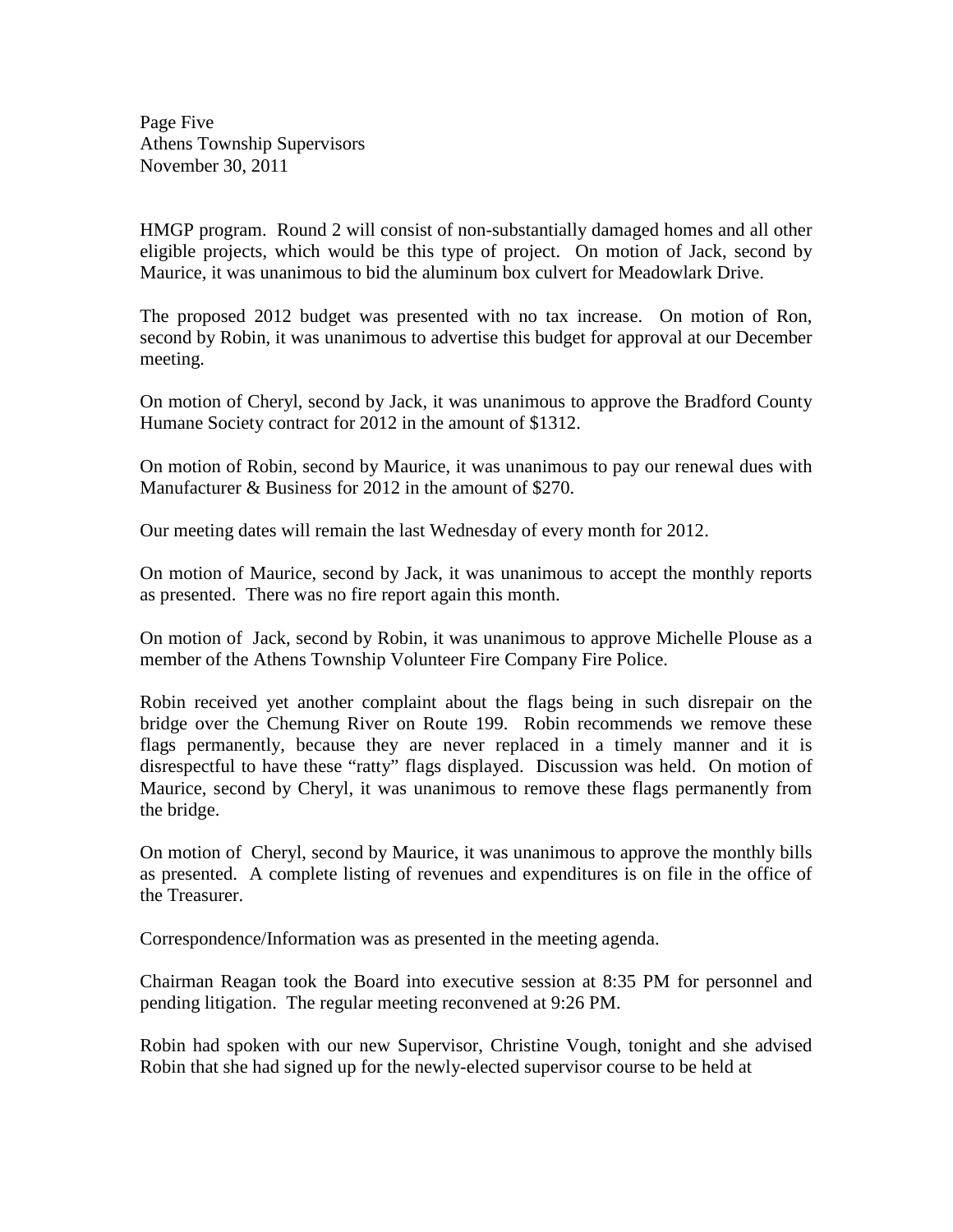Page Six Athens Township Supervisors November 30, 2011

PSATS in Enola. She had paid for this herself. On motion of Ron, second by Jack, it was unanimous to reimburse Christine for the course and her hotel room for this course.

There being no further business, on motion of Robin, second by Cheryl, it was unanimous to adjourn the meeting at 9:29 PM.

Respectfully submitted,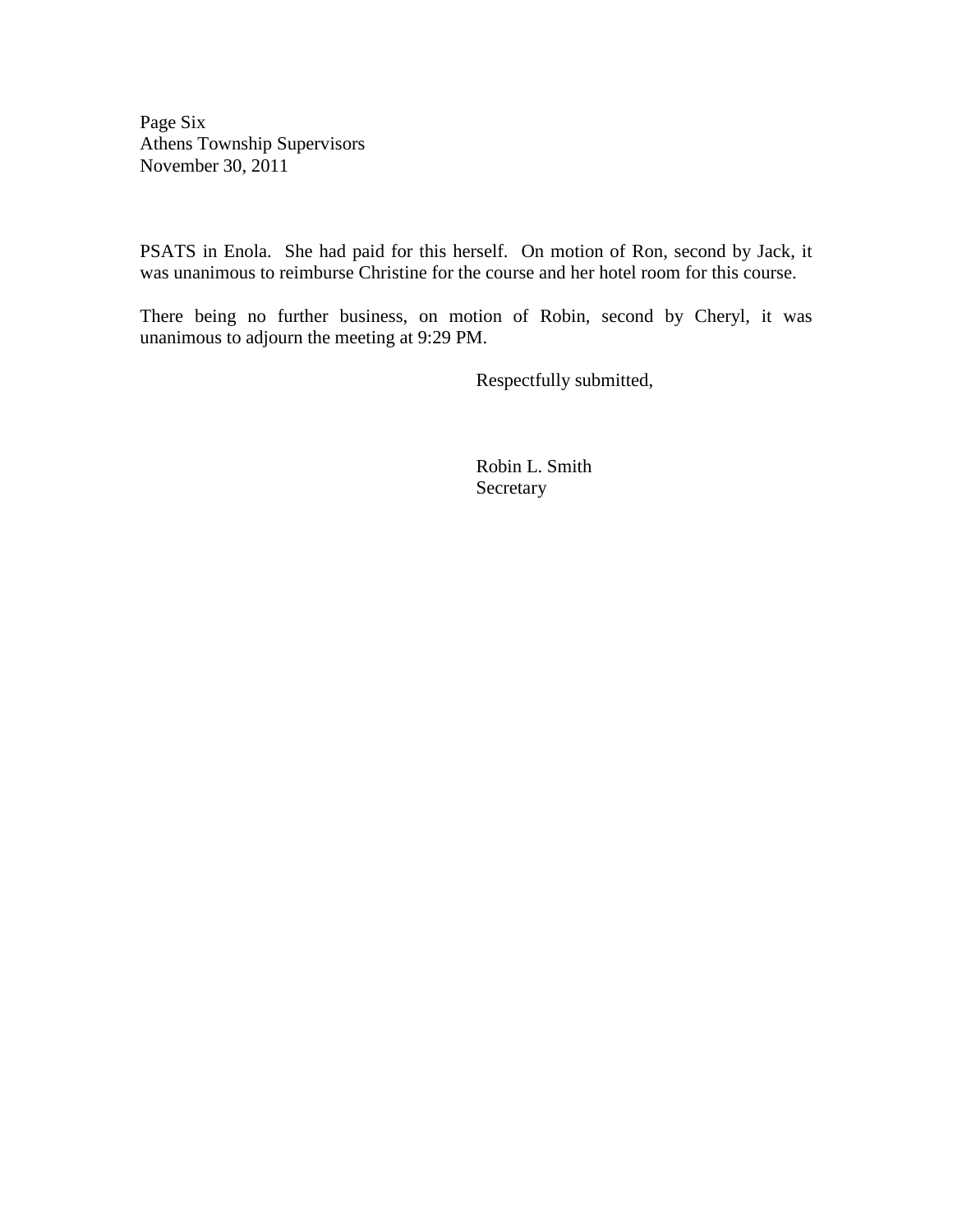# ATHENS TOWNSHIP SUPERVISORS December 23, 2011 11:30 AM

Chairman Ronald Reagan called the meeting to order at 11:44 AM. Supervisors also present were Jack Walter, Maurice Fay and Robin Smith. Cheryl Wood-Walter was absent. Attorney John Thompson was also present.

Chairman Reagan called for the opening of the bids for the used tandem axle dump truck. We received one bid – from Arthur Trovei  $&$  Sons, Inc. for a 1999 Mack RA688S dump truck in the amount of \$23,825.00. Discussion was held. The truck has 260,000 miles on it, but Jack says it has a lot of life left. There is no rust. It was previously owned by PENNDOT, so Maurice was comfortable with the maintenance aspect of it. On motion of Jack, second by Maurice, it was unanimous to accept the bid. Ray will make arrangements to get the truck. We may need a cashier's check for this.

On motion of Ron, second by Robin, it was unanimous to purchase a new camera for the highway department as the old one no longer works.

On motion of Robin, second by Maurice, it was unanimous to approve, sign and execute the Road Use Maintenance Agreements with Chief Oil and Gas LLC and Talisman Energy USA, Inc.

On motion of Robin, second by Ron, it was unanimous to ratify the Christmas luncheon being held December 23, 2011 at noon and being catered by Callear's.

On motion of Ron, second by Maurice, it passed to have the raises for 2012 begin with the first pay period of 2012, which begins on December 29, 2011. Robin abstained from the vote as she is an employee.

There being no further business, on motion of Robin, second by Ron, it was unanimous to adjourn the meeting at 11:50 AM.

Respectfully submitted,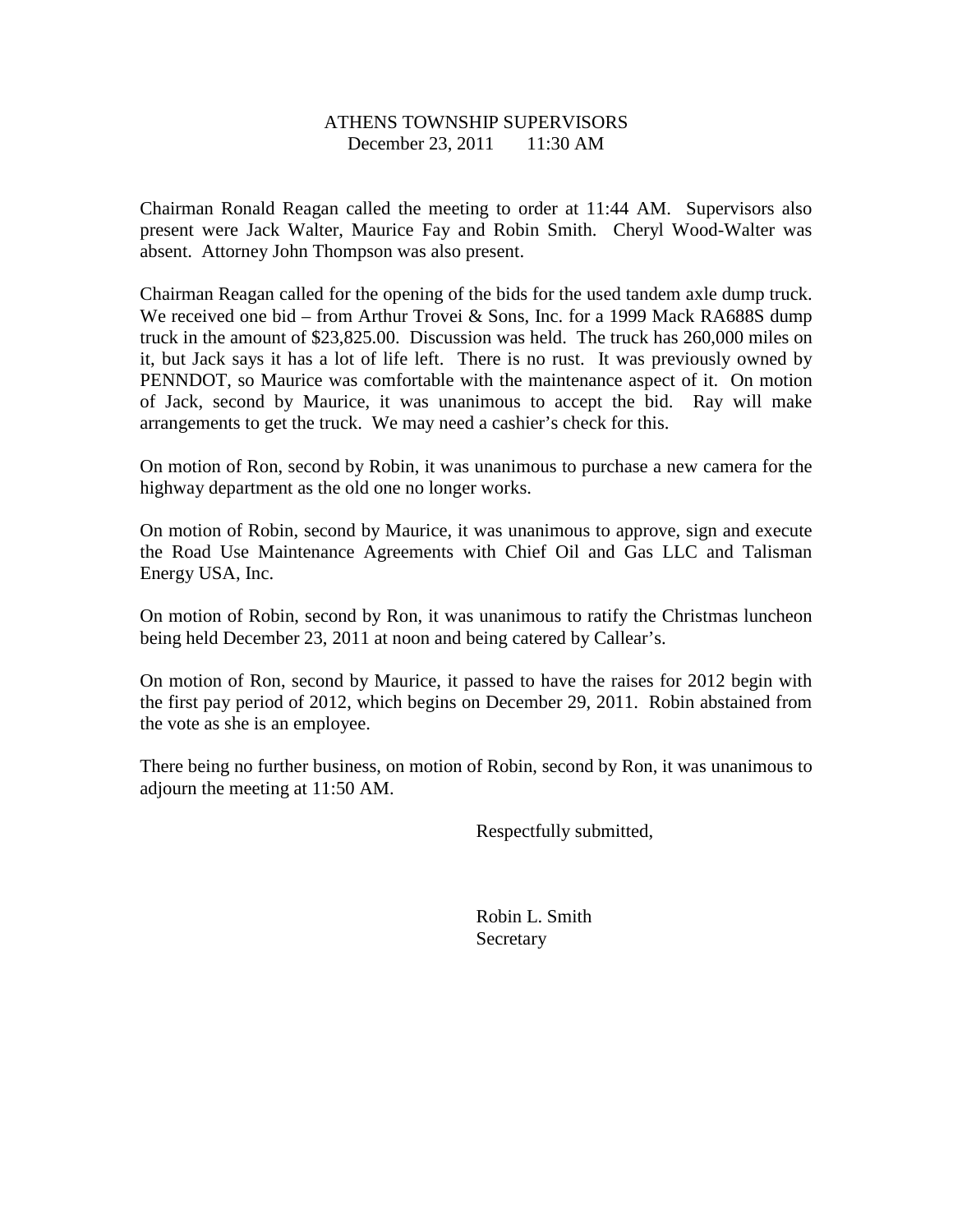# ATHENS TOWNSHIP SUPERVISORS December 28, 2011 7:00 PM

Chairman Reagan called the meeting to order at 7:05 PM. Supervisors also present were Jack Walter, Maurice Fay, Cheryl Wood-Walter and Robin Smith. Attorney John Thompson was also in attendance.

Voice of the Residents:

 Jeri Mullen was here on behalf of her daughter, Kylie, who lives on Wilawana Road adjacent to the driveway of the FEMA trailer park. She said they have some concerns they would like to have addressed. The workers will be gone soon, and the road was promised to be paved. All they did was tar and chip and it's all breaking up and going into Kylie's driveway. What happened to the requirement of 200 ft. of paving from Wilawana Road? Ron said the reality is that it is just too late in the year for any paving to be done. She said they are concerned that they will have water problems as well. She asked what will happen to the road when the township plows? Robin said we will not be plowing, as we can't go on private property. That is up to FEMA to contract. Jeri wanted to know who will maintain the fence – mowing around it and such. Cheryl said FEMA will take care of it. Jeri asked if we know who to contact once the workers are gone. Cheryl said to contact your legislators. Robin said to contact her if anyone has issues and she will make the necessary contacts.

 Diane Blasi of Wilawana Road said the construction vehicles have left ruts in the lawns at the corner. The soccer drive is a mess. Maurice said he has put all these concerns on a list and given it to Eddie. He will take care of it. Diane said the water is causing a problem. Maurice said he will look into it on Monday when he comes back from Virginia. She added there was no fence around the detention pond. Ron asked Diane if they extended the privacy fence for her and she said they did.

 Susan Loomis of Winslow Street is upset about the Walmart expansion and the Callear's expansion. She asked if Callear's will be building a road behind her house to make it a circle. Robin said we don't know at this point – plans had been submitted but they were rejected by Ed and have not been resubmitted to date.

 Jim Andrews of Wilawana Road presented a picture of his back yard to the Board and asked if we could tell him what was wrong in it. He said the FEMA contractors line up all their construction equipment and shine their headlights at their houses at  $10 - 11$ PM at night. He said we're not building the space shuttle here – this is not rocket science. Don't point your lights at the houses. He said they are driving through the soccer field road to the "shantytown". That is not a road. We need to stop people from using the road. "We're not building the space shuttle here – it's easy, people". Ron advised him to talk to the soccer people and ask them to stop them from having access.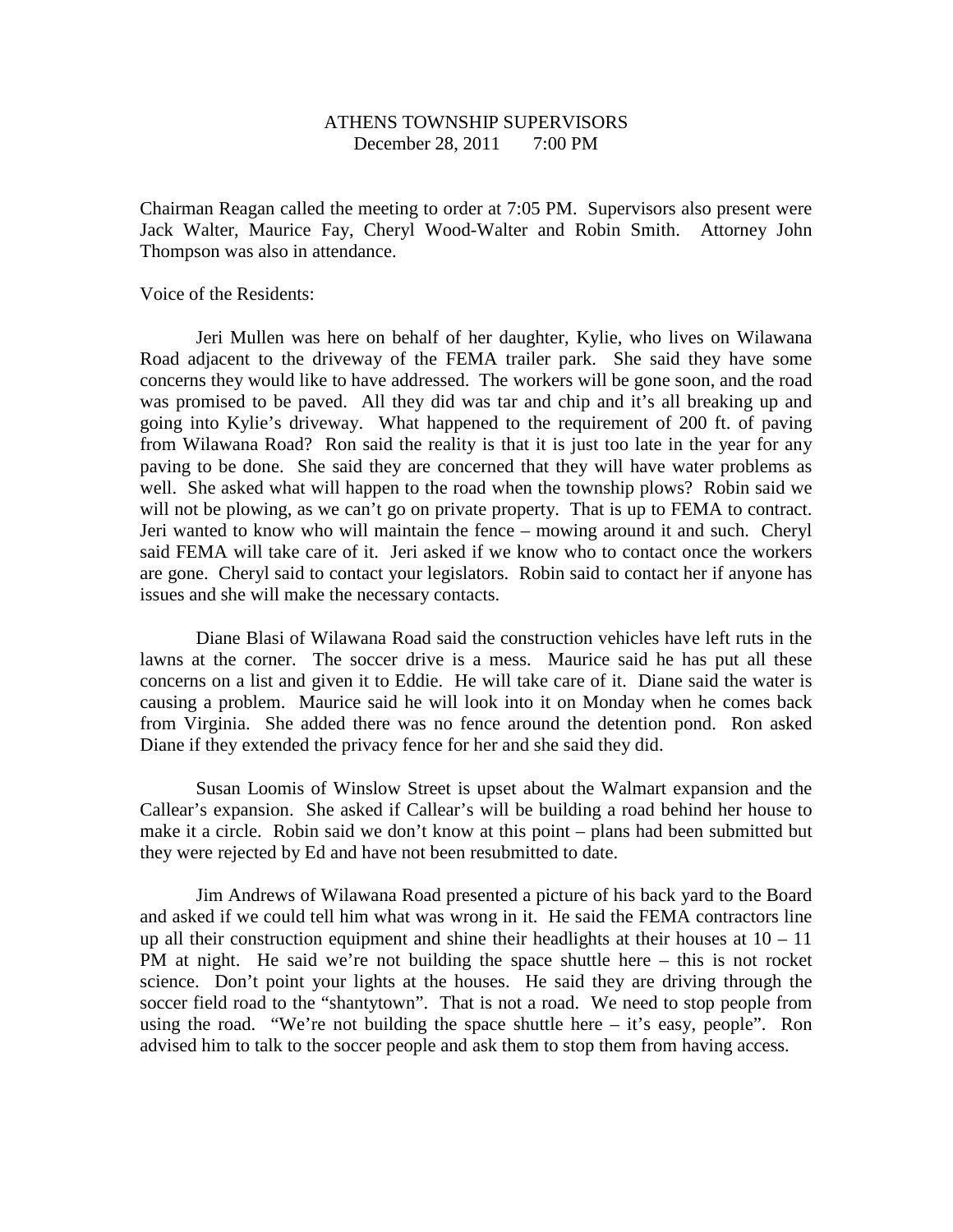Page Two Athens Township Supervisors December 28, 2011

 Diane Blasi said they have been very disrespectful to the residents and the community. These are our local contractors. Someone should go back to Mike Austin and have him shut it off. They're not supposed to be using that.

 Jim Andrews asked if anyone on the Board has a "shantytown" in their back yard. He said. "I do!".

 Diane said they have two roads into the park now – there is no need for them to be using the soccer road. Robin said she will call Mike Austin and Jack Shuback in the morning and ask them to take care of this.

On motion of Maurice, second by Jack, it was unanimous to approve the minutes of November 30, 2011 as written.

Clif Cheeks presented the Microtel Inn & Suites land development on Elmira Street for review. Gary Burcher of Keystone Consulting and Associates was present to explain the project. Clif Cheeks said there had been 13 deficiencies, and all have been met. Gary said Microtel worked with the fire chief and code inspectors through the development of the project. They will have an on-site fire hydrant. There will be a new driveway. Storm water will be contained through infiltration under the parking lot. This will be a nonextended-stay hotel. Ron asked what that is. They said people generally don't stay more than one or two nights. The rooms will have microwaves and refrigerators, but will not be set up for a long stay. There will be 77 rooms. Ron asked if they have submitted their plans to Code Inspections, Inc. and they have. Jack Walter asked if the Planning Commission is satisfied and Clif said yes.

 Susan Loomis of Winslow Street said the Board has "sold us out". Four hotels??!! Jack said we have not 'sold her out' – these are people who have the right to do things with their property. Susan said we just change our zoning book to let these things happen. She has been told there is nothing she can do about it. She said she is hiring an attorney.

Chairman Reagan recessed the regular meeting at 7:40 PM to hold a public hearing on this issue. There being no further comment, the regular meeting reconvened at 7:41 PM. On motion of Maurice, second by Cheryl, it was unanimous to grant preliminary approval to the Microtel Inn & Suites land development.

Clif then presented the Walmart subdivision for review, parcel 1 to become part and parcel with the current Walmart parcel. Parcel 2 will not be purchased. Chairman Reagan recessed the regular meeting at 7:46 PM to hold a public hearing on this issue. There being no adverse comment, the regular meeting reconvened at 7:47 PM. On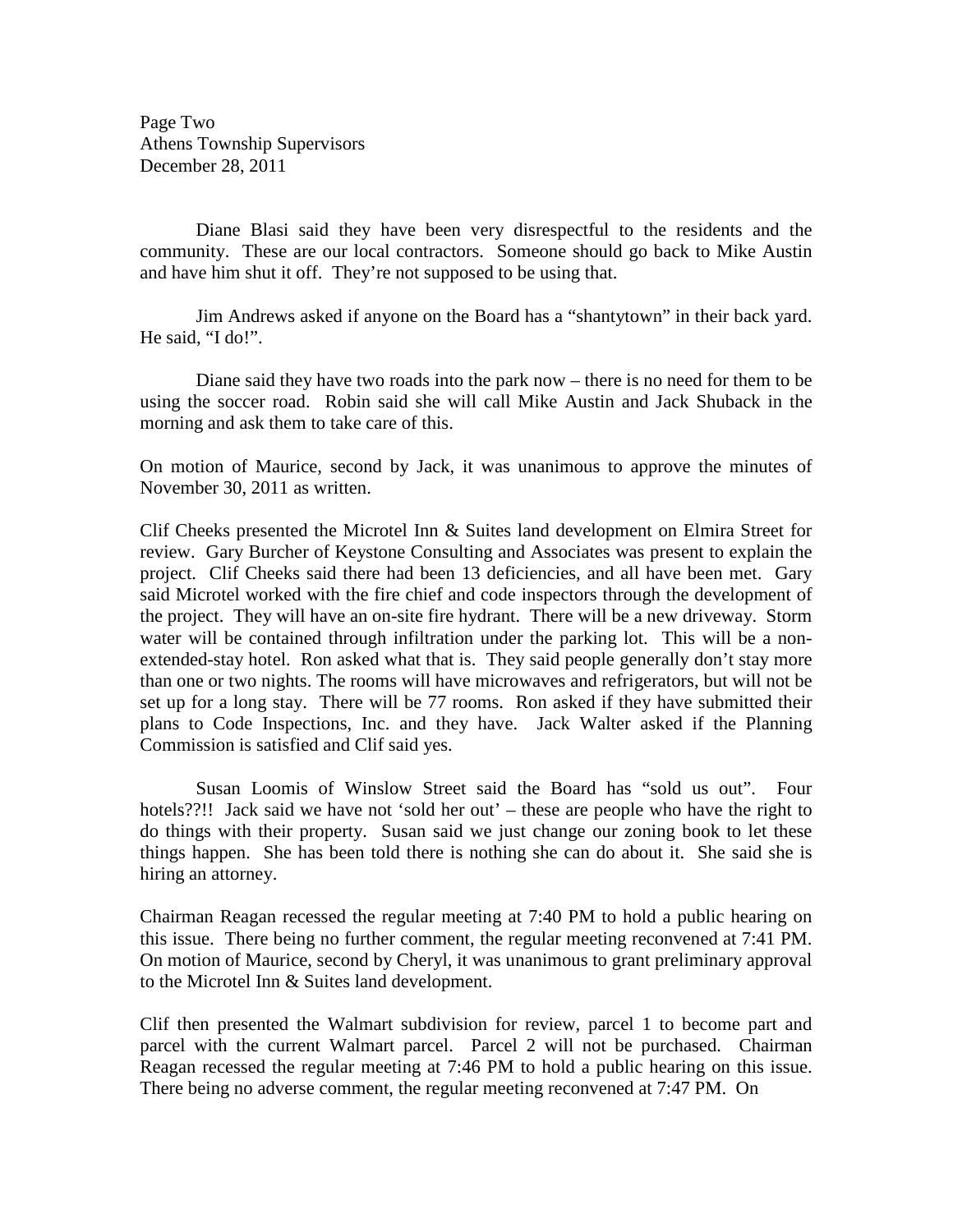Page Three Athens Township Supervisors December 28, 2011

motion of Robin, second by Jack, it was unanimous to grant preliminary and final plan approval to this subdivision, contingent upon receipt of the owner's signature on the plans.

Next was the Walmart Supercenter land development. Skip Schneider of CEI Engineering explained the plan to the Board. The phasing of the old store to the new store has been incorporated. Parking will be in the same place. The NPDES permit has been issued. PENNDOT has reviewed the plan. Truck docking will be off Winslow Street. Ron asked if there would be night deliveries. Susan Loomis said there would be. Ron asked what the hours of construction would be and Skip said they are not planned to be 24-hour. Maybe when the shell is up, they would work later inside. Walmart will be upgrading the intersection at Winslow and Elmira Streets. We will need a developer's agreement for this. Discussion was held. Chairman Reagan then recessed the regular meeting at 8:10 PM to hold a public hearing on this issue. There being no further comment, the regular meeting reconvened at 8:11 PM. On motion of Jack, second by Robin, it was unanimous to grant preliminary plan approval to this land development contingent upon the owner's signature(s) on the plan; the highway occupancy permit received; the developer's agreement received for the Elmira and Winslow Streets intersection; and Conditional Use approval received for the 3 potential businesses to be located inside the Supercenter.

The Conditional Use Hearing for the Senior Healthcare Solutions project will be held on February 9, 2012 at 6:30 PM. Robin will do the legal notice and John will secure a stenographer for the hearing.

Ray Brobst did not attend the meeting tonight.

On motion of Jack, second by Maurice, it was unanimous to send Ray to the "Managing Multiple Priorities, Projects and Deadlines" class in Binghamton on February 28, 2012.

Robin said she received a letter back from PENNDOT and they will allow the prohibition of engine brake retarders on portions of Front Street in East Athens. Maurice asked if we are still receiving complaints on this issue and questioned whether or not we need to do this. Robin said he was the one that brought the issue to the Board – do you want to move forward? Our new supervisor, Christine Vough, was in attendance and she lives on Front Street. The Board asked if this is still a problem over there and she said it has gotten a little better, but the ordinance would be wonderful. Discussion was held. On motion of Jack, second by Robin, it was unanimous to advertise the ordinance for adoption at our meeting of January 25, 2012.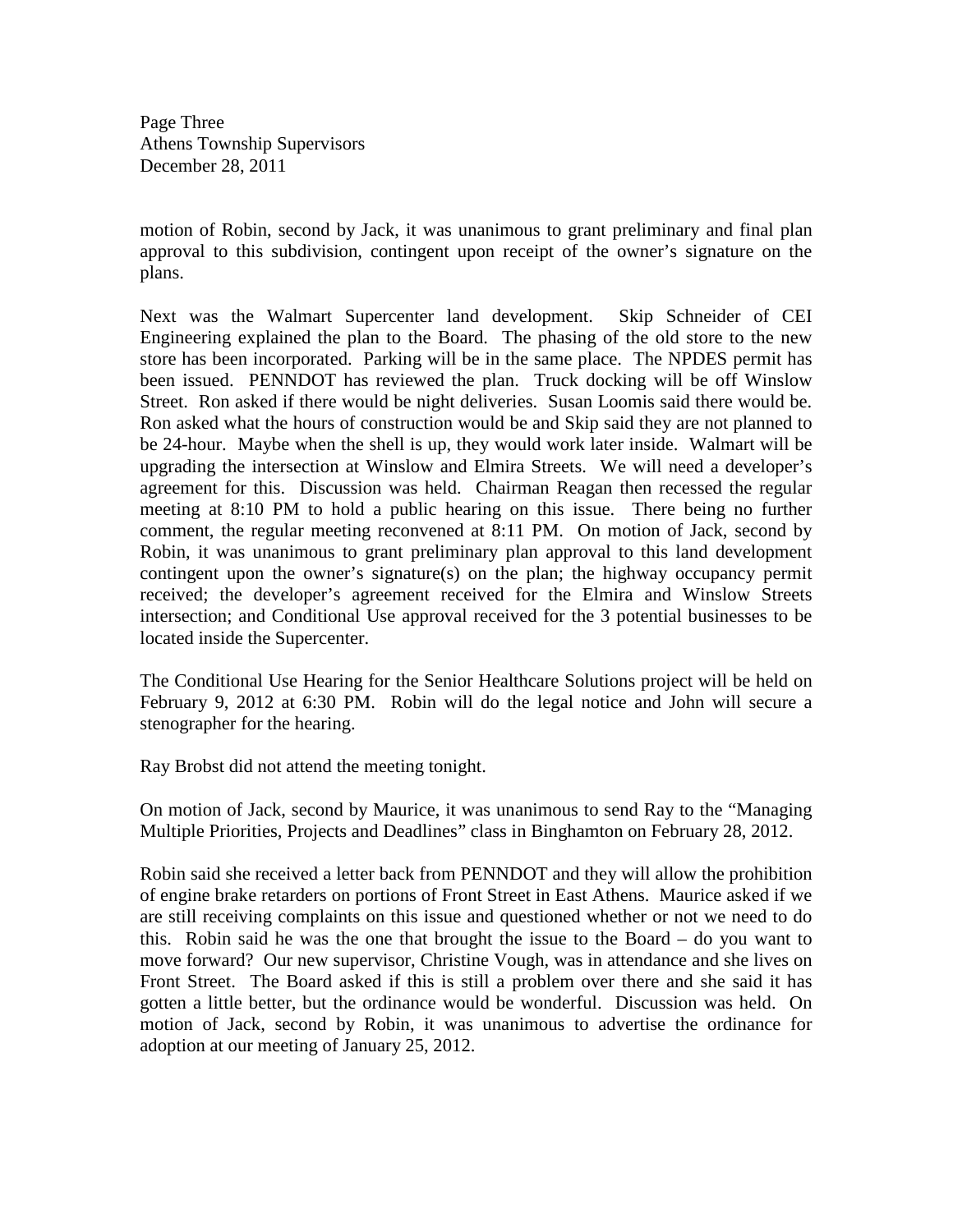Page Four Athens Township Supervisors December 28, 2011

The Betty Jo Morris repair has not been completed as yet. Maurice said they plan to clean out the tanks after they're done repairing the ditches. Jack said he would like to put two more additional tanks in there as well.

Robin received a letter back from PENNDOT stating they will allow the speed limit to be lowered from 55 mph to 45 mph on the stretch of Route 220 between Milan and Greens Landing, including Hawbaker's. Robin said we would need to draft an ordinance for that. On motion of Ron, second by Robin, it was unanimous to have John draft the ordinance and advertise it for adoption at our January 25, 2012 meeting.

Ron said he and Robin will step away from the police union negotiations and Maurice and Christine will take over.

On motion of Robin, second by Cheryl, it was unanimous to adopt RESOLUTION 2011- 14, setting the millage for 2012 at 11 mills. This is the same rate as 2011.

On motion of Ron, second by Robin, it was unanimous to adopt RESOLUTION 2011-15, setting the contribution to the Athens Township Volunteer Fire Company at \$93,100 for 2012. Maurice reported that the fire company had received a \$10,000 donation from Chesapeake Energy for the work they did in the flood and for housing the displaced residents at the fire hall.

On motion of Maurice, second by Jack, it was unanimous to adopt RESOLUTION 2011- 16 adopting the 2012 budget as advertised with no tax increase.

On motion of Ron, second by Maurice, it was unanimous to send Ed Reid to the Certified Floodplain Management classes March  $25 - 30$ ,  $2012$  in Scranton, and to pay his expenses and his salary for the time he would have worked.

On motion of Ron, second by Cheryl, it was unanimous to approve the PSATS invoice for 2012 with the addition of Christine to the Township News subscription.

On motion of Robin, second by Maurice, it was unanimous to pay the 2011 dispatching invoice (for 2011) in the amount of \$3,034.80. The invoice was dated December 13, 2011.

Robin said we had received letters from the County stating they had refunded 115 days of taxes (after lowering the assessments) for 5 flood-damaged homes in the township, and recommended we consider refunding our share of the taxes. On motion of Jack, second by Maurice, it was unanimous to have Ginger Kinner calculate the refunds for the 5 properties and have Ruth send a refund to the affected residents.